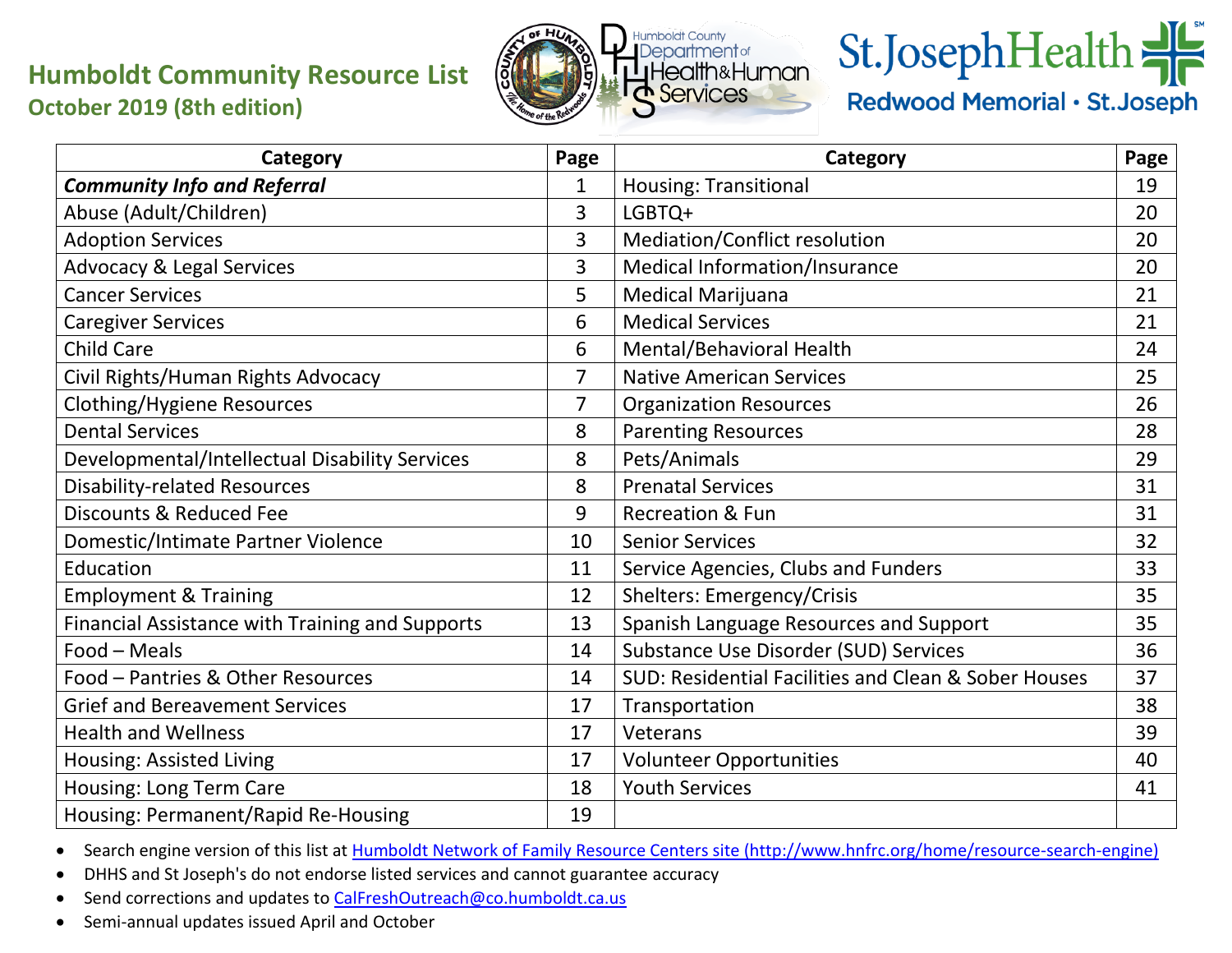| Department of Health and Human Services and St. Joseph Health |                                                                                      |                                               | <b>Humboldt Community Resource List</b>     |                                                                                                              | October 2019 (8th edition)                                                                                                                                                                                                                                                                                                            |
|---------------------------------------------------------------|--------------------------------------------------------------------------------------|-----------------------------------------------|---------------------------------------------|--------------------------------------------------------------------------------------------------------------|---------------------------------------------------------------------------------------------------------------------------------------------------------------------------------------------------------------------------------------------------------------------------------------------------------------------------------------|
| <b>Main Category</b>                                          | Name                                                                                 | <b>Address</b>                                | Phone                                       | Website                                                                                                      | <b>Brief Description</b>                                                                                                                                                                                                                                                                                                              |
| Community Info & Referral                                     | 2-1-1 Humboldt (HNFRC<br>Member)                                                     | 1707 E St. Suite 4,<br>Eureka, CA 95501       | 2-1-1 or 707-441-<br>1001, 877-460-<br>6000 | http://www.211humboldt.org/                                                                                  | Comprehensive database of information on resources available in Humboldt County. Call the<br>help line from any phone in Humboldt County to talk to a real person: A caring, highly-skilled<br>call center specialist who will link you to the right telephone numbers for real help. It's free,<br>it's easy, and it's confidential. |
| Community Info & Referral                                     | <b>Arcata Family Resource</b><br>Center (HNFRC Member)                               | 2400 Baldwin St.,<br>Arcata, CA 95521         | 707-862-1002                                | http://www.hnfrc.org/                                                                                        | Services offered through the HNFRC include: Food programs, health services, student and<br>family support, counseling (substance use disorder), clothing closets, tutoring, lice checks,<br>play groups, free access to computer/internet/fax, community events and activities and job<br>support.                                    |
| Community Info & Referral                                     | Arcata House, Arcata<br>House Partnership                                            | 1005 11th St., Arcata,<br>CA 95521            | 707-822-4528,<br>707-633-6236               | http://www.arcatahouse.org/                                                                                  | Connection and referral to resources available in Humboldt County, food programs, health<br>services, substance use support, clothing and hygiene products, showers on a limited basis,<br>housing navigation services, application assistance to entitlement benefits, job search and<br>application assistance and other servicves. |
| Community Info & Referral                                     | Area 1 Agency on Aging<br>Senior Information &<br>Assistance                         | 434 Seventh St.,<br>Eureka, CA 95501          | 707-442-3763                                | http://www.a1aa.org/                                                                                         | Helps seniors to find community resources and publishes the Senior Information Guide. Pick<br>up a copy at the office or visit the website and print one.                                                                                                                                                                             |
| Community Info & Referral                                     | Area 1 Agency on Aging:<br><b>Senior Information Guide</b>                           | 434 Seventh St.,<br>Eureka, CA 95501          | 707-442-3763                                | http://www.a1aa.org/programs-and-<br>services/senior-information-and-<br>assistance/senior-information-guide | A categorized phone and internet directory of programs and services relating to seniors.<br>Available in hard copy and online at the website.                                                                                                                                                                                         |
| Community Info & Referral                                     | Betty Chinn- Betty Kwan<br>Chinn Day Center                                          | 133 Seventh St.,<br>Eureka, CA 95501          | 707-407-3833                                | https://www.bettychinn.org/betty-<br>kwan-chinn-day-center.html                                              | Open Monday through Friday from 8:00 a.m. to 3:00 p.m. Phone calls received until 4:30<br>p.m. Homeless day center providing case management, employment, housing, and food-<br>related resources.                                                                                                                                    |
| Community Info & Referral                                     | <b>Blue Lake Community</b><br>Resource Center (HNFRC<br>Member)                      | 111 Greenwood, Blue<br>Lake, CA 95525         | 707-668-4281                                | community/community-resource-<br>centers/                                                                    | https://www.stjoehumboldt.org/for- One of five Community Resource Centers (CRCs) operated by St. Joseph Health - Humboldt<br>County; coordinates local programs and provides community information and referrals. Also<br>a member of the Humboldt Network of Family Resource Centers (HNFRC). Bilingual staff.                       |
| Community Info & Referral                                     | <b>Bridgeville Community</b><br>Center (HNFRC Member)                                | 38717 Kneeland Road,<br>Bridgeville, CA 95526 | 707-777-1775                                | http://www.bridgevillecommunityce<br>nter.org/                                                               | Provides a variety of community services including a monthly newsletter, annual Bridgefest<br>event, senior programs, food pantry, family support, computer access and more. Member of<br>the Humboldt Network of Family Resource Centers (HNFRC).                                                                                    |
| Community Info & Referral                                     | Carlotta Healthy Start<br>Community Center<br>(HNFRC Member)                         | 300 Wilder Road,<br>Carlotta, CA 95528        | 707-768-3860                                | http://www.hnfrc.org/                                                                                        | Services offered through the HNFRC include: Food programs, health services, student and<br>family support, counseling (Substance Use Disorder), clothing closets, tutoring, lice checks,<br>play groups, free computer/internet/fax, community events and activities and job support.                                                 |
| Community Info & Referral                                     | <b>Community Disability</b><br>Resource Guide (Tri-<br>County Independent<br>Living) |                                               |                                             | http://www.tilinet.org/wp-<br>content/uploads/Resource-Guide.pdf                                             | A comprehensive guide developed to help persons with disabilities and their service<br>providers find needed services.                                                                                                                                                                                                                |
| Community Info & Referral                                     | Eureka Community<br><b>Resource Center</b>                                           | 35 West Third St.,<br>Eureka, CA 95501        | 707-442-5239                                | https://www.stjoehumboldt.org/for-<br>community/community-resource-<br>centers/                              | One of five Community Resource Centers (CRCs) operated by St. Joseph Health - Humboldt<br>County; coordinates local programs and provides community information and referrals.                                                                                                                                                        |
| Community Info & Referral                                     | <b>Fortuna Adventist</b><br><b>Community Services</b>                                | 2331 Rohnerville Road,<br>Fortuna, CA 95540   | 707-725-1166                                | http://fortunaacs.com/                                                                                       | Serving the Eel River Valley, provides info on community resources and operates a thrift<br>store, clothing closet, and food pantry. Bilingual staff available Tues/Wed 9:30 to 11:30 a.m.                                                                                                                                            |
| Community Info & Referral                                     | Fortuna Family Resource<br>Center (HNFRC Member)                                     | 2089 Newburg Road,<br>Fortuna, CA 95540       | 707-725-9082                                | https://sfe-fesd-<br>ca.schoolloop.com/frc                                                                   | Services and/or referrals include food assistance, health services, student and family support,<br>counseling, clothing vouchers, tutoring, playgroups, free internet/fax, computer, community<br>events and activities and job support. Member of the Humboldt Network of Family Resource<br>Centers (HNFRC).                        |
| Community Info & Referral                                     | Gene Lucas Community<br>Center                                                       | 3000 Newburg<br>Road, Fortuna, CA<br>95540    | 707-725-3300                                | http://www.ervmgc.com/                                                                                       | New Name & Location: was the Eel River Multi-Generational Center. Provides a healthy and<br>supportive environment that promotes interaction, understanding and respect between<br>generations through a variety of activities, classes, programs and services. Offers bilingual<br>classes.                                          |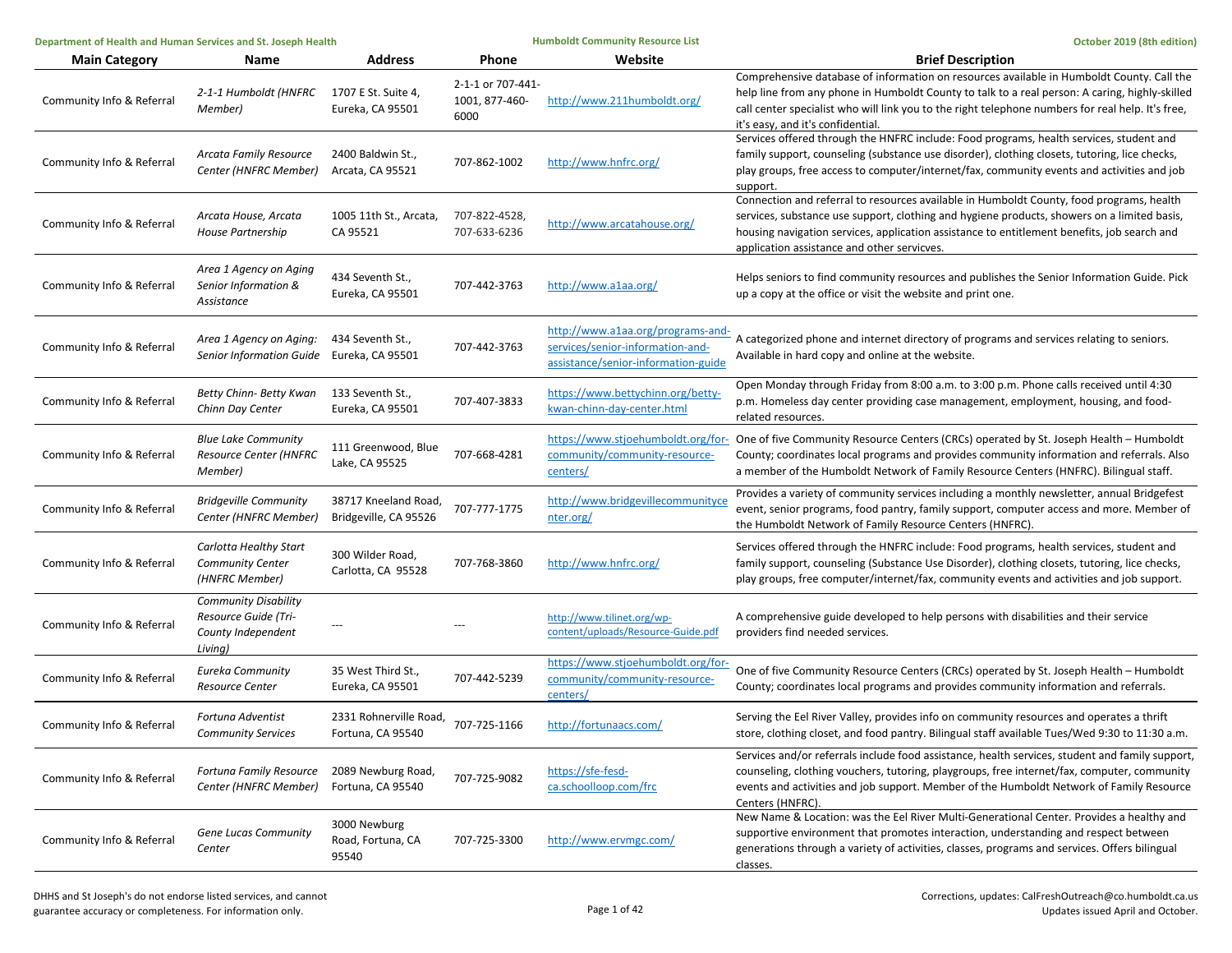| Department of Health and Human Services and St. Joseph Health |                                                                                              | <b>Humboldt Community Resource List</b>                            |              | October 2019 (8th edition)                                                                                                               |                                                                                                                                                                                                                                                                                                                                             |
|---------------------------------------------------------------|----------------------------------------------------------------------------------------------|--------------------------------------------------------------------|--------------|------------------------------------------------------------------------------------------------------------------------------------------|---------------------------------------------------------------------------------------------------------------------------------------------------------------------------------------------------------------------------------------------------------------------------------------------------------------------------------------------|
| <b>Main Category</b>                                          | <b>Name</b>                                                                                  | <b>Address</b>                                                     | Phone        | Website                                                                                                                                  | <b>Brief Description</b>                                                                                                                                                                                                                                                                                                                    |
| Community Info & Referral                                     | <b>Hupa Family Resource</b><br>Center (HNFRC Member)                                         | T8 Holt St., Hoopa, CA<br>95546                                    | 530-625-4000 | http://www.hnfrc.org/                                                                                                                    | Services offered through the HNFRC include: Food programs, student and family support,<br>counseling (Substance Use Disorder), clothing closets, tutoring, lice checks, free<br>computer/internet/fax, community events and activities and job support.                                                                                     |
| Community Info & Referral                                     | Jefferson Community<br>Center (HNFRC Member)                                                 | 1000 B St., Eureka, CA<br>95501                                    | 707-497-6280 | http://www.Jefferson-project.org                                                                                                         | Part of Eureka's Westside Community Improvement Association; offers extensive, diverse<br>community services and recreational opportunities. Also a member of the Humboldt<br>Network of Family Resource Centers (HNFRC).                                                                                                                   |
| Community Info & Referral                                     | Loleta Community<br>Resource Center (HNFRC<br>Member)                                        | Loleta Elementary<br>School, 700 Loleta<br>Drive, Loleta, CA 95551 | 707-733-5239 | https://www.stjoehumboldt.org/for-<br>community/community-resource-<br>centers/                                                          | One of five Community Resource Centers (CRCs) operated by St. Joseph Health - Humboldt<br>County; coordinates local programs and provides community information and referrals.<br>Bilingual Coordinator Marina Cortez-Hash. Also a member of the Humboldt Network of<br>Family Resource Centers (HNFRC).                                    |
| Community Info & Referral                                     | <b>Manila Community</b><br><b>Resource Center (HNFRC</b><br>Member)                          | 1611 Peninsula Drive,<br>Manila, CA 95521                          | 707-444-9771 | http://manilacrc.org/                                                                                                                    | Community Support services include food programs, student and family support, job seeker<br>resources, play groups, counseling and medical referrals, fax/internet, connection to<br>CalWORKs and CalFresh, community events, meeting space. Tues/Wed/Thu 1 to 5 p.m.<br>Member of the Humboldt Network of Family Resource Centers (HNFRC). |
| Community Info & Referral                                     | Marshall Family Resource 95501 and 216 West<br>Centers (HNFRC Member) Harris St., Eureka, CA | 2100 J St., Eureka, CA<br>95501                                    | 707-441-2516 | http://www.eurekacityschools.org/in<br>dex.php?option=com content&view<br>=article&id=385:marshall-family-<br>resource-center&Itemid=265 | Services offered through the HNFRC include: Food programs, health services, student and<br>family support, counseling, clothing closets, tutoring, lice checks, free computer/internet/fax,<br>parent support group, community events and activities and job support.                                                                       |
| Community Info & Referral                                     | <b>Mattole Valley Resource</b><br>Center (HNFRC Member)                                      | 203 Old Coast Wagon<br>Road, Petrolia, CA<br>95558                 | 707-629-3348 | http://www.hnfrc.org/                                                                                                                    | Services offered through the HNFRC include: Food programs, health services, student and<br>family support, counseling, tutoring, lice checks, play groups, free computer/internet/fax,<br>parent support, after school programs, community events and activities and job support.                                                           |
| Community Info & Referral                                     | McKinleyville Family<br>Resource Center (HNFRC<br>Member)                                    | 1450 Hiller Road,<br>McKinleyville, CA<br>95519                    | 707-840-0905 | http://mckfrc.org/                                                                                                                       | Services offered through the HNFRC include: Food programs, health services, student and<br>family support, counseling (Substance Use Disorder), clothing closets, tutoring, lice checks,<br>play groups, free computer/internet/fax, community events and activities and job support.                                                       |
| Community Info & Referral                                     | Mobile Outreach Vehicle,<br><b>HOME Program, DHHS</b>                                        | 930 Sixth St., Eureka,<br>CA 95501                                 | 707-441-4650 | Outreach-Program                                                                                                                         | http://humboldtgov.org/383/Mobile- Mobile unit that travels to outlying areas of Humboldt County. Provides assistance with<br>CalFresh and other social services provided by the County of Humboldt.                                                                                                                                        |
| Community Info & Referral                                     | Pine Hill/South Bay<br><b>Family Resource Center</b><br>(HNFRC Member)                       | 5230 Vance Avenue,<br>Eureka, CA 95503                             | 707-445-5933 | https://southbayusd.org/family-<br>resource-center                                                                                       | Food programs, health services, student and family support, counseling referrals, play<br>groups, free computer/internet/fax usage, community events and activities, housing search,<br>and Cal Fresh sign ups. Member of the Humboldt Network of Family Resource Centers<br>(HNFRC).                                                       |
| Community Info & Referral                                     | Queer Humboldt<br><b>Extensive Resource List</b><br>(Community Info)                         | PO Box 45, Arcata, CA<br>95518-0045                                | 707-502-2890 | http://www.queerhumboldt.org/res<br>ources/resource-download/                                                                            | View or download a comprehensive 15 page resource list maintained by Queer Humboldt.<br>Community service groups, open and affirming churches and spiritual organizations, youth,<br>homelessness, crisis, social groups, mental wellness, health wellness, legal resources,<br>wedding resources and more.                                 |
| Community Info & Referral                                     | Rio Dell Community<br>Resource Center (HNFRC<br>Member)                                      | 99 Wildwood Avenue,<br>Rio Dell, CA 95562                          | 707-764-5239 | community/community-resource-<br>centers/                                                                                                | https://www.stjoehumboldt.org/for- One of five Community Resource Centers (CRCs) operated by St. Joseph Health - Humboldt<br>County; coordinates local programs and provides community information and referrals. Also<br>a member of the Humboldt Network of Family Resource Centers (HNFRC).                                              |
| Community Info & Referral                                     | Southern Humboldt<br><b>Family Resource Center</b><br>(HNFRC Member)                         | 344 Humboldt Avenue, 707-923-1147<br>Redway, CA 95560              |              | https://www.facebook.com/pages/F<br>amily-Resource-Center-Southern-<br>Humboldt/124716694350164?rf=16<br>2340227123806                   | Services offered through the HNFRC include: Food programs, health services, student and<br>family support, counseling (Substance Use Disorder), clothing closets, tutoring, lice checks,<br>play groups, free computer/internet/fax, community events and activities and job support.                                                       |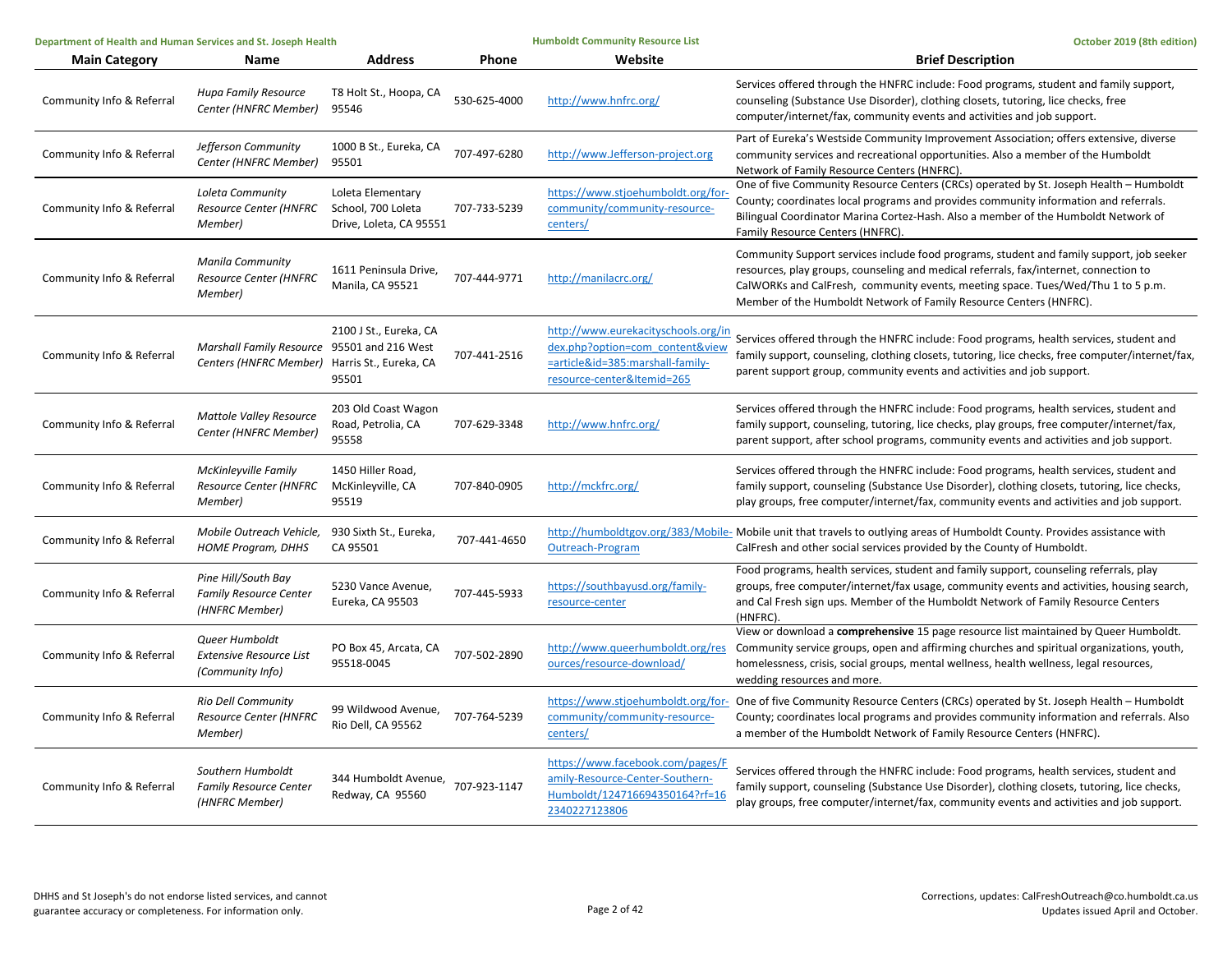| Department of Health and Human Services and St. Joseph Health |                                                                             | <b>Humboldt Community Resource List</b>         |                                                                                      | October 2019 (8th edition)                                                                                                     |                                                                                                                                                                                                                                                                                                                                                                                                           |
|---------------------------------------------------------------|-----------------------------------------------------------------------------|-------------------------------------------------|--------------------------------------------------------------------------------------|--------------------------------------------------------------------------------------------------------------------------------|-----------------------------------------------------------------------------------------------------------------------------------------------------------------------------------------------------------------------------------------------------------------------------------------------------------------------------------------------------------------------------------------------------------|
| <b>Main Category</b>                                          | Name                                                                        | <b>Address</b>                                  | Phone                                                                                | Website                                                                                                                        | <b>Brief Description</b>                                                                                                                                                                                                                                                                                                                                                                                  |
| Community Info & Referral                                     | <b>Willow Creek Community</b><br>Resource Center (HNFRC<br>Member)          | 38883 Highway 299,<br>Willow Creek, CA<br>95573 | 530-629-3141                                                                         | community/community-resource-<br>centers/                                                                                      | https://www.stjoehumboldt.org/for-One of five Community Resource Centers (CRCs) operated by St. Joseph Health - Humboldt<br>County; coordinates local programs and provides community information and referrals. Also<br>a member of the Humboldt Network of Family Resource Centers (HNFRC).                                                                                                             |
| Abuse (Adult/Children)                                        | <b>Adult Protective Services</b><br>(APS), DHHS                             | 808 E St., Eureka, CA<br>95501                  | 707-476-2100,<br>after 5 p.m.,<br>weekends, toll<br>free 866-527-<br>8614            | <b>Protective-Services</b>                                                                                                     | http://humboldtgov.org/499/Adult- APS provides protective services to elders (65 and older) and dependent adults (18-64) who<br>are unable to protect their own interests or care for themselves.                                                                                                                                                                                                         |
| Abuse (Adult/Children)                                        | CASA of Humboldt                                                            | 2356 Myrtle Avenue,<br>Eureka, CA 95501         | 707-443-3197                                                                         | http://www.humboldtcasa.org/                                                                                                   | Court Appointed Special Advocates (CASA) speaks for children in court because all children<br>have a right to live in a safe, healthy and secure environment. Trained volunteers advocate<br>for abused children in court, assuring that they are placed in safe, nurturing homes.                                                                                                                        |
| Abuse (Adult/Children)                                        | <b>Child Abuse Prevention</b><br><b>Coordinating Council</b>                | PO Box 854, Eureka, CA<br>95502                 | 707-445-7006                                                                         | http://www.capcchumboldt.org                                                                                                   | Provides training, public awareness and support regarding child abuse prevention,<br>intervention and treatment efforts.                                                                                                                                                                                                                                                                                  |
| Abuse (Adult/Children)                                        | Child Welfare Services<br>Ombudsman (DHHS)<br>(Abuse)                       | 2430 Sixth St., Eureka,<br>CA 95501             | 707-388-6777                                                                         | https://humboldtgov.org/2360/CWS-<br>Office-of-the-Ombudsperson                                                                | DHHS-Child Welfare Services (CWS) Office of the Ombudsperson provides the following<br>services: independent review of concerns or complaints; information, consultation and<br>facilitation; and, assistance with problem resolution.                                                                                                                                                                    |
| Abuse (Adult/Children)                                        | Child Welfare Services,<br><b>DHHS</b>                                      | 929 Koster St., Eureka,<br>CA 95501             | 707-445-6180                                                                         | http://humboldtgov.org/497/Child-<br><b>Welfare-Services</b>                                                                   | Emergency Response workers investigate reports of child maltreatment. Protection of the<br>child is the main goal, and maintaining the family unit is emphasized whenever possible.<br>Emergency response services are available 24 hours a day, seven days a week.                                                                                                                                       |
| Abuse (Adult/Children)                                        | Long-Term Care<br>Ombudsman Program,<br>Area 1 Agency on Aging              | 434 Seventh St.,<br>Eureka, CA 95501            | 707-269-1330                                                                         | http://www.a1aa.org/programs-and-<br>services/ombudsman                                                                        | The Long-Term Care Ombudsman Program is a community-supported program, built largely<br>of volunteers who are trained and certified to advocate for the rights of residents of skilled<br>nursing and residential care facilities.                                                                                                                                                                        |
| Abuse (Adult/Children)                                        | North Coast Rape Crisis<br>Team                                             | PO Box 1011, Eureka,<br>CA 95502                | Hum: 443-2737,<br>hotline 445-2881.<br>Del Norte: 465-<br>6961, hot-line<br>465-2851 | http://www.ncrct.org                                                                                                           | Serves survivors of all ages and genders who have experienced sexual abuse and the non-<br>offending people who care about them. 24 hour crisis line, in-person counseling, support<br>group, advocacy, accompaniment, information and referrals, prevention education.                                                                                                                                   |
| <b>Adoption Services</b>                                      | Adoption<br>Horizons/Licensed                                               | 10 W Seventh St. Suite<br>F, Eureka, CA 95501   | 707-444-9909                                                                         | http://www.adoption-horizons.org/                                                                                              | Provides adoptable children with families, state licensed home studies, counseling/adoption<br>planning for pregnant woman, adoption education, preparation and guidance to singles and<br>couples desiring to adopt.                                                                                                                                                                                     |
| <b>Adoption Services</b>                                      | Adoption Services Bureau,<br>State Deptartment of<br><b>Social Services</b> | 749 F St., Arcata, CA<br>95521                  | 707-826-9180                                                                         | http://www.cdss.ca.gov/Benefits-<br>Services/Adoption-<br>Services/Adoptions/Adoption-Field-<br>Offices/Arcata-Adoption-Office | For parents who relinquish a child to an adoption agency for placement, who place a child<br>directly, or who wish to adopt. Information available about licensed public and private<br>adoption agencies.                                                                                                                                                                                                |
| <b>Adoption Services</b>                                      | Environmental<br>Alternatives Foster Family<br>Agency                       | 612 G St. Suite 104,<br>Eureka, CA 95501        | 707-443-7370                                                                         | http://www.ea.org/                                                                                                             | Provides nurturing homes with love to match with foster children. Social workers visit the<br>kids and their foster parents weekly. Operates several six-bed group homes and a 30 bed<br>group home, as well as offering transitional rental housing for youth aged 18-24 who have<br>aged out of foster care.                                                                                            |
| <b>Adoption Services</b>                                      | <b>Infant Placement</b><br>Program: Adoption<br>Horizons                    | 10 W Seventh St. Suite<br>F, Eureka, CA 95501   | 707-444-9909                                                                         | http://www.adoption-<br>horizons.org/programs/infant-<br>placement/                                                            | The Infant Placement Program differs from other independent adoption programs. This<br>program is geared exclusively for women who want to improve themselves through the<br>process of adoption. Adoption Horizons assists the family through the matching and legal<br>processes, as well as counsels and supports the birthmother.                                                                     |
| Advocacy & Legal Services                                     | "Roadmap to Re-entry: a<br>California Legal Guide"                          |                                                 |                                                                                      | http://www.rootandrebound.org/road<br>map-to-reentry-guide                                                                     | Root & Rebound Re-entry Advocacy Center produces a comprehensive guide to increase<br>access to justice and opportunity for people in reentry from prison and jail, and to educate<br>and empower those who support them. View the guide online or download the 1,000+ page<br>PDF. Topics include housing, public benefits, ID and other key documents, court-ordered<br>debt, employment and education. |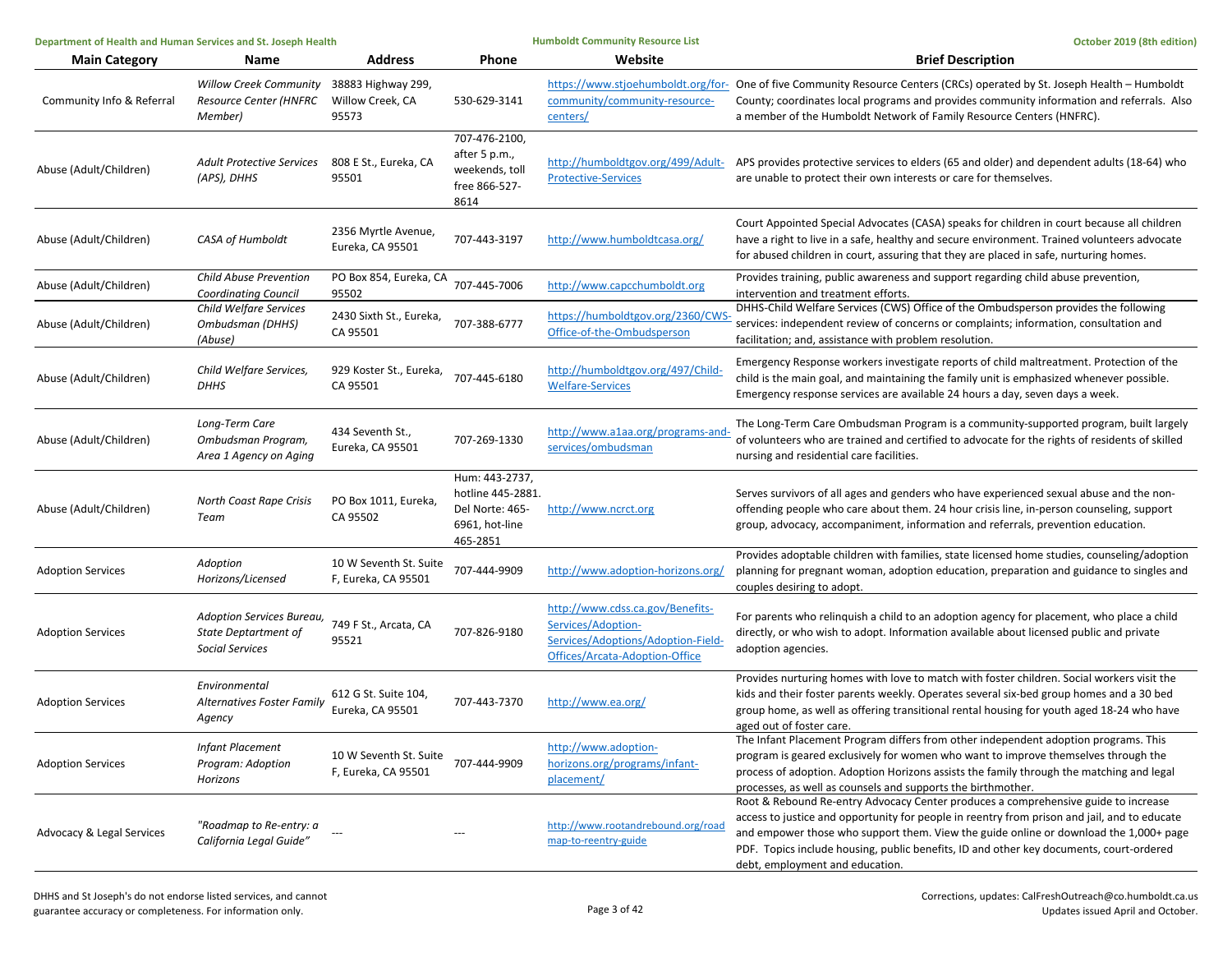| Department of Health and Human Services and St. Joseph Health |                                                                                             | <b>Humboldt Community Resource List</b>                                                      |                                             | October 2019 (8th edition)                                                                            |                                                                                                                                                                                                                                                                                                           |
|---------------------------------------------------------------|---------------------------------------------------------------------------------------------|----------------------------------------------------------------------------------------------|---------------------------------------------|-------------------------------------------------------------------------------------------------------|-----------------------------------------------------------------------------------------------------------------------------------------------------------------------------------------------------------------------------------------------------------------------------------------------------------|
| <b>Main Category</b>                                          | Name                                                                                        | <b>Address</b>                                                                               | Phone                                       | Website                                                                                               | <b>Brief Description</b>                                                                                                                                                                                                                                                                                  |
| <b>Advocacy &amp; Legal Services</b>                          | <b>Blue Lake Tribal Court,</b><br>Blue Lake Rancheria Tribe Lake, CA 95525                  | 428 Chartin Road, Blue                                                                       | 707-668-5101                                | http://www.bluelakerancheria-<br>nsn.gov/govLawTribalCourt.html                                       | Has jurisdiction over civil and criminal matters arising within the tribe's reservation as<br>expressly provided in tribal ordinances.                                                                                                                                                                    |
| Advocacy & Legal Services                                     | California Indian Legal<br><b>Services</b>                                                  | 324 F St., Eureka, CA<br>95501                                                               | 707-443-8397,<br>800-347-2402               | http://www.calindian.org/                                                                             | Legal services to protect/advance Indian rights, foster self-determination, and facilitate tribal<br>nation-building.                                                                                                                                                                                     |
| Advocacy & Legal Services                                     | Catholic Charities,<br>Immigration and<br>Citizenship Services                              | 987 Airway Court,<br>Santa Rosa, CA 95403                                                    | 707-578-6000<br>(Immigration<br>Front Desk) | http://www.srcharities.org/get-<br>help/immigration-services                                          | Citizenship classes, refugee resettlement, DACA, preparing documents for visa petitions,<br>adjustments of status, affidavits of support, consular processing documents, and work<br>authorizations.                                                                                                      |
| <b>Advocacy &amp; Legal Services</b>                          | Child Welfare Services<br>Ombudsman (DHHS)<br>(Advocacy)                                    | 2430 Sixth St., Eureka,<br>CA 95501                                                          | 707-388-6777                                | https://humboldtgov.org/2360/CWS-<br>Office-of-the-Ombudsperson                                       | DHHS-Child Welfare Services (CWS) Office of the Ombudsperson provides the following<br>services: independent review of concerns or complaints; information, consultation and<br>facilitation; and, assistance with problem resolution.                                                                    |
| <b>Advocacy &amp; Legal Services</b>                          | <b>Community Corrections</b><br><b>Resource Center</b>                                      | 404 H St., Eureka, CA<br>95501                                                               | 707-267-9320                                | Community-Corrections-Resource-<br>Center                                                             | http://www.humboldtgov.org/1413/ An interagency collaborative program providing correctional supervision, substance abuse<br>and mental health assessment and treatment, vocational services, and linkages to<br>community-based services to those on probation. Mon-Fri 8 a.m.-noon, 1-4:30 p.m.         |
| Advocacy & Legal Services                                     | <b>Court Appointed Special</b><br>Advocates (CASA)                                          | 2356 Myrtle Avenue,<br>Eureka, CA 95501                                                      | 707-443-3197                                | http://www.humboldtcasa.org/                                                                          | Court Appointed Special Advocates (CASA) speaks for children in court because all children<br>have a right to live in a safe, healthy and secure environment. Trained volunteers advocate<br>for abused children in court, assuring that they are placed in safe, nurturing homes.                        |
| Advocacy & Legal Services                                     | Family Law Self-Help<br>Center                                                              | 825 Fifth St. Room 303, 707-445-7256<br>95501 Eureka                                         |                                             | http://humboldt.courts.ca.gov/sh/                                                                     | Provides help with both family and civil law. Services are available to all parties that<br>represent themselves regardless of income. Self-Help Center staff can provide you with<br>information about your legal rights and obligations.                                                                |
| <b>Advocacy &amp; Legal Services</b>                          | <b>Finding Resources and</b><br>Empowerment through<br>Education: F.R.E.E. (an<br>HSU Club) | 1 Harpst St., Arcata, CA<br>95521                                                            | 707-826-3776                                | https://clubs.humboldt.edu/club_si<br>es/free-finding-resources-and-<br>empowerment-through-education | Provides leadership by encouraging advocacy, values, and customs that will lead to the<br>continued recruitment, retention and graduation of low-income and undocumented<br>students; some pro bono lawyers from the Bay Area hosting webinars and giving free legal<br>services.                         |
| Advocacy & Legal Services                                     | <b>Homeless Court Services</b>                                                              | 825 Fifth St., Eureka,<br>CA 95501                                                           | 707-445-7256                                | http://www.humboldt.courts.ca.gov<br>index.htm                                                        | Homeless Court occurs monthly in a variety of shifting locations throughout Eureka and<br>Arcata. Various community partners offer intake services. For more information, please<br>contact the Courthouse at 707-445-7256.                                                                               |
| Advocacy & Legal Services                                     | Hoopa Valley Tribal<br>Court, Hoopa Tribe                                                   | 11860 State Highway<br>96 (Tribe), Hoopa<br>Justice Center P.O. Box<br>1389, Hoopa, CA 95546 | 530-625-4305                                | https://www.hoopa-nsn.gov/the-<br>tribal-government/hoopa-valley-<br>tribal-court                     | The court hears cases involving family law, child abuse and neglect, evictions, domestic<br>violence, restraining orders, juvenile delinquency, juvenile wellness court, traffic citations,<br>and civil complaints for monetary damages. Hoopa Justice Center location 12530 State<br>Highway 96, Hoopa. |
| <b>Advocacy &amp; Legal Services</b>                          | <b>Humboldt County District</b><br>Attorney                                                 | 825 Fifth St., Fourth<br>Floor, Eureka, CA<br>95501                                          | 707-445-7411                                | istrict-attorney                                                                                      | http://www.humboldtgov.org/289/d Prosecutes crimes occurring within the boundaries of Humboldt County, supplies legal and<br>technical assistance to police agencies and serves as legal advisor to the Grand Jury.                                                                                       |
| Advocacy & Legal Services                                     | <b>Humboldt County</b><br><b>Probation Department</b>                                       | 2002 Harrison Avenue,<br>Eureka, CA 95501                                                    | 707-445-7401                                |                                                                                                       | http://www.co.humboldt.ca.us/prob As an agent of the Court they reduce the impact of crime in the community through<br>investigation, prevention, supervision, collaboration, detention, and victim restitution.                                                                                          |
| Advocacy & Legal Services                                     | Karuk Judicial System,<br>Karuk Tribe                                                       | PO Box 629, Yreka, CA<br>96097                                                               | 6                                           | 530-841-3143 ext http://www.karuk.us/index.php/dep<br>artments/judicial-system                        | The mission of the Karuk Judicial System is to restore and preserve traditional methods of<br>resolving disputes between and among Tribal citizens to provide equality, justice, safety and<br>security for all tribal citizens and to all people within the Karuk Tribe Jurisdiction.                    |
| <b>Advocacy &amp; Legal Services</b>                          | Karuk Tribe - Child &<br><b>Family Services</b>                                             | 64236 Second Avenue,<br>Happy Camp, CA 96039<br>Also have an office in<br>Orleans, CA        | 530-493-1600                                | http://www.karuk.us/karuk2/home                                                                       | A federally recognized tribe of Karuk people. They are an indigenous people of California,<br>located in the northwestern corner of the state, in Humboldt and Siskiyou Counties.                                                                                                                         |
| Advocacy & Legal Services                                     | Legal Services of Northern 123 Third St., Eureka,<br>California                             | CA 95501                                                                                     | 707-445-0866                                | http://www.lsnc.info/                                                                                 | The mission of LSNC is to provide quality legal services to empower the poor to identify and<br>defeat the causes and effects of poverty within their community efficiently utilizing all<br>available resources.                                                                                         |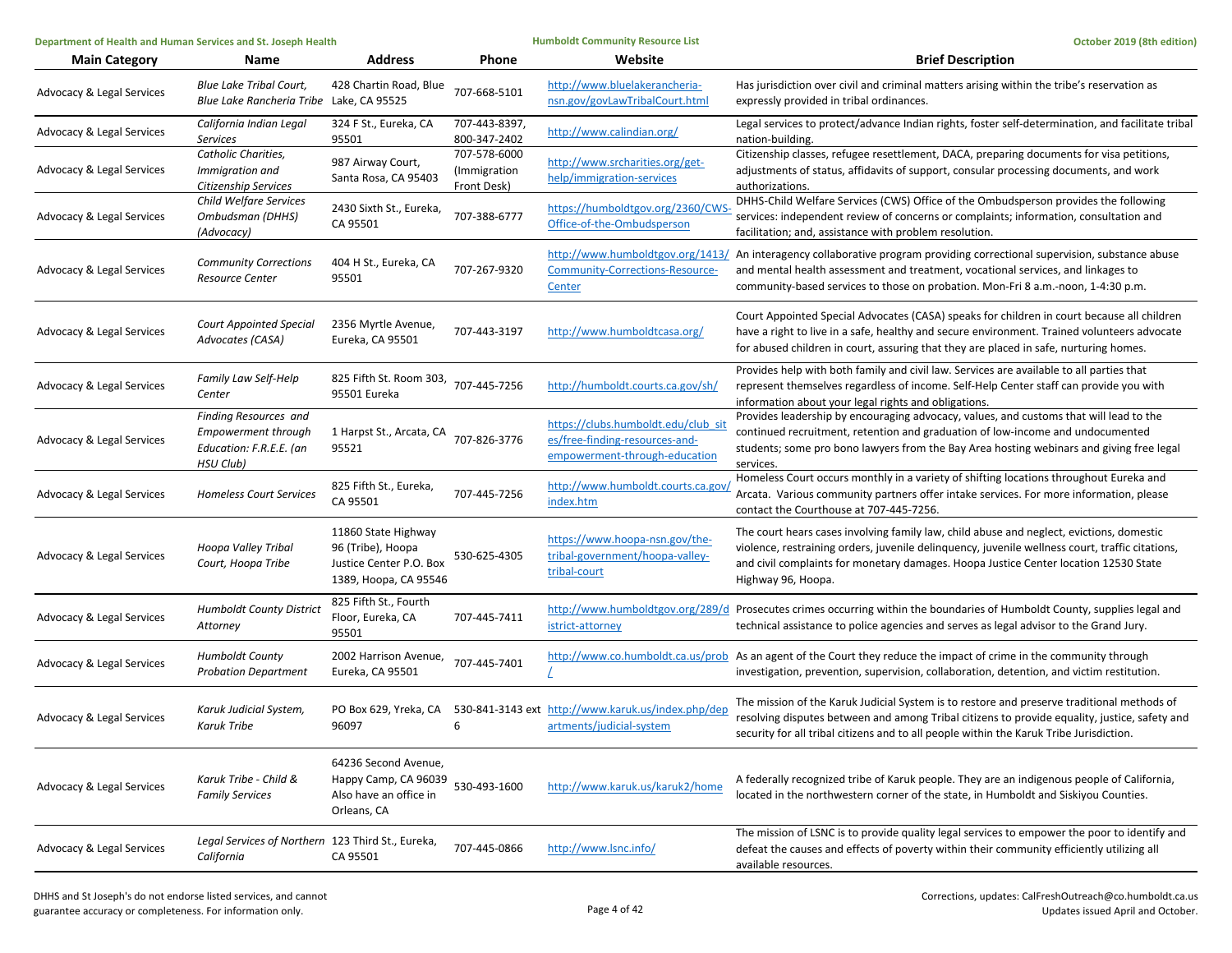| Department of Health and Human Services and St. Joseph Health |                                                                                                             |                                                                      | <b>Humboldt Community Resource List</b> | October 2019 (8th edition)                                                          |                                                                                                                                                                                                                                                                                                                                                                |
|---------------------------------------------------------------|-------------------------------------------------------------------------------------------------------------|----------------------------------------------------------------------|-----------------------------------------|-------------------------------------------------------------------------------------|----------------------------------------------------------------------------------------------------------------------------------------------------------------------------------------------------------------------------------------------------------------------------------------------------------------------------------------------------------------|
| <b>Main Category</b>                                          | Name                                                                                                        | <b>Address</b>                                                       | Phone                                   | Website                                                                             | <b>Brief Description</b>                                                                                                                                                                                                                                                                                                                                       |
| Advocacy & Legal Services                                     | Long-Term Care<br>Ombudsman Program,<br>Area 1 Agency on Aging                                              | 434 Seventh St.,<br>Eureka, CA 95501                                 | 707-269-1330                            | http://www.a1aa.org/                                                                | The Long-Term Care Ombudsman Program is a community-supported program, built largely<br>of volunteers who are trained and certified to advocate for the rights of residents of skilled<br>nursing and residential care facilities.                                                                                                                             |
| Advocacy & Legal Services                                     | Lorna Stewart, Disability<br>Lawyer                                                                         | 1402 Union St., Suite B,<br>Eureka, CA 95501                         | 707-445-9056 or<br>4453                 | toll free 888-423- https://lsdisability.com/                                        | Apply for Social Security Disability benefits first and wait for decision. If denied, contact a<br>disability lawyer.                                                                                                                                                                                                                                          |
| Advocacy & Legal Services                                     | <b>NAACP</b>                                                                                                | P.O. Box 1434, Eureka,<br>CA 95502-1434                              | 707-502-2543                            | AACP/<br>https://www.eurekanaacp.org/                                               | https://www.facebook.com/EurekaN The mission of the National Association for the Advancement of Colored People (NAACP) is<br>to secure the political, educational, social, and economic equality of rights in order to<br>eliminate race-based discrimination and ensure the health and well-being of all persons.                                             |
| Advocacy & Legal Services                                     | Public Law Library of<br><b>Humboldt County</b>                                                             | 812 Fourth St., RM<br>G04, Eureka, CA 95501                          | 707-476-2356                            | http://co.humboldt.ca.us/law-library                                                | The mission of the Humboldt County Law Library is to provide the public with free access to<br>up-to-date, user-friendly and appropriate legal resources.                                                                                                                                                                                                      |
| <b>Advocacy &amp; Legal Services</b>                          | Self Help Centers,<br>Humboldt Superior Court 310, Eureka, CA 95501                                         | 825 Fifth St., Room                                                  | 707-445-7256                            | http://humboldt.courts.ca.gov/sh/                                                   | Provides assistance in the areas of both family law and non-family (civil) law. These services<br>are available to all self-represented parties regardless of income. Provides information on<br>legal rights and obligations; they cannot provide legal advice. Specific areas of help are listed<br>on website.                                              |
| <b>Advocacy &amp; Legal Services</b>                          | Teresa Foster,<br><b>Immigration Consultant</b>                                                             | 2180 Jefferson St. Suite<br>103, Napa, CA 94559                      | 707 255-8666                            | n.com/                                                                              | Helping immigrants re-unite with loved ones through various visa processes, up to and<br>https://www.teresafosterimmigratio including residency and citizenship; based in Napa, office serves the immigrant community<br>throughout the state. Mrs. Foster is not an attorney; she is a consultant, with a bond on file<br>at the CA Secretary of State.       |
| <b>Advocacy &amp; Legal Services</b>                          | Veterans Justice Outreach Healthcare System; see ---                                                        | Services through SF VA<br>website                                    |                                         | http://www.va.gov/homeless/vjo.as<br>$\overline{p}$                                 | A program to avoid the unnecessary criminalization of mental illness and extended<br>incarceration among Veterans by ensuring that eligible justice-involved veterans have timely<br>access to VHA services as clinically indicated. Specialists are responsible for direct outreach,<br>assessment, and case management.                                      |
| Advocacy & Legal Services                                     | Victim Witness & CA<br>Victim Compensation,<br>Humboldt County District floor, Eureka, CA 95501<br>Attorney | 825 Fifth St., fourth                                                | 707-445-7411                            | http://www.co.humboldt.ca.us/dista<br>tty/                                          | Assists victims of crime and offers support services to victims, their families and witnesses<br>during criminal proceedings. Victim Witness Assistance Centers work directly with the CA<br>Victim Compensation Program (CalVCP) to assist victims.                                                                                                           |
| <b>Advocacy &amp; Legal Services</b>                          | <b>VINE Line (Victim</b><br><b>Information &amp;</b><br><b>Notification Everyday)</b>                       |                                                                      | 877-411-5588                            | https://www.vinelink.com                                                            | VINE helps victims of crime with information about the custody of their offender; it is<br>provided by the Humboldt County Sheriff & the CA Department of Corrections and<br>Rehabilitation. VINE is a free service, available 24-hours a day, seven days a week, in English<br>and Spanish. All registrations are confidential.                               |
| Advocacy & Legal Services                                     | Yurok Tribal Court, Yurok<br>Tribe                                                                          | 190 Klamath Blvd.,<br>PO Box 1027, Klamath, 707-482-1350<br>CA 95548 |                                         | rt/                                                                                 | The Court's role is to protect the values of the people, to support the development of those<br>http://www.yuroktribe.org/tribalcou values within each member of the community, and to ensure that the responsibility to<br>protect our traditions and traditional lands are carried out. Yurok Justice Center loation 230<br>Klamath Blvd, Klamath, CA 95548. |
| <b>Cancer Services</b>                                        | All Cancer Support Group,<br>St. Joseph Health-<br><b>Humboldt County</b>                                   | 2700 Dolbeer St.,<br>Eureka, CA 95501                                | 445-8121 ext.<br>6349                   | https://www.stjoehumboldt.org/our-<br>services/cancer-program/support-<br>services/ | Group designed for those who are currently undergoing cancer treatment or have completed<br>treatment, along with family/friends. Facilitated by April Alexander, Ocology Social Worker.<br>Meets third Thursday of the month at 5:30 p.m. in various locations; please call for more<br>information.                                                          |
| <b>Cancer Services</b>                                        | <b>American Cancer Society</b>                                                                              | 317 I St., Eureka, CA<br>95503                                       | 707-442-1436<br>Office #443-2241        | http://www.cancer.org/                                                              | Comprehensive source of national and local resources and information for those dealing with<br>the challenges of cancer. ACS Thrift Store at 2942 F St., Eureka.                                                                                                                                                                                               |
| <b>Cancer Services</b>                                        | American Society of<br>Clinical Oncology(ASCO)                                                              | 2318 Mill Road, Suite<br>800, Alexandria, VA<br>22314                | 571-483-1300                            | http://www.cancer.net/                                                              | Cancer. Net provides timely, comprehensive, oncologist-approved information from the<br>ASCO. Cancer. Net brings the expertise and resources of ASCO to people living with cancer<br>and those who care for and about them to help patients and families make informed health<br>care decisions.                                                               |
| <b>Cancer Services</b>                                        | Cancer Care Program, St.<br>Joseph Health -<br><b>Humboldt County</b>                                       | 2700 Dolbeer St.,<br>Eureka, CA 95501                                | 707-269-4242,<br>800-477-1922           | Services/Cancer-Program.aspx                                                        | http://www.stjosepheureka.org/Our-<br>Comprehensive cancer care to reduce morbidity and mortality from cancer.                                                                                                                                                                                                                                                 |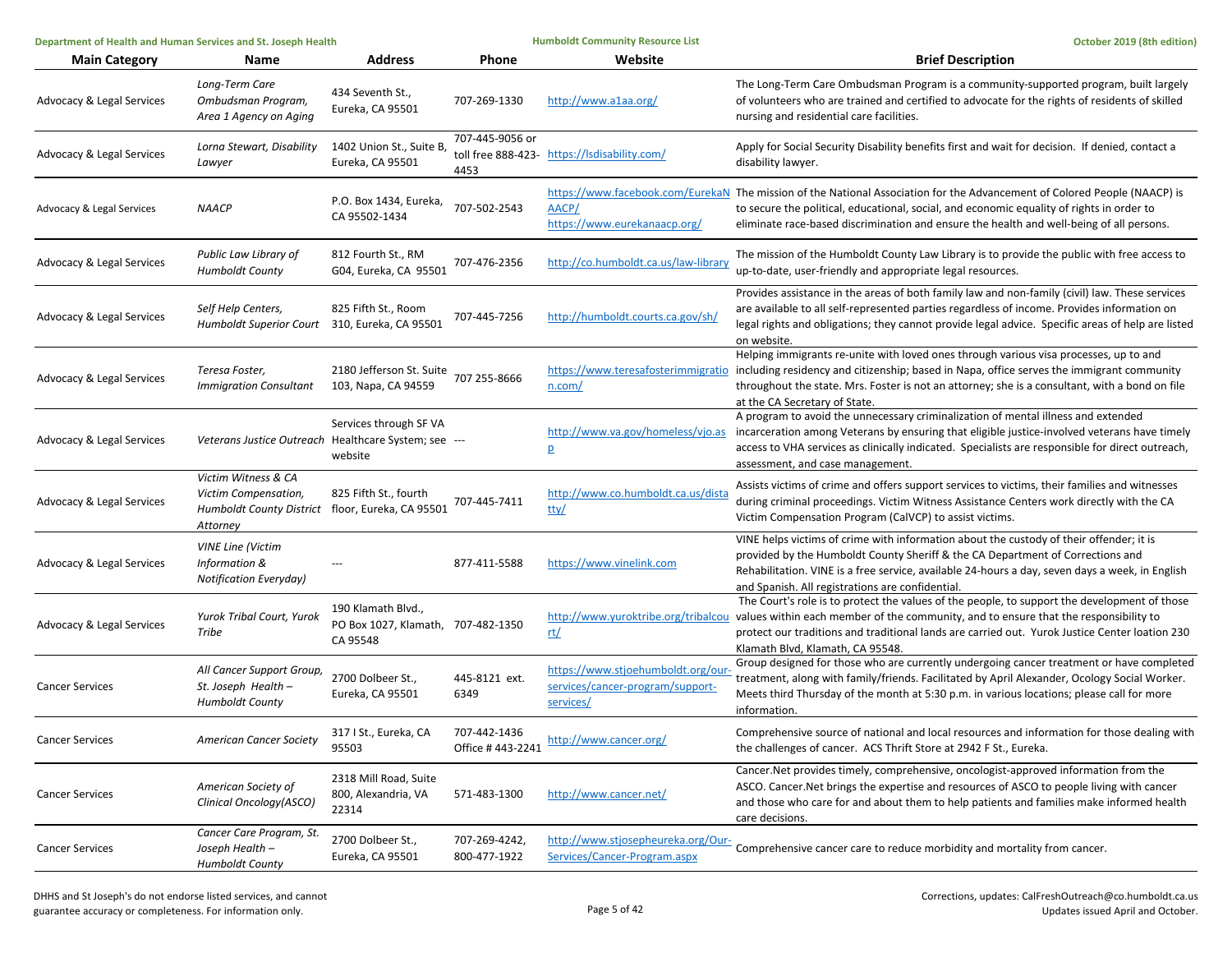| Department of Health and Human Services and St. Joseph Health |                                                                                                 | <b>Humboldt Community Resource List</b>                                        |                                                           | October 2019 (8th edition)                                                             |                                                                                                                                                                                                                                                                                                                                                                                                                                       |
|---------------------------------------------------------------|-------------------------------------------------------------------------------------------------|--------------------------------------------------------------------------------|-----------------------------------------------------------|----------------------------------------------------------------------------------------|---------------------------------------------------------------------------------------------------------------------------------------------------------------------------------------------------------------------------------------------------------------------------------------------------------------------------------------------------------------------------------------------------------------------------------------|
| <b>Main Category</b>                                          | Name                                                                                            | <b>Address</b>                                                                 | Phone                                                     | Website                                                                                | <b>Brief Description</b>                                                                                                                                                                                                                                                                                                                                                                                                              |
| <b>Cancer Services</b>                                        | Cancer Support Group,<br>Prostate (St. Joseph's)                                                | 2700 Dolbeer St.,<br>Eureka, CA 95501 (St.<br>Joseph's Hospital)               | 707-496-8340                                              | http://www.stjoehumboldt.org/Our-<br>Services/Cancer-Program/Support-<br>Services.aspx | This support group is open to people that have been diagnosed with prostate cancer and<br>their loved ones. Provides education, resources, and support.                                                                                                                                                                                                                                                                               |
| <b>Cancer Services</b>                                        | Evergreen Lodge, St.<br>Joseph Health -<br><b>Humboldt County</b>                               | 2700 Dolbeer St.,<br>Eureka, CA 95501                                          | 707-445-8121<br>ext. 7980                                 | https://www.stjoehumboldt.org/for-<br>community/evergreen-lodge/                       | Low-cost lodging for patients receiving cancer treatment at St. Joseph Hospital.                                                                                                                                                                                                                                                                                                                                                      |
| <b>Cancer Services</b>                                        | <b>Humboldt County Breast</b><br>and Gyn Health Project                                         | 987 Eighth St., Arcata,<br>CA 95521                                            | 707-825-8345                                              | http://www.hcbhp.org                                                                   | Community resource of support and education for those facing a breast health concern,<br>gynecologic cancer concern, or a diagnosis of breast or gynecologic cancer.                                                                                                                                                                                                                                                                  |
| <b>Cancer Services</b>                                        | Leukemia & Lymphoma<br>Society                                                                  | 3 International Drive<br>Suite 200, Rye Brook,<br>NY 10593                     | 888-557-7177                                              | http://www.lls.org                                                                     | Mission is aimed towards curing leukemia, lymphoma, Hodgkin's disease and myeloma, and<br>improve the quality of life of patients and their families. Nearest local chapters are in<br>Sacramento or S.F.                                                                                                                                                                                                                             |
| <b>Cancer Services</b>                                        | <b>National Coalition for</b><br>Cancer Survivorship                                            | 8455 Colesville Road<br>Suite 930, Silver Spring, 877-622-7937<br>MD 20910     |                                                           | http://www.canceradvocacy.org                                                          | Represents individuals living with, through and beyond a cancer diagnosis. Advocate for<br>quality cancer care for all people touched by cancer and for changes in how the nation<br>researches, regulates, finances and delivers quality cancer care.                                                                                                                                                                                |
| <b>Caregiver Services</b>                                     | <b>Elite Caregivers Senior</b><br>Home Care                                                     | PO Box 6888<br>Eureka, CA 95502                                                | 707-496-8499                                              | http://www.elite-caregivers.com                                                        | Aides provide personal care, companionship and life enrichment services to help seniors and<br>others requiring assistance to continue to live independently in the comfort of their own<br>home. Aides work independently and in teams to meet the needs of clients. Owned and<br>operated by John and Laura Neely for over 25 years.                                                                                                |
| <b>Caregiver Services</b>                                     | <b>Humboldt Senior</b><br>Resource Center/ Adult<br>Day Health Services<br>(Caregiver Services) | 1910 California St.,<br>Eureka, CA 95501                                       | 707-443-9747                                              | http://www.humsenior.org                                                               | This licensed, therapeutic day program offers comprehensive care, activities, health<br>monitoring, therapies, social services, meals, and transportation for adults age 18 and older<br>with chronic conditions or disabilities. The program is designed to help participants stay<br>mentally and physically active, reduce isolation, improve or maintain their health, and<br>prevent decline of their abilities. Call ext. 3203. |
| Caregiver Services                                            | Humboldt Senior<br>Resource<br>Center/Alzheimer's<br><b>Resource Center</b>                     | 1910 California St.,<br>Eureka, CA 95501                                       | 707-443-9747                                              | http://www.humsenior.org                                                               | An extensive Alzheimer's Resource Library is located at HSRC. Staff is available to provide<br>consultations regarding dementia care and referrals to community resources. Caregiver<br>support groups are available, as well as caregiver training workshops. Call ext. 3203.                                                                                                                                                        |
| Caregiver Services                                            | In-Home Supportive<br>Services (IHSS), Mental<br>Health, DHHS (Caregiver)                       | 808 E St., Eureka, CA<br>95501                                                 | 707-476-2100,<br>toll free 866-527-<br>8614               | https://humboldtgov.org/502/In-<br><b>Home-Supportive-Services</b>                     | In-Home Supportive Services (IHSS) is an alternative to costly out-of-home care such as<br>nursing homes; provides aid to blind, aged, and disabled individuals who are unable to<br>remain safely in their own home without the aid of a care provider.                                                                                                                                                                              |
| Caregiver Services                                            | <b>Pacific Medical Resources</b>                                                                | 612 Second St., Eureka,<br>CA 95501                                            | 707-798-6244                                              | https://www.pacificmedicalresource<br>s.com/                                           | Services from light housekeeping to complex personal care, such as: children and adults with<br>special needs; the terminally ill home in their final days; clients discharged from hospital<br>setting who need extra care after surgery, etc. A for-profit organization.                                                                                                                                                            |
| <b>Caregiver Services</b>                                     | Redwood Caregiver<br>Resource Center                                                            | 1140 Sonoma Avenue,<br>Ste. 1B, Santa Rosa, CA<br>95405                        | 1-800-834-1636<br>707-542-0282                            | http://www.redwoodcrc.org/                                                             | Serves family caregivers through the National Family Caregiver Support Program (NFCSP).<br>NFCSP serves families and informal caregivers of individuals 60 and over or individuals of any<br>age with Alzheimer's disease or related disorders with neurological and organic brain<br>dysfunction.                                                                                                                                    |
| Caregiver Services                                            | Visiting Angels                                                                                 | 1112 Fifth St., Eureka,<br>CA 95501 and 1719<br>Main St., Fortuna, CA<br>95540 | 707-442-8001<br>and 707-725-<br>3611 and 707-<br>825-8008 | http://www.visitingangels.com/eure<br>ka/home                                          | A national network of elder care agencies committed to providing families with the best<br>possible in-home care. Please call to learn more and schedule an appointment at the Eureka<br>location. The Arcata location has limited hours. Call for more details.                                                                                                                                                                      |
| Childcare                                                     | <b>Changing Tides Family</b><br>Services (Child Care)                                           | 2379 Myrtle Ave,<br>Eureka, CA 95501                                           | 707-444-8293                                              | http://changingtidesfs.org/child-care                                                  | Child Care, counseling, respite care, developmental and mental health services and other<br>community resources.                                                                                                                                                                                                                                                                                                                      |
| Childcare                                                     | Child Development Lab<br>(CDL), Humboldt State<br>University                                    | 1 Harpst St., Arcata, CA<br>95521                                              | 707-826-3838                                              | https://childrencenter.humboldt.edu                                                    | The CDL is a designed to provide a model preschool for children, create a learning center for<br>students, support and educate parents and serve as a research and instructional center for<br>HSU. The CDL serves children from 2 years 9 months to 5 years of age. Any local family is<br>eligible to enroll their children in the morning sessions Monday through Friday or afternoon<br>sessions Monday through Thursday.         |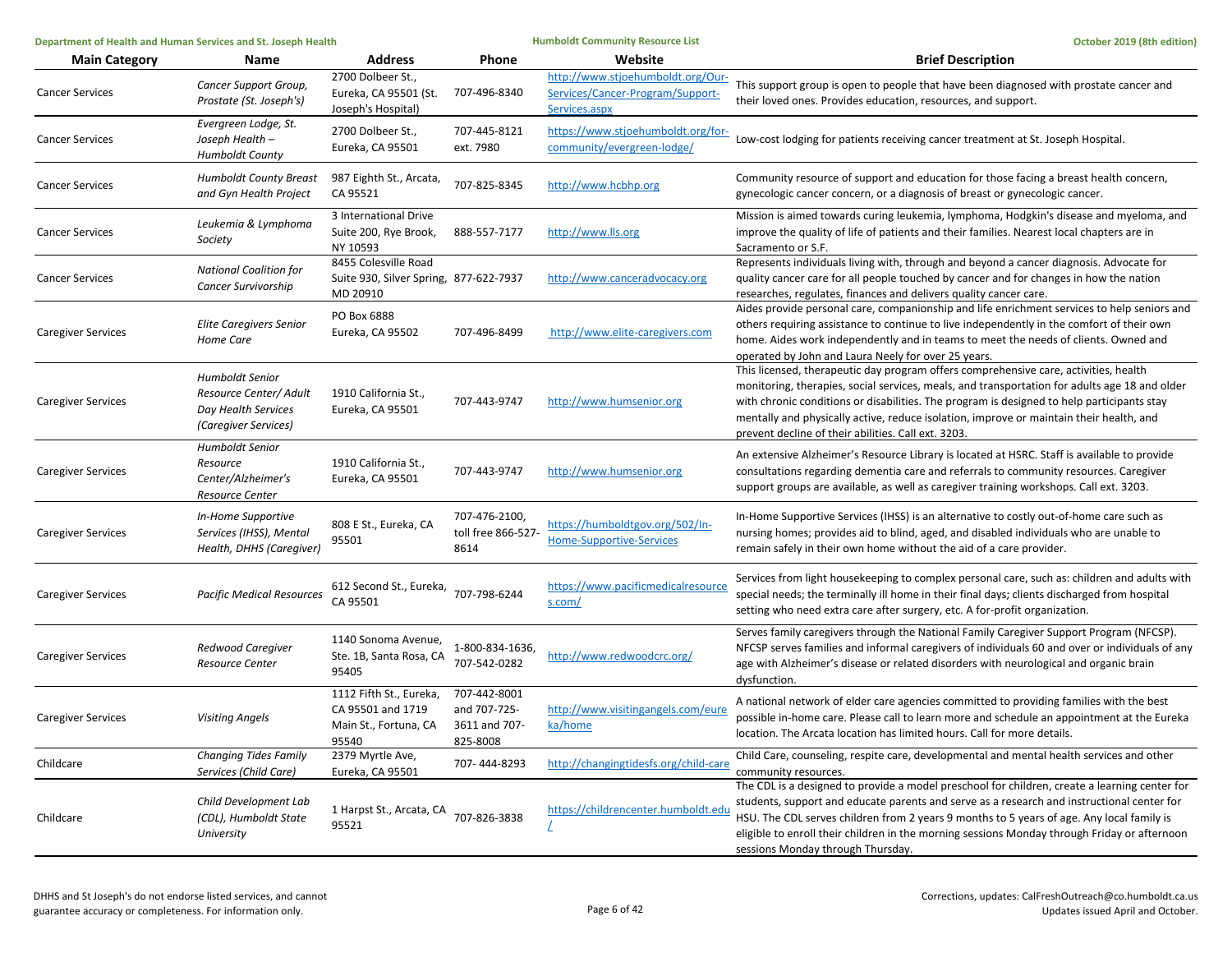| Department of Health and Human Services and St. Joseph Health |                                                                                                | <b>Humboldt Community Resource List</b>                            |                                 | October 2019 (8th edition)                              |                                                                                                                                                                                                                                                                                                                    |
|---------------------------------------------------------------|------------------------------------------------------------------------------------------------|--------------------------------------------------------------------|---------------------------------|---------------------------------------------------------|--------------------------------------------------------------------------------------------------------------------------------------------------------------------------------------------------------------------------------------------------------------------------------------------------------------------|
| <b>Main Category</b>                                          | <b>Name</b>                                                                                    | <b>Address</b>                                                     | Phone                           | Website                                                 | <b>Brief Description</b>                                                                                                                                                                                                                                                                                           |
| Childcare                                                     | College of the Redwoods: 7351 Tompkins Hill<br>Child Development Center Road, Eureka, CA 95503 |                                                                    | 707-476-4337                    | https://www.redwoods.edu/cdc                            | Open to the community. For children age 18 months to 5 years old. The center serves as a<br>laboratory for Early Childhood Education students, and enriching, educational childcare for<br>children of CR student parents, staff, and faculty.                                                                     |
| Childcare                                                     | Humboldt State Children's<br>Center                                                            | 1 Harpst St., Arcata, CA<br>95521 (Jensen House<br>#94)            | 707-826-3838                    | https://childrencenter.humboldt.edu                     | Affordable high quality child care for children 3 months to 5 years old whose parents are<br>HSU students, staff or faculty. Based on a sliding scale. Open Mon. through Fri., 7:30 a.m. to<br>5:30 p.m. Aftercare is available from 5:30 to 6:30 p.m. during the academic year.                                   |
| Childcare                                                     | Northcoast Children's<br>Services                                                              | 1266 Ninth St., Arcata,<br>CA 95521                                | 707-822-7206 1-<br>800-808-7206 | http://ncsheadstart.org/                                | Early Head Start for 0 to 3 year olds and Head Start for 3 to 5 year olds is offered in various<br>communities.                                                                                                                                                                                                    |
| Civil Rights/Human Rights<br>Advocacy                         | <b>American Civil Liberties</b><br>Union (ACLU), Redwood<br>Chapter                            | 917 3rd St. Suite Q,<br>Eureka, CA 95501                           | 707-336-2258                    | http://redwoodaclu.blogspot.com/                        | To preserve, protect and defend the essential civil liberties enshrined in the state and federal<br>constitutions.                                                                                                                                                                                                 |
| Civil Rights/Human Rights<br>Advocacy                         | Humboldt Center for<br><b>Constitutional Rights</b><br>(HCCR)                                  | 637 F St., Arcata, CA<br>95521, P.O Box 685,<br>Bayside CA 95524   | 707-633-9085                    | http://www.humrights.org                                | Vision is to ensure that every member of the Humboldt community feels confident<br>expressing his or her constitutional rights and empowered by the knowledge that HCCR is<br>ready to defend those rights, should they be violated.                                                                               |
| Civil Rights/Human Rights<br>Advocacy                         | <b>Humboldt County Human</b><br><b>Rights Commission</b>                                       | 825 Fifth St. Room 1A,<br>Eureka, CA 95501                         | 866-809-4373;<br>707-268-2548   | n-Rights-Commission                                     | http://humboldtgov.org/1308/Huma Aids in the eradication of discrimination in the county specifically in cases of employment,<br>public services and housing.                                                                                                                                                      |
| Civil Rights/Human Rights<br>Advocacy                         | <b>Western Regional</b><br><b>Advocacy Project</b><br>(W.R.A.P.)                               | 2940 16th St. Suite 200-<br>2, San Francisco, CA<br>94103          | 415-621-2533                    | http://wraphome.org                                     | Created to expose and eliminate the root causes of civil and human rights abuses of people<br>experiencing poverty and homelessness in the community.                                                                                                                                                              |
| Clothing/Hygiene Resources                                    | Angels of Hope Thrift<br>Store                                                                 | 1309 10th St., Arcata,<br>CA 95521                                 | 707-822-5019                    | http://youthability.org/angels-of-<br>hope-thrift-store | Store is a training center in which disadvantaged youth and young adults learn retail skills<br>and basic workplace knowledge. Store proceeds fund the on-the-job training progra.m Low<br>cost clothing, shoes, housewares, kitchen stuff, furniture, appliances. Mon-Sat 10 a.m.-7<br>p.m., Sun 11 a.m. - 5 p.m. |
| Clothing/Hygiene Resources                                    | Arcata Pool                                                                                    | 1150 16th St., Arcata,<br>CA 95521                                 | 707-822-6801                    | http://arcatapool.com/                                  | Facility use is \$8.50 for adults, \$7.25 for seniors, and \$5.00 for youths. Discounted price is<br>\$4.00 for recipients with proof of SSI Disability, Medi-Cal, or EBT, also offered on childrens<br>swimming lessons.                                                                                          |
| Clothing/Hygiene Resources                                    | Betty Chinn - Betty's Blue<br>Angel, Betty Chinn (C/H<br>Resources)                            | 133 Seventh St., Eureka<br>CA 95501                                | 707-407-3833                    | http://www.bettysblueangel.com/                         | Provides clothing and hygiene products at various locations throughout Humboldt County.                                                                                                                                                                                                                            |
| Clothing/Hygiene Resources                                    | Betty Chinn at St. Vincent<br>de Paul's Free Dining<br>Facility                                | 35 West Third St.,<br>Eureka, CA 95501                             | 707-407-3833                    | http://bettychinn.org/bettys-<br>shower/                | Showers available Monday, Wednesday and Friday from 8 a.m. to noon. First come, first<br>served. Early arrival is recommended.                                                                                                                                                                                     |
| Clothing/Hygiene Resources                                    | Eureka Rescue Mission<br>Men's Program (C/H)                                                   | 110 Second St., Eureka,<br>CA 95501                                | 707-443-4551                    | http://www.eurekarescuemission.o<br>g/                  | Dinner and breakfast are served. For emergency shelter arrive between 5:30 to 6 p.m.<br>People are released from 7 to 7:30 a.m. Showers are Tuesdays and Thursdays 1 to 3 p.m. Has<br>a clothing closet. Walk-ins may be possible.                                                                                 |
| Clothing/Hygiene Resources                                    | Fortuna Adventist<br>Community Services (C/H<br>Services)                                      | 2331 Rohnerville Road, 707-725-1166<br>Fortuna, CA 95540           |                                 | http://fortunaacs.com/                                  | Serving the Eel River Valley, provides info on community resources and operates a thrift<br>store, clothing closet, and food pantry. Bilingual staff available Tues/Wed 9:30 to 11:30 a.m.                                                                                                                         |
| Clothing/Hygiene Resources                                    | <b>Frederick and Charles</b><br><b>Beauty College</b>                                          | 831 F St., Eureka, CA<br>95501                                     | 707-443-2733                    | http://fandcbeauty.com/                                 | Haircuts for \$10. Call for information on other lower cost services.                                                                                                                                                                                                                                              |
| Clothing/Hygiene Resources                                    | Loads of Love                                                                                  | Arcata Speed Wash,<br>1080 F ST., Eureka, CA 707-683-9762<br>95521 |                                 | $\hspace{0.05cm} \ldots$                                | The Loads of Love initiative helps to wash the clothes and bedding of indviduals and families<br>living in poverty. Loads of Love provides quarters and detergent for two loads of laundry per<br>family. First and second Thursday of every month 12 p.m. to 2 p.m.                                               |
| Clothing/Hygiene Resources                                    | Our Savior's Lutheran<br>Church (C/H resources)                                                | 425 Shaw Avenue,<br>Ferndale, CA 95536                             | 707-786-9619                    | $\hspace{0.05cm} \cdots$                                | Free clothing closet open on Wednesdays from 1 to 4 p.m., located directly behind church on<br>Shaw Ave. Dry goods food pantry also available.                                                                                                                                                                     |
| Clothing/Hygiene Resources                                    | Raven Project, RCAA (C/H<br>Resources)                                                         | 523 T St. (Drop-In<br>Center), Eureka, CA<br>95501                 | 707-443-7099                    | http://rcaa.org/youth-services-<br><b>bureau</b>        | Provides food, clothing, showers, and other services to homeless youth 21 years of age or<br>younger. The RAVEN Project is open Monday from 5:00-9:00 p.m., Wednesday from 1:00-<br>6:00 p.m., Friday from 1:00-4:00 p.m., and Sunday from 1:00-5:00 p.m.                                                          |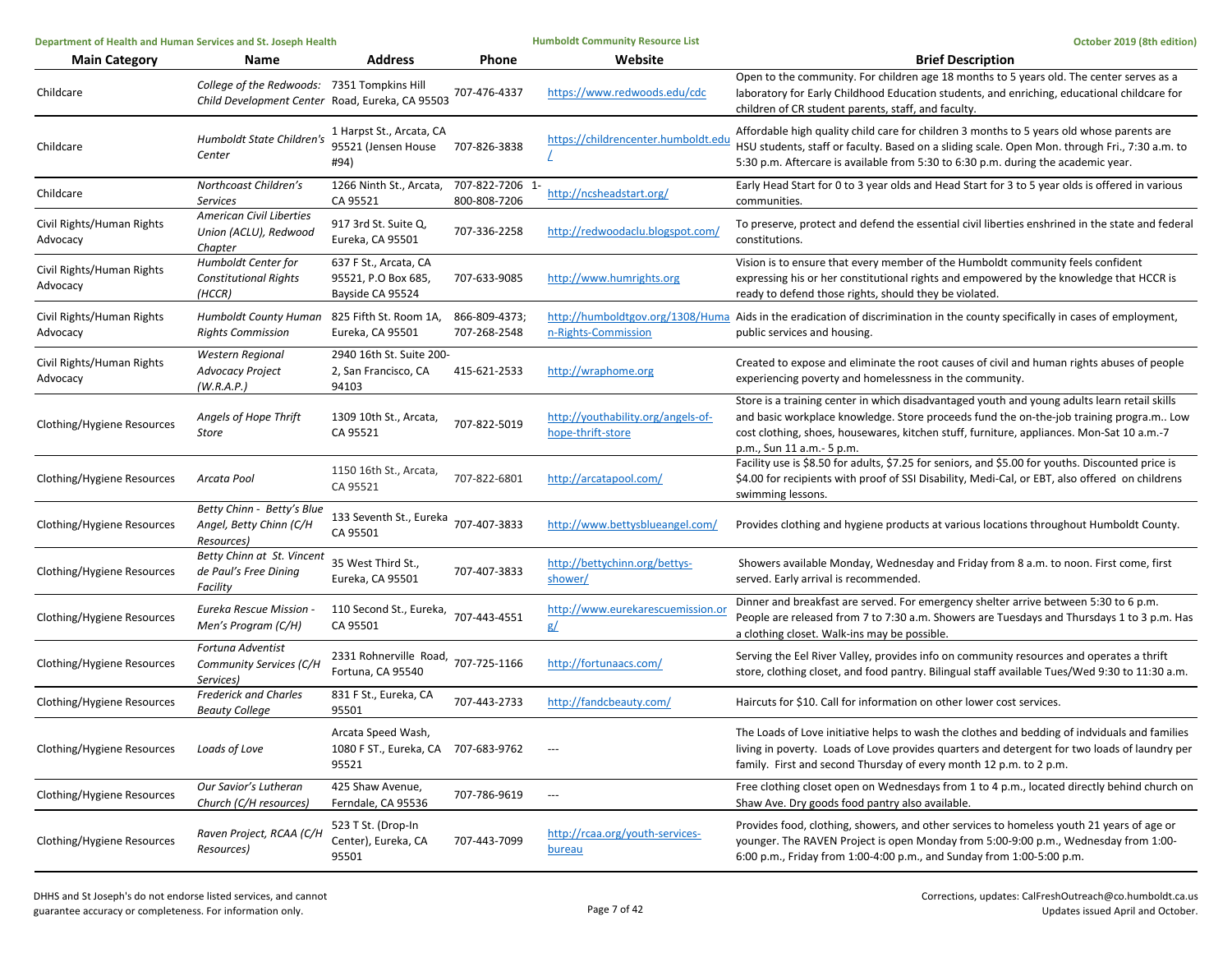| Department of Health and Human Services and St. Joseph Health |                                                                                              | <b>Humboldt Community Resource List</b>                     |              | October 2019 (8th edition)                                                  |                                                                                                                                                                                                                                                                                                                                                                                                                              |
|---------------------------------------------------------------|----------------------------------------------------------------------------------------------|-------------------------------------------------------------|--------------|-----------------------------------------------------------------------------|------------------------------------------------------------------------------------------------------------------------------------------------------------------------------------------------------------------------------------------------------------------------------------------------------------------------------------------------------------------------------------------------------------------------------|
| <b>Main Category</b>                                          | Name                                                                                         | <b>Address</b>                                              | Phone        | Website                                                                     | <b>Brief Description</b>                                                                                                                                                                                                                                                                                                                                                                                                     |
| Clothing/Hygiene Resources                                    | Ruth's Room, Rio Dell<br><b>Baptist Church</b>                                               | 100 Butcher, Rio Dell,<br>CA 95562                          | 707-764-3811 | https://www.facebook.com/pages/Ri<br>o-Dell-Baptist-<br>Church/368400067958 | No cost clothing closet for everyone; Tuesday, 10 a.m. to 1 p.m.                                                                                                                                                                                                                                                                                                                                                             |
| <b>Dental Services</b>                                        | Denti-Cal (dental<br>coverage for Medi-Cal<br>beneficiaries)                                 | $\hspace{0.05cm} \ldots$                                    | 800-322-6384 | https://www.denti-cal.ca.gov/                                               | Dental Services are one of the benefits under the Medi-Cal program. Denti-Cal administers<br>coverage. Check website for help finding a provider.                                                                                                                                                                                                                                                                            |
| <b>Dental Services</b>                                        | K'ima:w Medical Center<br>(Dental)                                                           | 535 Airport Road,<br>Hoopa CA 95546                         | 530-625-4261 | https://kimaw.org/                                                          | Provides high-quality health care to the Native American people and all others seeking<br>services on the Hoopa Valley Indian Reservation and surrounding areas.                                                                                                                                                                                                                                                             |
| <b>Dental Services</b>                                        | <b>Open Door Community</b><br><b>Health Centers, Burre</b><br>Dental Center (Dental<br>Only) | 959 Myrtle Avenue,<br>Eureka, CA 95501                      | 707-442-7078 | http://opendoorhealth.com/opendo<br>or/locations/burre-dental-center/       | DENTAL ONLY. Primary dental care, including routine and preventive dental examinations<br>and care for children and adults. Restorative care, including fillings, root canals, partial and<br>full dentures, available by appointment. Same day, walk-in and urgent care provided for<br>toothache, other oral pain and infection. Currently has limited access for new adult patients,<br>please call for more information. |
| <b>Dental Services</b>                                        | Redwoods Rural Health<br>Center (Dental)                                                     | 101 West Coast Road<br>#B, Redway, CA 95560                 | 707-923-4313 | http://www.rrhc.org/dental-clinic                                           | Provides responsive, preventive, high quality primary health care services, through a variety<br>of healing disciplines, to all people without regard to social or economic status. No longer<br>accepting new patients or walk ins currently as of Jan. 2019.                                                                                                                                                               |
| <b>Dental Services</b>                                        | Smile Humboldt                                                                               | 529 I St., Eureka, CA<br>95501                              | 707-476-4924 | http://www.smilehumboldt.org/                                               | Oral Health resources, training, education, and preventive services in schools identified with<br>high untreated rates of decay. Tobacco cessation and Rethink Your Drink resources in dental<br>offices, and Brush, Book, Bed materials for parents of children ages 0-5.                                                                                                                                                   |
| <b>Dental Services</b>                                        | Smile Humboldt Family                                                                        | 529 I St., Eureka, CA<br>95501                              | 707-502-7406 | https://humboldtgov.org/655/Oral-<br>Health                                 | Care coordination and support for children ages 0-12 on Medi-Cal who are considered high<br>risk. Dental coaches help families make dentist appointments, assist with specific dental<br>needs and provide oral health education and oral health supplies to the whole family.                                                                                                                                               |
| <b>Dental Services</b>                                        | <b>United Indian Health</b><br>Services (Potawat Village,<br>Arcata) (Medical Services)      | 1600 Weeot Way,<br>Arcata, CA 95521                         | 707-825-5000 | http://www.unitedindianhealthserv<br>ces.org                                | Direct Health Care Services are made available to eligible persons of "Indian descent" and<br>eligible non-Indian members (married to, or a child of a person who is an "enrolled<br>member").                                                                                                                                                                                                                               |
| <b>Dental Services</b>                                        | United Indian Health<br>Services (Weitchpec)<br>(Medical Services)                           | Libby Nix Community<br>Center, Highway 96,<br>Weitchpec, CA | 530-625-4300 | http://www.unitedindianhealthserv<br>ces.org                                | Direct Health Care Services are made available to eligible persons of "Indian descent" and<br>eligible non-Indian members (married to, or a child of a person who is an "enrolled<br>member")                                                                                                                                                                                                                                |
| Developmental/Intellectual<br><b>Disability Services</b>      | <b>Butler Valley (Disability</b><br>Services)                                                | 4635 Broadway,<br>Eureka, CA 95503                          | 707-442-2451 | http://www.butlervalley.org/                                                | Provides residential services and day program to individuals with intellectual disabilities;<br>facilities in Arcata and Eureka.                                                                                                                                                                                                                                                                                             |
| Developmental/Intellectual<br><b>Disability Services</b>      | Creating Behavioral and<br><b>Educational Momentum</b><br>(CBEM)                             | $\overline{\phantom{a}}$                                    | 707-798-6220 | http://www.cbemllc.com/                                                     | Available only to Regional Center clients. CBEM provides crisis services to individuals with<br>developmental or intellectual disabilities. CBEM prescribes to both Applied Behavior Analysis<br>and Mental Health principles. Unlike facility-based programs, CBEM meets clients in their<br>homes, schools, group homes and in the community.                                                                              |
| Developmental/Intellectual<br><b>Disability Services</b>      | <b>Humboldt Community</b><br>Access and Resource<br>Center (HCAR)                            | 1707 E St. Suite 2,<br>Eureka, CA 95501                     | 707-443-7077 | http://www.hcar.us/                                                         | Serves those with developmental/intellectual disabilities by promoting individual<br>independence, community inclusion and family unity through a wide variety of services and<br>supports.                                                                                                                                                                                                                                  |
| Developmental/Intellectual<br><b>Disability Services</b>      | Redwood Coast Regional<br>Center (RCRC)                                                      | 525 Second St., Suite<br>300, Eureka CA 95501               | 707-445-0893 | http://www.redwoodcoastrc.org                                               | Offers services and supports for children and adults with developmental/intellectual<br>disabilities who live in Del Norte, Humboldt, Lake, and Mendocino Counties.                                                                                                                                                                                                                                                          |
| <b>Disability-related Resources</b>                           | CA Department of<br><b>Rehabilitation (Disability</b><br>Resources)                          | 1330 Bayshore Way,<br>Suite 101, Eureka, CA<br>95501        | 707-445-6300 | http://www.dor.ca.gov/                                                      | Works in partnership with consumers and other stakeholders to provide services and<br>advocacy resulting in employment, independent living and equality for individuals with<br>disabilities.                                                                                                                                                                                                                                |
| Disability-related Resources                                  | California Phones, CA<br><b>Telephone Access</b><br>Program                                  | $---$                                                       | 800-806-1191 | http://www.californiaphones.com/                                            | CTAP offers free, specialized phones designed for individuals who have restricted mobility,<br>speech impairments, or who are blind or deaf. A program of CA's Public Utilities Commission<br>Deaf and Disabled Communication Program. Requires application and verification of<br>impairment.                                                                                                                               |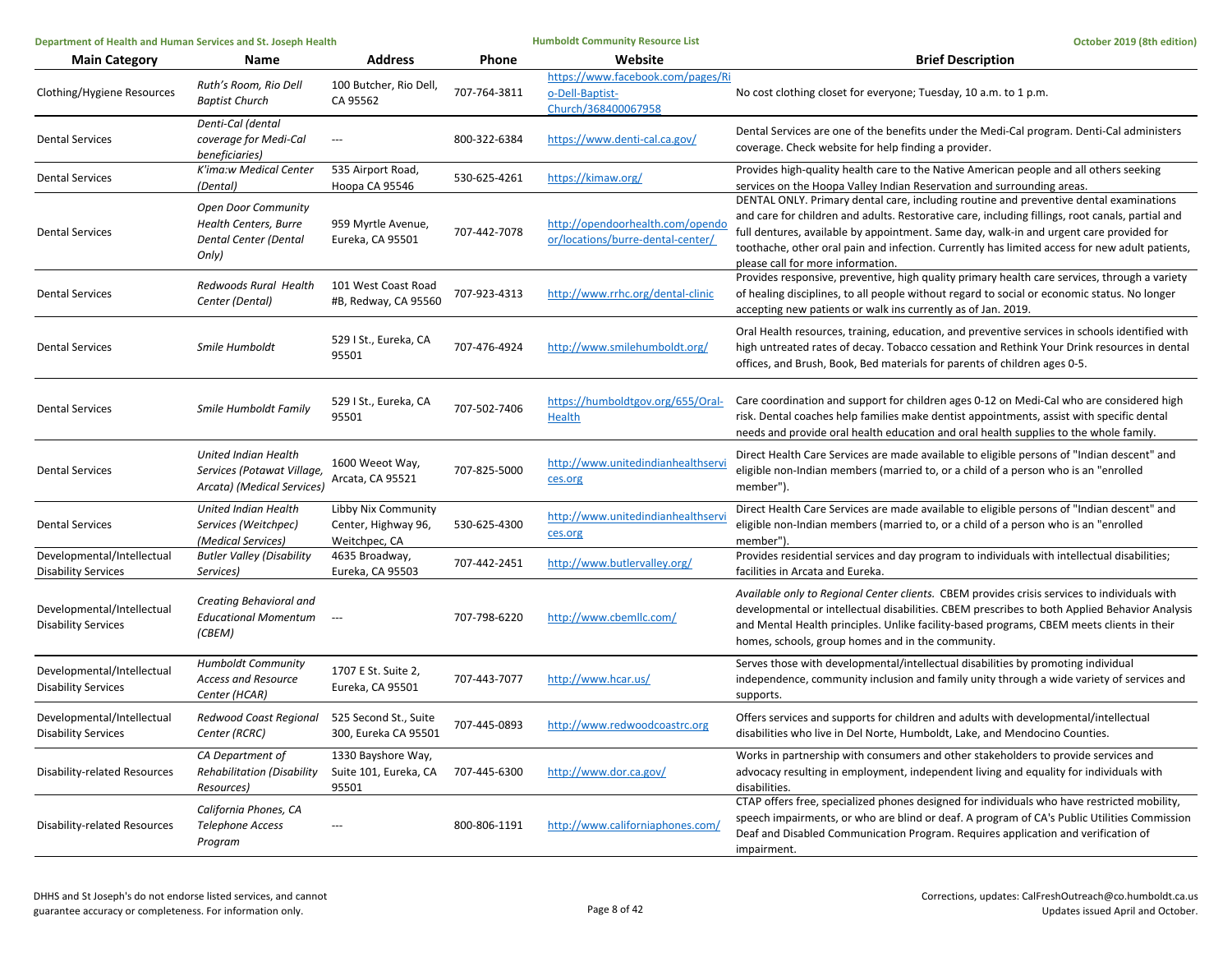| Department of Health and Human Services and St. Joseph Health |                                                                                                  | <b>Humboldt Community Resource List</b>  |                                             | October 2019 (8th edition)                                                                       |                                                                                                                                                                                                                                                                                                                                                                                                                                       |
|---------------------------------------------------------------|--------------------------------------------------------------------------------------------------|------------------------------------------|---------------------------------------------|--------------------------------------------------------------------------------------------------|---------------------------------------------------------------------------------------------------------------------------------------------------------------------------------------------------------------------------------------------------------------------------------------------------------------------------------------------------------------------------------------------------------------------------------------|
| <b>Main Category</b>                                          | Name                                                                                             | <b>Address</b>                           | Phone                                       | Website                                                                                          | <b>Brief Description</b>                                                                                                                                                                                                                                                                                                                                                                                                              |
| <b>Disability-related Resources</b>                           | <b>Community Disability</b><br>Resource Guide (Tri-<br>County Independent<br>Living)             |                                          |                                             | http://www.tilinet.org/wp-<br>content/uploads/Resource-Guide.pdf                                 | A comprehensive guide developed to help persons with disabilities and their service<br>providers find needed services.                                                                                                                                                                                                                                                                                                                |
| <b>Disability-related Resources</b>                           | Dial-A-Ride (Disability<br>Resources)                                                            | HTA, 133 V St., Eureka,<br>CA 95501      | 707-443-0826                                | http://www.hta.org                                                                               | The certification process for travelers with disabilities to use paratransit/dial-a-ride services<br>in Humboldt County is performed through Humboldt Transit Authority, although the service<br>is a collaboration with HCAR. Visit HTA website for appropriate form.                                                                                                                                                                |
| <b>Disability-related Resources</b>                           | Easy Call, Advanced<br><b>Security Systems</b><br>(Disability Resources)                         | 1336 Fourth St.,<br>Eureka, CA 95501     | 707-443-6366                                | http://www.advancedsecurity.us                                                                   | "I've fallen and can't get up"EasyCall button for seniors/disabled.                                                                                                                                                                                                                                                                                                                                                                   |
| <b>Disability-related Resources</b>                           | <b>Food For People</b><br>(Homebound Delivery<br>Program) (Disability<br>Resources)              | 307 W. 14th St.,<br>Eureka, CA 95501     | 707-445-3166<br>x303                        | http://foodforpeople.org/programs/<br>homebound-delivery-program                                 | Volunteers deliver a monthly bag of groceries for adults younger than 60 years old who are<br>too ill or disabled to leave home. Requires a referral from a medical professional. See<br>website for application and referral form.                                                                                                                                                                                                   |
| <b>Disability-related Resources</b>                           | <b>Fortuna Senior Bus</b><br>(Disability Resources)                                              | 5 Park St., Fortuna, CA<br>95540         | 707-725-7625                                | http://friendlyfortuna.com/index.asp<br>x?nid=98                                                 | Reservation and dispatcher-based system, which means you call dispatchers to schedule the<br>times you need the bus. Buses servicing seniors and persons with disabilities (disability under<br>50 with doctor's note) \$2.50/ride or 15 trips for \$22.50.                                                                                                                                                                           |
| Disability-related Resources                                  | Fortuna Transit (Disability 5 Park St., Fortuna, CA<br>Resources)                                | 95540                                    | 707-725-7625                                | $x?$ nid=98                                                                                      | http://friendlyfortuna.com/index.asp Provides transportation within the Fortuna City limits to people who are at least 50 years of<br>age or persons with a disability; Monday through Friday 8:30 a.m. to 4 p.m.                                                                                                                                                                                                                     |
| <b>Disability-related Resources</b>                           | <b>Humboldt Senior</b><br>Resource Center/Adult<br>Day Health Services<br>(Disability Resources) | 1910 California St.,<br>Eureka, CA 95501 | 707-443-9747                                | http://www.humsenior.org                                                                         | This licensed, therapeutic day program offers comprehensive care, activities, health<br>monitoring, therapies, social services, meals, and transportation for adults age 18 and older<br>with chronic conditions or disabilities. The program is designed to help participants stay<br>mentally and physically active, reduce isolation, improve or maintain their health, and<br>prevent decline of their abilities. Call ext. 3203. |
| Disability-related Resources                                  | In-Home Supportive<br>Services (IHSS), Mental<br>Health, DHHS (Disability<br>Resources)          | 808 E St., Eureka, CA<br>95501           | 707-476-2100,<br>toll free 866-527-<br>8614 | https://humboldtgov.org/502/In-<br><b>Home-Supportive-Services</b>                               | In-Home Supportive Services (IHSS) is an alternative to costly out-of-home care such as<br>nursing homes; provides aid to blind, aged, and disabled individuals who are unable to<br>remain safely in their own home without the aid of a care provider.                                                                                                                                                                              |
| <b>Disability-related Resources</b>                           | PG&E: Medical Baseline<br>Program                                                                |                                          |                                             | https://www.pge.com/en_US/residenti<br>al/save-energy-money/help-paying-<br>term-assistance.page | The Medical Baseline Program, also known as Medical Baseline Allowance, is an assistance<br>program for residential customers who have special energy needs due to qualifying medical<br>your-bill/longer-term-assistance/longer- conditions. The program includes two different kinds of help: a lower rate on your monthly<br>energy bill, and, extra notifications in advance of a Public Safety Power Shutoff.                    |
| <b>Disability-related Resources</b>                           | <b>Social Security</b><br>Administration                                                         | 3144 Broadway St.,<br>Eureka, CA 95501   | 866-828-1991                                | http://www.ssa.gov/                                                                              | Administers Social Security disability and retirement benefits. Monday, Tuesday, Thursday,<br>Friday 9 a.m. to 4 p.m., Wednesday 9 a.m. to noon.                                                                                                                                                                                                                                                                                      |
| <b>Disability-related Resources</b>                           | Tri-County Independent<br>Living                                                                 | 139 Fifth St., Eureka,<br>CA 95501       | 707-445-8404                                | http://www.tilinet.org/                                                                          | Services aimed towards those with disabilities. Information is available on a number of<br>topics including finances, Social Security, accessible housing, service dogs, technical<br>equipment, and accessibility in the community.                                                                                                                                                                                                  |
| Discounts & Reduced Fee                                       | Access from AT&T (low<br>cost internet access)                                                   |                                          |                                             | https://www.att.com/shop/internet/<br>#/                                                         | access/index.html?source=ECmj0000_AT&T offers low-cost wireline home Internet service to qualifying households, including<br>000000mbU&wtExtndSource=access households with an SSI or Calfresh reciepient.                                                                                                                                                                                                                            |
| Discounts & Reduced Fee                                       | Amazon                                                                                           |                                          |                                             | www.Amazon.com                                                                                   | Amazon Prime is available for \$5.99 a month for qualifying customers with an EBT card or a<br>Medicaid Card (Medi-Cal in California, card is called a BIC.) Inlcudes the music and video<br>streaming libraries and free shipping.                                                                                                                                                                                                   |
| Discounts & Reduced Fee                                       | Arcata Pool (discount)                                                                           | 1150 16th St., Arcata,<br>CA 95521       | 707-822-6801                                | http://arcatapool.com/                                                                           | Facility use is \$8.50 for adults, \$7.25 for seniors, and \$5.00 for youths. Discounted price is<br>\$4.00 for recipients with proof of SSI Disability, Medi-Cal, or EBT, also offered on childrens<br>swimming lessons.                                                                                                                                                                                                             |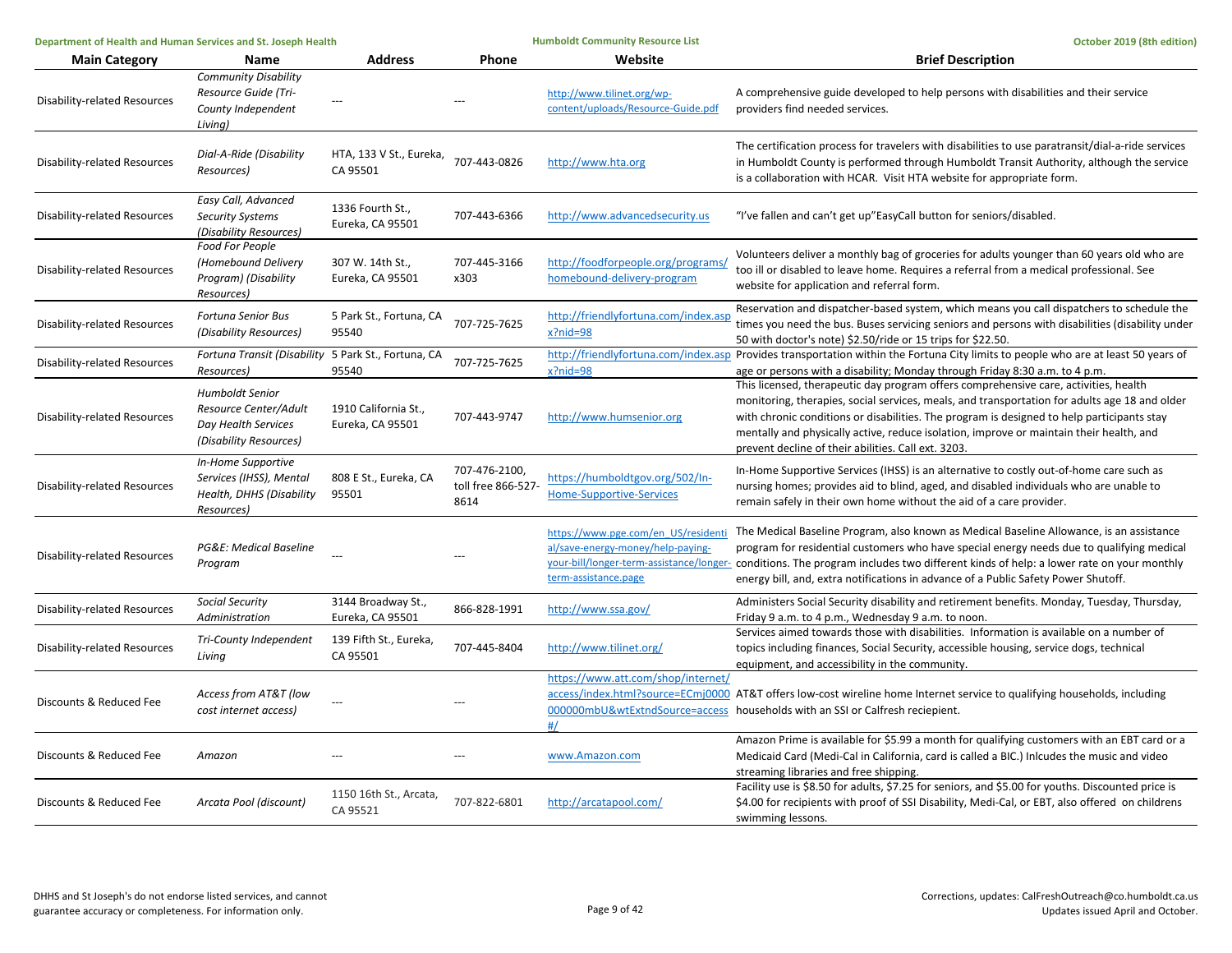| Department of Health and Human Services and St. Joseph Health |                                                                             | <b>Humboldt Community Resource List</b> |                                             | October 2019 (8th edition)                                                                                |                                                                                                                                                                                                                                                                                                                                                                                                                                                        |
|---------------------------------------------------------------|-----------------------------------------------------------------------------|-----------------------------------------|---------------------------------------------|-----------------------------------------------------------------------------------------------------------|--------------------------------------------------------------------------------------------------------------------------------------------------------------------------------------------------------------------------------------------------------------------------------------------------------------------------------------------------------------------------------------------------------------------------------------------------------|
| <b>Main Category</b>                                          | Name                                                                        | <b>Address</b>                          | Phone                                       | Website                                                                                                   | <b>Brief Description</b>                                                                                                                                                                                                                                                                                                                                                                                                                               |
| Discounts & Reduced Fee                                       | Assurance Wireless (low<br>cost cell phone/plans)                           | PO Box 5040,<br>Charleston, IL 61920    | 888-321-5880                                | http://www.assurancewireless.com<br>Public/Welcome.aspx                                                   | Assurance Wireless is a California LifeLine provider for cell phones; it is a government benefit<br>program supported by the federal Universal Service Fund and the California LifeLine<br>Program. Enrollment is available to consumers who qualify based on household income or<br>who receive certain public assistance programs, like Medi-Cal or CalFresh. Form available on<br>website.                                                          |
| Discounts & Reduced Fee                                       | CarrollCo Energy Savings<br>Assistance Program<br>(Reduced fee)             | 102 W Fourth St.,<br>Eureka, CA 95501   | 707-497-6235                                | $\overline{a}$                                                                                            | CarrollCo, as part of PG&E's Energy Savings Assistance Program, is responsible for helping<br>Humboldt County renters and owners improve the weatherization of their residences. Call to<br>learn more and see if a household qualifies for free services. Informational fliers will be<br>provided upon request.                                                                                                                                      |
| Discounts & Reduced Fee                                       | Coast2CoastRX                                                               |                                         |                                             | https://www.coast2coastrx.com/                                                                            | Coast2CoastRx Card is a free prescription coupon card provided by community governments.<br>Cardholders save on both brand name and generic drugs. Endorsed by County of Humboldt.                                                                                                                                                                                                                                                                     |
| Discounts & Reduced Fee                                       | <b>ID Card from DMV</b>                                                     |                                         |                                             |                                                                                                           | DMV Reduced Fee: can receive a form from DHHS-Social Services for reduced DMV fee for ID<br>if receiving CalFresh, CalWORKs, other benefits. DMV Fee Waiver: Persons experiencing<br>homelessness may get a form from many organizations serving persons experiencing<br>homelessness, as well as at DHHS-Social Services.                                                                                                                             |
| Discounts & Reduced Fee                                       | Morris Graves Museum of 636 F St., Eureka, CA<br>Art (reduced fee)          | 95501                                   | 707-442-0278                                | http://www.humboldtarts.org/                                                                              | The museum features exhibitions from artists, both local and from around the world.<br>Families with EBT Cards (CalFresh/CalWORKs) can visit for free any day.                                                                                                                                                                                                                                                                                         |
| Discounts & Reduced Fee                                       | PG&E: California<br>Alternate Rates for<br><b>Energy Program (CARE)</b>     | ---                                     |                                             | https://www.pge.com/en US/residenti<br>al/save-energy-money/help-paying-<br>term-assistance.page          | California Alternate Rates for Energy Program (CARE) is a PG&E discount program that helps<br>eligible customers pay their energy bills. CARE provides a monthly discount of 20% or more<br>your-bill/longer-term-assistance/longer- on gas and electricity. Participants qualify through income guidelines or if enrolled in certain<br>public assistance programs inlcuding CalFresh and Medi-Cal.                                                   |
| Discounts & Reduced Fee                                       | PG&E: Family Electric<br>Rate Assistance Program ---<br>(FERA)              |                                         |                                             | https://www.pge.com/en US/residenti<br>al/save-energy-money/help-paying-<br>term-assistance.page          | Family Electric Rate Assistance Program (FERA) is a PG&E discount program that helps<br>eligible customers pay their energy bills. FERA provides a monthly discount of 18% on<br>your-bill/longer-term-assistance/longer- electricity only. Must be a household with three or more people. Participants qualify through<br>income guidelines.                                                                                                          |
| Discounts & Reduced Fee                                       | PG&E: Medical Baseline<br>Program                                           |                                         |                                             | al/save-energy-money/help-paying-<br>term-assistance.page                                                 | https://www.pge.com/en US/residenti The Medical Baseline Program, also known as Medical Baseline Allowance, is an assistance<br>program for residential customers who have special energy needs due to qualifying medical<br>your-bill/longer-term-assistance/longer- conditions. The program includes two different kinds of help: a lower rate on your monthly<br>energy bill, and, extra notifications in advance of a Public Safety Power Shutoff. |
| Discounts & Reduced Fee                                       | Seguoia Park Zoo                                                            | 3414 W St., Eureka, CA<br>95503         | 707-441-4263                                | http://www.sequoiaparkzoo.net/                                                                            | Established in 1907, Sequoia Park Zoo is the oldest zoo in California and one of the smallest<br>accredited zoos in the country. Reduced entrance fees with EBT card (CalFresh/CalWORKs) or<br>BIC (Medi-Cal). All visitors half price first Wednesday of the month.                                                                                                                                                                                   |
| Domestic/Intimate Partner<br>Violence                         | <b>Break the Cycle</b>                                                      | PO Box 811334, Los<br>Angeles, CA 90081 | 424-265-7346                                | https://www.breakthecycle.org/                                                                            | Provides comprehensive resources and technical assistance for dating abuse prevention.                                                                                                                                                                                                                                                                                                                                                                 |
| Domestic/Intimate Partner<br>Violence                         | Breaking the Cycle -<br><b>Domestic Violence</b><br>Treatment               | 2830 G St. Suite D,<br>Eureka, CA 95501 | 707-442-7806                                | https://www.facebook.com/pages/B<br>reaking-The-Cycle-Domestic-<br>Violence-<br>Treatment/102696349798315 | Domestic Violence counseling services, counseling and mental health.                                                                                                                                                                                                                                                                                                                                                                                   |
| Domestic/Intimate Partner<br>Violence                         | Crisis Services: Humboldt<br><b>Domestic Violence</b><br>Services           | P.O. Box 969, Eureka,<br>CA 95502       | 707-443-6042,<br>707-444-9255<br>(business) | http://www.hdvs.org/                                                                                      | 24-hour support line; emergency shelter and SafeHaven program for survivors and their<br>children; peer support groups; emergency food, clothes, toiletries, and TAP support;<br>advocacy and accompaniment to law enforcement, hospitals, and court; assistance with DV<br>restraining orders and 1 on 1 peer counseling (by appointment only). All services except for<br>the hotline require a personal intake and determination of eligibility.    |
| Domestic/Intimate Partner<br>Violence                         | <b>Family Violence</b><br>Prevention Program,<br><b>Public Health, DHHS</b> | 908 Seventh St.,<br>Eureka, CA, 95501   | 707-268-2132                                | http://humboldtgov.org/616/Family-<br>Violence-Prevention-Program                                         | Works as a lead agency with Humboldt Domestic Violence Services, North Coast Rape Crisis<br>Team, Six Rivers Planned Parenthood and the Yurok tribe's Violence Project to implement<br>domestic violence prevention programs in the community.                                                                                                                                                                                                         |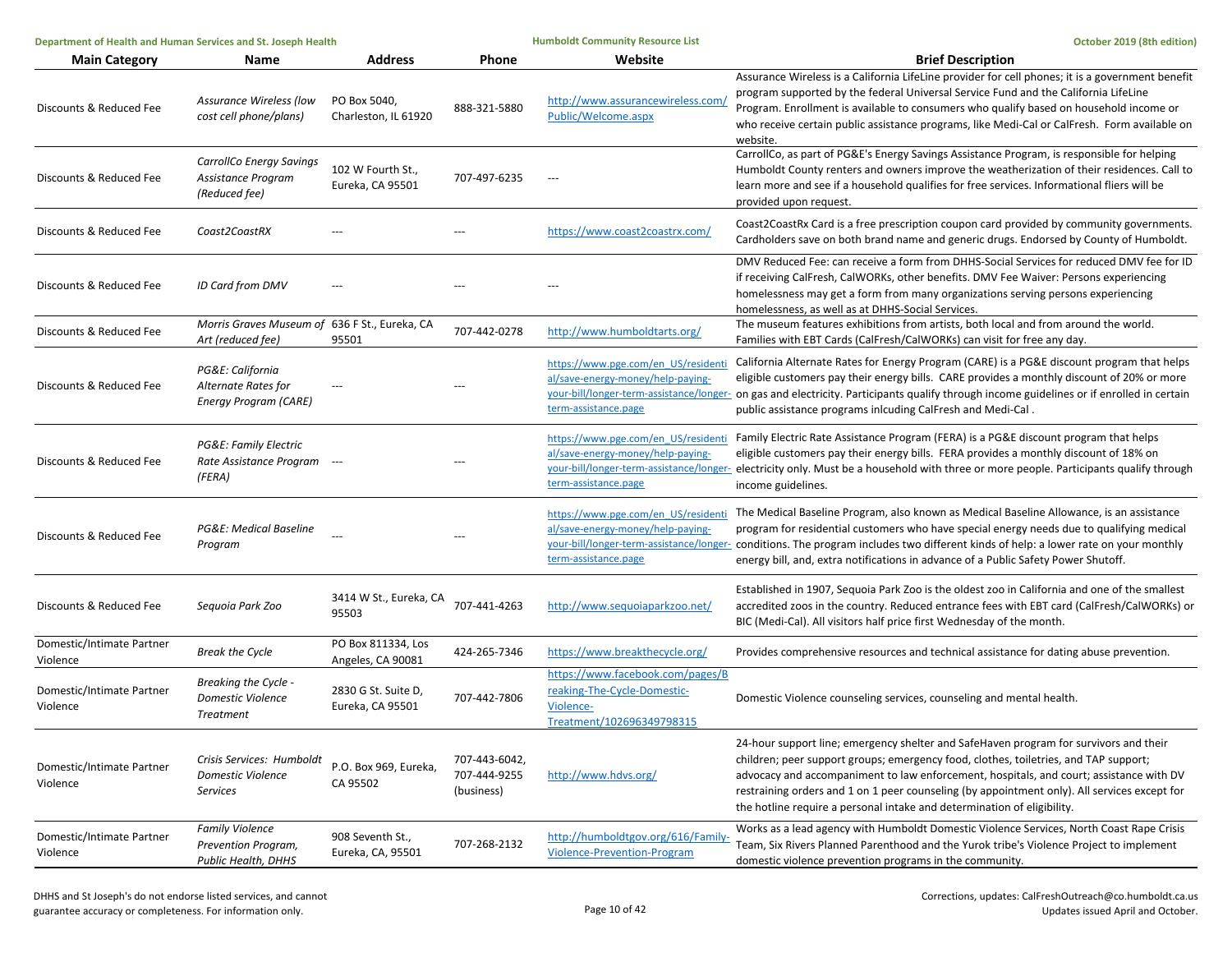| Department of Health and Human Services and St. Joseph Health |                                                                                           | <b>Humboldt Community Resource List</b>                                                |                                                                                              | October 2019 (8th edition)                                        |                                                                                                                                                                                                                                                                                                                                                                                                                                   |
|---------------------------------------------------------------|-------------------------------------------------------------------------------------------|----------------------------------------------------------------------------------------|----------------------------------------------------------------------------------------------|-------------------------------------------------------------------|-----------------------------------------------------------------------------------------------------------------------------------------------------------------------------------------------------------------------------------------------------------------------------------------------------------------------------------------------------------------------------------------------------------------------------------|
| <b>Main Category</b>                                          | Name                                                                                      | <b>Address</b>                                                                         | Phone                                                                                        | Website                                                           | <b>Brief Description</b>                                                                                                                                                                                                                                                                                                                                                                                                          |
| Domestic/Intimate Partner<br>Violence                         | Family Violence Project,<br><b>Humboldt Family Service</b><br>Center                      | 1802 California St.,<br>Eureka, CA                                                     | 707-443-7358                                                                                 | http://humboldtfamilyservice.org/fa<br>mily-violence-project.html | Comprehensive treatment program serving families involved in domestic violence. Low-cost<br>counseling with emphasis on children and families. Orientation group, men's group. Day/eve<br>groups. Office hours 9-Noon, 1 to 4 p.m. Monday through Thursday, 9 a.m. too 1 p.m. Friday.                                                                                                                                             |
| Domestic/Intimate Partner<br>Violence                         | New Beginnings                                                                            | PO Box 75125, Seattle,<br>WA 98175-0125                                                | 24/7 help line<br>206-522-9472;<br>office 206-783-<br>4520                                   | http://www.newbegin.org/                                          | Provides services to those whose lives have been affected by domestic violence - physical,<br>emotional, or sexual abuse.                                                                                                                                                                                                                                                                                                         |
| Domestic/Intimate Partner<br>Violence                         | North Coast Rape Crisis<br>Team                                                           | PO Box 1011, Eureka,<br>CA 95502                                                       | 707-443-2737<br>(Eureka), 707-445-<br>2881 (Eureka<br>hotline), 707-465-<br>6961 (Del Norte) | http://www.ncrct.org/                                             | Serves survivors of all ages and genders who have experienced sexual abuse and the non-<br>offending people who care about them. 24 hour crisis line, in-person counseling, support<br>group, advocacy, accompaniment, information and referrals, prevention education.                                                                                                                                                           |
| Domestic/Intimate Partner<br>Violence                         | Project Connect, Ki'ma:w<br>Medical Center, Hoopa<br><b>Valley Tribe</b>                  | 535 Airport Road,<br>Hoopa, CA 95546                                                   | 530-625-4261 ext<br>401 or 402                                                               | https://kimaw.org/                                                | A public health initiative to address domestic violence and sexual assault through community<br>interaction and education. Focus on prevention.                                                                                                                                                                                                                                                                                   |
| Domestic/Intimate Partner<br>Violence                         | Safe Haven, RCAA                                                                          | Confidential                                                                           | 707-269-2075                                                                                 |                                                                   | Only the County can refer clients. Long term shelter for women and children fleeing<br>domestic violence and abuse. Case management and Substance Use Disorder (SUD) program<br>participation is required. Therapeutic services are offered.                                                                                                                                                                                      |
| Domestic/Intimate Partner<br>Violence                         | <b>Two Feathers Native</b><br><b>American Services</b><br>(Domestic Violence<br>Services) | 1560 Betty Court Suite<br>A, McKinleyville, CA<br>95519                                | 707-839-1933                                                                                 | http://www.twofeathers-nafs.org/                                  | Social Work, Emergency Services, Counseling, Therapeutic Culture Groups. Services are free.<br>Also helps with emergency food, clothing, and shelter (up to 3 days) for domestic violence.<br>Contact person Kim Brown.                                                                                                                                                                                                           |
| Education                                                     | Available Education-<br><b>Related Resources</b>                                          |                                                                                        |                                                                                              | CIN/2019/I-15 19 ES.pdf                                           | http://www.cdss.ca.gov/Portals/9/A A document issued by the CA Department of Social Services that lists several education-<br>related resources for youth in foster care.                                                                                                                                                                                                                                                         |
| Education                                                     | College of the Redwoods                                                                   | 7351 Tompkins Hill<br>Road, Eureka, CA 95501                                           | 707-476-4100                                                                                 | https://www.redwoods.edu/cdc                                      | A junior college offering classes that can lead to certifications and Associates Degrees.<br>Prerequisites in IGETC (Inter-segmental General Education Transfer Curriculum) for<br>University transfer available.                                                                                                                                                                                                                 |
| Education                                                     | English Express Humboldt<br>(Education)                                                   |                                                                                        | 707-443-5021,<br>Mary Ann<br>Hytken, teacher/<br>maestra                                     | http://www.englishexpresshumbold<br>$.$ org $/$                   | English Express holds adult English Language Development classes at the Jefferson<br>Community Center in Eureka and at the Multi-Generational Center in Fortuna. Childcare is<br>free. Enrollment is free. MarketPlace English offers free, drop in instruction to ALL AGES at La<br>Pasadita Market in Eureka and La Chapparita Market in Fortuna. Check website for current<br>days/times.                                      |
| Education                                                     | Eureka Adult School                                                                       | 2100 J St., Eureka, CA<br>95501                                                        | 707-441-2400                                                                                 | http://www.eurekacityschools.org                                  | The Career and Education Center at Eureka Adult School provides an affordable, flexible way<br>for you to enhance your life and expand your employment opportunities. Most classes are<br>offered on a quarterly schedule, and some are open for mid-class enrollment.                                                                                                                                                            |
| Education                                                     | <b>FAFSA</b> (Free Application<br>for Federal Student Aid)                                |                                                                                        | 800-433-3243                                                                                 | http://www.fafsa.ed.gov                                           | A federally-funded single source to find out all financial aid a person may be eligible for<br>(including grants, loans, etc.) from one application. Part-time and full-time students are<br>eligible, with emphasis on helping those with lower incomes.                                                                                                                                                                         |
| Education                                                     | <b>Humboldt County Library</b>                                                            | Main: 1313 3rd St.,<br>Eureka, CA 95501<br>See website or call for<br>branch locations | 707-269-1918                                                                                 | https://humboldtgov.org/1346/Public-<br>Library                   | A vital community resource, the Library provides services through the Main Library in Eureka,<br>ten Branch Libraries, and a Bookmobile. Everyone is welcome to visit and use the Humboldt<br>County Library. 'Permanent' Library Cards are free of charge to Humboldt County residents<br>with a permanent local mailing address. 'Express' Library Cards are free of charge and<br>available without providing such an address. |
| Education                                                     | Humboldt Literacy Project 537 G St. Suite 203,<br>(Eureka)                                | Eureka, CA 95501                                                                       | 707-445-3655                                                                                 | http://www.humlit.org                                             | Teaching adults the literacy skills they need on the job, at home, and in the community.                                                                                                                                                                                                                                                                                                                                          |
| Education                                                     | Humboldt Literacy Project 922 N St., Fortuna, CA<br>(Fortuna)                             | 95540                                                                                  | 707-725-0655                                                                                 | http://www.humlit.org                                             | Teaching adults the literacy skills they need on the job, at home, and in the community.                                                                                                                                                                                                                                                                                                                                          |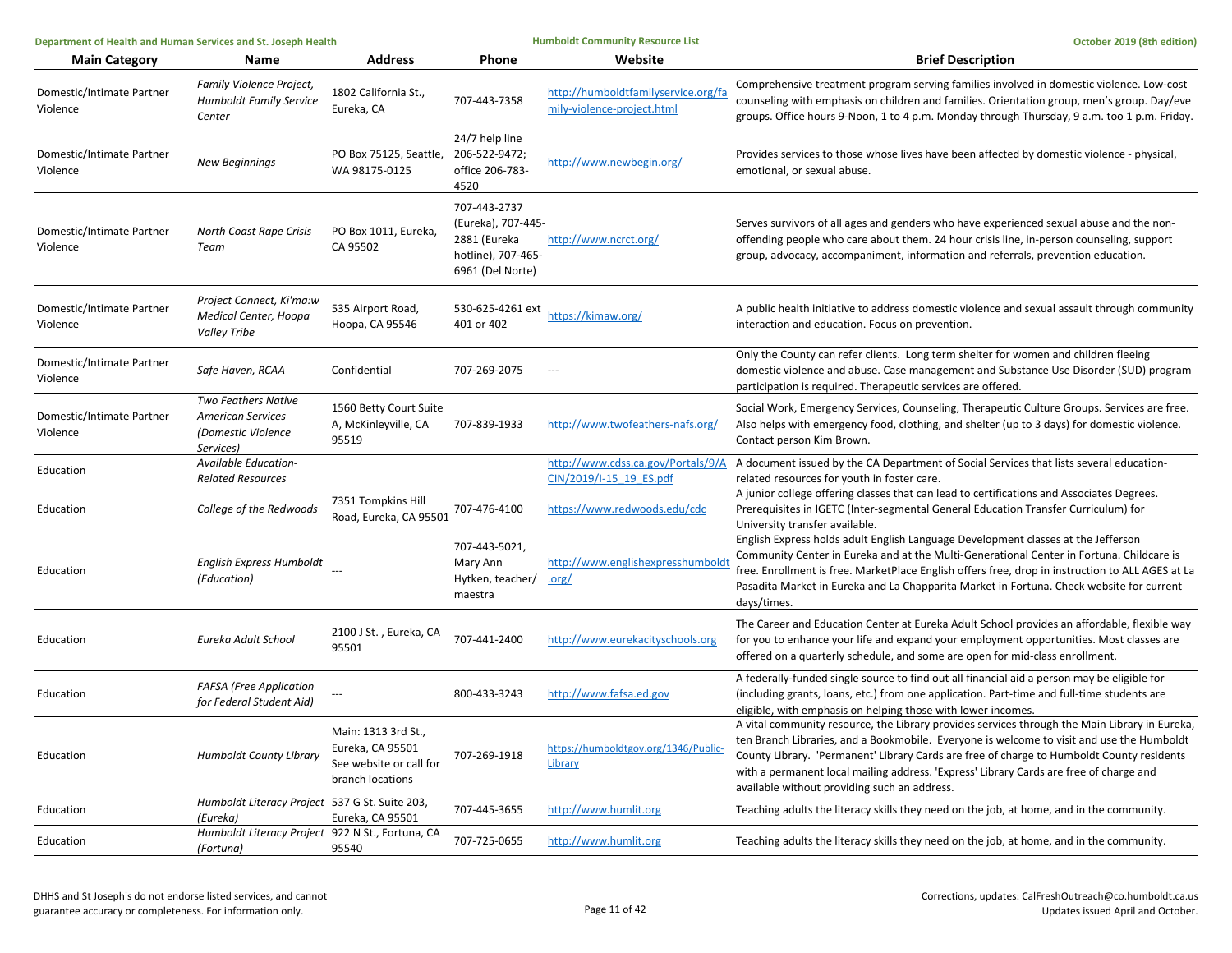| Department of Health and Human Services and St. Joseph Health |                                                                         |                                                                               |                                                  | <b>Humboldt Community Resource List</b>                     | October 2019 (8th edition)                                                                                                                                                                                                                                                                                                                            |
|---------------------------------------------------------------|-------------------------------------------------------------------------|-------------------------------------------------------------------------------|--------------------------------------------------|-------------------------------------------------------------|-------------------------------------------------------------------------------------------------------------------------------------------------------------------------------------------------------------------------------------------------------------------------------------------------------------------------------------------------------|
| <b>Main Category</b>                                          | Name                                                                    | <b>Address</b>                                                                | Phone                                            | Website                                                     | <b>Brief Description</b>                                                                                                                                                                                                                                                                                                                              |
| Education                                                     | <b>Humboldt State</b><br>University                                     | 1 Harpst St., Arcata, CA<br>95521                                             | 707-826-3011                                     | http://www.humboldt.edu                                     | CA State University provides classes to achieve Bachelor's and Master's degrees.                                                                                                                                                                                                                                                                      |
| <b>Employment &amp; Training</b>                              | <b>Blue Lake Casino, Career</b><br><i><b>Opportunities</b></i>          | 777 Casino Way, Blue<br>Lake, CA 95525                                        | 877-252-2946                                     | http://www.bluelakecasino.com/car<br>eers/                  | Career opportunities at the Blue Lake Casino & Hotel.                                                                                                                                                                                                                                                                                                 |
| <b>Employment &amp; Training</b>                              | CA Department of<br>Rehabilitation<br>(Employment)                      | 1330 Bayshore Way<br>Suite 101, Eureka, CA<br>95501                           | 707-445-6300                                     | http://www.dor.ca.gov/                                      | Works in partnership with consumers and other stakeholders to provide services and<br>advocacy resulting in employment, independent living and equality for individuals with<br>disabilities.                                                                                                                                                         |
| <b>Employment &amp; Training</b>                              | CalJOBS, Online Job<br>Search                                           |                                                                               | 1-800-758-0398<br>(help desk)                    | www.caljobs.ca.gov                                          | A state-run website for job seekers to find local and state-wide job openings in California.<br>Contact the help desk Mon-Fri between 8:00 a.m. and 5:00 p.m. for assistance with account<br>set-up, website issues, or general information.                                                                                                          |
| <b>Employment &amp; Training</b>                              | CareerBuilder, Online Job<br>Search                                     | 200 N. LaSalle St., Suite 1-800-891-8880<br>1100, Chicago, IL 60601 (support) |                                                  | www.careerbuilder.com                                       | CareerBuilder is a global, end-to-end human capital solutions company that helps millions of<br>people find jobs and hundreds of thousands of employers to find, hire, and manage the great<br>talent they need.                                                                                                                                      |
| <b>Employment &amp; Training</b>                              | County of Humboldt,<br>Career Opportunities                             | $---$                                                                         |                                                  | https://www.governmentjobs.com/c<br>areers/humboldtcountyca | List of Humboldt County job openings for all interested job seekers. Find openings for all<br>county departments. Numerous entry level and advanced positions. Sign up for "interest<br>cards" to be notified automatically of openings in your area of interest.                                                                                     |
| <b>Employment &amp; Training</b>                              | <b>Education at Work,</b><br>Career Technical<br>Education, (was HROP)  | 901 Myrtle Avenue,<br>Eureka, CA 95501                                        | 707-445-7000                                     | te.php                                                      | Career Technical Education (CTE) programs offer both academic and career-oriented training<br>http://internet.humboldt.k12.ca.us/c that prepare youth and adults for a wide range of high-wage, high-skill, and high-demand<br>careers. CTE programs are found in high schools, community and technical colleges, four year<br>universities and more. |
| <b>Employment &amp; Training</b>                              | <b>Employment Training</b><br>Division, Social Services,<br>DHHS        | 929 Koster St., Eureka<br>CA 95501                                            | 707-441-4600                                     | ment-Training                                               | Provides a comprehensive range of workforce preparation and job search assistance for<br>http://humboldtgov.org/543/Employ individuals involved with several county programs including CalWORKs, General Relief,<br>Helping Humboldt, Probation and Transitional-Age Youth as well as wage subsidies and job<br>placement assistance for employers.   |
| <b>Employment &amp; Training</b>                              | <b>Express Employment</b><br>Professionals                              | 14 West Wabash St.,<br>Eureka, CA 95501                                       | 707-268-1866                                     | http://eurekaca.expresspros.com/                            | Temp agency; Serves local businesses with both full-time and temporary staffing and job<br>placement in addition to providing human resource services and consulting.                                                                                                                                                                                 |
| <b>Employment &amp; Training</b>                              | <b>Humboldt County</b><br>Craigslist: Jobs                              | Not listed                                                                    | No Phone                                         | http://humboldt.craigslist.org/jjj/                         | Online local listing of job opportunities posted by employers.                                                                                                                                                                                                                                                                                        |
| <b>Employment &amp; Training</b>                              | Humboldt State<br>University, Career<br><i><b>Opportunities</b></i>     | Siemens Hall 212, 1<br>Harpst St., Arcata, CA<br>95521                        | 707-826-3626<br>(phone)<br>707-826-3625<br>(fax) | https://hraps.humboldt.edu/                                 | Humboldt State University's Human Resources web page. Browse open staff, faculty, or<br>management position quickly and easily before proceeding through the university's internal<br>job application process.                                                                                                                                        |
| <b>Employment &amp; Training</b>                              | Indeed, Online Job Search ---                                           |                                                                               |                                                  | www.indeed.com                                              | The world's #1 job site, with over 200 million unique visitors every month from over 60<br>different countries. Indeed helps companies of all sizes hire the best talent and offers the<br>best opportunity for job seekers to get hired.                                                                                                             |
| <b>Employment &amp; Training</b>                              | Monster, Online Job<br>Search                                           | Monster Worldwide,<br>Inc. 133 Boston Post<br>Rd., Weston, MA 02493           | 978-461-8000<br>(phone)<br>978-461-8100<br>(fax) | www.monster.com                                             | Monster is a global online employment solution for people seeking jobs and the employers<br>who need great people.                                                                                                                                                                                                                                    |
| <b>Employment &amp; Training</b>                              | Northern California Indian 241 F St., Eureka, CA<br>Development Council | 95501                                                                         | 707-445-8451                                     | http://www.ncidc.org/                                       | Services available to American Indians [Native Americans]: job/career counseling, community<br>service block grants for emergency services, computer use, disaster planning resources, etc.                                                                                                                                                           |
| <b>Employment &amp; Training</b>                              | <b>Open Door Community</b><br>Health Centers, Career<br>Opportunities   | 670 9th St., Suite 203,<br>Arcata, CA 95521                                   | 707-826-8633<br>ext. 5175                        | or/careers/                                                 | http://opendoorhealth.com/opendo Career and provider partnership opportunities currently offered by Open Door Community<br>Health Centers.                                                                                                                                                                                                            |
| <b>Employment &amp; Training</b>                              | Pathway to Payday                                                       | 133 Seventh St.,<br>Eureka, CA 95501                                          | 707-407-3833                                     | http://bettychinn.org/                                      | Pathway to Payday is a job workshop series that provides participants with application and<br>interviewing tips as well as real interviews from businesses with open positions. The<br>workshop takes place six times a year. Call for more information about this program.                                                                           |
| <b>Employment &amp; Training</b>                              | Sequoia Personnel<br>Services                                           | 2930 E St., Eureka, CA<br>95501                                               | 707-445-9641                                     | http://www.sequoiapersonnel.com/                            | Full service Employment Agency including permanent placement and temporary services;<br>Working to help all members of the area with their employment needs.                                                                                                                                                                                          |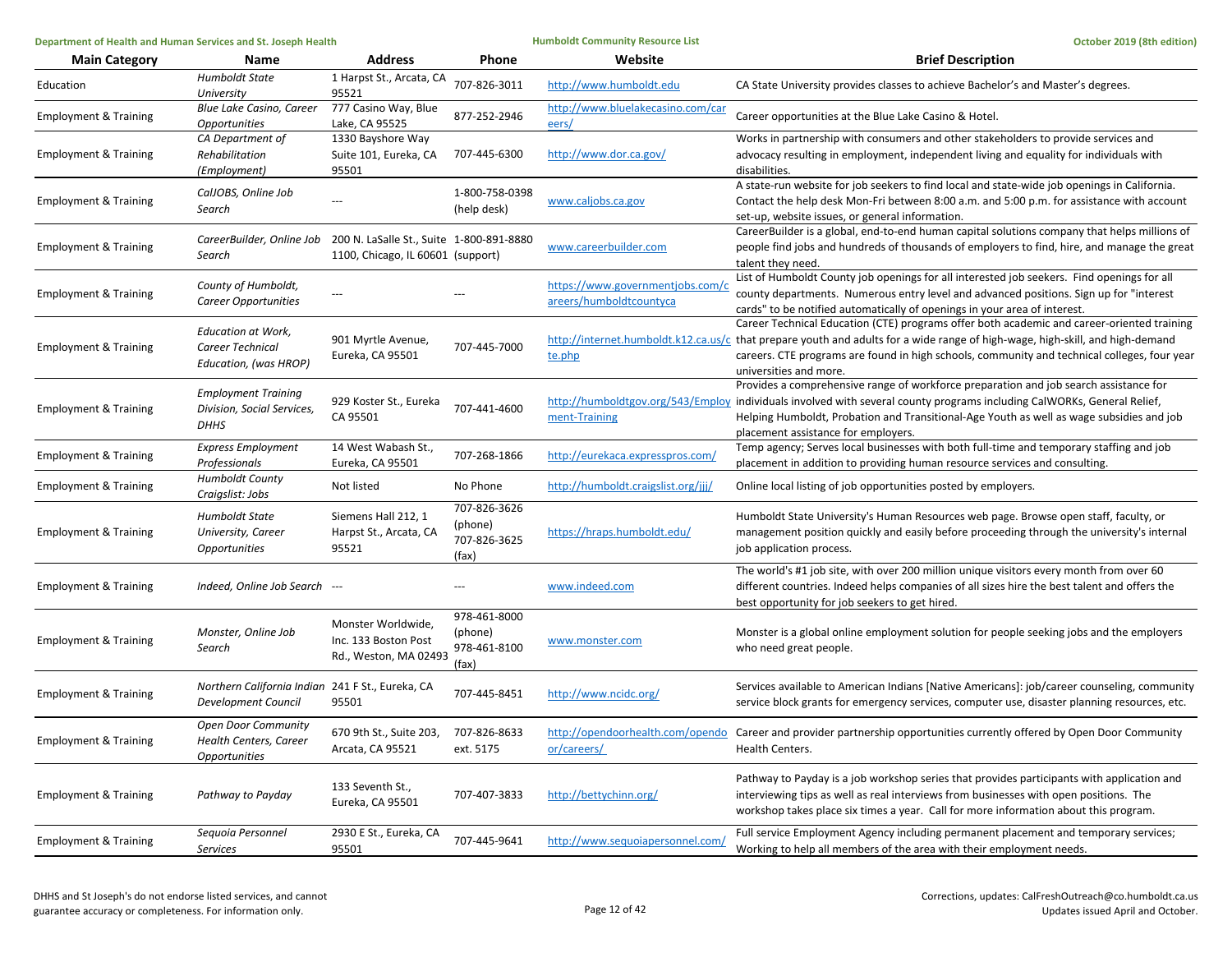| Department of Health and Human Services and St. Joseph Health |                                                                                      |                                                                                    | <b>Humboldt Community Resource List</b>       | October 2019 (8th edition)                                       |                                                                                                                                                                                                                                                                                                                                                                                                                 |
|---------------------------------------------------------------|--------------------------------------------------------------------------------------|------------------------------------------------------------------------------------|-----------------------------------------------|------------------------------------------------------------------|-----------------------------------------------------------------------------------------------------------------------------------------------------------------------------------------------------------------------------------------------------------------------------------------------------------------------------------------------------------------------------------------------------------------|
| <b>Main Category</b>                                          | Name                                                                                 | <b>Address</b>                                                                     | <b>Phone</b>                                  | Website                                                          | <b>Brief Description</b>                                                                                                                                                                                                                                                                                                                                                                                        |
| <b>Employment &amp; Training</b>                              | The SMART Center<br>(Formerly The Job<br>Market, Multiple<br>Agencies)               | 409 K St., Eureka, CA<br>95501                                                     | 707-444-2222<br>(EDD); 707-441-<br>5627 (TJM) | http://www.edd.ca.gov/                                           | Education and training geared towards those who have been laid off, dislocated, or are re-<br>entering the workforce. A variety of services geared toward employment and unemployment<br>are offered. Unemployment Insurance Benefit info.                                                                                                                                                                      |
| <b>Employment &amp; Training</b>                              | The SMART Center<br>(Website)                                                        | $\sim$                                                                             | ------                                        | https://thesmartcenter.biz/job-<br>seekers/iob-seeker-services/  | Site listing almost 30 local training sites across county for basic skills training, computer<br>training, vocational training and job readiness training.                                                                                                                                                                                                                                                      |
| Financial Assistance with<br><b>Training and Supports</b>     | California Tribal TANF<br>Partnership (Financial<br>Resources)                       | 636 H St., Eureka, CA<br>95501                                                     | 707-476-0344                                  | http://www.cttp.net/                                             | Provides educational training, career and employment opportunities toward self-sufficiency;<br>through various supported services and programs with temporary financial assistance.                                                                                                                                                                                                                             |
| Financial Assistance with<br><b>Training and Supports</b>     | CalWORKs, Social<br>Services, DHHS                                                   | 929 Koster St., Eureka,<br>CA 95501; Garberville 877-410-8809<br>and Hoopa offices |                                               | http://humboldtgov.org/525/CalWO<br><b>RKs</b>                   | The California Work Opportunity and Responsibility to Kids (CalWORKs) program is CA's<br>Temporary Assistance for Needy Families (TANF) program. It provides temporary financial<br>assistance and employment-focused services to families with minor children. Must meet<br>income/property limits.                                                                                                            |
| Financial Assistance with<br><b>Training and Supports</b>     | General Relief, Social<br>Services, DHHS                                             | 929 Koster St., Eureka<br>CA 95501                                                 | 707-269-4106                                  | I-Relief                                                         | A county-funded general assistance program for indigent county residents that offers<br>http://humboldtgov.org/527/Genera repayable benefits. Individual must meet restrictive income and property limits. Assistance<br>to disabled recipients with processing of applications for SSI/SSP. Not for people with<br>children.                                                                                   |
| Financial Assistance with<br><b>Training and Supports</b>     | Healthy Kids Humboldt,<br>St. Joseph Health -<br><b>Humboldt County</b><br>(Medical) | 2200 Harrison Ave,<br>Eureka, CA 95501                                             | 707-442-6066                                  | community/healthy-kids-humboldt/                                 | https://www.stjoehumboldt.org/for-Bilingual staff provides free tax preparation services offered year round to low-to moderate-<br>income individuals and families.                                                                                                                                                                                                                                             |
| Financial Assistance with<br><b>Training and Supports</b>     | Hoopa Valley Tribal<br>Temporary Assistance to<br><b>Needy Families (TANF)</b>       | 82 Willow St., Hoopa,<br>CA 95546                                                  | 530-625-4816                                  | http://www.hoopatanf.com/                                        | The Hoopa Tribal TANF program is designed to provide opportunities for eligible needy<br>native families to support in the development of native communities.                                                                                                                                                                                                                                                   |
| Financial Assistance with<br><b>Training and Supports</b>     | Karuk Tribal Temporary<br>Assistance to Needy<br><b>Families (TANF)</b>              | Administration: 110<br>Nugget St., PO Box<br>1016, Happy Camp, CA<br>96039         | 530-493-1440                                  | http://www.karuk.us/index.php/dep<br>artments/tanf-dept/138-tanf | Mission: To preserve and strengthen the children and families of the Karuk Tribe and other<br>Native American Tribes through an effective social welfare system that empowers individuals<br>and families to work toward and achieve self-sufficiency, sobriety, and to become loving<br>responsible parents in a culturally relevant way.                                                                      |
| Financial Assistance with<br><b>Training and Supports</b>     | North Coast Regional<br><b>Department of Child</b><br><b>Support Services</b>        | 2420 Sixth St., Eureka,<br>CA 95501 and 850B<br>Main St., Weaverville,<br>CA 96093 | 866-901-3212                                  | http://humboldtgov.org/DCSS                                      | Caring professionals serving Humboldt and Trinity families living in separate<br>households. Utilizes legal practices to establish paternity and resolve financial issues related<br>to supporting their children. Mediated child support and time share agreements, and free<br>budgeting skills education for parents using Department services. Learn more at<br>https://www.youtube.com/watch?v=LtjAlT63ORM |
| Financial Assistance with<br><b>Training and Supports</b>     | Social Security<br>Administration (Financial) Eureka, CA 95501                       | 3144 Broadway St.,                                                                 | 866-828-1991                                  | http://www.ssa.gov/                                              | Administers Social Security disability and retirement benefits. Monday, Tuesday, Thursday,<br>Friday 9 a.m. to 4 p.m., Wednesday 9 a.m. to noon.                                                                                                                                                                                                                                                                |
| Financial Assistance with<br><b>Training and Supports</b>     | Tsunami Enterprises                                                                  | PO Box 608, Ukiah, CA<br>95482                                                     | 707-463-2546,<br>707-462-6023                 |                                                                  | http://www.tsunami-enterprises.org Provides representative payee and money management services. Only for SSI or SSA.                                                                                                                                                                                                                                                                                            |
| Financial Assistance with<br><b>Training and Supports</b>     | VITA: Volunteer Income<br>Tax Assistance, 2-1-1                                      | $\overline{a}$                                                                     | 2-1-1 or 707-441-<br>1001, 877-460-<br>6000   | https://211humboldt.org/                                         | FREE tax preparation services offered year round for low-to-moderate income individuals<br>and families. Bilingual services available. Services offered at various locations throughout<br>county. Please call or visit website for more information.                                                                                                                                                           |
| Financial Assistance with<br><b>Training and Supports</b>     | Wiyot Tribe Health &<br><b>Human Services</b>                                        | Wiyot Tribe<br>1000 Wiyot Drive,<br>Loleta, California 95551                       | 707-733-5055                                  | http://wiyot.us/programs-and-                                    | There are a wide variety of Social Services offered at the Tribal Office. Some services are<br>services/health-and-human-services based on need and/or income qualification.                                                                                                                                                                                                                                    |
| Financial Assistance with<br><b>Training and Supports</b>     | <b>Yurok Social Services</b><br>Department, Yurok Tribe                              | 190 Klamath Blvd.<br>PO Box 1027, Klamath, 707-482-1350<br>CA 95548                |                                               | ents/socialservices/                                             | Mission is to help tribal members and families achieve independence, self-sufficiency and<br>http://www.yuroktribe.org/departm healthy, productive communities. Services include: General Assistance, Food Distribution,<br>Low Income Home Energy Assistance Program, Tribal TANF, and the Yurok Domestic<br>Violence/Sexual Assault Project.                                                                  |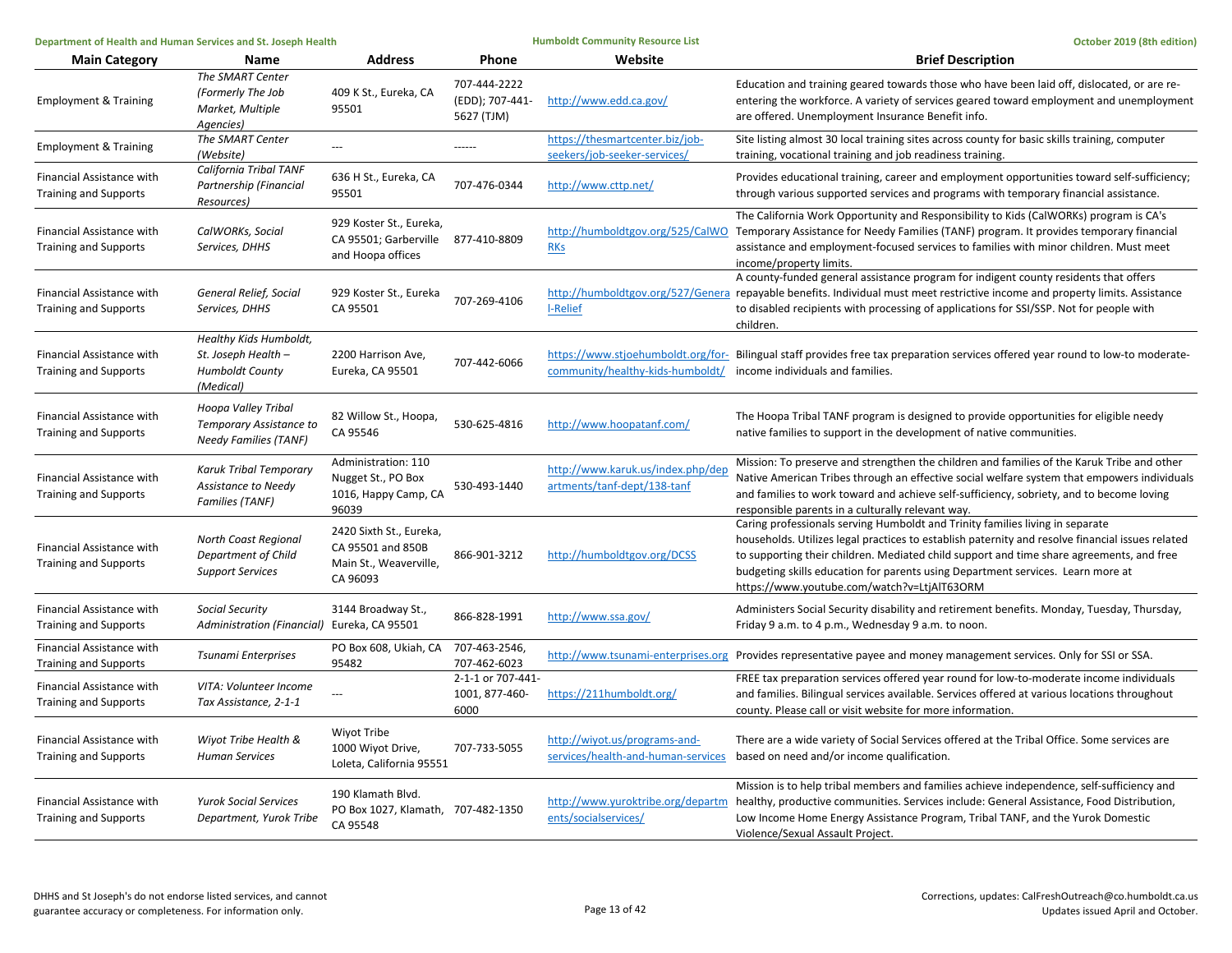| Department of Health and Human Services and St. Joseph Health |                                                                                         |                                                                                                                | <b>Humboldt Community Resource List</b> | October 2019 (8th edition)                                                           |                                                                                                                                                                                                                                                                                                                                        |
|---------------------------------------------------------------|-----------------------------------------------------------------------------------------|----------------------------------------------------------------------------------------------------------------|-----------------------------------------|--------------------------------------------------------------------------------------|----------------------------------------------------------------------------------------------------------------------------------------------------------------------------------------------------------------------------------------------------------------------------------------------------------------------------------------|
| <b>Main Category</b>                                          | Name                                                                                    | <b>Address</b>                                                                                                 | Phone                                   | Website                                                                              | <b>Brief Description</b>                                                                                                                                                                                                                                                                                                               |
| Financial Assistance with<br><b>Training and Supports</b>     | <b>Yurok Tribal Temporary</b><br>Assistance to Needy<br>Families (TANF), Yurok<br>Tribe | Eureka: 3400 Erie St.,<br>Eureka, CA 95501<br>Klamath: 190 Klamath<br>Blvd., PO Box 1027,<br>Klamath, CA 95548 | 707-482-1350                            | http://www.yuroktribe.org/departm<br>ents/socialservices/socialservicestanf<br>1.htm | Mission Statement: To help Yurok needy families work toward and achieve self-sufficiency in<br>a culturally appropriate way.                                                                                                                                                                                                           |
| Food - Meals                                                  | Betty Chinn - Betty's Blue<br>Angel, Betty Chinn (Food<br>Resources)                    | 133 Seventh St., Eureka<br>CA 95501                                                                            | 707-407-3833                            | http://www.bettysblueangel.com/                                                      | Breakfast/dinners provided in multiple areas, Betty's mission extends far beyond food. Pick<br>up a list at Betty Chinn's Day Center.                                                                                                                                                                                                  |
| Food - Meals                                                  | <b>Eureka Rescue Mission</b><br>Men's Program (Meal)                                    | 110 Second St., Eureka,<br>CA 95501                                                                            | 707-443-4551                            | http://www.eurekarescuemission.or<br>ø/                                              | Hot meals offered daily. Breakfast at 6 a.m. on weekdays and 7 a.m. on weekends. Dinner<br>begins at 6:30 p.m.                                                                                                                                                                                                                         |
| Food - Meals                                                  | Eureka Rescue Mission-<br>Women & Children's<br>Program (Meal)                          | 107 3rd St., Eureka, CA<br>95501                                                                               | 707-443-5016                            | g/                                                                                   | http://www.eurekarescuemission.or Hot meals offered. Breakfast offered at 8:00 a.m. on Tuesdays. Dinner is served daily at 5:30<br>p.m.                                                                                                                                                                                                |
| Food - Meals                                                  | <b>Humboldt Senior</b><br>Resource Center/ Dining<br>Center (Fortuna) (Food)            | <b>Mountain View Village</b><br>Retirement Center,<br>2130 Smith Lane,<br>Fortuna CA 95540                     | 707-725-6245                            | http://www.humsenior.org                                                             | If age 60 or older, donation of \$3.50 suggested but not required. If younger than 60, \$6.00<br>per meal. Lunch served in Fortuna, Tuesday through Friday, from 12:00 to 12:30 p.m.                                                                                                                                                   |
| Food - Meals                                                  | <b>Humboldt Senior</b><br>Resource Center/Dining<br>Center (Arcata) (Food)              | <b>Arcata Community</b><br>Center, 321 Dr. Martin<br>Luther King Jr. Parkway,<br>Arcata, CA 95521              | 707-825-2027                            | http://www.humsenior.org/                                                            | Call for reservations. If age 60 or older, donation of \$3.50 suggested but not required. If<br>younger than 60, \$6 per meal. Lunch served in Arcata, Tuesday through Friday, from 11:30<br>a.m to 12:15 p.m.                                                                                                                         |
| Food - Meals                                                  | <b>Humboldt Senior</b><br>Resource Center/Home<br>Delivered Meals (Food)                | $\overline{\phantom{a}}$                                                                                       | 707-443-9747                            | http://www.humsenior.org/                                                            | Home Delivered Meals are available to homebound elderly in Arcata, Eureka, Fortuna, and<br>McKinleyville. Drivers also provide "wellness checks" for clients on their routes. Call ext.<br>1221.                                                                                                                                       |
| Food - Meals                                                  | <b>Humboldt Senior</b><br>Resource Center/Senior<br>Dining Center (Eureka)<br>(Food)    | 1910 California St.,<br>Eureka, CA 95501                                                                       | 707-443-9747                            | http://www.humsenior.org/                                                            | Call for reservations. If age 60 or older, donation of \$3.50 suggested but not required. If<br>younger than 60, \$6 per meal. Lunch served in Eureka, Tuesday through Friday, from 11:45<br>a.m. to 12:15 p.m.                                                                                                                        |
| Food - Meals                                                  | St Vincent de Paul Free<br><b>Dining Facility</b>                                       | 35 W Third St., Eureka,<br>CA 95501; 513 K St.,<br>Arcata, CA 95521                                            | 707-445-9588                            | $\scriptstyle \cdots$                                                                | Hot lunch is served seven days a week, from 11 a.m. to 12:30 p.m. except for the first two<br>weekends of the month.                                                                                                                                                                                                                   |
| Food - Pantries and Other<br>Resources                        | "Summer Meals"<br>text 97779                                                            | $\sim$                                                                                                         | 866-348-6479                            | $\overline{a}$                                                                       | Text "Summer meals" to 97779 or call 866-348-6479 to find a nearby free Summer food<br>service site for children.                                                                                                                                                                                                                      |
| Food - Pantries and Other<br>Resources                        | Arcata House Partnership<br>(Arcata Pantry)                                             | Trinity Baptist Church,<br>2450 Alliance Road,<br>Arcata, CA 95521                                             | 707-633-6236                            | www.arcatahouse.org                                                                  | Emergency food pantry provides groceries to households every Wednesday.                                                                                                                                                                                                                                                                |
| Food - Pantries and Other<br>Resources                        | CalFresh, Social Services,<br><b>DHHS</b>                                               | 929 Koster St., Eureka,<br>CA 95501; Garberville<br>and Hoopa offices.                                         | 877-410-8809                            | http://humboldtgov.org/calfresh                                                      | CalFresh is CA's name for the federal Supplemental Nutrition Assistance Program (SNAP).<br>Applications are taken at DHHS's Social Services Office (Mon - Fri 7:30 a.m.- 5:30 p.m.), or<br>apply online at C4Yourself.com or GetCalfreshorg. Call 877-410-8809 to apply over the<br>phone and for other locations/application methods. |
| Food - Pantries and Other<br>Resources                        | Food For People                                                                         | 307 West 14th St.,<br>Eureka, CA 95501                                                                         | 707-445-3166                            | http://www.foodforpeople.org                                                         | The Food Bank for Humboldt County. Call Monday between 9:00 a.m. and 4:00 p.m. to<br>schedule an appointment for that week. Pantry hours of operation are Monday-Thursday<br>from 9:30 a.m. to 3:30 p.m. See website for pantry locations and other information.                                                                       |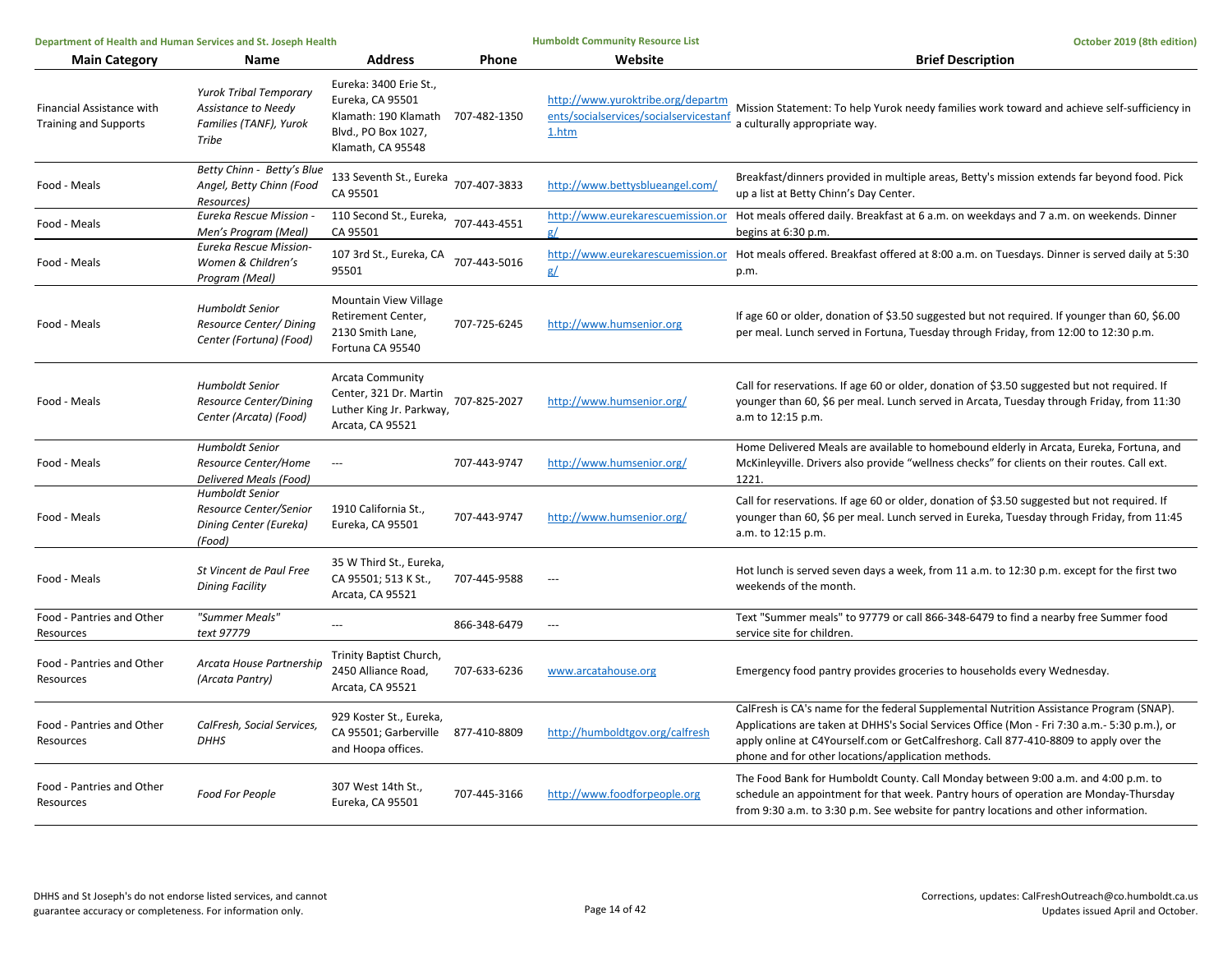|                                            |                                                                  | October 2019 (8th edition)                                                                                                                                                                                                         |  |
|--------------------------------------------|------------------------------------------------------------------|------------------------------------------------------------------------------------------------------------------------------------------------------------------------------------------------------------------------------------|--|
|                                            | Website                                                          | <b>Brief Description</b>                                                                                                                                                                                                           |  |
| 707-825-2027                               | pantry-network                                                   | http://foodforpeople.org/programs/ Food for People's Emergency Food pantries provide groceries to households monthly. Must<br>meet income guidelines. Call or see website for times.                                               |  |
| 707-668-4281                               | pantry-network                                                   | http://foodforpeople.org/programs/ Food for People's Emergency Food pantries provide groceries to households monthly. Must<br>meet income guidelines. Call or see website for times.                                               |  |
| 707-777-1775                               | pantry-network                                                   | http://foodforpeople.org/programs/ Food for People's Emergency Food pantries provide groceries to households monthly. Must<br>meet income guidelines. Call or see website for times.                                               |  |
| 707-777-1775                               | pantry-network                                                   | http://foodforpeople.org/programs/ Food for People's Emergency Food pantries provide groceries to households monthly. Must<br>meet income guidelines. Call or see website for times.                                               |  |
| No Phone                                   | pantry-network                                                   | http://foodforpeople.org/programs/ Commodities disributed at Humboldt Senior Resource Center on the third Wednesday of<br>each month between 10 and 11:30 a.m.                                                                     |  |
| 707-786-4475                               | pantry-network                                                   | http://foodforpeople.org/programs/ Food for People's Emergency Food pantries provide groceries to households monthly. Must<br>meet income guidelines. Call or see website for times.                                               |  |
| 707-725-1148                               | pantry-network                                                   | http://foodforpeople.org/programs/ Food for People's Emergency Food pantries provide groceries to households monthly. Must<br>meet income guidelines. Call or see website for times.                                               |  |
| 707-445-3166                               | http://foodforpeople.org/programs/<br>free-produce-markets       | Seasonal free produce distributions May through October, once per month, in Eureka,<br>Fortuna, Garberville, and Redway. Must meet income guidelines. Call or see website for days,<br>times, and locations.                       |  |
| 707-923-3295                               | pantry-network                                                   | http://foodforpeople.org/programs/ Food for People's Emergency Food pantries provide groceries to households monthly. Must<br>meet income guidelines. Call or see website for times.                                               |  |
| 707-445-3166<br>x303                       | http://foodforpeople.org/programs/<br>homebound-delivery-program | Volunteers deliver a monthly bag of groceries for adults younger than 60 years old who are<br>too ill or disabled to leave home. Requires a referral from a medical professional. See<br>website for application and referral form |  |
| 707-733-5239<br>(Resource<br>5751 (Church) |                                                                  | http://foodforpeople.org/programs/ Food for People's Emergency Food pantries provide groceries to households monthly. Must<br>meet income guidelines. Call or see website for times.                                               |  |
| 707-840-0905                               | pantry-network                                                   | http://foodforpeople.org/programs/ Food for People's Emergency Food pantries provide groceries to households monthly. Must<br>meet income guidelines. Call or see website for times.                                               |  |
| 707-445-3166                               | rams/mobile-produce-pantry                                       | http://www.foodforpeople.org/prog Mobile Produce Pantry is a refrigerated truck full of fresh fruits and vegetables driven to<br>distribution locations county wide. See website for times and locations.                          |  |
|                                            | Phone                                                            | Center); 707-733- pantry-network                                                                                                                                                                                                   |  |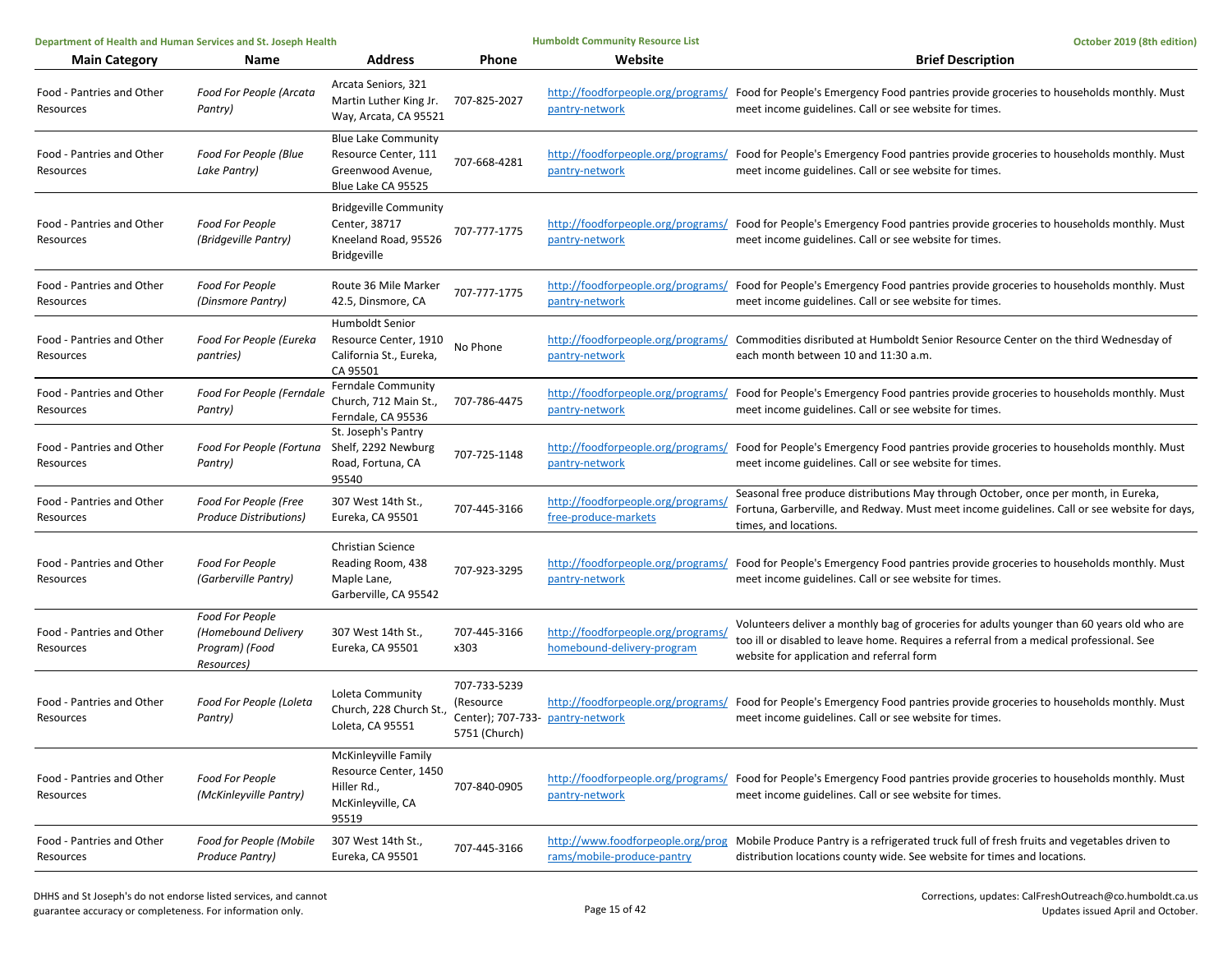| Department of Health and Human Services and St. Joseph Health |                                                                     |                                                                                                                          | <b>Humboldt Community Resource List</b>                  | October 2019 (8th edition)                                                                |                                                                                                                                                                                                                                                                                                                                                        |
|---------------------------------------------------------------|---------------------------------------------------------------------|--------------------------------------------------------------------------------------------------------------------------|----------------------------------------------------------|-------------------------------------------------------------------------------------------|--------------------------------------------------------------------------------------------------------------------------------------------------------------------------------------------------------------------------------------------------------------------------------------------------------------------------------------------------------|
| <b>Main Category</b>                                          | Name                                                                | <b>Address</b>                                                                                                           | Phone                                                    | Website                                                                                   | <b>Brief Description</b>                                                                                                                                                                                                                                                                                                                               |
| Food - Pantries and Other<br>Resources                        | Food For People (Orick<br>Pantry)                                   | <b>Orick Elementary</b><br>School, 120918<br>Highway 101, Orick, CA<br>95555                                             | 707-488-2803                                             | pantry-network                                                                            | http://foodforpeople.org/programs/ Food for People's Emergency Food pantries provide groceries to households monthly. Must<br>meet income guidelines. Call or see website for times.                                                                                                                                                                   |
| Food - Pantries and Other<br>Resources                        | Food For People (Scotia<br>Pantry)                                  | 143 Main St., Scotia, CA<br>95565                                                                                        | 707-764-5239                                             | pantry-network                                                                            | http://foodforpeople.org/programs/ Food for People's Emergency Food pantries provide groceries to households monthly. Must<br>meet income guidelines. Call or see website for times.                                                                                                                                                                   |
| Food - Pantries and Other<br>Resources                        | Food For People (Trinidad<br>Pantry)                                | Lion's Club/Town Hall,<br>409 Trinity St.,<br>Trinidad, CA 95570                                                         | n/a                                                      | pantry-network                                                                            | http://foodforpeople.org/programs/ Food for People's Emergency Food pantries provide groceries to households monthly. Must<br>meet income guidelines. Call or see website for times.                                                                                                                                                                   |
| Food - Pantries and Other<br>Resources                        | Food For People (Willow<br>Creek Pantry)                            | <b>Willow Creek</b><br><b>Community Resource</b><br>Center, 38883 Highway 530-629-3141<br>299, Willow Creek, CA<br>95573 |                                                          | pantry-network                                                                            | http://foodforpeople.org/programs/ Food for People's Emergency Food pantries provide groceries to households monthly. Must<br>meet income guidelines. Call or see website for times.                                                                                                                                                                   |
| Food - Pantries and Other<br>Resources                        | Fortuna Adventist<br><b>Community Services</b><br>(Food Resources)  | 2331 Rohnerville Road, 707-725-1166<br>Fortuna, CA 95540                                                                 |                                                          | http://fortunaacs.com/                                                                    | Serving the Eel River Valley, provides info on community resources and operates a thrift<br>store, clothing closet, and food pantry. Bilingual staff available Tuesday and Wednesday 9:30<br>a.m. to 11:30 a.m.                                                                                                                                        |
| Food - Pantries and Other<br>Resources                        | Hoopa Valley Tribe, Food<br><b>Distribution Program</b>             | PO Box 498, Hoopa, CA 530-625-4646<br>95546                                                                              | fax 530-625-4717                                         | https://www.hoopa-nsn.gov/the-<br>tribal-<br>government/departments/food-<br>distribution | The Food Distribution Program on Indian Reservations (FDPIR) is a Federal program that<br>provides USDA foods to low-income households living on Indian reservations. Office Hours:<br>Mon-Fri 8 a.m. to 5 p.m. Website has food distribution forms.                                                                                                   |
| Food - Pantries and Other<br>Resources                        | <b>Humboldt State</b><br>University, "Oh Snap!"                     | Recreation and<br>Wellness Center, Room<br>122, HSU Campus, 1<br>Harpst St., Arcata, CA<br>95521                         | 707-826-4565                                             | http://hsuohsnap.org/                                                                     | Oh SNAP! Services for HSU students include campus food pantry, cooking classes, CalFresh<br>app assistance. Pantry open Tuesday and Thursday at 9:00-11:00 a.m and 1:00-5:00 p.m.,<br>Friday at 9:00-11:00 a.m. and 2:00-6:00 p.m.                                                                                                                     |
| Food - Pantries and Other<br>Resources                        | Our Savior's Lutheran<br>Church (Food Resources)                    | 425 Shaw Avenue,<br>Ferndale, CA 95536                                                                                   | 707-786-9619                                             | $\overline{a}$                                                                            | Free clothing closet open on Wednesdays from 1 to 4 p.m., located directly behind church on<br>Shaw Ave. Dry goods food pantry also available. Grief support group meets at 4:30 p.m. on<br>Wednesdays. Beginning September 6th, free English-Second-Language and GED courses will<br>be offered to adults Monday/Wednesday/Friday from 1:00-4:00 p.m. |
| Food - Pantries and Other<br>Resources                        | Raven Project, RCAA<br>(Food Resources)                             | 523 T St. (Drop-In<br>Center), Eureka, CA<br>95501                                                                       | 707-443-7099                                             | http://rcaa.org/youth-services-<br>bureau                                                 | Provides food, clothing, showers, and other services to homeless youth 21 years of age or<br>younger. The RAVEN Project is open Monday from 5:00-9:00 p.m., Wednesday from 1:00-<br>6:00 p.m., Friday from 1:00-4:00 p.m., and Sunday from 1:00-5:00 p.m.                                                                                              |
| Food - Pantries and Other<br>Resources                        | <b>Salvation Army</b>                                               | 2123 Tydd St., Eureka,<br>CA 95501                                                                                       | 707-442-6475                                             | http://www.salvationarmyusa.org                                                           | Food boxes Monday through Thursday 11 a.m. to 3 p.m. Must provide ID and # of people in<br>household (including proof of ID for each adult member and proof for children such as SS<br>card, etc. only for first calendar year visit, then just bring adult IDs for visits after that),<br>income eligibility proof. Limit once a month.               |
| Food - Pantries and Other<br>Resources                        | See Extensive Listing of<br><b>Resource Centers</b>                 | numerous in county                                                                                                       |                                                          | $---$                                                                                     | Many of the family/community resource centers in the Community Info and Referral section<br>offer some food services.                                                                                                                                                                                                                                  |
| Food - Pantries and Other<br>Resources                        | The Journey Church, Rio<br>Dell Assembly of God                     | 95 Belleview Avenue,<br>Rio Dell, CA 95562                                                                               | 707-764-5460                                             | http://thejourneyhumboldt.com/                                                            | Emergency food services. Tuesdays and Thursdays 8:30 a.m. to 1 p.m.                                                                                                                                                                                                                                                                                    |
| Food - Pantries and Other<br>Resources                        | <b>Two Feathers Native</b><br>American Services (Food<br>Resources) | 1560 Betty Court Suite<br>A, McKinleyville, CA<br>95519                                                                  | 707-839-1933                                             | http://www.twofeathers-nafs.org/                                                          | Social Work, Emergency Services, Counseling, Therapeutic Culture Groups. Services are free.<br>Also helps with emergency food, clothing, and shelter (up to 3 days) for domestic violence.<br>Contact person Kim Brown.                                                                                                                                |
| Food - Pantries and Other<br>Resources                        | <b>USDA National Hunger</b><br>Hotline                              | 50 Broad St. Suite<br>1103, New York, NY<br>10004                                                                        | 866-3-HUNGRY<br>(English); 877-8-<br>HAMBRE<br>(Spanish) | https://www.hungerfreeamerica.org<br>/about/our-work/usda-national-<br>hunger-hotline     | Hotline for referrals to food programs across the US; covers SNAP/CalFresh, WIC, food<br>pantries, summer meals, soup kitchens, other emergency food programs. From 8 a.m. to 8<br>p.m. eastern time, English and Spanish. (Organizations contact<br>http://nhc.fns.usda.gov/nhc/submit to be listed.)                                                 |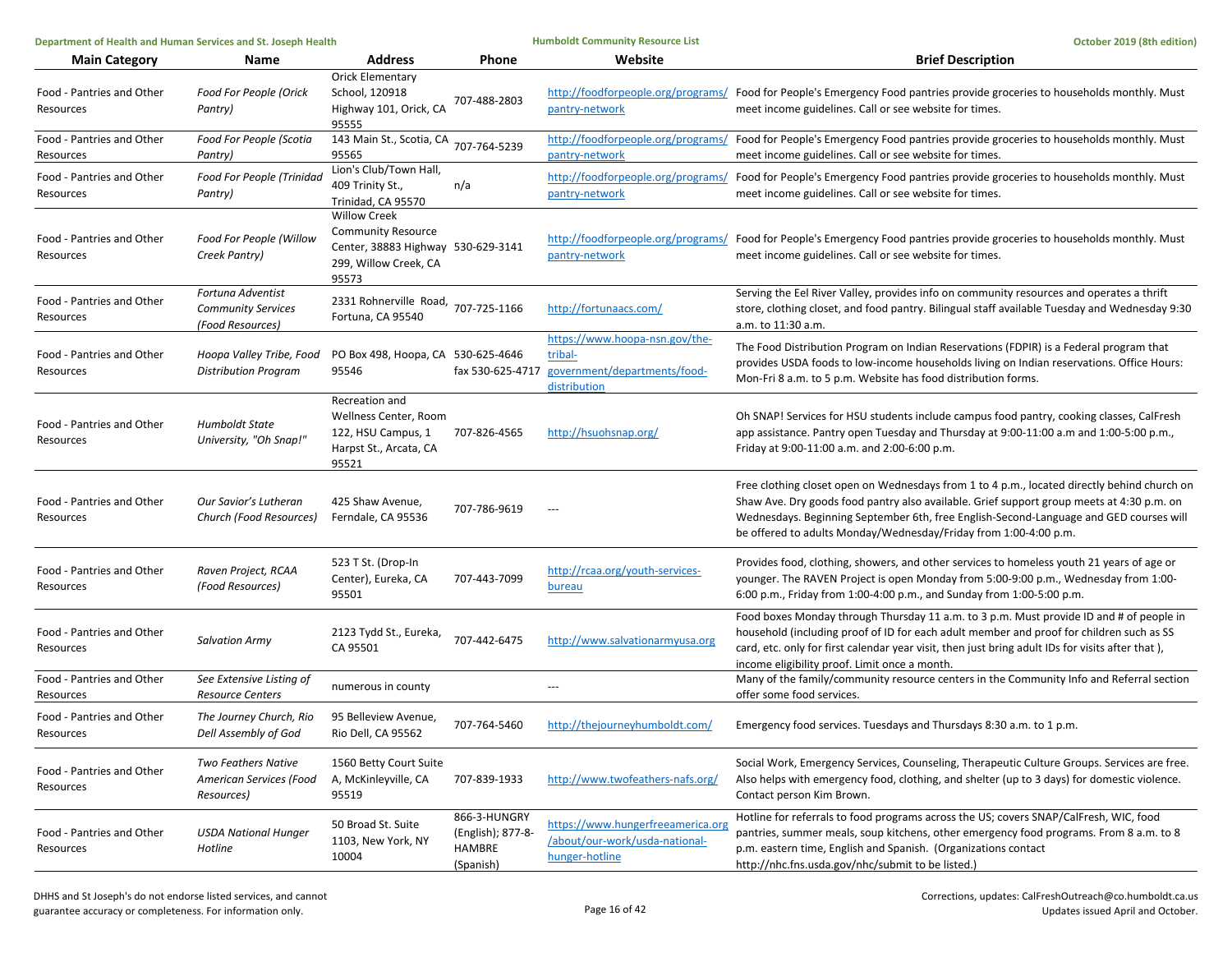| Department of Health and Human Services and St. Joseph Health |                                                                                                                            |                                                                                                 |                                                                      | <b>Humboldt Community Resource List</b>                                   | October 2019 (8th edition)                                                                                                                                                                                                                                                                                                                                                                                                                                                |
|---------------------------------------------------------------|----------------------------------------------------------------------------------------------------------------------------|-------------------------------------------------------------------------------------------------|----------------------------------------------------------------------|---------------------------------------------------------------------------|---------------------------------------------------------------------------------------------------------------------------------------------------------------------------------------------------------------------------------------------------------------------------------------------------------------------------------------------------------------------------------------------------------------------------------------------------------------------------|
| <b>Main Category</b>                                          | Name                                                                                                                       | <b>Address</b>                                                                                  | Phone                                                                | Website                                                                   | <b>Brief Description</b>                                                                                                                                                                                                                                                                                                                                                                                                                                                  |
| Food - Pantries and Other<br>Resources                        | Yurok Food Distribution,<br><b>Yurok Tribe</b>                                                                             | 190 Nelson Lane,<br>Crescent City, CA 95532                                                     | 707-464-1852                                                         | ents/socialservices/fdp.htm                                               | Provides an alternative to CalFresh for low-income tribal members residing within non-<br>http://www.yuroktribe.org/departm metropolitan areas of Humboldt and Del Norte & to other low income individuals residing on<br>the Yurok Reservation. Offers USDA food commodities & fresh fruit and produce. Also offers<br>a tailgate option for delivery.                                                                                                                   |
| Grief & Bereavement Services Compassionate Friends            |                                                                                                                            | 819 15th St., Eureka,<br>CA 95501-2455; 464<br>Maple Lane,<br>Garberville, CA 95542 7199 (Anne) | 707-445-2197<br>(Carol); 707-733-<br>1906 or 415-244- rg             | http://www.compassionatefriends.c                                         | National organization for members (or a friend) of a family that has suffered the death of a<br>child. Facilitates meetings to give support. Eureka and Southern Humboldt chapters<br>(www.compassionatefriendssohum.org/home.aspx). Eureka chapter does not have a<br>webpage. Meetings held every 2nd Tuesday of each month at 7:00 p.m., 819 5th Street in<br>Eureka.                                                                                                  |
| Grief & Bereavement Services GriefNet                         |                                                                                                                            | PO Box 3272, Ann<br>Arbor, MI, 48106-3272 734-761-1960<br><b>USA</b>                            |                                                                      | http://www.griefnet.org                                                   | Has over 50 e-mail grief support groups and two web sites. An integrated approach to on-<br>line grief support provides help to people working through loss and grief issues of many<br>kinds. Companion site, KIDSAID.com, provides a safe environment for grieving kids and their<br>parents to find information.                                                                                                                                                       |
| Grief & Bereavement Services                                  | Hospice of Humboldt<br>(Grief Services)                                                                                    | 3327 Timber Fall Court, 707-445-8443<br>Eureka, CA 95503                                        |                                                                      |                                                                           | Hospice of Humboldt's (HoH) vision: a community in which no one dies alone or afraid and all<br>who grieve are comforted. Grief support services include drop-in support groups, community<br>http://www.hospiceofhumboldt.org/ arts gatherings and direct 1-on-1 counseling. A comfortable, safe place to explore grief for<br>all, incl. children; grief support services are free and available to anyone in community,<br>regardless of previous connection with HoH. |
| Grief & Bereavement Services                                  | <b>Public Health Nursing</b><br>Grief Support, Public<br>Health, DHHS                                                      | 317 Second St., Eureka, 707-268-2105<br>CA 95501                                                |                                                                      | http://humboldtgov.org/583/Public-<br><b>Health-Nursing</b>               | A Public Health Nurse will provide support when a family has experienced a fetal demise,<br>infant or child death. Referrals area accepted from agencies, medical providers, and families<br>may self-refer.                                                                                                                                                                                                                                                              |
| Health & Wellness                                             | <b>Breastfeeding Task Force</b><br>$(BFTF)$ (H&W)                                                                          |                                                                                                 | 707-441-5573                                                         | and-<br>partners/partners/resources/breastf<br>eeding-task-force/         | http://first5humboldt.org/programs- BFTF's goal is to boost the duration of breastfeeding by increasing community awareness<br>and support for breastfeeding mothers. Members include lactation consultants, health care<br>providers, nurses, doulas, peer counselors and mothers. DHHS's Maternal Child & Adolescent<br>Health program helps coordinate the BFTF.                                                                                                       |
| Health & Wellness                                             | Latino Outdoors (H & W) ---                                                                                                |                                                                                                 | 707-502-4574                                                         | http://latinooutdoors.org                                                 | Latino-led and volunteer powered organization that provides outdoor recreation<br>opportunities to youth and families to inspire and empower Latino wellness and outdoor<br>leadership using culturally relevant programs. Contact Ruby Rodriguez.                                                                                                                                                                                                                        |
| <b>Health &amp; Wellness</b>                                  | <b>Physical Activity and</b><br>Nutrition Program (DHHS- 908 7th St., Eureka, CA<br>PH Healthy Communities) 95501<br>(H&W) |                                                                                                 | 707-268-2132                                                         | cal-Activity-and-Nutrition-Program                                        | https://humboldtgov.org/2049/Physi Supports CalFresh-funded agencies with resources related to healthy eating and active living<br>such as recipe cards, cookbooks, physical activity dvds and brochures.                                                                                                                                                                                                                                                                 |
| <b>Health &amp; Wellness</b>                                  | Rx Safe Humboldt                                                                                                           |                                                                                                 | 707-443-4563                                                         | http://www.rxsafehumboldt.org/                                            | The Rx Safe Humboldt Coalition works to reduce overuse of opioids in Humboldt; resources<br>for community members include a Alternative Pain Management Resource guide.                                                                                                                                                                                                                                                                                                   |
| Housing: Assisted Living                                      | Addie Meedom House                                                                                                         | 1444 Parkway Dr.,<br>Crescent City, CA 95531                                                    | 866-646-0142                                                         | http://www.addiemeedomhouse.co<br>m/                                      | Addie Meedom House staff are dedicated to providing senior supported living that offers<br>exceptional care and excellent value. They encourage you to call them Toll Free at 866-646-<br>0142 to schedule a tour or request more information.                                                                                                                                                                                                                            |
| Housing: Assisted Living                                      | Alder Bay Assisted Living                                                                                                  | 1355 Myrtle Avenue,<br>Eureka, CA 95501                                                         | 707-832-4815                                                         | http://www.alderbayalf.com/                                               | Alder Bay Assisted Living provides a full range of exceptional senior living options. Their<br>community offers all of the comforts of home with the added benefit of a team of<br>experienced, caring professionals dedicated to providing you or your loved one with quality<br>service.                                                                                                                                                                                |
| Housing: Assisted Living                                      | California Department of<br>Social Services (CDSS),<br><b>Licensed Care Facilities</b>                                     | 744 P St. MS 8-30-90<br>Sacramento, CA, 95814                                                   | 1-800-952-5253,<br>(916) 651-8848,<br><b>CCLD Complaint</b><br>US-NO | es/Community-Care-<br>Hotline 1-844-LET-Licensing/Facility-Search-Welcome | http://www.cdss.ca.gov/inforesourc California Department of Social Services maintains an online database that contains<br>informative listings of licensed care facilities within the state of California. The database is<br>free to use and is constantly being updated to ensure accurate and up-to-date information.                                                                                                                                                  |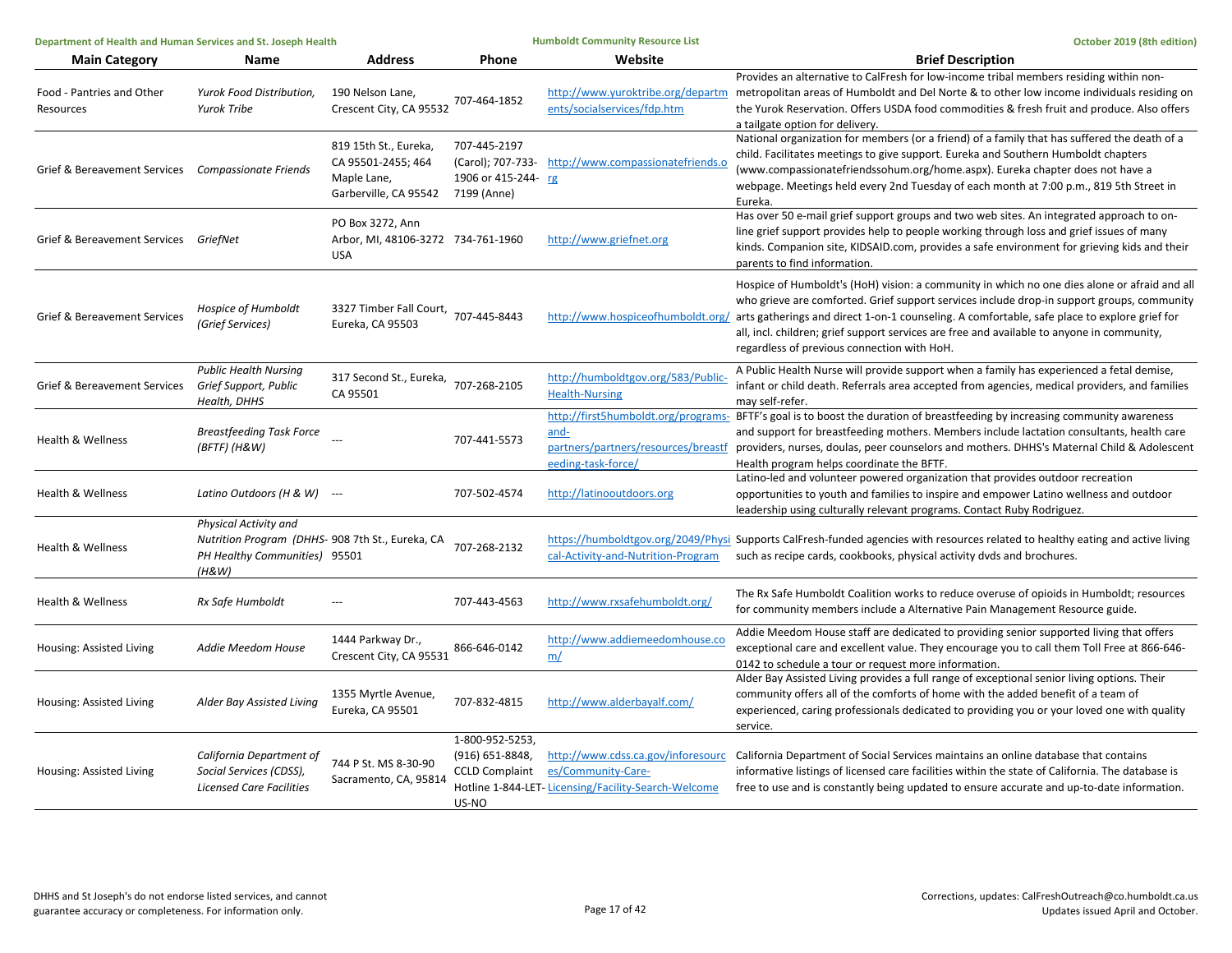| Department of Health and Human Services and St. Joseph Health |                                                                        |                                                 | <b>Humboldt Community Resource List</b> | October 2019 (8th edition)                                        |                                                                                                                                                                                                                                                                                                                                                                                                                                       |
|---------------------------------------------------------------|------------------------------------------------------------------------|-------------------------------------------------|-----------------------------------------|-------------------------------------------------------------------|---------------------------------------------------------------------------------------------------------------------------------------------------------------------------------------------------------------------------------------------------------------------------------------------------------------------------------------------------------------------------------------------------------------------------------------|
| <b>Main Category</b>                                          | <b>Name</b>                                                            | <b>Address</b>                                  | Phone                                   | Website                                                           | <b>Brief Description</b>                                                                                                                                                                                                                                                                                                                                                                                                              |
| Housing: Assisted Living                                      | <b>Cutten Care Home</b>                                                | 6253 Berry Ln., Eureka,<br>CA 95501             | 707-444-3428                            | dex.html                                                          | A privately owned and operated 15 bed residential care home. Family oriented setting that<br>http://www.cuttencarehome.com/in promotes and enhances a positive quality of life for every resident. Family and friends are<br>encouraged to stop by for a visit and a cup of coffee, or to join residents for lunch. Offers a<br>selection of daily planned activities such as exercise, history trivia, bingo, and music.             |
| Housing: Assisted Living                                      | Frye's Care Home                                                       | 2240 Fern St., Eureka,<br>CA 95503              | 707-442-2712                            | http://www.fryescarehome.com/                                     | Frye's Care Home is a privately owned and operated senior living community offering both<br>Assisted Living and Memory Care. Please contact them to schedule a tour or to request more<br>information.                                                                                                                                                                                                                                |
| Housing: Assisted Living                                      | Humboldt House Lodge                                                   | 4041 F St., Eureka, CA<br>95503                 | 707-601-5561                            | https://www.humboldthouselodge.n<br>et/                           | Owned and managed by long-time registered nurse Susan Powell, Humboldt House Lodge is<br>a senior living facility that offers independent and assisted living options. Each room is<br>private and features its own bedroom and deck or balcony. Please call to schedule an<br>appointment and tour the facility.                                                                                                                     |
| Housing: Assisted Living                                      | Riverhouse Assisted Living                                             | 510 Painter St., Rio<br>Dell, CA 95562          | 707-764-5505                            | http://riverhouseliving.com/                                      | Riverhouse Assisted living is a small, 6-resident assisted living facility owned and managed by<br>George and Peggy Patmore. Located near the Eel River in Rio Dell, the home offers a scenic<br>and personal experience for its residents. Call for more information and to schedule a<br>personal tour.                                                                                                                             |
| Housing: Assisted Living                                      | Sequioa Springs Senior<br><b>Living Community</b><br>(Avalon), Fortuna | 2401 Redwood Way,<br>Fortuna, CA 95540          | 707-726-0111                            | http://sequoiasprings-sl.com/                                     | Sequioa Springs Assisted Living Community, located in Fortuna, is an exclusive retirement<br>community, providing independent living, assisted living and Alzheimer's and dementia care<br>for seniors. Their beautiful community offers the perfect retirement experience for<br>independent seniors and for those needing assistance with their daily activities.                                                                   |
| Housing: Assisted Living                                      | Timber Ridge, Eureka                                                   | 2740 Timber Ridge Ln.,<br>Eureka, CA 95503      | 707-443-3000                            | mmunities/eureka                                                  | Timber Ridge is a senior living community with three different locations within Humboldt<br>http://www.timberridgecare.com/co County. The Eureka location features 1 to 4 bedroom and studio apartment-style homes, fine<br>dining, and ample activities for residents to enjoy. Call or visit the website for more<br>information on this and other Timber Ridge locations.                                                          |
| Housing: Assisted Living                                      | Timber Ridge, Eureka<br>Renaissance                                    | 2780 Timber Ridge Ln.,<br>Eureka, CA 95503      | 707-443-3000                            | http://www.timberridgecare.com/co<br>mmunities/eureka-renaissance | Timber Ridge Renaissance communities offer personalized care for residents with<br>Alzheimer's, dementia, and other memory diseases. With compassion and expertise, Eureka<br>Renaissance staff work hard to ensure that residents receive the care they need. Eureka<br>Renaissance residents enjoy therapeutic activities and a cozy home-like environment with<br>the safety and security that families expect.                    |
| Housing: Assisted Living                                      | Timber Ridge,<br>McKinleyville                                         | 1400 Nursery Way,<br>McKinleyville, CA<br>95519 | 707-839-9100                            | mmunities/mckinleyville                                           | Timber Ridge is a senior living community with three different locations within Humboldt<br>http://www.timberridgecare.com/co County. The McKinleyville location features one bedroom and studio apartment-style homes,<br>fine dining, and ample activities for residents to enjoy. Call or visit the website for more<br>information on this and other Timber Ridge locations.                                                      |
| Housing: Assisted Living                                      | Timber Ridge,<br>Mckinleyville Renaissance                             | 1400 Nursery Way,<br>McKinleyville, CA<br>95519 | 707-839-9100                            |                                                                   | Timber Ridge Renaissance communities offer personalized care for residents with<br>http://www.timberridgecare.com/co Alzheimer's, dementia, and other memory diseases. With the same care and warmth found<br>mmunities/mckinleyville-renaissance in their other communities, McKinleyville Renaissance residents enjoy therapeutic activities<br>and a cozy home-like environment with the safety and security that families expect. |
| Housing: Long Term Care                                       | <b>Butler Valley (Long Term</b><br>Care)                               | 4635 Broadway,<br>Eureka, CA 95503              | 707-442-2451                            | http://www.butlervalley.org/                                      | Provides residential services and day program to individuals with intellectual disabilities;<br>facilities in Arcata and Eureka.                                                                                                                                                                                                                                                                                                      |
| Housing: Long Term Care                                       | Eureka Rehab & Wellness 2353 23rd St., Eureka,<br>Center               | CA 95501                                        | 707-445-3261                            | http://eurekarehabwc.com/                                         | At Eureka Rehabilitation & Wellness Center in Eureka, it is their goal to provide their patients<br>with a caring and compassionate environment. Their short-term and long-term care<br>programs include Physical Therapy, Occupational Therapy, Speech Therapy, and Respiratory<br>Therapy and it's their skilled 24 hours nursing staff that assist in everyday tasks such as<br>dressing and eating.                               |
| Housing: Long Term Care                                       | Fortuna Rehab &<br><b>Wellness Center</b>                              | 2321 Newburg Rd.,<br>Fortuna, CA 95540          | 707-725-4467                            | http://fortunarehabwc.com/                                        | Fortuna Rehabilitation & Wellness Center offers both short-term and long-term care with<br>programs that include Physical Therapy and Speech Therapy. High quality of 24 hour nursing<br>care. Bereavement support provided for families with a local hospice agency, and help for<br>patients to connect with their spiritual side.                                                                                                  |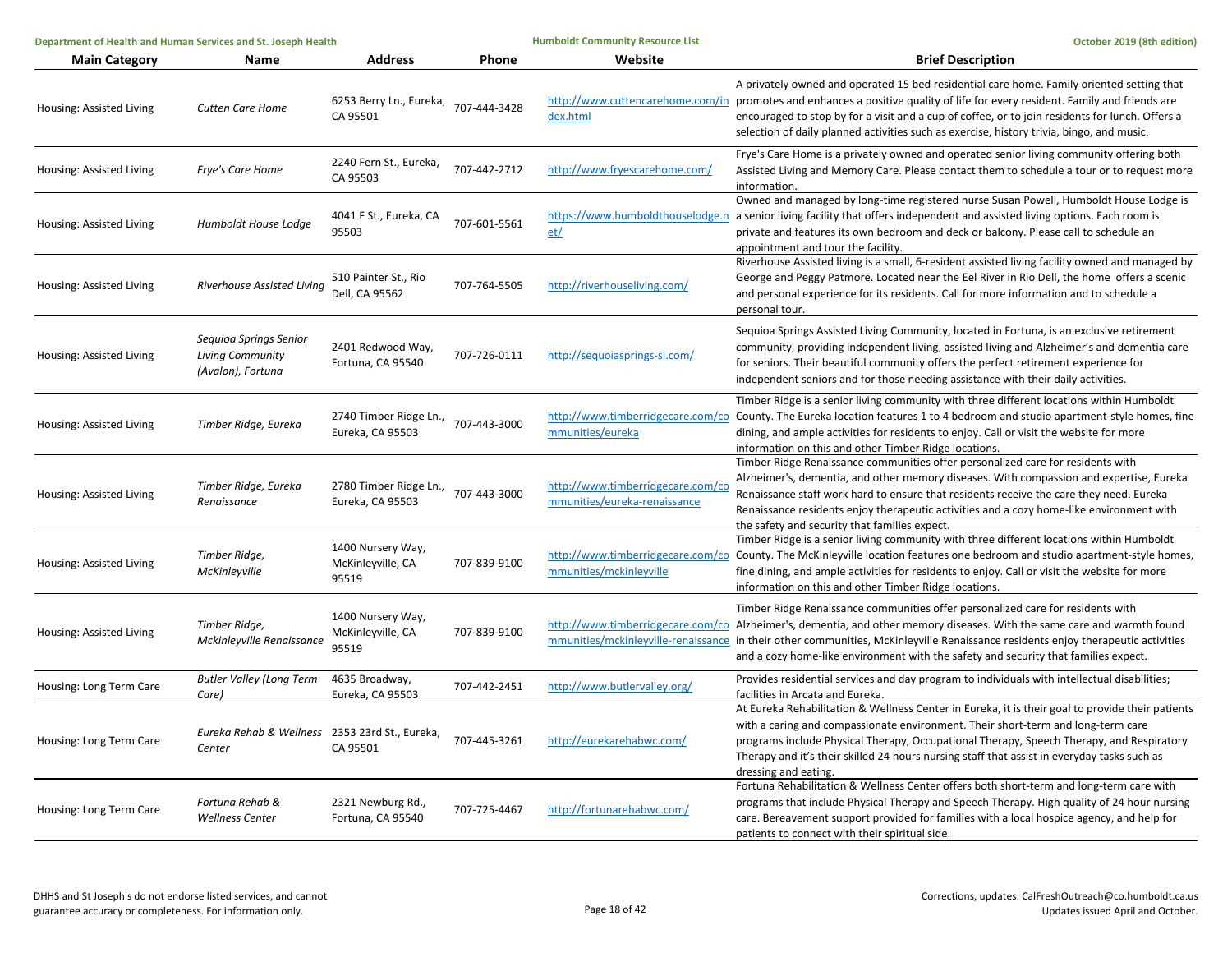| Department of Health and Human Services and St. Joseph Health   |                                                                   |                                                                      |                                                     | <b>Humboldt Community Resource List</b>              | October 2019 (8th edition)                                                                                                                                                                                                                                                                                                                                                                 |  |
|-----------------------------------------------------------------|-------------------------------------------------------------------|----------------------------------------------------------------------|-----------------------------------------------------|------------------------------------------------------|--------------------------------------------------------------------------------------------------------------------------------------------------------------------------------------------------------------------------------------------------------------------------------------------------------------------------------------------------------------------------------------------|--|
| <b>Main Category</b>                                            | Name                                                              | <b>Address</b>                                                       | <b>Phone</b>                                        | Website                                              | <b>Brief Description</b>                                                                                                                                                                                                                                                                                                                                                                   |  |
| Housing: Long Term Care                                         | Granada Rehab &<br><b>Wellness Center</b>                         | 2885 Harris St., Eureka, 707-443-1627<br>CA 95503                    |                                                     | http://granadarehabwc.com/                           | Granada Rehab & Wellness center in Eureka is a long-term care facility with 24-hour nursing<br>staff on hand to make life as convenient and enjoyable as possible for its residents. The<br>facility has 87 beds and offers a variety of services ranging from wound care and dietary<br>services to religious services and a beauty shop.                                                 |  |
| Housing: Long Term Care                                         | Seaview Rehab &<br><b>Wellness Center</b>                         | 6400 Purdue Dr.,<br>Eureka, CA 95503                                 | 707-443-5668                                        | http://seaviewrehabwc.com/                           | At Seaview Rehabilitation & Wellness Center in Eureka, they have a high quality 24 hour<br>nursing staff that strives to build an environment of care and compassion for their<br>patients. Their short-term and long-term care programs include Physical Therapy,<br>Occupational Therapy, Speech Therapy, and Respiratory Therapy.                                                       |  |
| Housing: Long Term Care                                         | Southern Humboldt<br><b>Skilled Nursing Facility</b>              | 733 Cedar St.,<br>Garberville, CA 95542                              | 707-923-3921                                        | community-hospital/                                  | The Southern Humboldt Skilled Nursing Facility has 8 beds in a warm and friendly<br>http://www.shchd.org/jerold-phelps- atmosphere with an excellent staff to care for your loved ones. It is located in the same<br>building as Jerold Phelps Community Hospital and our local Southern Humboldt Community<br>Clinic, onsite lab, radiology, CT scanner, mammography, and emergency room. |  |
| Housing: Permanent/Rapid Re-<br>Housing                         | Arcata House Partnership                                          | 1005 11th St., Arcata,<br>CA 95521                                   | 707-822-4528                                        | http://www.arcatahouse.org/                          | A permanent supportive housing program for people who are chronically homeless and<br>disabled. Clients are helped to locate an appropriate unit and negotiate a lease with a<br>landlord.                                                                                                                                                                                                 |  |
| Housing: Permanent/Rapid Re- Area 1 Agency on Aging,<br>Housing | Homesharing                                                       | 434 Seventh St.,<br>Eureka, CA 95501                                 | 707-442-3763                                        | http://www.a1aa.org/homesharing                      | Provides tools and resources to help seniors find homesharing tenants in exchange for rent,<br>services, or both. Northcoast Homeshare provides personal support to both the home sharer<br>and the home seeker to find the best match possible. Both are interviewed, background<br>checked and asked to submit a thorough application.                                                   |  |
| Housing: Permanent/Rapid Re- Carlos L. Lopez and<br>Housing     | Associates LLC (Housing)                                          | 434 Seventh St., #210<br>Eureka, California<br>95501                 | 707-267-0740<br>email preferred:<br>see description | http://www.career-rehab.com/                         | A unique partnership between the Department of Veterans Affairs and Housing and Urban<br>Development (HUD) that provides long-term case management, financial supportive services<br>and permanent housing support for chronically homeless veterans. kgonzalez@career-<br>rehab.com or k.gonzalez@VA.gov                                                                                  |  |
| Housing: Permanent/Rapid Re- Hoopa Valley Tribal<br>Housing     | <b>Housing Authority</b>                                          | 25 Hostler Field<br>Housing Hwy 96, Hoopa                            | 530-625-4759                                        | $\sim$                                               | Low income and market based rentals.                                                                                                                                                                                                                                                                                                                                                       |  |
| Housing: Permanent/Rapid Re-<br>Housing                         | <b>Humboldt Housing</b><br>Authority (HHA) (for<br>HUD/Section 8) | 735 West Everding St.,<br>Eureka, CA 95501                           | 707-443-4583                                        | ---                                                  | HHA is a local public housing agency, serving families and senior citizens of low & moderate<br>income. Section 8 includes a housing choice voucher program, where eligible clients may<br>work with a landlord who is willing to accept the voucher to pay for part or all of the rent.                                                                                                   |  |
| Housing: Permanent/Rapid Re-<br>Housing                         | North Coast Veterans<br>Resource Center (SSVF)<br>(Re-Housing)    | 109 4th St., Eureka, CA<br>95501                                     | 707-442-4322                                        | http://www.vetsresource.org/vrc-<br>north-coast.html | NCVRC operates a Supportive Services for Veteran Families (SSVF) program. SSVF is a rapid<br>rehousing program that can assist veteran households that are homeless, or at risk of losing<br>their housing, to become housed or remain housed.                                                                                                                                             |  |
| Housing: Permanent/Rapid Re- Yurok Indian Housing<br>Housing    | Authority                                                         | 15540 N. Highway 101,<br>Klamath, CA 95548                           | 800-281-4749                                        | http://www.yurokhousing.com                          | Services include rehabilitation programs, elder emergency assistance, rental programs for<br>low rent and students, home ownership programs and weatherization.                                                                                                                                                                                                                            |  |
| Housing: Transitional                                           | Betty's House Family<br>Shelter                                   | 624 C St., Eureka, CA<br>95501                                       | 707-407-3833                                        | http://bettychinn.org/                               | Betty's House Family Shelter serves families with children aged 0-17 years old. The shelter<br>offers case management, resource referrals, meals, and a stay of up to 6 months. Referrals<br>are accepted from CalWORKS or Child Welfare Services. Call the provided number for more<br>information.                                                                                       |  |
| <b>Housing: Transitional</b>                                    | <b>Betty's House Medical</b><br>Respite                           | 624 C St., Eureka, CA<br>95501                                       | 707-407-3833                                        | http://bettychinn.org/                               | Betty's House Medical Respite is a shelter that provides meals and a 21 day stay for residents<br>referred to the program, with a total capacity of 10 adult individuals at a time. All referrals<br>must go through the Care Transitions Team at St. Joseph Hospital, but feel free to call us at<br>the provided number for general information.                                         |  |
| Housing: Transitional                                           | Betty's Village                                                   | <b>DHHS Koster Campus,</b><br>Washington Street,<br>Eureka, CA 95501 | 707-407-3833                                        | http://bettychinn.org/                               | Betty's Village is temporary transitional housing located on Washington Street, next to the<br>DHHS Koster Campus in Eureka. The shelter serves up to 40 adult individuals at any one time,<br>along with their pets. Mobile Medical is offered at the location on Mondays. Call for more<br>information on this program.                                                                  |  |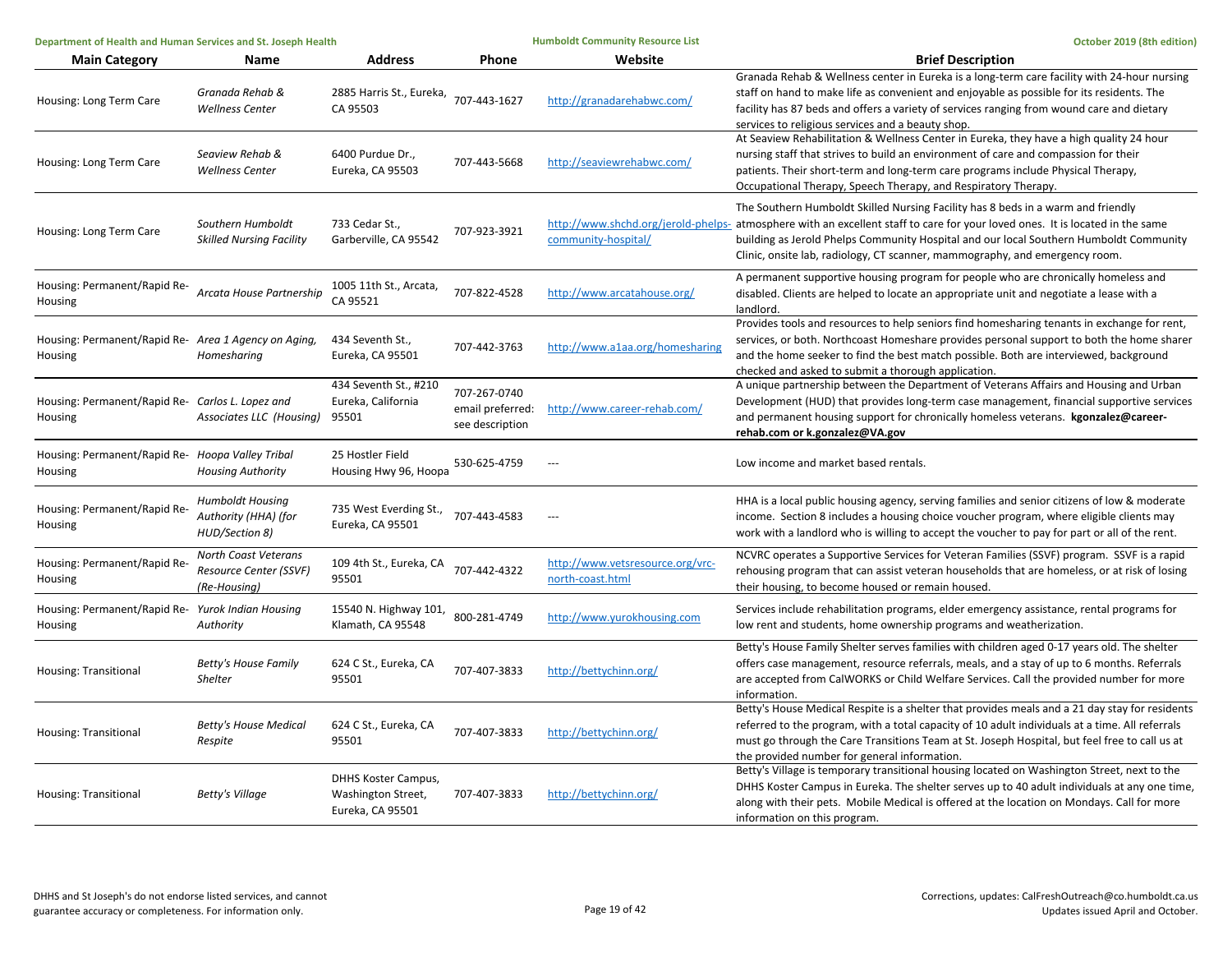| Department of Health and Human Services and St. Joseph Health |                                                                                      |                                                                 | <b>Humboldt Community Resource List</b> | October 2019 (8th edition)                                    |                                                                                                                                                                                                                                                                                                                                                                                                          |
|---------------------------------------------------------------|--------------------------------------------------------------------------------------|-----------------------------------------------------------------|-----------------------------------------|---------------------------------------------------------------|----------------------------------------------------------------------------------------------------------------------------------------------------------------------------------------------------------------------------------------------------------------------------------------------------------------------------------------------------------------------------------------------------------|
| <b>Main Category</b>                                          | Name                                                                                 | <b>Address</b>                                                  | <b>Phone</b>                            | Website                                                       | <b>Brief Description</b>                                                                                                                                                                                                                                                                                                                                                                                 |
| Housing: Transitional                                         | Bridge House Program -<br><b>RCAA</b>                                                | 904 G St., Eureka, CA<br>95501                                  | 707-269-9590                            | http://rcaa.org/                                              | Bridge House is a large Victorian that serves as an entry home for five one- and two-parent<br>families and, if space permits, pregnant women. Offers structure and stability to families<br>who are ready to assume more responsibility for developing strengths and life skills. It is<br>NOT a 24-hour staffed program.                                                                               |
| Housing: Transitional                                         | Mercy's Haven (Housing-<br>Transitional)                                             | PO Box 607.<br>311 1/2 Greenwood<br>Rd.,<br>Blue Lake, CA 95525 | 707-844-3042                            | http://www.mercyshaven.org/                                   | Non-denominational, faith-based transitional housing resource for adult mothers and their<br>children. Offers structure, support, and accountability for moms willing to grow and build<br>successful lives with their children. Please call us or visit the website to learn more about<br>what they do and apply for residency.                                                                        |
| Housing: Transitional                                         | <b>North Coast Veterans</b><br>Resource Center (Housing<br>- Transitional)           | 109 4th St., Eureka, CA<br>95501                                | 707-442-4322                            | http://www.vetsresource.org/vrc-<br>north-coast.html          | NCVRC operates 3 programs for homeless veterans in Eureka. Transitional housing (TH)<br>program consists of 36 VA Grant & Per Diem beds, 3 currently designated for female<br>veterans. In TH veterans engage w/case management staff from moment they enroll; staff &<br>veteran work to develop an Individual Service Plan to identify various barriers and develop<br>goals to overcome them.         |
| Housing: Transitional                                         | RCAA - Launch Pad<br><b>Transitional Living</b><br>Program (Housing)                 | 1100 California St.,<br>Eureka, CA 95501                        | 707-445-1360                            | http://rcaa.org/youth-services-<br>bureau                     | The Launch Pad is a long term transitional living program for homeless youth or youth fleeing<br>dangerous living situations. Drop-In hours are 3:00-5:00 p.m. every Wednesday (or by<br>appointment). During Drop-In all prospective youth meet with program staff; youth are<br>informed of program expectations and given a brief tour of the TLP living facility.                                    |
| Housing: Transitional                                         | Serenity Inn, Alcohol Drug<br>Care Services                                          | 2109 Broadway,<br>Eureka, CA 95501                              | 707-442-4815                            | $\qquad \qquad -$                                             | Low-cost motel with single rooms and shared living spaces/dorm style; clean and sober<br>policy.                                                                                                                                                                                                                                                                                                         |
| Housing: Transitional                                         | THP Plus, Youth Services<br>Bureau, RCAA                                             | 1100 California St.,<br>Eureka, CA 95501                        | 707-443-8322<br>ext 202/206             | http://rcaa.org/youth-services-<br>bureau                     | A transitional housing program for 18 to 24 year olds who have been emancipated from the<br>foster care system or probation system. Has bilingual staff and materials in Spanish.                                                                                                                                                                                                                        |
| LGBTQ+                                                        | Eric Rofes Multicultural<br>Queer Resource Center<br>(ERC), HSU                      | Warren House 53.1<br>Harpst St., Arcata, CA<br>95521            | 707-826-3795                            | https://www2.humboldt.edu/erc                                 | The ERC's mission is to shift public opinion of the queer community on campus and in the<br>local area from tolerance to acceptance. The ERC creates a hub for students to learn about<br>events and organizations on campus.                                                                                                                                                                            |
| LGBTQ+                                                        | Humboldt Pride                                                                       | PO Box 111, Eureka CA<br>95502                                  |                                         | boldtpride                                                    | https://www.facebook.com/pg/hum Extensive listing of Humboldt, regional and national resources. Can subscribe to a free<br>monthly e-newsletters on website to stay in the know on all things queer in Humboldt.                                                                                                                                                                                         |
| LGBTQ+                                                        | PFLAG (formerly known<br>as Parents, Families and<br>Friends of Lesbians and<br>Gay) |                                                                 |                                         | https://www.facebook.com/pflag.eu<br>rekaarcata/              | Uniting people who are lesbian, gay, bisexual, transgender, and queer (LGBTQ) with families,<br>friends, and allies, PFLAG is committed to advancing equality through its mission of support,<br>education, and advocacy. See website for local chapter meeting time/location.                                                                                                                           |
| LGBTQ+                                                        | Queer Humboldt                                                                       | PO Box 45, Arcata, CA<br>95518-0045                             | 707-502-2890                            | http://www.queerhumboldt.org                                  | Queer Humboldt is an organization dedicated to providing resources for the queer<br>community. Website lists local events, resources, groups, links, visitor information, news and<br>pictures that will benefit the queer community.                                                                                                                                                                    |
| LGBTQ+                                                        | Queer Humboldt<br><b>Extensive Resource List</b><br>$(LGBTQ+)$                       | PO Box 45, Arcata, CA<br>95518-0045                             | 707-502-2890                            | http://www.queerhumboldt.org/res<br>ources/resource-download/ | View or download a comprehensive 16 page resource list maintained by Queer Humboldt.<br>Community service groups, open and affirming churches and spiritual organizations, youth,<br>homelessness, crisis, social groups, mental wellness, health wellness, legal resources,<br>wedding resources and more.                                                                                              |
| Mediation/Conflict resolution                                 | <b>Humboldt Mediation</b><br>Services (HMS)                                          | 317 Third St., Eureka<br>CA 95501                               | 707-445-2505                            | http://www.humboldtmediationserv<br>ices.org/                 | HMS is a community organization of trained volunteer mediators, offering conflict resolution<br>services for disputes including divorce/separation, child custody, family conflict, workplace or<br>business conflict and tenant-landlord issues. Neutral facilitators and consultants in the<br>construction of agreements. Fees are on a sliding scale; no one turned away due to inability<br>to pay. |
| Medical Information/Insurance                                 | Covered CA Certified<br><b>Enrollment Counselors</b>                                 | ---                                                             | ---                                     | ity/locateassister/searchentities                             | https://apply.coveredca.com/hix/ent Find local help to enroll in health care coverage and discuss options: certified insurance<br>agents, certified enrollment counselors, county offices.                                                                                                                                                                                                               |
| Medical Information/Insurance St. Joseph Health -             | Healthy Kids Humboldt,<br>Humboldt County                                            | 2200 Harrison Ave,<br>Eureka, CA 95501                          | 707-442-6066                            |                                                               | https://www.stjoehumboldt.org/for- Bilingual staff Marcelina Mejia de Castillo and Lucy Silveira. Services focus on children's<br>community/healthy-kids-humboldt/ health insurance, Medi-Cal enrollment and navigation of the health care system.                                                                                                                                                       |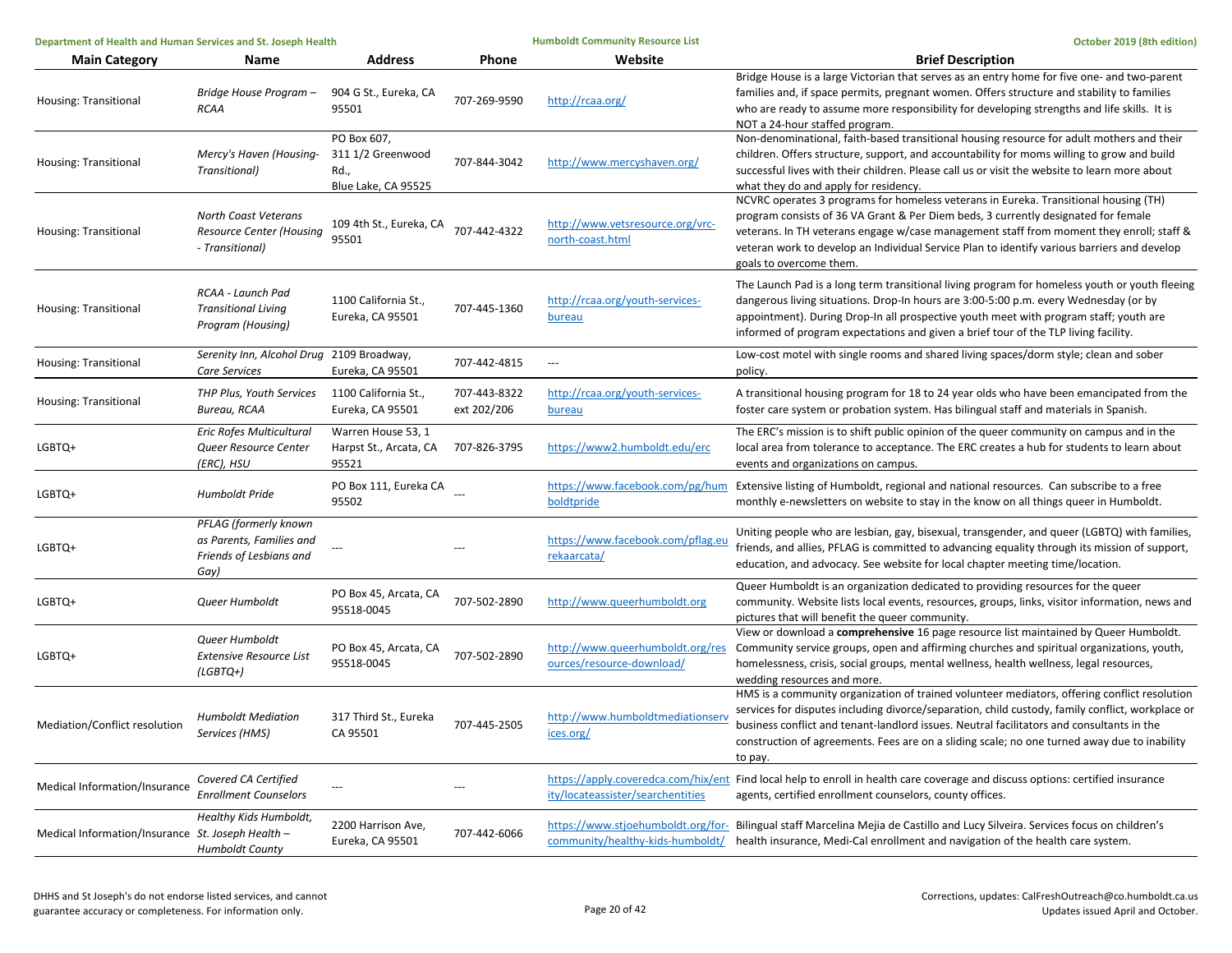| Department of Health and Human Services and St. Joseph Health |                                                                                           | <b>Humboldt Community Resource List</b>                               |              | October 2019 (8th edition)                                                       |                                                                                                                                                                                                                                                                                                                                                                    |
|---------------------------------------------------------------|-------------------------------------------------------------------------------------------|-----------------------------------------------------------------------|--------------|----------------------------------------------------------------------------------|--------------------------------------------------------------------------------------------------------------------------------------------------------------------------------------------------------------------------------------------------------------------------------------------------------------------------------------------------------------------|
| <b>Main Category</b>                                          | Name                                                                                      | <b>Address</b>                                                        | Phone        | Website                                                                          | <b>Brief Description</b>                                                                                                                                                                                                                                                                                                                                           |
| Medical Information/Insurance                                 | Humboldt Independent<br>Practice Association (IPA)                                        | 2662 Harris St., Eureka,<br>CA 95503                                  | 707-443-4563 | http://www.humboldtipa.com/                                                      | The Humboldt IPA provides leadership in working with health plans and health care<br>providers to ensure that medical care is provided in a manner that enhances the public<br>health and promotes access to quality care.                                                                                                                                         |
| Medical Information/Insurance                                 | Humboldt-Del Norte<br><b>County Medical Society</b>                                       | PO Box 6457 Eureka,<br>CA 95502                                       | 707-442-2367 | http://www.hdncms.org/                                                           | Professional Organization for Physicians. Local component of California Medical Association.                                                                                                                                                                                                                                                                       |
| Medical Information/Insurance                                 | Kris Kelly Health<br><b>Information Center</b>                                            | 2700 Dolbeer St.,<br>Eureka, CA 95501                                 | 707-442-9094 | $\overline{a}$                                                                   | A resource of legitimate health websites. A social worker is located inside the Evergreen<br>Lodge at St. Joseph Hospital.                                                                                                                                                                                                                                         |
| Medical Information/Insurance                                 | Medi-Cal, Social Services,<br>DHHS (Insurance)                                            | 929 Koster St, Eureka,<br>CA 95501; Garberville<br>and Hoopa offices. | 877-410-8809 | http://humboldtgov.org/528/Medi-<br>Cal                                          | Medi-Cal is CA's Medicaid program; health care coverage for low to middle income<br>individuals and families. Applications are taken over the phone at 877-410-8809, at DHHS -<br>Social Services (Mon - Fri 7:30 a.m. to 5:30 p.m.) and at C4Yourself.com. Call for other<br>locations and application methods.                                                   |
| Medical Information/Insurance NeedyMeds, Inc.                 |                                                                                           | PO Box 219,<br>Gloucester, PA 01931                                   | 800-503-6897 | http://www.needymeds.org                                                         | Online resource for finding patient assistance programs that provide free/low-cost<br>medications.                                                                                                                                                                                                                                                                 |
| Medical Information/Insurance Health Centers, Member          | <b>Open Door Community</b><br>Services Department                                         | 963 Myrtle Avenue,<br>Eureka, CA 95501                                | 707-269-7073 | http://opendoorhealth.com/opendo<br>or/services/member-services/                 | Free assistance for patients and community members to access programs and benefits they<br>may be eligible for, like Medi-Cal, CoveredCA.com, Calfresh and more. Help navigating<br>medical care in Humboldt and Del Norte counties.                                                                                                                               |
| Medical Information/Insurance                                 | Partnership HealthPlan of 1036 Fith St., Suite E,<br>California                           | Eureka CA 95501                                                       | 800-863-4155 | http://www.partnershiphp.org/                                                    | Managed care organization for Medi-Cal (MC) in Humboldt. Ensures MC recipients have<br>access to quality medical care. Help finding doctors and specialists, help resolving issues.<br>Open Monday through Friday 8 a.m. to 5 p.m.                                                                                                                                 |
| Medical Information/Insurance Humboldt Senior                 | Redwood Coast PACE,<br><b>Resource Center</b>                                             | 1910 California St.,<br>Eureka, CA 95501                              | 707-443-9747 | ments/PACE Brochure.pdf                                                          | Program of All-inclusive Care for the Elderly, a health plan that provides medical care and<br>http://www.humsenior.org/dmdocu supportive services for eligible frail adults age 55 and older who need a nursing home level<br>of care, but who wish to remain at home. Service area from Trinidad to Scotia, inland to Blue<br>Lake and Carlotta. Call ext. 1203. |
| Medical Information/Insurance Rx Safe Humboldt                |                                                                                           |                                                                       | 707-443-4563 | http://www.rxsafehumboldt.org/                                                   | The Rx Safe Humboldt Coalition works to reduce overuse of opioids in Humboldt; resources<br>for community members include a Alternative Pain Management Resource guide.                                                                                                                                                                                            |
| Medical Marijuana                                             | Humboldt California<br>Association                                                        | 601   St., Arcata, CA<br>95521                                        | 707-822-9330 | http://www.theheartofhumboldt.co<br>m/                                           | Medical marijuana dispensary. Hours Monday through Thursday 10 a.m. to 7 p.m., Friday 10<br>a.m to 8 p.m, Saturday 11 a.m. to 8 p.m, and Sunday 11 a.m. to 6 p.m.                                                                                                                                                                                                  |
| Medical Marijuana                                             | <b>Humboldt County</b><br>Collective                                                      | 1670 Myrtle Avenue,<br>Ste B, Eureka, CA 95501                        | 707-442-2420 | https://www.facebook.com/The-<br>Humboldt-County-Collective-<br>129949220363162/ | Medical marijuana collective.                                                                                                                                                                                                                                                                                                                                      |
| Medical Marijuana                                             | <b>Humboldt Patient</b><br>Resource Center                                                | 980 6th St., Arcata, CA<br>95521, 445 5th St.,<br>Eureka, CA 95501    | 707-826-7988 | http://hprcarcata.com/                                                           | Medical marijuana dispensaries.                                                                                                                                                                                                                                                                                                                                    |
| <b>Medical Services</b>                                       | Childhood Lead Poisoning<br><b>Prevention Program</b><br>(DHHS-PH Healthy<br>Communities) | 908 7th St., Eureka, CA<br>95501                                      | 707-268-2132 | https://humboldtgov.org/607/Childhoo<br>d-Lead-Poisoning-Prevention-Prog         | Provides case management services for children with elevated blood lead levels. Works with<br>families and providers to identify and reduce sources of lead in the home. Free lead test kits<br>and educational information available.                                                                                                                             |
| <b>Medical Services</b>                                       | Hospice of Humboldt<br>(Medical)                                                          | 3327 Timber Fall Court, 707-445-8443<br>Eureka, CA 95503              |              | http://www.hospiceofhumboldt.org                                                 | Help with end of life planning; no cost or obligation for Information Visits. Once patient with<br>a terminal illness is enrolled, full range of medical and supportive services; an<br>interdisciplinary team collaborates to design a Plan of Care to meet needs of patient,<br>caregivers and families or friends.                                              |
| <b>Medical Services</b>                                       | Jerold Phelps Community<br>Hospital                                                       | 733 Cedar St.,<br>Garberville, CA 95542                               | 707-923-3921 | http://www.shchd.org                                                             | Jerold Phelps Community Hospital is a Critical Access Hospital located in downtown<br>Garberville. Acute and swing beds available. Offers a 24-hour emergency room, radiology,<br>mammography, full lab services and a low-dose CT scanner.                                                                                                                        |
| <b>Medical Services</b>                                       | K'ima:w Medical Center<br>(Medical)                                                       | 535 Airport Road,<br>Hoopa CA 95546                                   | 530-625-4261 | https://kimaw.org/                                                               | Provides high-quality health care to the Native American people and all others seeking<br>services on the Hoopa Valley Indian Reservation and surrounding areas.                                                                                                                                                                                                   |
| <b>Medical Services</b>                                       | <b>Mad River Hospital</b>                                                                 | 3800 Janes Rd., Arcata,<br>CA 95521                                   | 707-822-3621 | http://www.madriverhospital.com/                                                 | Mad River Community Hospital is a 78-bed, acute care medical facility.                                                                                                                                                                                                                                                                                             |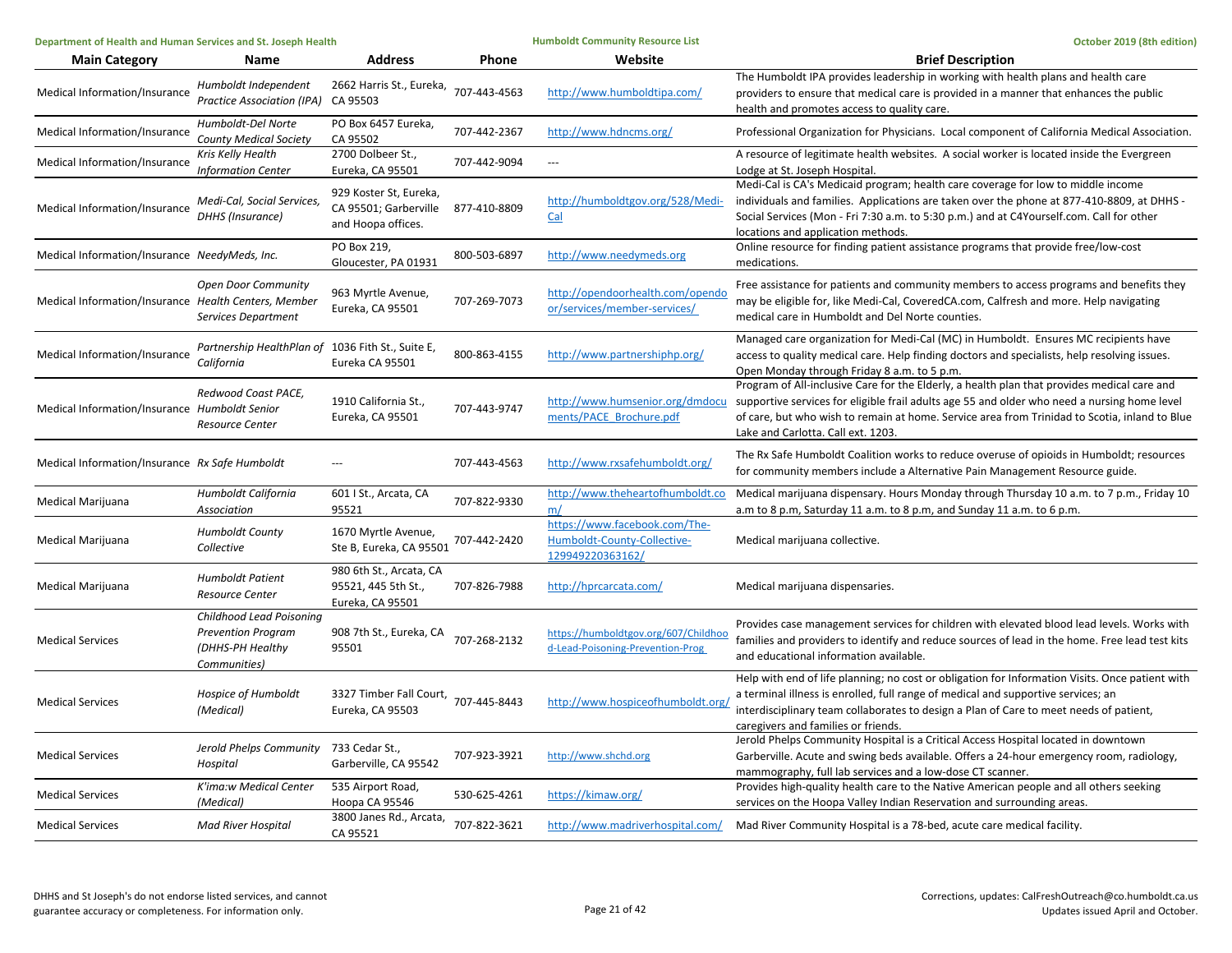| Department of Health and Human Services and St. Joseph Health |                                                                                                      | <b>Humboldt Community Resource List</b>                                |              | October 2019 (8th edition)                                                                  |                                                                                                                                                                                                                                                                                                                                                                                                                            |
|---------------------------------------------------------------|------------------------------------------------------------------------------------------------------|------------------------------------------------------------------------|--------------|---------------------------------------------------------------------------------------------|----------------------------------------------------------------------------------------------------------------------------------------------------------------------------------------------------------------------------------------------------------------------------------------------------------------------------------------------------------------------------------------------------------------------------|
| <b>Main Category</b>                                          | Name                                                                                                 | <b>Address</b>                                                         | Phone        | Website                                                                                     | <b>Brief Description</b>                                                                                                                                                                                                                                                                                                                                                                                                   |
| <b>Medical Services</b>                                       | Medi-Cal, Social Services,<br><b>DHHS (Medical)</b>                                                  | 929 Koster St., Eureka,<br>CA 95501; Garberville<br>and Hoopa offices. | 877-410-8809 | http://humboldtgov.org/528/Medi-<br>Cal                                                     | Medi-Cal is CA's Medicaid program; health care coverage for low to middle income<br>individuals and families. Applications taken at over the phone at 877-410-8809, at DHHS -<br>Social Services (Mon - Fri 7:30 am - 5:30 pm), and at C4Yourself.com. Call for other<br>locations/application methods.                                                                                                                    |
| <b>Medical Services</b>                                       | Open Door Community<br><b>Health Centers,</b><br>Administration (Arcata)                             | 1275 Eighth St.,<br>Arcata, CA 95521                                   | 707-826-8633 | http://www.opendoorhealth.com/op<br>endoor/                                                 | Open Door Administrative Departments.                                                                                                                                                                                                                                                                                                                                                                                      |
| <b>Medical Services</b>                                       | <b>Open Door Community</b><br>Health Centers, Eureka<br>Community Health &<br><b>Wellness Center</b> | 2200 Tydd St., Eureka,<br>CA 95501                                     | 707-441-1624 | http://opendoorhealth.com/opendo<br>or/locations/eureka-community-<br>health-center/        | Provides high quality medical, dental and mental health care and health education to all,<br>regardless of financial, geographical, or social barriers. Call to check if accepting new<br>patients.                                                                                                                                                                                                                        |
| <b>Medical Services</b>                                       | <b>Open Door Community</b><br>Health Centers, Ferndale<br><b>Community Health Center</b>             | 638 Main St., Ferndale,<br>CA 95536                                    | 707-786-4028 | http://opendoorhealth.com/opendo<br>or/locations/ferndale-community-<br>health-center/      | Provides high quality medical, dental and mental health care and health education to all,<br>regardless of financial, geographical, or social barriers. Call to check if accepting new<br>patients.                                                                                                                                                                                                                        |
| <b>Medical Services</b>                                       | <b>Open Door Community</b><br>Health Centers, Fortuna<br><b>Community Health Center</b>              | 3750 Rohnerville Road,<br>Fortuna, CA 95540                            | 707-725-4477 | or/locations/fortuna-community-<br>health-center/                                           | http://opendoorhealth.com/opendo Provides high quality medical, dental and mental health care and health education,<br>regardless of financial, geographical or social barriers. Call to check if accepting new patients<br>and to learn more about dental services at this facility.                                                                                                                                      |
| <b>Medical Services</b>                                       | <b>Open Door Community</b><br>Health Centers, Humboldt<br>Open Door Clinic                           | 770 10th St., Arcata, CA<br>95521                                      | 707-826-8610 | http://opendoorhealth.com/opendo<br>or/locations/humboldt-open-door-<br>clinic/             | Provides high quality medical, dental and mental health care and health education,<br>regardless of financial, geographical or social barriers. Call to check if accepting new patients.                                                                                                                                                                                                                                   |
| <b>Medical Services</b>                                       | <b>Open Door Community</b><br>Health Centers,<br>McKinleyville Community<br><b>Health Center</b>     | 1644 Central Avenue,<br>McKinleyville, CA<br>95519                     | 707-839-3068 | http://opendoorhealth.com/opendo<br>or/locations/mckinleyville-<br>community-health-center/ | Provides high quality medical, dental and mental health care and health education to all,<br>regardless of financial, geographical, or social barriers. Call to check if accepting new<br>patients.                                                                                                                                                                                                                        |
| <b>Medical Services</b>                                       | <b>Open Door Community</b><br>Health Centers, Mobile<br><b>Health Services</b>                       | Locations vary. Call for<br>more information.                          | 707-443-4666 | http://opendoorhealth.com/opendo<br>or/locations/mobile-health-services,                    | Using a combination of fully-equipped mobile clinic vans and fixed clinic sites, Open Door<br>Mobile Health Services provides comprehensive care to homeless community members.<br>Offers walk-in and scheduled appointments at all locations.                                                                                                                                                                             |
| <b>Medical Services</b>                                       | <b>Open Door Community</b><br>Health Centers,<br><b>NorthCountry Clinic</b>                          | 785 18th St., Arcata, CA<br>95521                                      | 707-822-2481 | http://opendoorhealth.com/opendo<br>or/locations/northcountry-clinic/                       | Provides high quality medical, dental and mental health care and health education to all,<br>regardless of financial, geographical, or social barriers. Call to check if accepting new<br>patients.                                                                                                                                                                                                                        |
| <b>Medical Services</b>                                       | <b>Open Door Community</b><br>Health Centers, Redwood<br>Community Health Center                     | 2350 Buhne St., Suite<br>A, Eureka, CA 95501                           | 707-443-4593 | http://opendoorhealth.com/opendo<br>or/locations/redwood-community-<br>health-center/       | Provides high quality medical, dental and mental health care and health education,<br>regardless of financial, geographical or social barriers. Call to check if accepting new patients.                                                                                                                                                                                                                                   |
| <b>Medical Services</b>                                       | Open Door Community<br>Health Centers, Willow<br>Creek Community Health<br>Center                    | 38883 Highway 299,<br>Willow Creek, CA<br>95573                        | 530-629-3111 | or/locations/willow-creek-<br>community-health-center/                                      | http://opendoorhealth.com/opendo Provides high quality medical, dental and mental health care and health education to all,<br>regardless of financial, geographical, or social barriers. Call to check if accepting new<br>patients.                                                                                                                                                                                       |
| <b>Medical Services</b>                                       | Open Door Health<br>Centers, Administration<br>(Arcata Plaza)                                        | 670 Ninth St., Suite<br>203, Arcata, CA 95521                          | 707-826-8633 | http://opendoorhealth.com/opendo<br><u>or/</u>                                              | Open Door Administrative Departments. Headquarters of the Latino Health Coordinators<br>which oversee Spanish language support across Open Door clinics. Offers a comprehensive<br>health and wellness program that utilizes the Promotora Model of care to reach Humboldt<br>County's Latino community through Mobile Health Services. Classes/special groups are held<br>in Spanish, are free and open to the community. |
| <b>Medical Services</b>                                       | Open Door, Eureka<br>Community Health &<br><b>Wellness Center</b><br>Pediatrics                      | 2200 Tydd St., Eureka,<br>CA 95521                                     | 707-269-7051 | http://opendoorhealth.com/opendo<br>or/locations/eureka-community-<br>health-center/        | Comprehensive pediatric services, including health screenings, immunizations and boosters,<br>well-child exams, acute care and more.                                                                                                                                                                                                                                                                                       |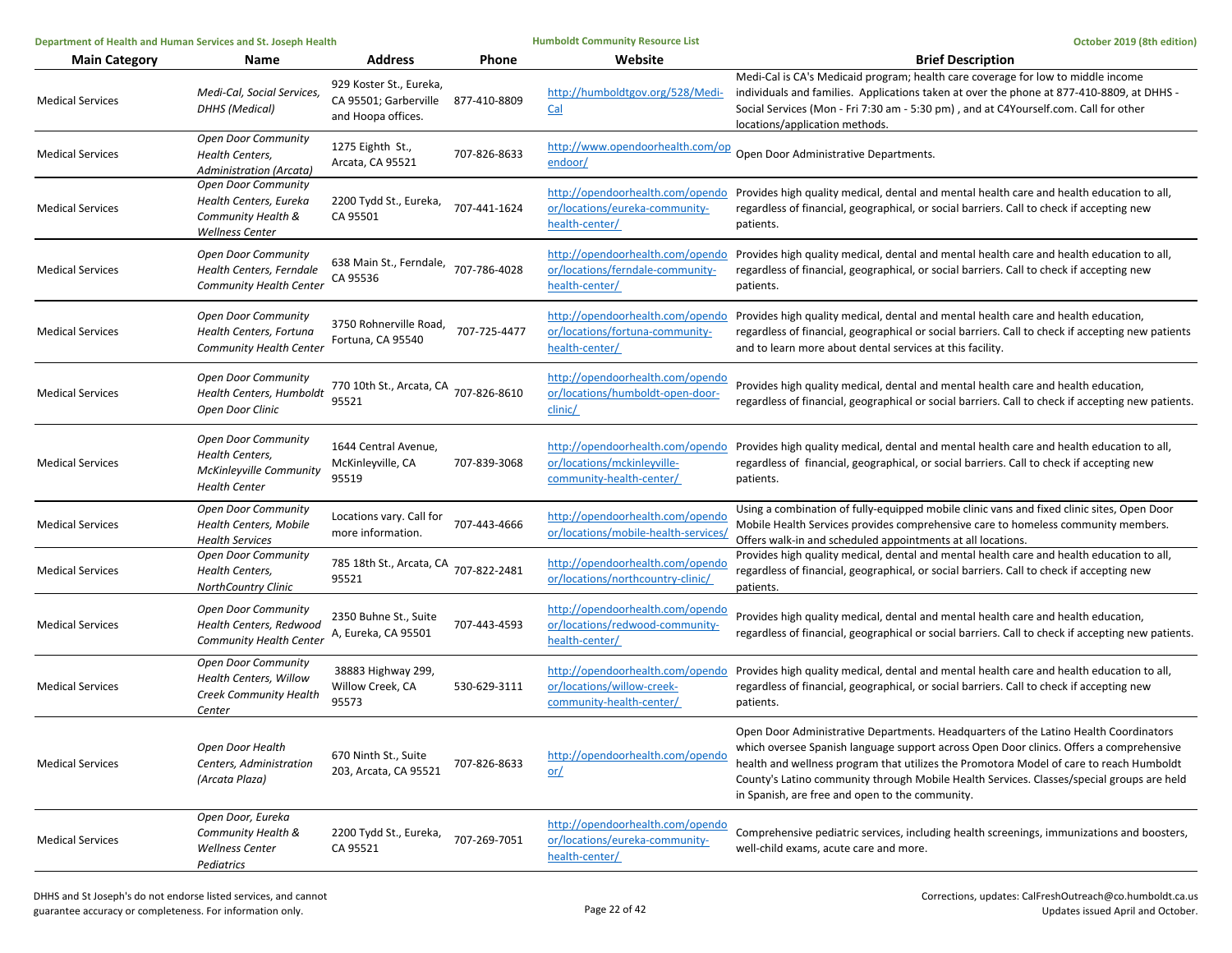| Department of Health and Human Services and St. Joseph Health |                                                                                                   |                                                                                                                              | <b>Humboldt Community Resource List</b> | October 2019 (8th edition)                                 |                                                                                                                                                                                                                                                                                                                                                              |
|---------------------------------------------------------------|---------------------------------------------------------------------------------------------------|------------------------------------------------------------------------------------------------------------------------------|-----------------------------------------|------------------------------------------------------------|--------------------------------------------------------------------------------------------------------------------------------------------------------------------------------------------------------------------------------------------------------------------------------------------------------------------------------------------------------------|
| <b>Main Category</b>                                          | Name                                                                                              | <b>Address</b>                                                                                                               | Phone                                   | Website                                                    | <b>Brief Description</b>                                                                                                                                                                                                                                                                                                                                     |
| <b>Medical Services</b>                                       | Planned Parenthood of<br>Northern CA, Eureka<br>Health Center (Medical)                           | 3225 Timber Fall Court<br>Suite B, Eureka, CA<br>95501                                                                       | 707-442-5700                            | /srpp/                                                     | http://www.plannedparenthood.org Information on a variety of healthy living topics; same day appointments available; ensures<br>access to reproductive and sexual health care for all.                                                                                                                                                                       |
| <b>Medical Services</b>                                       | Public Health Clinic,<br><b>Public Health, DHHS</b>                                               | 529 I St., Eureka, CA<br>95501                                                                                               | 707-445-6200                            | http://humboldtgov.org/557/Public<br><b>Health-Clinics</b> | PHC offers adult, travel immunizations, and children's immunizations. Tuberculosis testing/<br>screening and other services available at the main clinic in Eureka. Limited services are<br>available at the Willow Creek and Garberville clinics.                                                                                                           |
| <b>Medical Services</b>                                       | Redwood Memorial<br>Hospital, Fortuna                                                             | 3300 Renner Drive,<br>Fortuna, CA 95540                                                                                      | 707-725-3361                            | https://www.stjoehumboldt.org/                             | A St. Joseph Health critical access hospital; along with Eureka campuses offers<br>comprehensive services including emergency care.                                                                                                                                                                                                                          |
| <b>Medical Services</b>                                       | Redwood Urgent Care                                                                               | 2440 23rd St., Eureka,<br>CA 95501                                                                                           | 707-298-2011                            | https://redwoodurgentcare.com/                             | Open 365 days a year. An alternative to the emergency room for those without chronic or<br>life-threatening conditions. Monday through Sunday 9 a.m. to 6:30 p.m., major holidays 9<br>a.m. to 5 p.m.                                                                                                                                                        |
| <b>Medical Services</b>                                       | Redwoods Rural Health<br>Center                                                                   | 101 West Coast Road,<br>Redway, CA 95560                                                                                     | 707-923-2783                            | http://www.rrhc.org/forward                                | Provides responsive, preventive, high quality primary health care services, through a variety<br>of healing disciplines, to all people without regard to social or economic status.                                                                                                                                                                          |
| <b>Medical Services</b>                                       | See listings in Housing:<br>Long Term Care section                                                | $\overline{a}$                                                                                                               |                                         | ---                                                        | For skilled nursing facilities/long-term care, see Housing: Long-Term care section.                                                                                                                                                                                                                                                                          |
| <b>Medical Services</b>                                       | <b>Six Rivers Medical Center</b>                                                                  | 850 Hwy 96, Willow<br>Creek                                                                                                  | 560-629-3116                            |                                                            | http://www.madriverhospital.com/si Services include medical, pediatrics, physical therapy, health maintenance and promotion,<br>x-rivers-medical-center-willow-creek diagnosis and management of primary care concerns.                                                                                                                                      |
| <b>Medical Services</b>                                       | Southern Humboldt<br><b>Community Clinic</b>                                                      | 509 Elm St.,<br>Garberville, CA 95542                                                                                        | 707-923-3921                            | http://www.shchd.org                                       | The Southern Humboldt Community Clinic is a full-service rural clinic open weekdays 8:30<br>a.m. to 5 p.m., and also offers a visiting nurse program. There are outpatient services<br>available on-site including lab, radiology, mammography and CT so there is no need to go<br>anywhere else.                                                            |
| <b>Medical Services</b>                                       | Southern Trinity Health<br><b>Services</b>                                                        | 321 Van Duzen Rd., PO<br>Box 4, Mad River, CA<br>95552                                                                       | 707-574-6616                            | http://www.sthsclinic.org/                                 | Provides access to quality, comprehensive, innovative, and integrated primary health care<br>and emergency medical services regardless of ability to pay.                                                                                                                                                                                                    |
| <b>Medical Services</b>                                       | St. Joseph Health Medical<br>Group (formerly<br><b>Humboldt Medical</b><br>Specialists) (medical) | 2773 Harris St. Suite D, 707-476-2909<br>Eureka CA 95501                                                                     |                                         | http://www.stjosephhealthmedicalgr<br>oup.com/             | St. Joseph Health Medical Group offers women a full range of women's health and wellness<br>services, including obstetrical and gynecological care which is appropriate of each stage of<br>life. Prenatal and gynecological services are also available in Spanish.                                                                                         |
| <b>Medical Services</b>                                       | St. Joseph Hospital,<br>Eureka                                                                    | St. Joseph Hospital:<br>2700 Dolbeer St.;<br><b>General Hospital</b><br>Campus:<br>2200 Harrison Avenue,<br>Eureka, CA 95501 | 707-445-8121,<br>707-445-5111           | https://www.stjoehumboldt.org/                             | St. Joseph Hospital and General Hospital campuses are located within a block of each other<br>in Eureka. The acute care hospital offers comprehensive services including emergency, level<br>3 trauma program, cardiac services, an accredited cancer program, childbirth center,<br>neurosurgery, outpatient laboratory and orthopedic and sports medicine. |
| <b>Medical Services</b>                                       | Student Health and<br><b>Wellbeing Services,</b><br>Humboldt State<br>University                  | 1 Harpst St., Arcata, CA 707-826-3146<br>95521                                                                               |                                         | https://wellbeing.humboldt.edu/shc-<br>welcome-letter      | Student Health and Wellbeing Services (SHWS) consists of medical services, counseling and<br>psychological services and health education for HSU students.                                                                                                                                                                                                   |
| <b>Medical Services</b>                                       | United Indian Health<br>Services (Fortuna)<br>(Medical Services)                                  | 3302 Renner Drive<br>Suite C, Fortuna, CA<br>95540                                                                           | 707-725-7988                            | http://www.unitedindianhealthserv<br>ces.org               | Direct Health Care Services are made available to eligible persons of "Indian descent" and<br>eligible non-Indian members (married to, or a child of a person who is an "enrolled<br>member")                                                                                                                                                                |
| <b>Medical Services</b>                                       | United Indian Health<br>Services (Potawat Village,<br>Arcata) (Medical Services)                  | 1600 Weeot Way,<br>Arcata, CA 95521                                                                                          | 707-825-5000                            | http://www.unitedindianhealthserv<br>ces.org               | Direct Health Care Services are made available to eligible persons of "Indian descent" and<br>eligible non-Indian members (married to, or a child of a person who is an "enrolled<br>member").                                                                                                                                                               |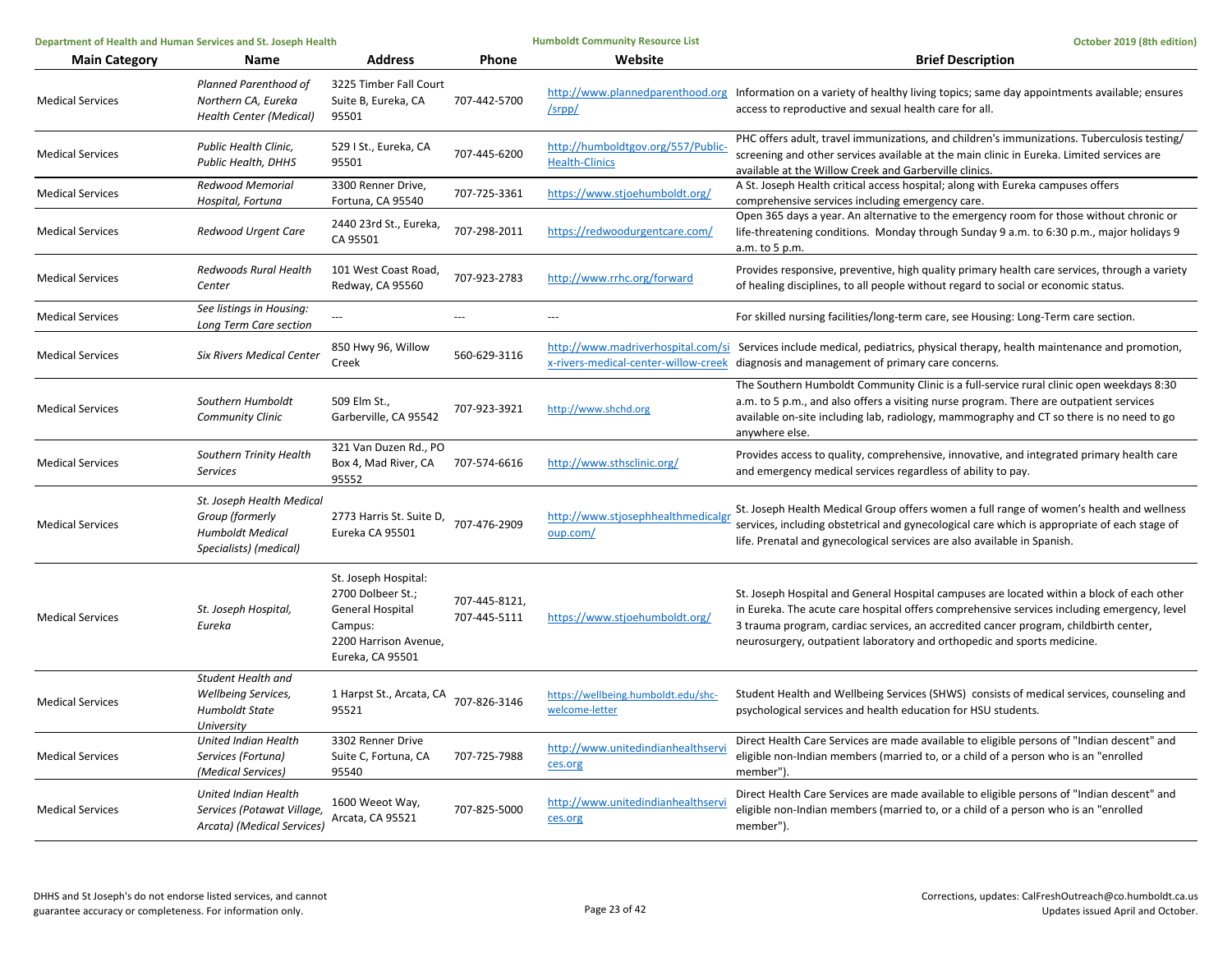| Department of Health and Human Services and St. Joseph Health |                                                                                         |                                                             | <b>Humboldt Community Resource List</b>                                                  |                                                                 | October 2019 (8th edition)                                                                                                                                                                                                                                                                                                                                                                                               |
|---------------------------------------------------------------|-----------------------------------------------------------------------------------------|-------------------------------------------------------------|------------------------------------------------------------------------------------------|-----------------------------------------------------------------|--------------------------------------------------------------------------------------------------------------------------------------------------------------------------------------------------------------------------------------------------------------------------------------------------------------------------------------------------------------------------------------------------------------------------|
| <b>Main Category</b>                                          | Name                                                                                    | <b>Address</b>                                              | Phone                                                                                    | Website                                                         | <b>Brief Description</b>                                                                                                                                                                                                                                                                                                                                                                                                 |
| <b>Medical Services</b>                                       | United Indian Health<br>Services (Weitchpec)<br>(Medical Services)                      | Libby Nix Community<br>Center, Highway 96,<br>Weitchpec, CA | 530-625-4300                                                                             | http://www.unitedindianhealthserv<br>ces.org                    | Direct Health Care Services are made available to eligible persons of "Indian descent" and<br>eligible non-Indian members (married to, or a child of a person who is an "enrolled<br>member")                                                                                                                                                                                                                            |
| Mental/Behavioral Health                                      | Adult Outpatient Clinic,<br><b>Mental Health, DHHS</b>                                  | 720 Wood St., Eureka,<br>CA 95501                           | 707-268-2945                                                                             | <b>Outpatient-Services</b>                                      | http://humboldtgov.org/1739/Adult- Provides mental health screening, assessment, referral, and individual and group therapy for<br>eligible adults.                                                                                                                                                                                                                                                                      |
| Mental/Behavioral Health                                      | Celebrate Recovery<br>(Eureka Faith Center)                                             | 1032 Bay St. Eureka, CA<br>95501                            | 707-442-1784                                                                             | eurekafaithcenter.org                                           | Celebrate Recovery offers a 12-step accountability and support program for men and women<br>as they seek healing from various hurts, habits and hang-ups.                                                                                                                                                                                                                                                                |
| Mental/Behavioral Health                                      | Changing Tides Family<br>Services (Counseling)                                          | 2259 Myrtle Avenue,<br>Eureka, CA 95501                     | 707-268-2800,<br>707-444-8293,<br>800-795-3554                                           | http://changingtidesfs.org/mental-<br>health                    | Mental health services including individual and group therapy, case management and<br>brokerage services, therapeutic behavioral services, and other mental health services which<br>are intended to support children and youth up to age 20.                                                                                                                                                                            |
| Mental/Behavioral Health                                      | Children & Family<br>Services, Mental Health,<br><b>DHHS</b>                            | 1711 Third St., Eureka,<br>CA 95501                         | 707-268-2800                                                                             | Childrens-Mental-Health-Services                                | http://www.humboldtgov.org/1601/ Provides assessment, treatment, medication support, and case management for children,<br>youth, and families.                                                                                                                                                                                                                                                                           |
| Mental/Behavioral Health                                      | Crestwood                                                                               | 2370 Buhne St., Eureka,<br>CA 95501                         | 707-442-5721                                                                             | http://www.crestwoodbehavioralhe<br>alth.com/eureka             | Home to a mental health rehabilitation center and a social rehabilitation program<br>(transitional residential).                                                                                                                                                                                                                                                                                                         |
| Mental/Behavioral Health                                      | Crisis Line Text Messaging<br>Option                                                    |                                                             | Text HOME to<br>741741                                                                   | https://www.crisistextline.org/how-<br>it-works/                | Crisis Text Line serves anyone, in any type of crisis, providing access to free, 24/7 support<br>and information via text messages. Text HOME to 741741 about any type of crisis to reach a<br>volunteer Crisis Counselor. The goal of any text conversation is to get you to a calm, safe<br>place. Sometimes that means providing a referral to further help and sometimes it just<br>means being there and listening. |
| Mental/Behavioral Health                                      | Crisis Stabilization Unit,<br><b>Mental Health, DHHS</b>                                | 720 Wood St., Eureka<br>CA 95501                            | 707-476-4094<br>707-445-7715<br>(crisis line), toll<br>free crisis line 888-<br>849-5728 | http://humboldtgov.org/450/Crisis-<br><b>Stabilization-Unit</b> | The Crisis Stabilization Unit (CSU) is an outpatient program that provides crisis intervention<br>and stabilization services to individuals in need of immediate and emergency services.                                                                                                                                                                                                                                 |
| Mental/Behavioral Health                                      | Garberville Mental Health<br><b>Outpatient, Mental</b><br>Health, DHHS                  | 727 Cedar St.,<br>Garberville, CA 95542                     | 707-268-2990<br>707-923-2729                                                             | Locations                                                       | https://humboldtgov.org/766/DHHS- Humboldt County mental health services. Counselors onsite and outreach. Assessments,<br>medication clinic last Wednesday of the month.                                                                                                                                                                                                                                                 |
| Mental/Behavioral Health                                      | GriefShare (Eureka Faith<br>Center)                                                     | 1032 Bay St. Eureka, CA<br>95501                            | 707-442-1784                                                                             | eurekafaithcenter.org                                           | GriefShare is a 13-week video seminar and support group for men and women grieving the<br>loss of someone close. Your journey from mourning to joy.                                                                                                                                                                                                                                                                      |
| Mental/Behavioral Health                                      | Hoopa Valley Tribe,<br><b>Behavioral Health</b><br>Services (Mental Health<br>services) | 535 Airport Road,<br>Hoopa, CA 95546                        | 530-625-4261 ext<br>450                                                                  | https://kimaw.org/                                              | Mental health, Substance Use Disorder programs, children and family services,<br>Parole/Probation.                                                                                                                                                                                                                                                                                                                       |
| Mental/Behavioral Health                                      | <b>Humboldt Family Service</b><br>Center                                                | 1802 California St.,<br>Eureka, CA 95501                    | 707-443-7358                                                                             | http://humboldtfamilyservice.org                                | Variety of sponsored programs including substance abuse, gambling addiction, family<br>violence and counseling services for both adults and children; Medi-Cal and other insurance<br>accepted, and sliding fee scale is available; clinical intake form available on website.                                                                                                                                           |
| Mental/Behavioral Health                                      | HumWORKs, Social<br>Services, DHHS                                                      | 929 Koster St., Module<br>B, Eureka, CA 95501               | 707-269-4179                                                                             | <b>ORKs</b>                                                     | http://humboldtgov.org/424/HumW_ For CalWORKs recipients only. Group program that addresses Substance Abuse, Mental<br>Health and Domestic Violence related barriers to employment.                                                                                                                                                                                                                                      |
| Mental/Behavioral Health                                      | Medi-Cal, Partnership<br>Health Plan of California<br>(Beacon Health<br>Strategies)     | 200 State St., Boston,<br>MA 02109                          | 888-204-5581                                                                             | http://beaconhealthstrategies.com/                              | Partnership Health Plan of CA (PHC) is the managed care plan for Medi-Cal (MC). PHC<br>contracts with Beacon Health Strategies to administer some of the mental health benefits for<br>MC. MC recipients can contact to find mental/behavioral health providers/services.                                                                                                                                                |
| Mental/Behavioral Health                                      | Mental Health Same Day<br>Services, Mental Health,<br><b>DHHS</b>                       | 720 Wood St., Eureka<br>CA 95501                            | 707-445-7715                                                                             | http://humboldtgov.org/1760/24-<br>hour-Crisis-Services         | Same Day Services and Psychiatric Emergency Services offer mental health crisis and<br>stabilization services for persons exhibiting acute psychological distress. Outpatient therapy,<br>outpatient medication support, and case management available.                                                                                                                                                                  |
| Mental/Behavioral Health                                      | North Coast Association<br>of Mental Health<br>Professionals                            | PO Box 5363, Eureka,<br>CA 95502                            | 707-441-3832                                                                             | http://www.ncamhp.org                                           | A clinical membership directory of local mental health professionals. Listing searchable by<br>specialty, region, clinician name, etc. Resource is available by print or online (donations<br>accepted).                                                                                                                                                                                                                 |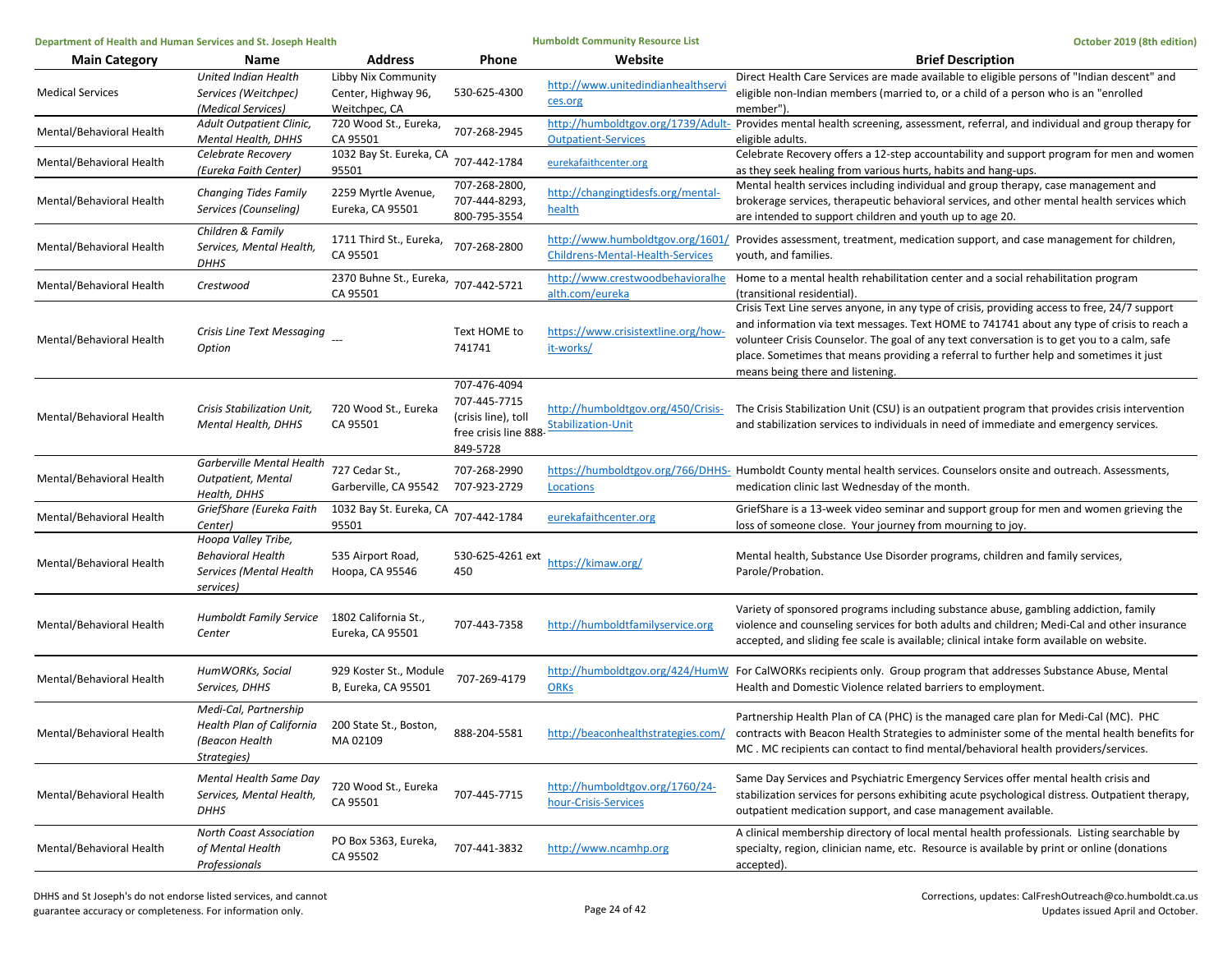| Department of Health and Human Services and St. Joseph Health |                                                                                                           |                                                                            | <b>Humboldt Community Resource List</b> |                                                                         | October 2019 (8th edition)                                                                                                                                                                                                                                                                                                                                                             |
|---------------------------------------------------------------|-----------------------------------------------------------------------------------------------------------|----------------------------------------------------------------------------|-----------------------------------------|-------------------------------------------------------------------------|----------------------------------------------------------------------------------------------------------------------------------------------------------------------------------------------------------------------------------------------------------------------------------------------------------------------------------------------------------------------------------------|
| <b>Main Category</b>                                          | Name                                                                                                      | <b>Address</b>                                                             | Phone                                   | Website                                                                 | <b>Brief Description</b>                                                                                                                                                                                                                                                                                                                                                               |
| Mental/Behavioral Health                                      | North Coast Veterans<br>Resource Center (HCHV)<br>(Behavioral Health)                                     | 109 Fourth St., Eureka,<br>CA 95501                                        | 707-442-4322                            | http://www.vetsresource.org/vrc-<br>north-coast.html                    | At the HCHV behavioral health program, NCVRC employs a full-time clinician as well as a<br>case manager to address some of the higher level needs clients may be facing including:<br>substance abuse, healthy relationships, anger management and communication skills.                                                                                                               |
| Mental/Behavioral Health                                      | Remi Vista Community<br><b>Counseling Services</b>                                                        | 3960 Walnut Drive,<br>Eureka CA 95503                                      | 707-268-8722                            | https://remivistainc.net/community-<br>counseling-services/             | Services include group homes, school-based and clinic-based mental health services, wrap<br>around programs, supported living for developmentally disabled adults. Accepting referrals<br>for transitional housing. Affordable (\$50) mental health counseling.                                                                                                                        |
| Mental/Behavioral Health                                      | Sempervirens Psychiatric<br>Health Facility, Mental<br>Health, DHHS                                       | 720 Wood St., Eureka,<br>CA 95501                                          | 707-445-7710                            | http://humboldtgov.org/437/Sempe<br>rvirens-Psychiatric-Health-Facility | Offers a locked hospital based treatment for clients who have serious and persistent mental<br>illness that need acute psychiatric care. It is a Medi-Cal and Medicare certified 16 bed facility,<br>and the only inpatient psychiatric hospital within a 300 mile radius.                                                                                                             |
| Mental/Behavioral Health                                      | United Indian Health<br>Services (Fortuna)<br>(Behavioral health)                                         | 3302 Renner Drive<br>Suite C, Fortuna, CA<br>95540                         | 707-725-7988                            | http://www.unitedindianhealthservi<br>ces.org                           | Direct health care services are made available to eligible people of "Indian descent" and<br>eligible non-Indian members (married to, or a child of a person who is an "enrolled<br>member")                                                                                                                                                                                           |
| Mental/Behavioral Health                                      | <b>United Indian Health</b><br>Services (Potawat Village,<br>Arcata) (Medical Services)                   | 1600 Weeot Way,<br>Arcata, CA 95521                                        | 707-825-5000                            | http://www.unitedindianhealthservi<br>ces.org                           | Direct health care services are made available to eligible persons of "Indian descent" and<br>eligible non-Indian members (married to, or a child of a person who is an "enrolled<br>member").                                                                                                                                                                                         |
| Mental/Behavioral Health                                      | United Indian Health<br>Services (Weitchpec)<br>(Medical Services)                                        | Libby Nix Community<br>Center, Highway 96,<br>Weitchpec, CA                | 530-625-4300                            | http://www.unitedindianhealthservi<br>ces.org                           | Direct health care services are made available to eligible persons of "Indian descent" and<br>eligible non-Indian members (married to, or a child of a person who is an "enrolled<br>member").                                                                                                                                                                                         |
| Mental/Behavioral Health                                      | <b>Willow Creek Mental</b><br>Health Outpatient,<br><b>Mental Health, DHHS</b>                            | 77 Walnut Way, Willow<br>Creek, CA 95573                                   | 530-629-2410                            | http://humboldtgov.org/766/DHHS-<br>Locations                           | Call to check for availability of services.                                                                                                                                                                                                                                                                                                                                            |
| <b>Native American Services</b>                               | Bear River band of the<br>Rohnerville Rancheria                                                           | 588 Singley Road,<br>Loleta, CA 95551                                      | 707-733-1900<br>ext. 3558               | http://www.brb-nsn.gov/                                                 | The Bear River Social Services Department exists to serve, support, and respect every<br>member of the Bear River Community in a compassionate way while promoting health,<br>safety, self-sufficiency and overall well-being. The Social Services Department is committed<br>to working to advance new and effective ways of living while honoring traditional values and<br>beliefs. |
| <b>Native American Services</b>                               | Big Lagoon Rancheria                                                                                      | 708 Ninth St., Arcata,<br>CA 95521                                         | 707-826-2079                            | $\hspace{0.05cm} \ldots$                                                | The Big Lagoon Rancheria is a federally-recognized tribe located in Humboldt.                                                                                                                                                                                                                                                                                                          |
| Native American Services                                      | <b>Blue Lake Rancheria</b>                                                                                | 428 Chartin Road, P.O.<br>Box 428, Blue Lake, CA 707-668-5101<br>95525     |                                         | https://bluelakerancheria-nsn.gov/                                      | The Blue Lake Rancheria strives each day to secure a better future for its people; protect its<br>sovereignty and heritage; learn from the past; and build a resilient, healthy economy and<br>environment, with benefits for the Tribe, the region and the planet.                                                                                                                    |
| Native American Services                                      | CA Tribal TANF<br>Partnership (Native<br>American Services)                                               | 636 H St., Eureka, CA<br>95501                                             | 707-476-0344                            | http://www.cttp.net/                                                    | Provides educational training, career and employment opportunities toward self-sufficiency;<br>through various supported services and programs with temporary financial assistance.                                                                                                                                                                                                    |
| <b>Native American Services</b>                               | Hoopa Valley Tribe,<br><b>Behavioral Health</b><br>Services (Native American Hoopa, CA 95546<br>Services) | 535 Airport Road,                                                          | 530-625-4261 ext<br>450                 | https://kimaw.org/                                                      | Mental health, Substance Use Disorder programs, children and family services,<br>Parole/Probation.                                                                                                                                                                                                                                                                                     |
| <b>Native American Services</b>                               | Karuk Tribal Temporary<br>Assistance to Needy<br>Families (TANF) (NA<br>Services)                         | Administration: 110<br>Nugget St., PO Box<br>1016, Happy Camp, CA<br>96039 | 530-493-1440                            | http://www.karuk.us/index.php/dep<br>artments/tanf-dept/138-tanf        | Mission: To preserve and strengthen the children and families of the Karuk Tribe and other<br>Native American Tribes through an effective social welfare system that empowers individuals<br>and families to work toward and achieve self-sufficiency, sobriety, and to become loving<br>responsible parents in a culturally relevant way.                                             |
| <b>Native American Services</b>                               | Northern California Indian 241 F St., Eureka, CA<br>Development Council                                   | 95501                                                                      | 707-445-8451                            | http://www.ncidc.org/                                                   | Services available to American Indians [Native Americans]: job/career counseling,<br>community service block grants for emergency services, computer use, disaster planning<br>resources, etc.                                                                                                                                                                                         |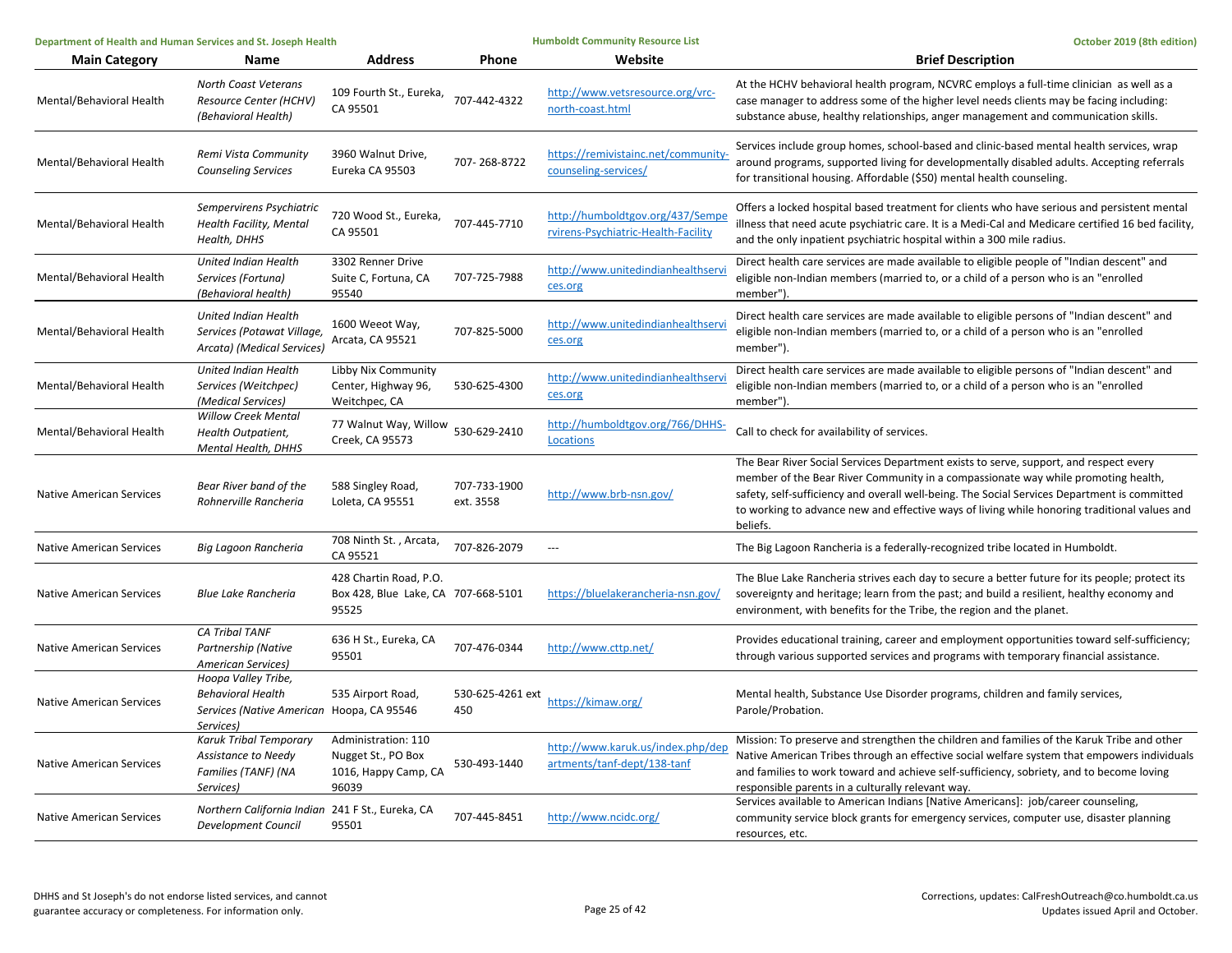| Department of Health and Human Services and St. Joseph Health |                                                                                                |                                                                      |                              | <b>Humboldt Community Resource List</b>                             | October 2019 (8th edition)                                                                                                                                                                                                                                                                                                                                                                                                                                                                                                    |  |
|---------------------------------------------------------------|------------------------------------------------------------------------------------------------|----------------------------------------------------------------------|------------------------------|---------------------------------------------------------------------|-------------------------------------------------------------------------------------------------------------------------------------------------------------------------------------------------------------------------------------------------------------------------------------------------------------------------------------------------------------------------------------------------------------------------------------------------------------------------------------------------------------------------------|--|
| <b>Main Category</b>                                          | Name                                                                                           | <b>Address</b>                                                       | Phone                        | Website                                                             | <b>Brief Description</b>                                                                                                                                                                                                                                                                                                                                                                                                                                                                                                      |  |
| <b>Native American Services</b>                               | <b>Trinidad Rancheria</b>                                                                      | 1 Cher-Ae Lane,<br>Trinidad, CA 95570                                | 707-677-0211                 | https://trinidad-<br>rancheria.org/member-services/                 | The Member Services Program within the Tribal Programs Department is designed to be the<br>central intake to assist Tribal Members with all of their needs and requests. Current services<br>offered include referral services and case mamanagement; see website or call for more<br>detail.                                                                                                                                                                                                                                 |  |
| <b>Native American Services</b>                               | Trinidad Rancheria,<br>Animal Control (NA<br>Services)                                         | 1 Cher-Ae Lane,<br>Trinidad, CA 95570                                | 707-599-6828                 | control                                                             | The purpose of the Animal Control program is to assist the Rancheria community with animal-<br>http://trinidad-rancheria.org/animal- related issues, as well as act as a resource and educational tool regarding pet ownership and<br>care. If you have an urgent matter to report, please call the phone number. Otherwise,<br>please navigate to the website and fill out a Member Service Request Form.                                                                                                                    |  |
| <b>Native American Services</b>                               | Two Feathers Native<br>American Services (NA<br>Services)                                      | 1650 Betty Court Suite<br>A, McKinleyville, CA<br>95519              | 707-839-1933                 | http://www.twofeathers-nafs.org/                                    | Social work, emergency services, counseling, therapeutic culture groups. Services are free.<br>Also helps with emergency food, clothing and shelter (up to 3 days) for domestic violence<br>victims. Contact person Kim Brown.                                                                                                                                                                                                                                                                                                |  |
| <b>Native American Services</b>                               | United Indian Health<br>Services (Fortuna) (NA<br>Services)                                    | 3302 Renner Drive<br>Suite C, Fortuna, CA<br>95540                   | 707-725-7988                 | http://www.unitedindianhealthservi<br>ces.org                       | Direct Health Care Services are made available to eligible persons of "Indian descent" and<br>eligible non-Indian members (married to, or a child of a person who is an "enrolled<br>member")                                                                                                                                                                                                                                                                                                                                 |  |
| <b>Native American Services</b>                               | United Indian Health<br>Services (Potawat Village,<br>Arcata) (NA Services)                    | 1600 Weeot Way,<br>Arcata, CA 95521                                  | 707-825-5000                 | http://www.unitedindianhealthserv<br>ces.org                        | Direct Health Care Services are made available to eligible persons of "Indian descent" and<br>eligible non-Indian members (married to, or a child of a person who is an "enrolled<br>member").                                                                                                                                                                                                                                                                                                                                |  |
| <b>Native American Services</b>                               | <b>United Indian Health</b><br>Services (Weitchpec) (NA<br>Services)                           | Libby Nix Community<br>Center, Highway 96,<br>Weitchpec, CA          | 530-625-4300                 | http://www.unitedindianhealthserv<br>ces.org                        | Direct Health Care Services are made available to eligible persons of "Indian descent" and<br>eligible non-Indian members (married to, or a child of a person who is an "enrolled<br>member").                                                                                                                                                                                                                                                                                                                                |  |
| <b>Native American Services</b>                               | Wiyot Tribe Health &<br><b>Human Services</b>                                                  | Wiyot Tribe, 1000<br>Wiyot Drive, Loleta,<br>California 95551        | 707-733-5055                 | http://wiyot.us/programs-and-<br>services/health-and-human-services | There are a wide variety of Social Services offered at the Tribal Office. Some services are<br>based on need and/or income qualification.                                                                                                                                                                                                                                                                                                                                                                                     |  |
| <b>Native American Services</b>                               | <b>Yurok Social Services</b><br>Department, Yurok Tribe                                        | 190 Klamath Blvd, PO<br>Box 1027, Klamath, CA 707-482-1350<br>95548; |                              | http://www.yuroktribe.org/departm<br>ents/socialservices/           | Mission is to help tribal members and families achieve independence, self-sufficiency and<br>healthy, productive communities. Services include: General Assistance, Food Distribution,<br>Low Income Home Energy Assistance Program, Tribal TANF, and the Yurok Domestic<br>Violence/Sexual Assault Project.                                                                                                                                                                                                                  |  |
| <b>Native American Services</b>                               | <b>Yurok Tribal Temporary</b><br>Assistance to Needy<br>Families (TANF), Yurok<br>Tribe        | See brief description<br>for multiple locations                      | 707-482-1350<br>530-625-4130 | http://www.yuroktribe.org/departm<br>ents/socialservices/           | Mission Statement: To help Yurok needy families work toward and achieve self-sufficiency in<br>a culturally appropriate way.<br>Eureka: 3400 Erie St., Eureka, CA 95501; Klamath: 190 Klamath Blvd., PO Box 1027, Klamath,<br>CA 95548. Weitchpec: Hwy 96, Weitchpec (right after the bridge)                                                                                                                                                                                                                                 |  |
| <b>Organization Resources</b>                                 | CalFresh Outreach, DHHS- 929 Koster St., Eureka,<br>Social Services                            | CA 95501                                                             |                              |                                                                     | Organizations that assist community members with food security by assisting with<br>enrollment in and retention of CalFresh nutrition assistance benefits should contact<br>CalFreshOutreach@co.humboldt.ca.us to see what supports and services may be available.                                                                                                                                                                                                                                                            |  |
| <b>Organization Resources</b>                                 | CalFresh Task Force                                                                            |                                                                      |                              | https://www.foodforpeople.org/calfr<br>esh-task-force               | The Humboldt County CalFresh Task Force brings together community-based organizations<br>and County agencies serving CalFresh eligible households in Humboldt County and is<br>facilitated by Food for People. Stay up-to-date on local CalFresh enrollment statistics and<br>processes, in addition to state and federal legislation that impacts the community. Website<br>has many resources.                                                                                                                              |  |
| <b>Organization Resources</b>                                 | Community Health (CH)<br>Assessment and CH<br>Improvement Plan (DHHS,<br><b>Public Health)</b> |                                                                      | ---                          | Center/View/71701/2018-                                             | The Community Health Assessment (CHA) summarizes data from a variety of sources to offer<br>https://humboldtgov.org/Document a snapshot of Humboldt health. DHHS-PH and community partners use the CHA to update<br>the Community Health Improvement Plan (CHIP) and as a resource for planning and policy<br>Community-Health-Assessment-PDF making. To access both the CHA and CHIP, visit humboldtgov.org/PublicHealth. The resulting<br>communitywide health improvement efforts are being branded as Live Well Humboldt. |  |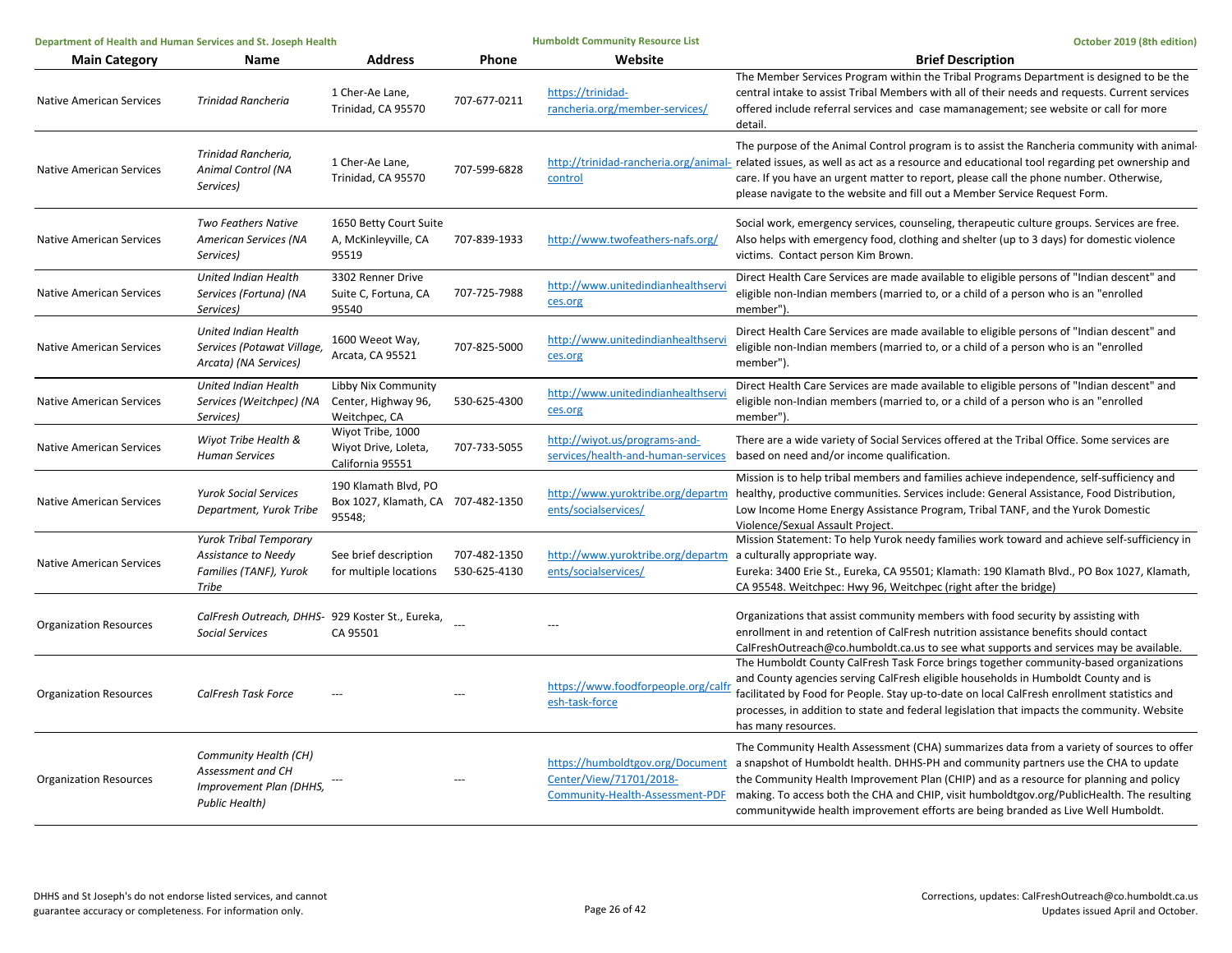| Department of Health and Human Services and St. Joseph Health |                                                                                                                  |                                          | <b>Humboldt Community Resource List</b> | October 2019 (8th edition)                                                                                           |                                                                                                                                                                                                                                                                                                                                                                                                                                                         |
|---------------------------------------------------------------|------------------------------------------------------------------------------------------------------------------|------------------------------------------|-----------------------------------------|----------------------------------------------------------------------------------------------------------------------|---------------------------------------------------------------------------------------------------------------------------------------------------------------------------------------------------------------------------------------------------------------------------------------------------------------------------------------------------------------------------------------------------------------------------------------------------------|
| <b>Main Category</b>                                          | Name                                                                                                             | <b>Address</b>                           | Phone                                   | Website                                                                                                              | <b>Brief Description</b>                                                                                                                                                                                                                                                                                                                                                                                                                                |
| <b>Organization Resources</b>                                 | <b>Community Health</b><br>Alliance                                                                              | P.O. Box 367, Eureka,<br>CA 95502        | 707-269-1776                            | https://www.communityhealthalliance<br>org/                                                                          | The Community Health Alliance of Humboldt - Del Norte, Inc. (CHA) is a network of health<br>care providers, consumers, employers, and community leaders serving as the North Coast's<br>forum for community-based health planning and advocacy. Quarterly membership meetings.                                                                                                                                                                          |
| <b>Organization Resources</b>                                 | <b>DHHS-Social Services</b><br>Community Liaison                                                                 | 929 Koster St., Eureka,<br>CA 95501      |                                         | https://humboldtgov.org/Document<br>Center/View/55558/I-13-30-Info-<br>Sheet---Social-Services-Community-<br>Liaison | The Social Services community liaison works with partners on issues related to enrollment<br>and retention in CalFresh, CalWORKs, Welfare-to-Work and Medi-Cal, and also supports<br>communication with the Employment Training Division, General Relief and the<br>Transportation Assistance Program. The community liaison can also link partners to<br>information about other DHHS programs.                                                        |
| <b>Organization Resources</b>                                 | <b>DHHS-Social Services</b><br><b>Eligibility and Benefits</b><br>Info Sheets                                    | 929 Koster St., Eureka,<br>CA 95501      |                                         | https://humboldtgov.org/Document<br>Center/Index/3521                                                                | The info sheets are one page documents written for the assister, case manager, eligibility<br>specialist, provider, social worker, etc. The info sheets have plain introductory language that<br>covers basic program information. Info sheets are intended to be a beginner's base on which<br>to build additional knowledge.                                                                                                                          |
| <b>Organization Resources</b>                                 | <b>Humboldt County</b><br>Resource Card (co-<br>produced by DHHS and<br><b>Human Rights</b><br>Commission [HRC]) | $\sim$                                   |                                         |                                                                                                                      | DHHS and the HRC jointly produce this business card-sized, water-resistant four panel card<br>that lists critical resources. Organizations can request cards by by e-mailing<br>CalFreshOutreach@co.humboldt.ca.us or hhr@co.humboldt.ca.us.                                                                                                                                                                                                            |
| <b>Organization Resources</b>                                 | Humboldt Network of<br>Family Resource Centers ---<br>(HNFRC)                                                    |                                          |                                         | https://www.hnfrc.org/                                                                                               | HNFRC acts as a hub for local nonprofits to share best practices, build relationships, and form<br>coalitions to address community concerns. HNFRC seeks to collectively improve health and<br>resiliency in all of our communities. The website has many resources including a search<br>engine based on this resource list.                                                                                                                           |
| <b>Organization Resources</b>                                 | LatinoNet                                                                                                        |                                          |                                         | http://latinonet.org/                                                                                                | The Latino Community Providers' Network (LatinoNet) was created in 2000 as a community<br>resource addressing the unique experiences of our Latino community. LatinoNet's mission is<br>to improve the quality of life for Spanish-speaking families on the North Coast through<br>networking, information, collaboration and advocacy.                                                                                                                 |
| <b>Organization Resources</b>                                 | Northcoast Hoarding Task 434 7th St., Eureka CA<br>Force                                                         | 95501                                    | 707-442-3763                            | $\cdots$                                                                                                             | Anyone who addresses hoarding in their professional or personal lives is invited to attend<br>quarterly meetings.                                                                                                                                                                                                                                                                                                                                       |
| <b>Organization Resources</b>                                 | Northern California<br><b>Association of Non-</b><br>Profirts (NorCAN) email<br>listserv                         | 363 Indianola Road,<br>Bayside, CA 95524 | 707-267-9916                            | <b>List</b>                                                                                                          | https://www.hafoundation.org/Non NorCAN offers a regional nonprofit email list, or 'listserv' that has a subscriber-ship of almost<br>profit-Resources/Northern-California-1,000 people. This service provides public sector organizations the opportunity to share<br>Association-of-Nonprofits/Our-Email- information about available resources, events, organizational updates, job openings, needs,<br>reports and key issues regarding their work. |
| <b>Organization Resources</b>                                 | Northern California<br><b>Association of Non-Profits</b><br>(NorCAN)                                             | 363 Indianola Road,<br>Bayside, CA 95524 | 707-442-2993                            | https://www.hafoundation.org/Non<br>profit-Resources/Northern-California-<br><b>Association-of-Nonprofits</b>        | NorCAN's mission is to support the connection between people and organizations that work<br>everyday to keep communities healthy and strong. NorCAN offers professional development<br>opportunities, Board support, networking connections and more.                                                                                                                                                                                                   |
| <b>Organization Resources</b>                                 | Physical Activity and<br><b>Nutrition Program (DHHS-</b><br>PH Healthy Communities)                              | 908 7th St., Eureka, CA<br>95501         | 707-268-2132                            | cal-Activity-and-Nutrition-Program                                                                                   | https://humboldtgov.org/2049/Physi Supports CalFresh-funded agencies with resources related to healthy eating and active living<br>such as recipe cards, cookbooks, physical activity dvds and brochures.                                                                                                                                                                                                                                               |
| <b>Organization Resources</b>                                 | Rx Safe Humboldt                                                                                                 |                                          | 707-443-4563                            | http://www.rxsafehumboldt.org/                                                                                       | The mission of the Rx Safe Humboldt Coalition includes developing community standards<br>and supporting structures for diagnosis and treatment for chronic and acute pain while<br>providing patients with the best care possible and recognizing the risks of prescribing pain<br>medications. Members include Open Door, St. Joe's, DHHS, NCHIIN, Partnership. (See site<br>for full details.)                                                        |
| <b>Organization Resources</b>                                 | See the Service Agencies,<br>Clubs & Funders section                                                             |                                          |                                         |                                                                                                                      | The Service Agencies, Clubs & Funders section is a good resource for organizations looking<br>for resources or funding.                                                                                                                                                                                                                                                                                                                                 |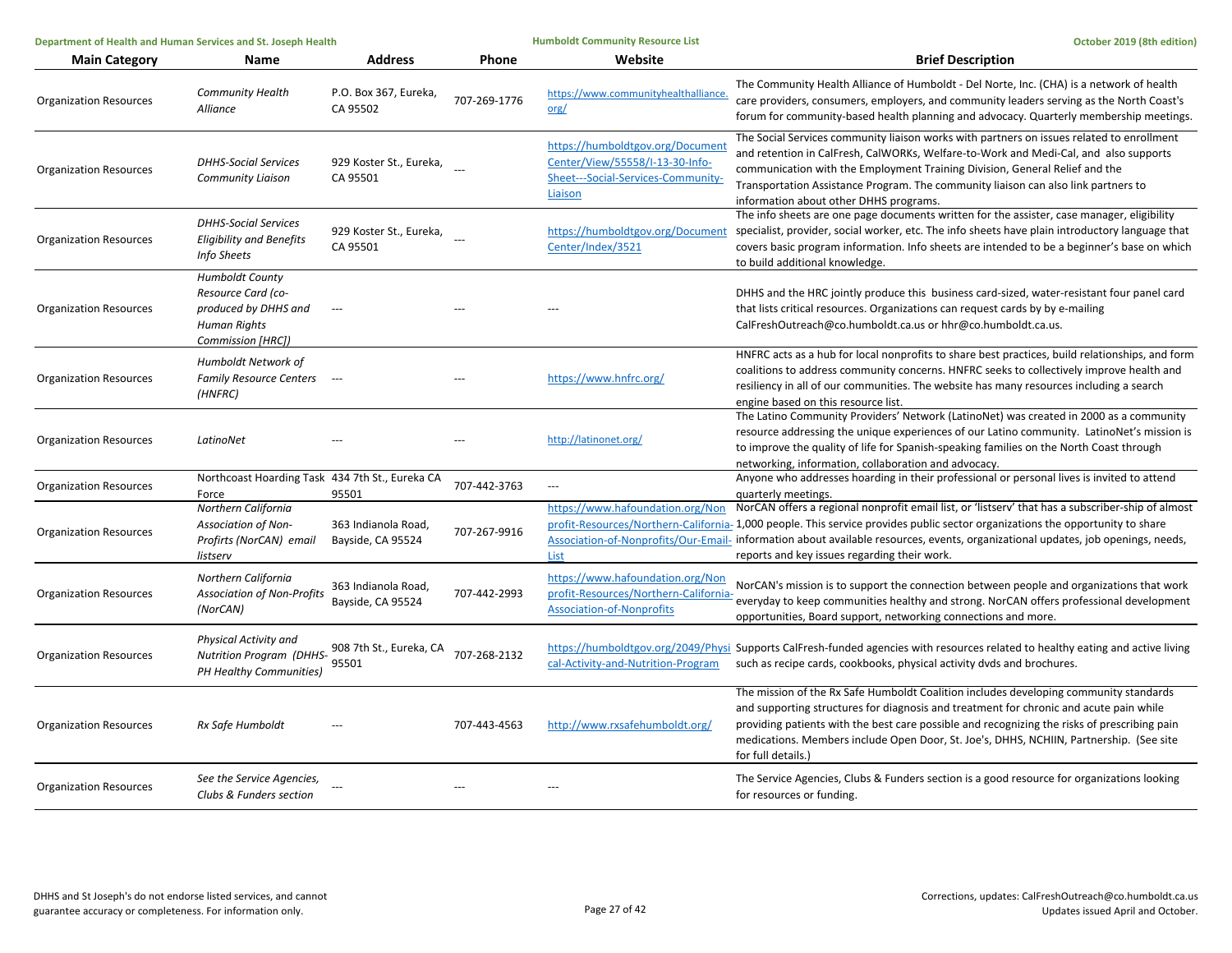| Department of Health and Human Services and St. Joseph Health |                                                                                       |                                                                                     | <b>Humboldt Community Resource List</b>    | October 2019 (8th edition)                                                                                 |                                                                                                                                                                                                                                                                                                                                                                                                                 |
|---------------------------------------------------------------|---------------------------------------------------------------------------------------|-------------------------------------------------------------------------------------|--------------------------------------------|------------------------------------------------------------------------------------------------------------|-----------------------------------------------------------------------------------------------------------------------------------------------------------------------------------------------------------------------------------------------------------------------------------------------------------------------------------------------------------------------------------------------------------------|
| <b>Main Category</b>                                          | Name                                                                                  | <b>Address</b>                                                                      | Phone                                      | Website                                                                                                    | <b>Brief Description</b>                                                                                                                                                                                                                                                                                                                                                                                        |
| <b>Organization Resources</b>                                 | Southern Humboldt<br><b>Working Together</b><br>(SHWT)                                |                                                                                     |                                            | nHumboldtWorkingTogether/                                                                                  | The mission of SHWT is to promote and sustain the well-being of the people, communities,<br>https://www.facebook.com/Souther environment and economy of Southern Humboldt (SoHum). It also works to promote<br>cultural, recreational and commercial development of SoHum and to serve as a sponsor to<br>groups forming to achieve these goals. Monthly meetings and a Google Groups listserv.                 |
| <b>Parenting Resources</b>                                    | <b>Breastfeeding Task Force</b><br>(BFTF) (Parenting)                                 |                                                                                     | 707-441-5573                               | and-<br>partners/partners/resources/breastf<br>eeding-task-force/                                          | http://first5humboldt.org/programs- BFTF's goal is to boost the duration of breastfeeding by increasing community awareness<br>and support for breastfeeding mothers. Members include lactation consultants, health care<br>providers, nurses, doulas, peer counselors and mothers. DHHS's Maternal Child & Adolescent<br>Health program helps coordinate the BFTF.                                             |
| <b>Parenting Resources</b>                                    | <b>First 5 Humboldt</b>                                                               | 525 Second St., Suite<br>201. Eureka CA 95501                                       | 707-445-7389                               | http://first5humboldt.org/                                                                                 | Promotes comprehensive, integrated systems of services for early childhood development in<br>order to foster secure, healthy and loving children eager to learn and develop to their full<br>potential. Provides several play groups for 0 to 5 year olds in various communities.                                                                                                                               |
| <b>Parenting Resources</b>                                    | <b>Growing Together</b><br>Perinatal Program (GTPP)<br>(Parenting)                    | <b>Redding Regional Office</b><br>3688 Avtech Parkway,<br>Redding CA 96002          | 800-863-4155                               | http://www.partnershiphp.org                                                                               | Through Partnership HealthPlan of CA for Medi-Cal (MC) recipients. Located in Redding, but<br>services provided to multiple counties including Humboldt. Assists with access to care and<br>care coordination services related to prenatal and postnatal community members with MC.                                                                                                                             |
| <b>Parenting Resources</b>                                    | Life of a Single Mom<br>(Eureka Faith Center)                                         | 1032 Bay St. Eureka, CA<br>95501                                                    | 707-442-1784                               | eurekafaithcenter.org                                                                                      | Aims to serve the practical, spiritual and survival needs of single moms.                                                                                                                                                                                                                                                                                                                                       |
| <b>Parenting Resources</b>                                    | Love & Logic, Parents In<br>Training (PIT)                                            | PO Box 6358, Eureka,<br>CA 95502                                                    | 707-443-1401<br>(Office), 707-496-<br>6070 | http://www.Parentsintraining.org                                                                           | Parent training provides information about gangs, substance use disorder, divorce and<br>stepparents. Also covers early childhood (birth to 3 years old) and (4 years and older).<br>Classes held at 2734 Hubbard Lane, Eureka. Every Thursday; Love & Logic Early Childhood<br>Parenting Made Fun 4 to 5 p.m., Parenting the Love & Logic Way 6 to 7:30 p.m.                                                   |
| <b>Parenting Resources</b>                                    | MOPS (Mothers of<br>Preschoolers) (Eureka<br><b>Faith Center)</b>                     | 1032 Bay St. Eureka, CA<br>95501                                                    | 707-442-1784                               | eurekafaithcenter.org                                                                                      | MOPS offers a chance for moms to meet with other moms who are experiencing the same<br>stages of life. Mothering looks different for each person, but the need for support and<br>encouragement is the same across the board.                                                                                                                                                                                   |
| <b>Parenting Resources</b>                                    | Mother 2 Mother<br><b>Breastfeeding Support</b><br>Circle                             | 908 7th St., Eureka, CA<br>95501                                                    | 707-441-5573                               | http://californiabreastfeeding.org/co<br>alition-<br>information/communitycoalitions/m<br>embers/humboldt/ | Free Mother-to-Mother support circle. A great opportunity to meet with other nursing<br>mothers, share concerns, funny stories, and discuss day-to-day management of<br>breastfeeding                                                                                                                                                                                                                           |
| <b>Parenting Resources</b>                                    | North Coast Regional<br>Department of Child<br><b>Support Services</b><br>(parenting) | 2420 Sixth St., Eureka,<br>CA 95501 and 850 B<br>Main St., Weaverville,<br>CA 96093 | 866-901-3212                               | http://humboldtgov.org/DCSS                                                                                | Caring professionals serving Humboldt and Trinity families living in separate<br>households. Utilizes legal practices to establish paternity and resolve financial issues related<br>to supporting their children. Mediated child support and time share agreements, and free<br>budgeting skills education for parents using Department services. Learn more at<br>https://www.youtube.com/watch?v=LtjAlT63ORM |
| <b>Parenting Resources</b>                                    | Nurse-Family Partnership,<br><b>Public Health, DHHS</b><br>(Parenting)                | 529 I St., Eureka CA<br>95501                                                       | 707-268-2105                               | http://www.humboldtgov.org/578/N<br>urse-Family-Partnership                                                | Evidence-based public health program that helps transform the lives of low-income mothers<br>pregnant with their first child. A free, voluntary program for first time moms under 28 weeks<br>along. Home visiting with nursing and other resources.                                                                                                                                                            |
| <b>Parenting Resources</b>                                    | Paso a Paso, St. Joseph<br>Health                                                     | 2200 Harrison Avenue,<br>Eureka, CA 95501                                           | 707-441-4477                               | https://www.stjoehumboldt.org/for-<br>community/paso-a-paso-step-by-<br>step-/                             | Various parenting workshops offered throughout the year, as well as Positive Discipline<br>classes. All classes presented in Spanish.                                                                                                                                                                                                                                                                           |
| <b>Parenting Resources</b>                                    | Perinatal Services, Public<br>Health, DHHS (Parenting)                                | 908 Seventh St., Eureka<br>CA 95501                                                 | 707-445-6210<br>707-441-5573<br>(Emily)    | al-Services                                                                                                | http://humboldtgov.org/656/Perinat The goal of the Perinatal Services Program is to improve the health of low-income pregnant<br>women and give their babies a healthy start in life.                                                                                                                                                                                                                           |
| <b>Parenting Resources</b>                                    | Redwood Coast Parent<br>Project® (RCPP),<br>Humboldt County Office<br>of Education    | 1820 Sixth St., Eureka,<br>CA 95501                                                 | 707-445-7098                               | $\Omega$                                                                                                   | Coordinates the Parent Project®: 11 week workshops that provide parents with effective<br>https://changingtidesfs.org/node/26 strategies & tools to influence and motivate strong-willed teens, w/ focus on turning around<br>the most destructive adolescent behaviors: truancy/school refusal, defiance in the home, &<br>more. Appropriate for parents with youth 10+. Available in Arcata, Eureka, Fortuna. |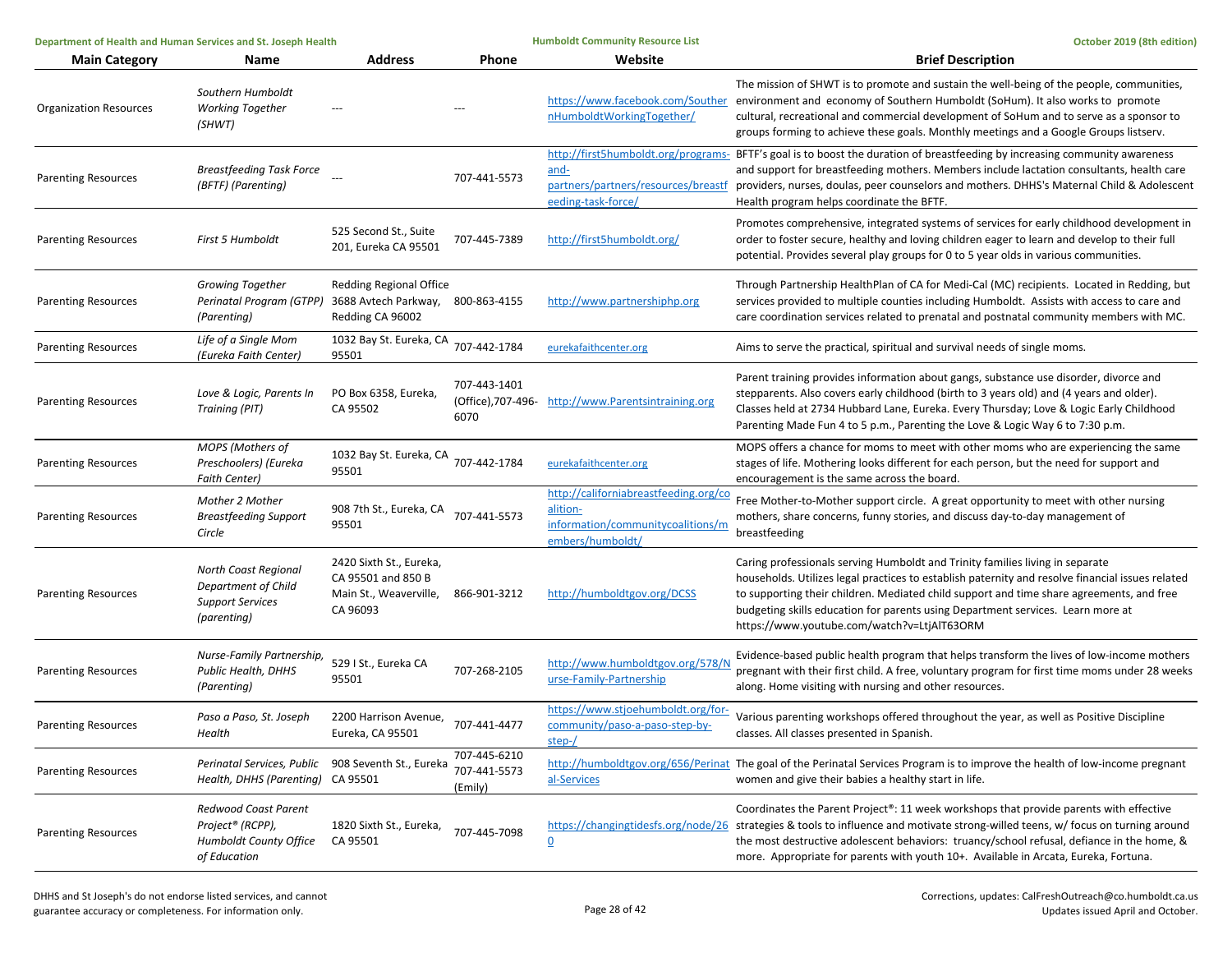| Department of Health and Human Services and St. Joseph Health |                                                                               | <b>Humboldt Community Resource List</b>                       |                                 | October 2019 (8th edition)                                 |                                                                                                                                                                                                                                                                                                                                                                                                                                                                                                                                               |
|---------------------------------------------------------------|-------------------------------------------------------------------------------|---------------------------------------------------------------|---------------------------------|------------------------------------------------------------|-----------------------------------------------------------------------------------------------------------------------------------------------------------------------------------------------------------------------------------------------------------------------------------------------------------------------------------------------------------------------------------------------------------------------------------------------------------------------------------------------------------------------------------------------|
| <b>Main Category</b>                                          | <b>Name</b>                                                                   | <b>Address</b>                                                | Phone                           | Website                                                    | <b>Brief Description</b>                                                                                                                                                                                                                                                                                                                                                                                                                                                                                                                      |
| <b>Parenting Resources</b>                                    | WIC, Public Health, DHHS 317 Second St., Eureka,<br>(Eureka) (Parenting)      | CA 95501                                                      | 707-445-6255                    | http://humboldtgov.org/657/Wome<br>n-Infants-Children-WIC  | The Women, Infant, Children (WIC) Supplemental Nutrition Program is for income-eligible<br>pregnant, breastfeeding, and nonbreastfeeding women and children under the age of 5<br>years old who have a nutritional need.                                                                                                                                                                                                                                                                                                                      |
| <b>Parenting Resources</b>                                    | WIC, Public Health, DHHS<br>(Fortuna) (Parenting)                             | Temporarily located at:<br>753 14th St., Fortuna,<br>CA 95540 | 707-726-9427                    | n-Infants-Children-WIC                                     | The Women, Infant, Children (WIC) Supplemental Nutrition Program is for income-eligible<br>http://humboldtgov.org/657/Wome pregnant, breastfeeding and nonbreastfeeding women and children under the age of 5<br>years old who have a nutritional need. (Temporary location on 14th Street until<br>approximately January 2020; call ahead to confirm location.)                                                                                                                                                                              |
| <b>Parenting Resources</b>                                    | WIC, Public Health, DHHS 727 Cedar St.,<br>(Garberville) (Parenting)          | Garberville, CA 95540                                         | 707-923-2779                    | http://humboldtgov.org/657/Wome<br>n-Infants-Children-WIC  | The Women, Infant, Children (WIC) Supplemental Nutrition Program is for income-eligible<br>pregnant, breastfeeding, and nonbreastfeeding women and children under the age of 5<br>years old who have a nutritional need.                                                                                                                                                                                                                                                                                                                      |
| <b>Parenting Resources</b>                                    | WIC, Public Health, DHHS 1450A Hiller Road,<br>(McKinleyville)<br>(Parenting) | McKinleyville, CA<br>95519                                    | 707-445-6255 or<br>707-839-1173 | http://humboldtgov.org/657/Wome<br>n-Infants-Children-WIC  | The Women, Infant, Children (WIC) Supplemental Nutrition Program is for income-eligible<br>pregnant, breastfeeding, and nonbreastfeeding women and children under the age of 5<br>years old who have a nutritional need.                                                                                                                                                                                                                                                                                                                      |
| Pets/Animals                                                  | Animal Control, County of<br>Humboldt                                         | 980 Lycoming,<br>McKinleyville, CA<br>95519                   | 707-840-9132                    | http://www.humboldtgov.org/377/A<br>nimal-Control-Division | Animal Control is responsible for the enforcement of State laws and local ordinances<br>pertaining to animals and serves as a contact point for the public with regard to animal<br>problems and issues.                                                                                                                                                                                                                                                                                                                                      |
| Pets/Animals                                                  | Arcata Animal Hospital                                                        | 1300 Giuntoli Lane,<br>Arcata, CA 95521                       | 707-822-2402                    | https://arcatavet.com/                                     | Providing genuine care, comfort, and high quality veterinary medicine for patients<br>and clients is Arcata Animal Hospital's highest mission. Browse website to learn more about<br>the services provided. Find specific information about medical conditions as well as<br>information about general pet care for all species in the Pet Library, view "how-to" videos<br>and find details about upcoming events.                                                                                                                           |
| Pets/Animals                                                  | <b>Companion Animal</b><br>Foundation                                         | 88 Sunnybrae Center,<br>Arcata, CA 95521                      | 707-826-7387                    | https://www.cafanimals.org/                                | Companion Animal Foundation is a 501 (c) 3 non-profit animal rescue organization formed in<br>2002 in response to the high euthanasia rate of adoptable animals in Humboldt County. Two<br>thrift stores, Sunny Brae and in Blue Lake. The money raised in these stores helps rescue and<br>care for animals until permanent homes are found. Offers spay/neuter assistance for people<br>on limited incomes, provide humane trapping methods for feral cats, run humane education<br>programs, and a number of other services to the public. |
| Pets/Animals                                                  | Friends for Life Animal<br>Rescue                                             | PO Box 962, Eureka, CA<br>95502                               | 707-442-5999                    | <u>tm</u>                                                  | Friends for Life was founded in 2001 and is a 501 (c)(3) non-profit California corporation. It<br>http://www.dogrescuers.org/index.h is the goal of FFL to provide a bridge for animals from homelessness or abandonment to<br>their forever homes by offering services including: Spay/neuter program, foster cat program,<br>shelter emergency medical fund and humane education program.                                                                                                                                                   |
| Pets/Animals                                                  | Humboldt Animal Rescue 8 West Sixth St.,<br>Team (HART)                       | Eureka, CA, 95501                                             | 707-616-6440                    | team.org/                                                  | Humboldt Animal Rescue Team (HART) is a small, non-profit, volunteer-run animal rescue<br>https://www.humboldtanimalrescue specializing in cats and kittens. Open Fridays, Saturdays and Sundays noon to 3 p.m.<br>Adoptable cats are spayed/neutered, treated for fleas/worms, vaccinated, tested for FIV.<br>Adoption fee to cover costs is \$125 for a kitten, lower for older animals.                                                                                                                                                    |
| Pets/Animals                                                  | Humboldt Dog Obedience PO Box 6733, Eureka,<br>Group (HumDOG)                 | CA 95502                                                      | 707-444-3862                    | http://www.humdog.org/index.htm                            | HumDOG was founded in 1978 with two primary goals: 1) Promote benefits of obedience<br>training for all dogs; 2) Encourage responsible dog ownership. Most members live on the<br>North Coast. By their enthusiasm, help and knowledge, HumDOG is kept alive and continues<br>to serve our community.                                                                                                                                                                                                                                         |
| Pets/Animals                                                  | Humboldt Spay/Neuter<br>Network (SPAY<br>Humboldt!)                           | 2606 Mrytle Ave,<br>Eureka, CA 95501                          | 707-442-7729                    | https://www.spayhumboldt.org/                              | SPAY Humboldt! is a grassroots, all-volunteer organization working to improve the lives of<br>animals in Humboldt County, California, by providing access to low-cost spay/neuter<br>surgeries, assistance with trapping and fixing feral cats, and adoptions of dogs and cats to<br>loving homes.                                                                                                                                                                                                                                            |
| Pets/Animals                                                  | Miranda's Rescue<br>For Large & Small<br>Animals                              | 1603 Sandy Prairie<br>Road, Fortuna, CA<br>95540              | 707-725-4449                    | http://mirandasrescue.org/                                 | No-kill rescue, adoption and sanctuary facility for distressed, neglected, abused and<br>discarded animals, large and small. Finds animals loving adoptive homes.                                                                                                                                                                                                                                                                                                                                                                             |
| Pets/Animals                                                  | Redwood Pals Rescue                                                           | PO Box 2913,<br>McKinleyville, CA<br>95519                    | 707-839-9692                    | http://redwoodpalsrescue.org/site/                         | Redwood Pals Rescue is an all-volunteer organization dedicated to support rescue and<br>adoption efforts of animals that are at risk in the Humboldt County Animal Shelter in<br>addition to working to improve the quality of their lives.                                                                                                                                                                                                                                                                                                   |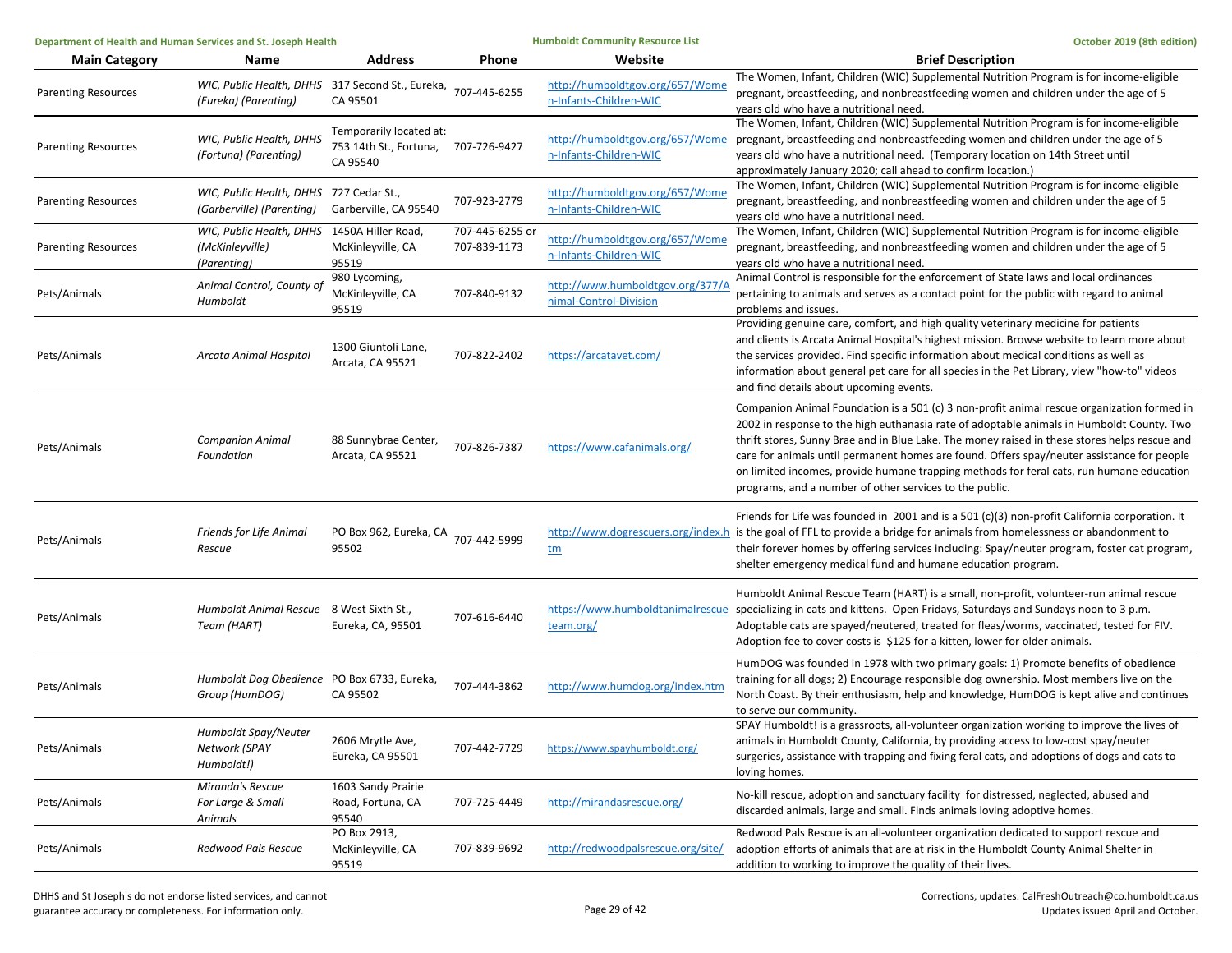| Department of Health and Human Services and St. Joseph Health |                                                                                                         | <b>Humboldt Community Resource List</b>                                    |                                              | October 2019 (8th edition)                                                                              |                                                                                                                                                                                                                                                                                                                                                                                                             |
|---------------------------------------------------------------|---------------------------------------------------------------------------------------------------------|----------------------------------------------------------------------------|----------------------------------------------|---------------------------------------------------------------------------------------------------------|-------------------------------------------------------------------------------------------------------------------------------------------------------------------------------------------------------------------------------------------------------------------------------------------------------------------------------------------------------------------------------------------------------------|
| <b>Main Category</b>                                          | Name                                                                                                    | <b>Address</b>                                                             | Phone                                        | Website                                                                                                 | <b>Brief Description</b>                                                                                                                                                                                                                                                                                                                                                                                    |
| Pets/Animals                                                  | Sequoia Humane Society                                                                                  | 6073 Loma Avenue,<br>Eureka, CA 95503                                      | 707-442-1782                                 | http://sequoiahumane.org/                                                                               | Sequoia Humane Society provides shelter for homeless and neglected companion animals,<br>pet adoption services, assistance in getting pets spayed or neutered, education about<br>responsible pet ownership. Tue - Sat Noon to 5 p.m.                                                                                                                                                                       |
| Pets/Animals                                                  | Trinidad Rancheria,<br><b>Animal Control</b>                                                            | 1 Cher-Ae Lane,<br>Trinidad, CA 95570                                      | 707-599-6828                                 | control                                                                                                 | The purpose of the Animal Control program is to assist the Rancheria community with animal-<br>http://trinidad-rancheria.org/animal- related issues, as well as acting as a resource and education tool regarding pet ownership<br>and care. If you have an urgent matter to report, please call the phone number. Otherwise,<br>please navigate to the website and fill out a Member Service Request Form. |
| <b>Prenatal Services</b>                                      | <b>Growing Together</b><br>Perinatal Program (GTPP)<br>(prenatal)                                       | <b>Redding Regional Office</b><br>3688 Avtech Parkway,<br>Redding CA 96002 | 800-863-4155                                 | http://www.partnershiphp.org                                                                            | Through Partnership HealthPlan of CA for Medi-Cal (MC) recipients. Located in Redding, but<br>services provided to multiple counties including Humboldt. Assists with access to care and<br>care coordination services related to prenatal and postnatal community members with MC.                                                                                                                         |
| <b>Prenatal Services</b>                                      | <b>Moonstone Midwives</b>                                                                               | 4677 Valley East Blvd.<br>Suite 2, Arcata, CA<br>95524                     | 707-633-3009                                 | http://www.moonstonemidwives.co<br>m/                                                                   | Prenatal Services.                                                                                                                                                                                                                                                                                                                                                                                          |
| <b>Prenatal Services</b>                                      | <b>North Country Prenatal</b><br><b>Services</b>                                                        | 3800 Janes Road, Suite<br>101 Arcata, CA 95521                             | 707-822-1385                                 | or/?page $id=413$                                                                                       | http://opendoorhealth.com/opendo Prenatal services, including check-ups, examinations, laboratory work, and education on a<br>wide range of topics. The clinic provides team care, and a provider is on-call 24 hours a day.                                                                                                                                                                                |
| <b>Prenatal Services</b>                                      | Nurse-Family Partnership,<br><b>Public Health, DHHS</b><br>(prenatal)                                   | 529 I St., Eureka CA<br>95501                                              | 707-268-2105                                 | http://www.humboldtgov.org/578/N<br>urse-Family-Partnership                                             | Evidence-based public health program that helps transform the lives of low-income mothers<br>pregnant with their first child. A free, voluntary program for first time moms under 28 weeks<br>along. Home visiting with nursing and other resources.                                                                                                                                                        |
| <b>Prenatal Services</b>                                      | Oliver Puttler, M.D.,<br><b>FACOG</b>                                                                   | 3798 Janes Road Suite<br>15, Arcata, CA 95524                              | 707-822-1131                                 | http://madriverhospital.com/oliver-<br>puttler-md-facog                                                 | <b>Prenatal Services.</b>                                                                                                                                                                                                                                                                                                                                                                                   |
| <b>Prenatal Services</b>                                      | <b>Open Door Community</b><br><b>Health Centers,</b><br><b>NorthCountry Prenatal</b><br><b>Services</b> | 3800 Janes Road, Suite<br>101, Arcata, CA 95521                            | 707-822-1385                                 | http://opendoorhealth.com/opendo<br>or/locations/northcountry-prenatal- Prenatal services.<br>services/ |                                                                                                                                                                                                                                                                                                                                                                                                             |
| <b>Prenatal Services</b>                                      | Paso a Paso, St. Joseph<br><b>Health (Prenatal</b><br>Resources)                                        | 2200 Harrison Avenue,<br>Eureka, CA 95501                                  | 707-441-4477                                 | https://www.stjoehumboldt.org/for-<br>community/paso-a-paso-step-by-<br>step-/                          | Childbirth education, parenting and breast feeding support classes offered in Spanish. This is<br>an outreach program of St. Joseph Health-Humboldt County.                                                                                                                                                                                                                                                 |
| <b>Prenatal Services</b>                                      | Perinatal Services, Public<br>Health, DHHS (Prenatal)                                                   | 908 Seventh St., Eureka<br>CA 95501                                        | 707-445-6210<br>707-441-5573<br>(Emily)      | al-Services                                                                                             | http://humboldtgov.org/656/Perinat The goal of the Perinatal Services Program is to improve the health of low-income pregnant<br>women and give their babies a healthy start in life.                                                                                                                                                                                                                       |
| <b>Prenatal Services</b>                                      | Planned Parenthood of<br>Northern CA, Eureka<br>Health Center (Prenatal)                                | 3225 Timber Fall Court<br>Suite B, Eureka, CA<br>95501                     | 707-442-5700                                 | /srpp/                                                                                                  | http://www.plannedparenthood.org Information on a variety of healthy living topics; same day appointments available; ensures<br>access to reproductive and sexual health care for all.                                                                                                                                                                                                                      |
| <b>Prenatal Services</b>                                      | Pregnancy Care Center of<br>the North Coast & J.<br><b>Rophe Medical Center</b>                         | 2390 Myrtle Avenue,<br>Eureka, CA 95501                                    | 707-442-2345; J<br>Rophe Medical<br>444-0423 | http://www.pcceureka.org/home.as<br>px                                                                  | Offers compassion, direction and hope to those facing life decisions. All services are free and<br>confidential and include: pregnancy testing, ultrasounds, accurate information on pregnancy<br>options, assistance with maternity and baby clothing, and ongoing support. Christian<br>orientation and focus.                                                                                            |
| <b>Prenatal Services</b>                                      | St. Joseph Health Medical<br>Group (formerly<br><b>Humboldt Medical</b><br>Specialists) (prenatal)      | 2773 Harris St. Suite D,<br>Eureka CA 95501                                | 707-476-2909                                 | http://www.stjosephhealthmedicalgr<br>oup.com/                                                          | St. Joseph Health Medical Group offers women a full range of women's health and wellness<br>services, including obstetrical and gynecological care which is appropriate of each stage of<br>life. Prenatal and gynecological services are also available in Spanish.                                                                                                                                        |
| <b>Prenatal Services</b>                                      | <b>Welcoming Dawn</b><br><b>Midwifery Practice</b>                                                      | 1433 11th St., The<br>Hilliard Building,<br>Arcata, CA 95521               | 805-300-0475                                 | ry.com/                                                                                                 | http://www.welcomingdawnmidwife Offering prenatal, postpartum and well woman care. Homebirth and birth yurt options.<br>Insurance accepted. Referrals offered.                                                                                                                                                                                                                                              |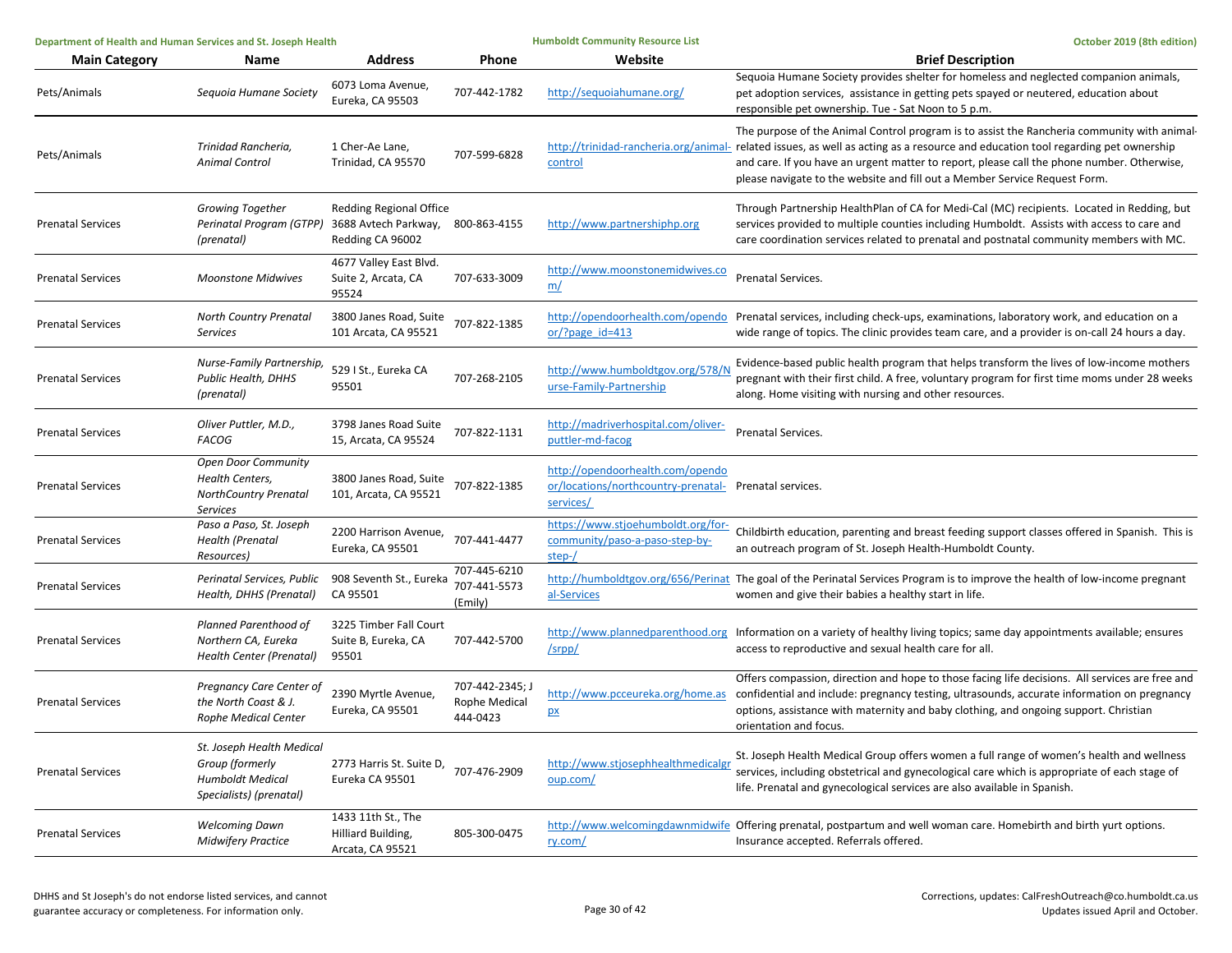| Department of Health and Human Services and St. Joseph Health |                                                                                      | <b>Humboldt Community Resource List</b>                                                  |                                 | October 2019 (8th edition)                                |                                                                                                                                                                                                                                                                                                                                                                                                                                   |
|---------------------------------------------------------------|--------------------------------------------------------------------------------------|------------------------------------------------------------------------------------------|---------------------------------|-----------------------------------------------------------|-----------------------------------------------------------------------------------------------------------------------------------------------------------------------------------------------------------------------------------------------------------------------------------------------------------------------------------------------------------------------------------------------------------------------------------|
| <b>Main Category</b>                                          | Name                                                                                 | <b>Address</b>                                                                           | Phone                           | Website                                                   | <b>Brief Description</b>                                                                                                                                                                                                                                                                                                                                                                                                          |
| <b>Prenatal Services</b>                                      | WIC, Public Health, DHHS 317 Second St., Eureka, 707-445-6255<br>(Eureka) (Prenatal) | CA 95501                                                                                 |                                 | http://humboldtgov.org/657/Wome<br>n-Infants-Children-WIC | The Women, Infant, Children (WIC) Supplemental Nutrition Program is for income-eligible<br>pregnant, breastfeeding, and nonbreastfeeding women and children under the age of 5<br>years old who have a nutritional need.                                                                                                                                                                                                          |
| <b>Prenatal Services</b>                                      | WIC, Public Health, DHHS<br>(Fortuna) (Prenatal)                                     | Temporarily located at:<br>753 14th St., Fortuna,<br>CA 95540                            | 707-726-9427                    | n-Infants-Children-WIC                                    | The Women, Infants, and Children (WIC) Supplemental Nutrition Program is for income-<br>http://humboldtgov.org/657/Wome eligible pregnant, breastfeeding and non-breastfeeding women and children under the age<br>of 5 years old who have a nutritional need. (Temporary location on 14th Street until<br>approximately January 2020; call ahead to confirm location.)                                                           |
| <b>Prenatal Services</b>                                      | WIC, Public Health, DHHS<br>(Garberville) (Prenatal)                                 | 727 Cedar St.,<br>Garberville, CA 95540                                                  | 707-923-2779                    | http://humboldtgov.org/657/Wome<br>n-Infants-Children-WIC | The Women, Infant, Children (WIC) Supplemental Nutrition Program is for income-eligible<br>pregnant, breastfeeding, and nonbreastfeeding women and children under the age of 5<br>years old who have a nutritional need.                                                                                                                                                                                                          |
| <b>Prenatal Services</b>                                      | WIC, Public Health, DHHS<br>(McKinleyville) (Prenatal)                               | 1450A Hiller Road,<br>McKinleyville, CA<br>95519                                         | 707-445-6255 or<br>707-839-1173 | http://humboldtgov.org/657/Wome<br>n-Infants-Children-WIC | The Women, Infant, Children (WIC) Supplemental Nutrition Program is for income-eligible<br>pregnant, breastfeeding, and nonbreastfeeding women and children under the age of 5<br>years old who have a nutritional need.                                                                                                                                                                                                          |
| <b>Prenatal Services</b>                                      | With Open Arms<br>Reproductive Health<br><b>Services</b>                             | 2505 Lucas St. Suite B,<br>Eureka CA 95501                                               | 707-442-0400                    | re.com/                                                   | https://www.withopenarmshealthca Dedicated to providing a full range of options for pregnancy & childbirth at the hospital of<br>your choice. Offering tubal ligations and vasectomy procedures. "A Practice of Aloha."                                                                                                                                                                                                           |
| Recreation & Fun                                              | <b>Amazon Prime</b><br>(recreation)                                                  | ---                                                                                      |                                 | www.Amazon.com                                            | Amazon Prime is available for \$5.99 a month for qualifying customers with an EBT card or a<br>Medicaid Card (Medi-Cal in California, card is called a BIC.) Inlcudes the music and video<br>streaming libraries and free shipping.                                                                                                                                                                                               |
| Recreation & Fun                                              | Arcata Pool                                                                          | 1150 16th St., Arcata,<br>CA 95521                                                       | 707-822-6801                    | http://arcatapool.com/                                    | Facility use is \$8.50 for adults, \$7.25 for seniors and \$5 for youth. Discounted price is \$4 for<br>recipients with proof of SSI Disability, Medi-Cal or EBT, also offered on children's swimming<br>lessons.                                                                                                                                                                                                                 |
| Recreation & Fun                                              | Humboldt County Library                                                              | Main: 1313 Third St.,<br>Eureka, CA 95501<br>See website or call for<br>branch locations | 707-269-1918                    | https://humboldtgov.org/1346/Public-<br>Library           | A vital community resource, the Library provides services through the Main Library in Eureka,<br>ten Branch Libraries, and a Bookmobile. Everyone is welcome to visit and use the Humboldt<br>County Library. 'Permanent' Library Cards are free of charge to Humboldt County residents<br>with a permanent local mailing address. 'Express' Library Cards are free of charge and<br>available without providing such an address. |
| Recreation & Fun                                              | Latino Outdoors                                                                      | ---                                                                                      | 707-502-4574                    | http://latinooutdoors.org                                 | Latino-led and volunteer powered organization that provides outdoor recreation<br>opportunities to youth and families to inspire and empower Latino wellness and outdoor<br>leadership using culturally relevant programs. Contact Ruby Rodriguez.                                                                                                                                                                                |
| Recreation & Fun                                              | Morris Graves Museum of 636 F St., Eureka, CA<br>Art (Recreation)                    | 95501                                                                                    | 707-442-0278                    | http://www.humboldtarts.org/                              | The museum features exhibitions from artists, both local and from around the world.<br>Families with EBT Cards (CalFresh/CalWORKs) can visit for free any day.                                                                                                                                                                                                                                                                    |
| Recreation & Fun                                              | Museums for All                                                                      | ---                                                                                      |                                 | https://museums4all.org/                                  | Through Museums for All, those receiving CalFresh/SNAP benefits can gain free or reduced<br>admission to more than 300 museums throughout the United States simply by presenting<br>their EBT card. Website has search function.                                                                                                                                                                                                  |
| Recreation & Fun                                              | Parks & Recreation, City<br>of Eureka                                                |                                                                                          | 707-441-4248                    | reation/default.asp                                       | https://www.ci.eureka.ca.gov/depts/rec The City of Eureka's Recreation Division also offers a wide range of options to choose from,<br>including summer day camps, after school program, teen leadership programs, community<br>classes, youth programs, Eureka Skate Park and Hoopsters Youth Basketball                                                                                                                         |
| Recreation & Fun                                              | Redwood Discovery<br>Museum                                                          | 612 G St., Suite 102,<br>Eureka, CA 95501                                                | 707-443-9694                    | https://www.discovery-museum.org/                         | The Discovery Museum is a nonprofit children's museum that offers interactive exhibits and<br>thematic programs. Discovery Museum exhibits and programs promote hands-on, open-<br>ended discovery in the areas of science, art, culture, technology and healthy living.                                                                                                                                                          |
| Recreation & Fun                                              | See Extensive Listing of<br><b>Resource Centers</b>                                  | numerous in county                                                                       | $\hspace{0.05cm} \cdots$        | ---                                                       | Many of the family/community resource centers in the Community Info and referral section<br>host recreational activities. Local resource centers are also an excellent resource for<br>neighborhood events and activities.                                                                                                                                                                                                        |
| Recreation & Fun                                              | Seguoia Park Zoo<br>(recreation)                                                     | 3414 W St., Eureka, CA<br>95503                                                          | 707-441-4263                    | http://www.sequoiaparkzoo.net/                            | Established in 1907, Sequoia Park Zoo is the oldest zoo in California and one of the smallest<br>accredited zoos in the country. Reduced entrance fees with EBT card (CalFresh/CalWORKs) or<br>BIC (Medi-Cal). All visitors half-price first Wednesday of the month.                                                                                                                                                              |
| Recreation & Fun                                              | Visit Redwoods website                                                               | $\hspace{0.05cm} \cdots$                                                                 | $\hspace{0.05cm} \cdots$        | https://www.visitredwoods.com/                            | Visitredwoods.com has a page to find Humboldt County events, such as street fairs.                                                                                                                                                                                                                                                                                                                                                |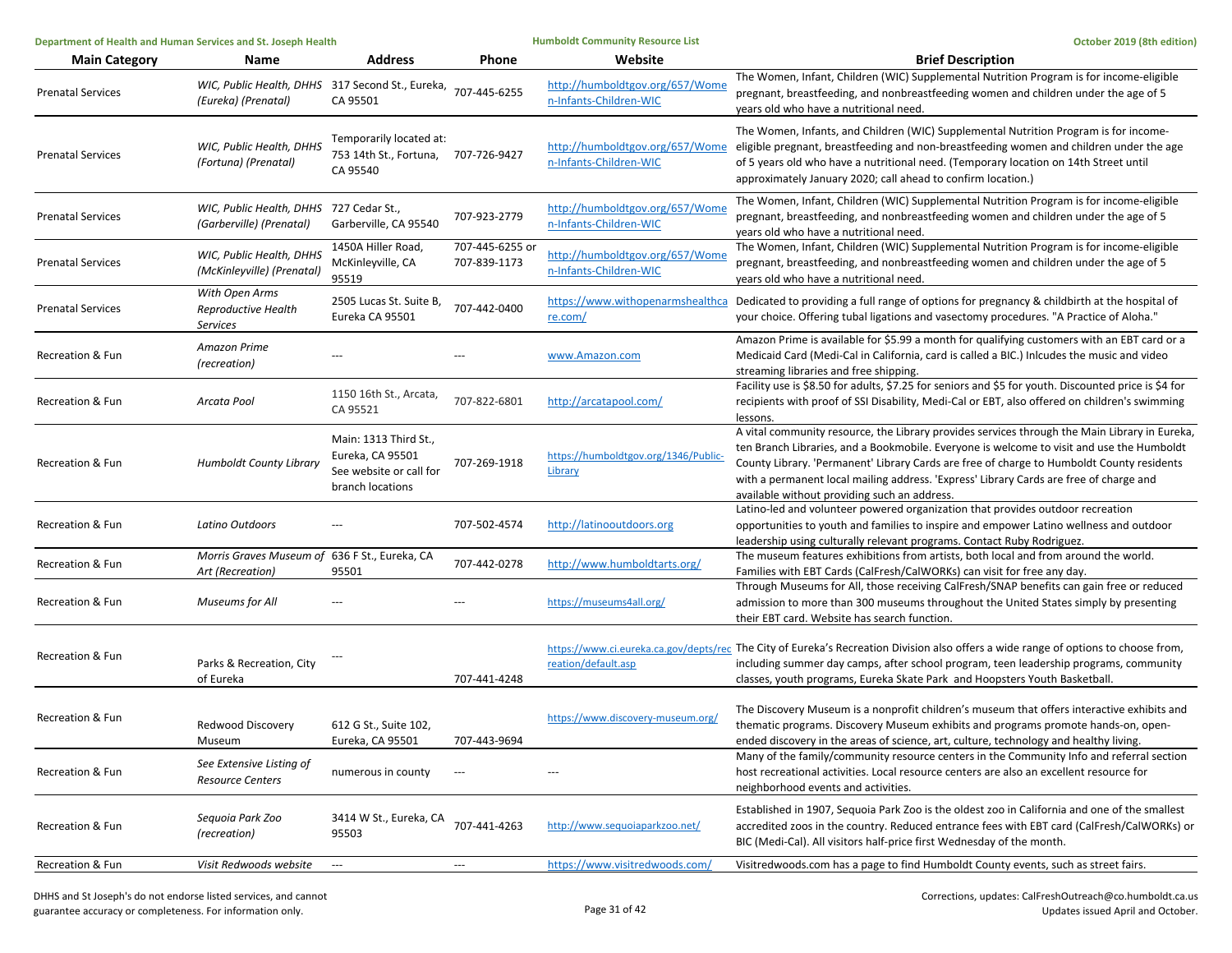| Department of Health and Human Services and St. Joseph Health |                                                                                            |                                                                                    |                          | <b>Humboldt Community Resource List</b>                            | October 2019 (8th edition)                                                                                                                                                                                                                                                                                                                                                                                                                 |  |
|---------------------------------------------------------------|--------------------------------------------------------------------------------------------|------------------------------------------------------------------------------------|--------------------------|--------------------------------------------------------------------|--------------------------------------------------------------------------------------------------------------------------------------------------------------------------------------------------------------------------------------------------------------------------------------------------------------------------------------------------------------------------------------------------------------------------------------------|--|
| <b>Main Category</b>                                          | Name                                                                                       | <b>Address</b>                                                                     | Phone                    | Website                                                            | <b>Brief Description</b>                                                                                                                                                                                                                                                                                                                                                                                                                   |  |
| <b>Senior Services</b>                                        | Area 1 Agency on Aging<br>(HICAP)                                                          | 434 Seventh St.,<br>Eureka, CA 95501                                               | 707-444-3000<br>(Eureka) | http://www.a1aa.org/                                               | Health Insurance Counseling and Advocacy Program (HICAP); local non-biased help for<br>people on Medicare. Medicare workshops, resources.                                                                                                                                                                                                                                                                                                  |  |
| <b>Senior Services</b>                                        | Area 1 Agency On Aging<br>(Senior Services)                                                | 434 Seventh St.,<br>Eureka, CA 95501                                               | 707-442-3763             | http://www.a1aa.org/                                               | Provides funding for senior programs and administers the following programs: Health<br>Insurance Counseling and Advocacy Program (HICAP), RSVP, Senior Information and<br>Assistance, and Volunteer Center of the Redwoods.                                                                                                                                                                                                                |  |
| <b>Senior Services</b>                                        | Area 1 Agency on Aging<br><b>Stay Put Services</b>                                         | 434 Seventh St.,<br>Eureka, CA 95501                                               | 707-442-3763             | http://www.a1aa.org/                                               | Services designed to address potential safety hazards in the home. Provides a limited<br>amount of hours to remove clutter and reorganize small spaces.                                                                                                                                                                                                                                                                                    |  |
| <b>Senior Services</b>                                        | Easy Call, Advanced<br><b>Security Systems (Senior</b><br>Services)                        | 1336 Fourth St.,<br>Eureka, CA 95501                                               | 707-443-6366             | http://www.advancedsecurity.us                                     | "I've fallen and can't get up" button for seniors/persons with disabilities.                                                                                                                                                                                                                                                                                                                                                               |  |
| Senior Services                                               | Food for People<br>(Commodity<br>Supplemental Food<br>Program)                             | 307 West 14th St.,<br>Eureka, CA 95501                                             | 707-445-3166 x<br>303    | program-csfp                                                       | http://www.foodforpeople.org/prog CSFP provides a large box of nutritious food monthly for income-eligible people age 60+.<br>rams/commodity-supplemental-food-Applications must be filled out in person. Services available for pick-up in Eureka, Arcata,<br>McKinleyville, Trinidad and Fortuna.                                                                                                                                        |  |
| Senior Services                                               | Food for People (Senior<br>Brown Bag)                                                      | 307 West 14th St.,<br>Eureka, CA 95501                                             | 707-445-3166 x<br>303    | http://www.foodforpeople.org/prog<br>rams/senior-brown-bag-program | Provides a monthly bag of groceries for seniors age 60 or older at locations throughout<br>Humboldt County; see website. Delivery may be available to homebound seniors too ill or<br>disabled to leave home, depending on volunteer resources.                                                                                                                                                                                            |  |
| Senior Services                                               | Fortuna Senior Bus<br>(Senior Services)                                                    |                                                                                    | 707-725-7625             | http://friendlyfortuna.com/index.asp<br>$x?$ nid=98                | Reservation and dispatcher-based system: call dispatchers to schedule the times bus is<br>needed. Buses servicing seniors and people with disabilities (disability under 50 with doctor's<br>note). \$2.50/ride or 15 trips for \$22.50.                                                                                                                                                                                                   |  |
| Senior Services                                               | <b>Fortuna Senior Center</b>                                                               | 2280 Newburg Rd.,<br>Fortuna, CA 95540                                             | 707-726-9203             | http://fortunasenior.org/                                          | Links seniors with health and fitness, educational, social and recreational, financial, legal and<br>other necessary service organizations, primarily in the immediate Fortuna area. Most are<br>free of charge. Office hours Mon-Fri 10am-12 noon.                                                                                                                                                                                        |  |
| Senior Services                                               | <b>Healy Senior Center of</b><br>Southern Humboldt, Inc.                                   | 456 Briceland Rd.,<br>Redway, California<br>95560                                  | 707-923-2399             | http://www.healyseniorcenter.org/                                  | Open to all older adults, their spouses and friends. Hot meals available Monday, Wednesday,<br>and Thursday from 12:30 to 1:00 p.m.                                                                                                                                                                                                                                                                                                        |  |
| <b>Senior Services</b>                                        | <b>Humboldt Senior</b><br>Resource Center (HSRC)                                           | 1910 California St.,<br>Eureka, CA 95501                                           | 707-443-9747             | http://www.humsenior.org                                           | The Humboldt Senior Resource Center is committed to providing services, information,<br>education, and recreation for seniors, families, and caregivers in Humboldt County. Services<br>include: Activities Program, Adult Day Health, Alzheimer's Resource Center, Dial-A-Ride<br>tickets, Senior Firewood, Home Delivered Meals, Multipurpose Senior Services Program,<br>Nutrition Program, Redwood Coast PACE, and Senior Home Repair. |  |
| <b>Senior Services</b>                                        | Humboldt Senior<br>Resource Center/Dining<br>Center (Arcata) (Senior<br>Services)          | 321 Dr. Martin Luther<br>King, Jr. Parkway,<br>Arcata, CA 95521                    | 707-825-2027             | http://www.humsenior.org/                                          | If age 60 or older, donation of \$3.50 suggested but not required. If younger than 60, \$6.00<br>per meal. Lunch served in Arcata, Tuesday through Friday, from 11:30 a.m. to 12:15 p.m.                                                                                                                                                                                                                                                   |  |
| Senior Services                                               | <b>Humboldt Senior</b><br>Resource Center/Dining<br>Center (Eureka) (Senior<br>Services)   | 1910 California St.,<br>Eureka, CA 95501                                           | 707-442-1181             | http://www.humsenior.org/                                          | Call for reservations. If age 60 or older, donation of \$3.50 suggested but not required. If<br>younger than 60, \$6 per meal. Lunch served in Eureka, Tuesday through Friday, from 11:45<br>a.m. to 12:15 p.m.                                                                                                                                                                                                                            |  |
| Senior Services                                               | <b>Humboldt Senior</b><br>Resource Center/ Dining<br>Center (Fortuna) (Senior<br>Services) | Mountain View Village<br>Retirement Center,<br>2130 Smith Ln., Fortuna<br>CA 95540 | 707-725-6245             | http://www.humsenior.org                                           | Call for reservations. If age 60 or older, donation of \$3.50 suggested but not required. If<br>younger than 60, \$6 per meal. Lunch served in Fortuna, Tuesday through Friday from noon<br>to 12:30 p.m.                                                                                                                                                                                                                                  |  |
| <b>Senior Services</b>                                        | <b>Humboldt Senior</b><br>Resource<br>Center/Activities Program                            | 1910 California St.,<br>Eureka, CA 95501                                           | 707-443-9747             | http://www.humsenior.org                                           | The Activities Program offers educational classes, social events, and recreational<br>opportunities, as well as the Senior Firewood program, computer lab, support groups, Dial-A-<br>Ride tickets, Senior Home Repair, commodity food distribution, Are You Okay ® telephone<br>reassurance service, tax assistance, and more. The monthly activities schedule can be found<br>on HSRC's website or at the Center. Call ext. 1228.        |  |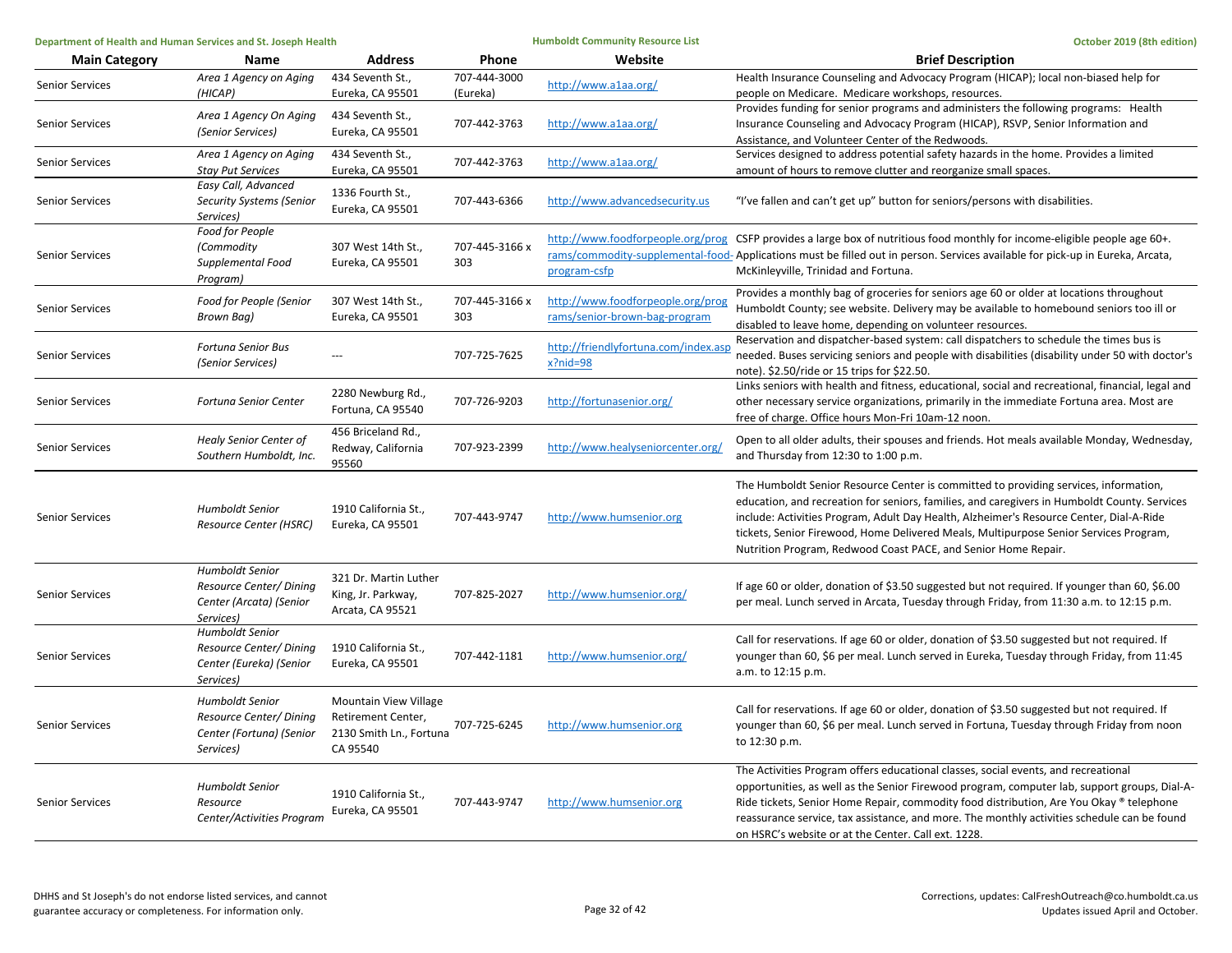| Department of Health and Human Services and St. Joseph Health |                                                                                               |                                                                     | <b>Humboldt Community Resource List</b>                          |                                                                                       | October 2019 (8th edition)                                                                                                                                                                                                                                                                                        |
|---------------------------------------------------------------|-----------------------------------------------------------------------------------------------|---------------------------------------------------------------------|------------------------------------------------------------------|---------------------------------------------------------------------------------------|-------------------------------------------------------------------------------------------------------------------------------------------------------------------------------------------------------------------------------------------------------------------------------------------------------------------|
| <b>Main Category</b>                                          | Name                                                                                          | <b>Address</b>                                                      | Phone                                                            | Website                                                                               | <b>Brief Description</b>                                                                                                                                                                                                                                                                                          |
| <b>Senior Services</b>                                        | <b>Humboldt Senior</b><br>Resource Center/Home<br><b>Delivered Meals (Senior</b><br>Services) |                                                                     | 707-443-9747                                                     | http://www.humsenior.org/                                                             | Home Delivered Meals are available to homebound elderly in Arcata, Eureka, Fortuna, and<br>McKinleyville. Drivers also provide "wellness checks" for clients on their routes. Call ext.<br>1221.                                                                                                                  |
| <b>Senior Services</b>                                        | In-Home Supportive<br>Services (IHSS), Mental<br>Health, DHHS (Senior<br>Services)            | 808 E St., Eureka, CA<br>95501                                      | 707-476-2100,<br>toll free 866-527-<br>8614                      | https://humboldtgov.org/502/In-<br>Home-Supportive-Services                           | In-Home Supportive Services (IHSS) is an alternative to costly out-of-home care such as<br>nursing homes; provides aid to blind, aged, and disabled individuals who are unable to<br>remain safely in their own home without the aid of a care provider.                                                          |
| <b>Senior Services</b>                                        | Multipurpose Senior<br>Services Program (MSSP),<br>Humboldt Senior<br><b>Resource Center</b>  | 1910 California St.,<br>Eureka, CA 95501                            | 707-443-9747                                                     | http://www.humsenior.org                                                              | Multipurpose Senior Services Program (MSSP) is a community-based care management<br>program that helps frail, low-income elders age 65 and older, and their families, to locate,<br>arrange, and manage supportive services. Call ext. 3259.                                                                      |
| <b>Senior Services</b>                                        | Primetimers (Eureka Faith 1032 Bay St. Eureka, CA<br>(Center                                  | 95501                                                               | 707-442-1784                                                     | eurekafaithcenter.org                                                                 | This group, for those 55 and older, meets every third Friday of the month for a potluck and<br>fellowship.                                                                                                                                                                                                        |
| <b>Senior Services</b>                                        | Redwood Coast Village                                                                         | 434 Seventh St.,<br>Eureka, CA 95501                                | 707-442-3763                                                     | http://www.redwoodcoastvillage.org                                                    | RCV membership open to residents of Humboldt aged 50 and above who need just a little<br>help to stay in their own homes. Matches members' needs with volunteers' services and<br>disseminates information from member recommendfations. New and growing.                                                         |
| Service Agencies, Clubs &<br>Funders                          | CarrollCo Energy Savings<br>Assistance Program<br>(Service Agencies)                          | 102 West Fourth St.,<br>Eureka, CA 95501                            | 707-497-6235                                                     | https://carrollco.net/                                                                | CarrollCo, as part of PG&E's Energy Savings Assistance Program, is responsible for helping<br>Humboldt County renters and owners improve the weatherization of their residences. Call to<br>learn more and see if a household qualifies for free services. Informational fliers will be<br>provided upon request. |
| Service Agencies, Clubs &<br>Funders                          | Humboldt Area<br>Foundation                                                                   | 363 Indianola Road,<br>Bayside, CA 95524                            | 707-442-2993                                                     | https://www.hafoundation.org/                                                         | A local and regional advocate for community giving and a proponent of the value of local<br>capital working for local priorities and the public good, offering: Scholarships, grants and<br>other community services such as trainings, workshops, etc.                                                           |
| Service Agencies, Clubs &<br>Funders                          | <b>Humboldt Health</b><br>Foundation                                                          | 363 Indianola Road<br>Bayside, CA 95524                             | 707-442-2417                                                     | http://www.ulhf.org/                                                                  | In partnership with the Humboldt Area Foundation; services to improve the health and<br>wellbeing of the residents and communities of Humboldt County; provides small grants to<br>meet immediate medical or health related needs (Angel Fund).                                                                   |
| Service Agencies, Clubs &<br>Funders                          | Lions Clubs (Eureka)                                                                          | PO Box 274, Eureka, CA<br>95502                                     | 707-267-7580                                                     | http://www.e-<br>clubhouse.org/sites/eurekahost/                                      | To create and foster a spirit of understanding among all people for humanitarian needs by<br>providing voluntary services through community involvement and international cooperation.<br>A world service organization.                                                                                           |
| Service Agencies, Clubs &<br>Funders                          | Lions Clubs<br>(McKinleyville)                                                                | PO Box 2352,<br>McKinleyville, CA<br>95519                          | 707-496-9724                                                     | http://e-<br>clubhouse.org/sites/mckinleyville/                                       | To create and foster a spirit of understanding among all people for humanitarian needs by<br>providing voluntary services through community involvement and international cooperation.<br>A world service organization.                                                                                           |
| Service Agencies, Clubs &<br>Funders                          | Low Income Home Energy<br>Assistance Program<br>(LIHEAP), RCAA                                | 539 T St., Eureka, CA<br>95501                                      | 707-444-3831,<br>707-444-3834<br>Mon 9 a.m. to<br>Noon for app't | http://www.benefitsapplication.com<br>/program info/CA/LIHEAP                         | RCAA provides energy assistance to eligible clients through the Low Income Home Energy<br>Assistance Program (LIHEAP). Assistance with payments or purchases of electricity, propane,<br>natural gas, heating oil, or firewood.                                                                                   |
| Service Agencies, Clubs &<br>Funders                          | <b>McLean Foundation</b>                                                                      | 1336 Main St., Fortuna,<br>CA 95540                                 | 707-725-1722                                                     | http://mcleanfoundation.org                                                           | Empowers communities in the Eel River Valley and Humboldt County by providing funding,<br>leadership and support.                                                                                                                                                                                                 |
| Service Agencies, Clubs &<br>Funders                          | North Coast Grantmaking<br>Partnership (NCGP)                                                 |                                                                     | 707-442-2993                                                     | https://www.hafoundation.org/Gran<br>tseekers/North-Coast-Grantmaking-<br>Partnership | NCGP is a collaborative network of granting organizations that mobilizes resources to sustain<br>healthy and vibrant communities on the North Coast. NCGP's emphasis is on investing for<br>greatest impact in the region. NCGP does this by sharing resources, learning together and<br>working collaboratively. |
| Service Agencies, Clubs &<br>Funders                          | Rotary Club of Arcata<br>Sunrise                                                              | Jacoby's Storehouse<br>Third Fl. Plaza View Rm.<br>Arcata, CA 95521 |                                                                  | https://arcatasunrise.org/                                                            | Organization of businesses and professional leaders united worldwide who provide<br>humanitarian service, encourage high ethical standards in all vocations, and help build<br>goodwill and peace in the world. Rotary is an international organization with a strong<br>community presence.                      |
| Service Agencies, Clubs &<br><b>Funders</b>                   | Rotary Club of Arcata                                                                         | Rotary Club of Arcata<br>PO Box 4274, Arcata,<br>CA 95518           | 707-822-4835                                                     | http://www.arcatarotary.org/                                                          | Organization of businesses and professional leaders united worldwide who provide<br>humanitarian service, encourage high ethical standards in all vocations, and help build<br>goodwill and peace in the world. Rotary is an international organization with a strong<br>community presence.                      |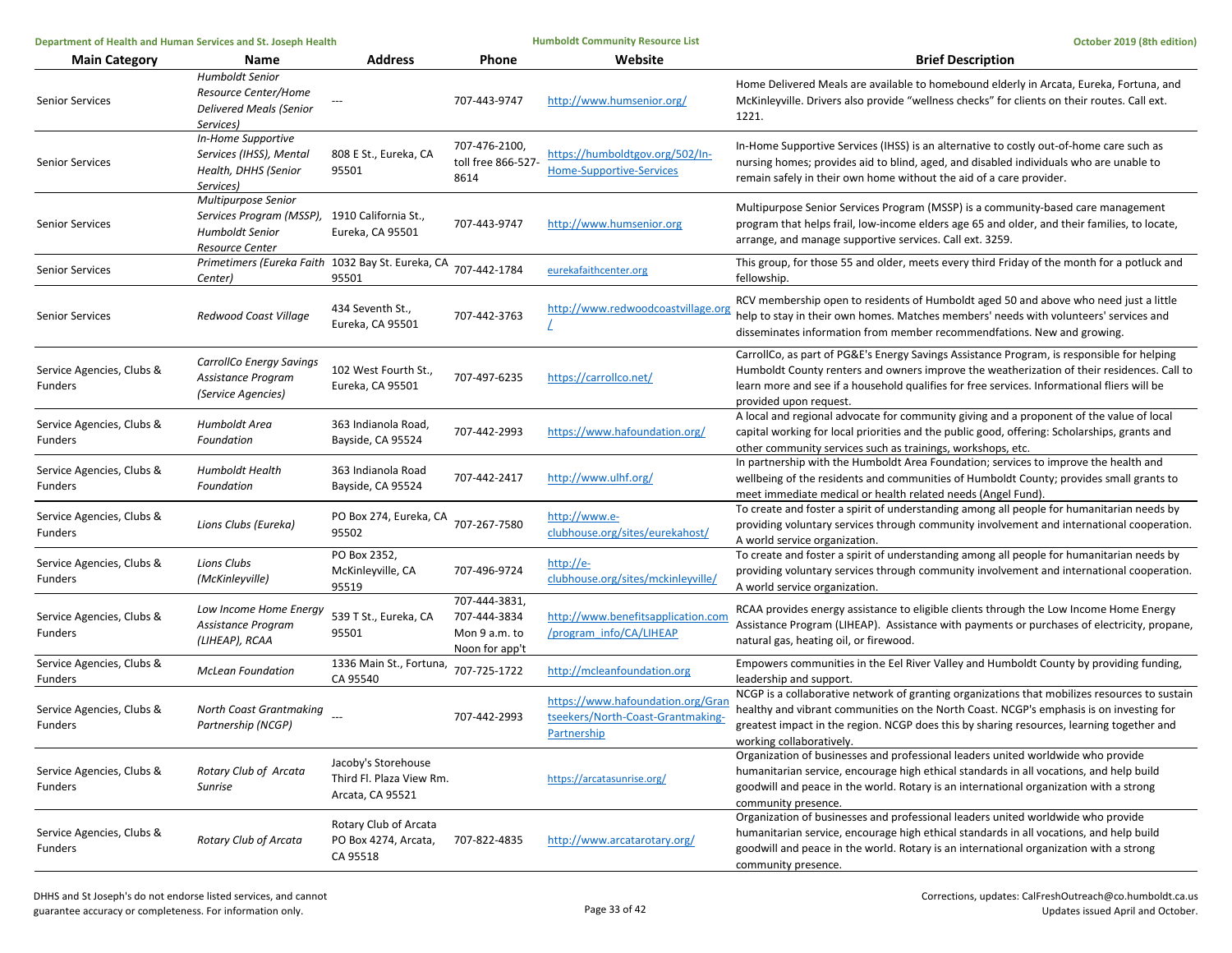| Department of Health and Human Services and St. Joseph Health |                                                  |                                                                                                     | <b>Humboldt Community Resource List</b> | October 2019 (8th edition)                                         |                                                                                                                                                                                                                                                                                                                                                                                  |
|---------------------------------------------------------------|--------------------------------------------------|-----------------------------------------------------------------------------------------------------|-----------------------------------------|--------------------------------------------------------------------|----------------------------------------------------------------------------------------------------------------------------------------------------------------------------------------------------------------------------------------------------------------------------------------------------------------------------------------------------------------------------------|
| <b>Main Category</b>                                          | Name                                             | <b>Address</b>                                                                                      | <b>Phone</b>                            | Website                                                            | <b>Brief Description</b>                                                                                                                                                                                                                                                                                                                                                         |
| Service Agencies, Clubs &<br><b>Funders</b>                   | Rotary Club of Eureka                            | Rotary Club of Eureka,<br>PO Box 65, Eureka, CA ---<br>95502                                        |                                         | http://rotary1.org/                                                | Organization of businesses and professional leaders united worldwide who provide<br>humanitarian service, encourage high ethical standards in all vocations, and help build<br>goodwill and peace in the world. Rotary is an international organization with a strong<br>community presence.                                                                                     |
| Service Agencies, Clubs &<br>Funders                          | Rotary Club of Ferndale                          | Humboldt County<br>Fairgrounds, 1250 Fifth<br>St., Ferndale, CA 95536                               |                                         |                                                                    | Organization of businesses and professional leaders united worldwide who provide<br>humanitarian service, encourage high ethical standards in all vocations, and help build<br>goodwill and peace in the world. Rotary is an international organization with a strong<br>community presence.                                                                                     |
| Service Agencies, Clubs &<br><b>Funders</b>                   | Rotary Club of Fortuna                           | Rotary Club of Fortuna,<br>PO Box 1002, Fortuna, ---<br>CA 95540-1002                               |                                         | http://fortunarotary.org/                                          | Organization of businesses and professional leaders united worldwide who provide<br>humanitarian service, encourage high ethical standards in all vocations, and help build<br>goodwill and peace in the world. Rotary is an international organization with a strong<br>community presence.                                                                                     |
| Service Agencies, Clubs &<br>Funders                          | Rotary Club of Fortuna<br>Sunrise                | Hot Brew, 904 S.<br>Fortuna Blvd., Fortuna,<br>CA 95540                                             |                                         | http://fortunasunriserotary.org/                                   | Organization of businesses and professional leaders united worldwide who provide<br>humanitarian service, encourage high ethical standards in all vocations, and help build<br>goodwill and peace in the world. Rotary is an international organization with a strong<br>community presence.                                                                                     |
| Service Agencies, Clubs &<br>Funders                          | Rotary Club of Mad River Ave., McKinleyville, CA | Luzmila's, 1751 Central<br>95519                                                                    |                                         | http://www.madriverrotary.org/                                     | Organization of businesses and professional leaders united worldwide who provide<br>humanitarian service, encourage high ethical standards in all vocations, and help build<br>goodwill and peace in the world. Rotary is an international organization with a strong<br>community presence.                                                                                     |
| Service Agencies, Clubs &<br><b>Funders</b>                   | Rotary Club of Old Town<br>Eureka                | Red Lion Hotel<br>1929 Fourth St.<br>Eureka, CA 95501                                               |                                         | http://www.oldtowneureka.rotary-<br>clubs.org/                     | Organization of businesses and professional leaders united worldwide who provide<br>humanitarian service, encourage high ethical standards in all vocations, and help build<br>goodwill and peace in the world. Rotary is an international organization with a strong<br>community presence.                                                                                     |
| Service Agencies, Clubs &<br><b>Funders</b>                   | Rotary Club of Southwest P.O. Box 6054<br>Eureka | Eureka, CA 95502                                                                                    |                                         | http://www.swrotary.org/                                           | Organization of businesses and professional leaders united worldwide who provide<br>humanitarian service, encourage high ethical standards in all vocations, and help build<br>goodwill and peace in the world. Rotary is an international organization with a strong<br>community presence.                                                                                     |
| Service Agencies, Clubs &<br><b>Funders</b>                   | Soroptimists (Arcata)                            | Soroptimist<br>International of Arcata, 707-822-3579<br>PO Box 288, Arcata, CA msg<br>95518         |                                         | index.html                                                         | A driven group of professional women dedicated to helping women and children in the<br>http://www.arcatasoroptimists.com/ community. They spend volunteer time and money as well as organize community projects<br>and fundraisers for opportunities such as: scholarships, education, or even lending a hand<br>through their sisterhood.                                       |
| Service Agencies, Clubs &<br><b>Funders</b>                   | Soroptimists (Eel River<br>Valley)               | Soroptimists<br>International of the Eel<br>River Valley, PO Box<br>869, Fortuna, CA 95540          |                                         | http://www.si-founderregion.org/si-<br>eel-river-valley.html       | A driven group of professional women dedicated to helping women and children in the<br>community. They spend volunteer time and money as well as organize community projects<br>and fundraisers for opportunities such as: scholarships, education, or even lending a hand<br>through their sisterhood.                                                                          |
| Service Agencies, Clubs &<br>Funders                          | Soroptimists<br>(McKinleyville)                  | Soroptimist<br>International of<br>McKinleyville, CA, PO<br>Box 2239,<br>McKinleyville, CA<br>95519 |                                         | mckinleyville.html                                                 | A driven group of professional women dedicated to helping women and children in the<br>http://www.si-founderregion.org/si- community. They spend volunteer time and money as well as organize community projects<br>and fundraisers for opportunities such as: scholarships, education, or even lending a hand<br>through their sisterhood. e-mail mckinleyville@soroptimist.net |
| Service Agencies, Clubs &<br><b>Funders</b>                   | St. Joseph Community<br><b>Benefits</b>          | 2700 Dolbeer St.,<br>Eureka, CA 95501                                                               | 707-445-8121                            | https://www.stjoehumboldt.org/for-<br>community/community-benefit/ | The Community Benefit Department of St. Joseph and Redwood Memorial Hospitals<br>sponsors, develops, manages and sustains Healthy Community initiatives for the vulnerable<br>populations of Humboldt County.                                                                                                                                                                    |
| Service Agencies, Clubs &<br>Funders                          | Women and Children's<br>Fund                     | 1707 E St., Eureka<br>95501                                                                         | 707-441-1001                            | http://www.211humboldt.org/                                        | A partnership between service providers with clients identifying they have unmet needs.<br>Deeply committed to achieving lasting solutions – not just quick fixes – for the entire<br>community.                                                                                                                                                                                 |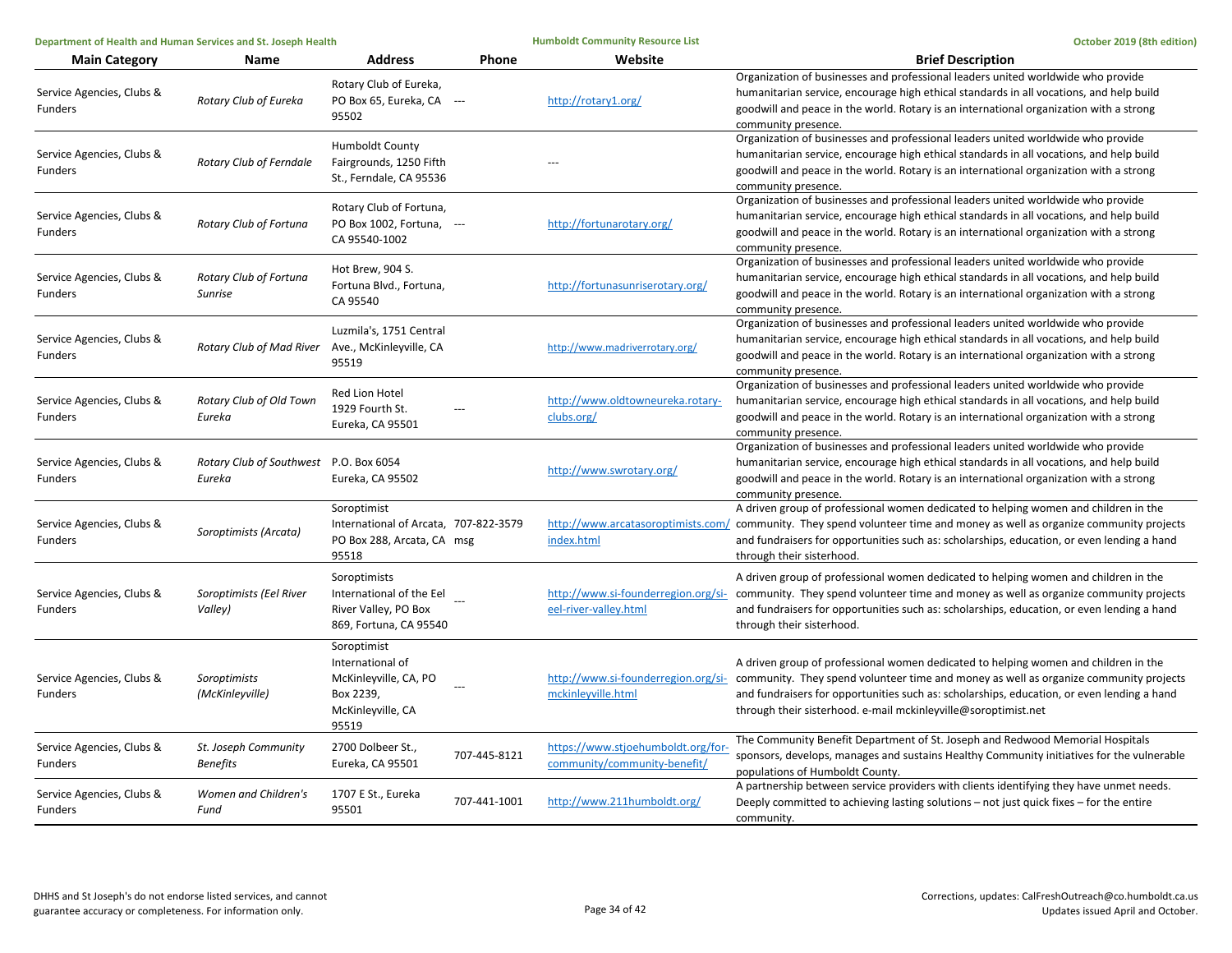| Department of Health and Human Services and St. Joseph Health |                                                                              |                                                  |                                                          | <b>Humboldt Community Resource List</b>           | October 2019 (8th edition)                                                                                                                                                                                                                                                                                                                                                                                                                                              |
|---------------------------------------------------------------|------------------------------------------------------------------------------|--------------------------------------------------|----------------------------------------------------------|---------------------------------------------------|-------------------------------------------------------------------------------------------------------------------------------------------------------------------------------------------------------------------------------------------------------------------------------------------------------------------------------------------------------------------------------------------------------------------------------------------------------------------------|
| <b>Main Category</b>                                          | Name                                                                         | <b>Address</b>                                   | Phone                                                    | Website                                           | <b>Brief Description</b>                                                                                                                                                                                                                                                                                                                                                                                                                                                |
| Shelters: Emergency/Crisis                                    | Arcata House<br>Partnership                                                  | 501 Ninth St., Arcata,<br>CA 95521               | 707-633-6236                                             | http://www.arcatahouse.org/home/                  | 24-hour low barrier shelter program for adults (people 18 or older) and families with<br>children in various locations. Temporary shelter provided as people work to get entitlement<br>benefits, employment and connection to medical/mental health/substance use support<br>services and prepare to be permanently housed in the shortest time possible. Case<br>management provided to develop service and housing plans and provide housing navigation<br>services. |
| Shelters: Emergency/Crisis                                    | Eureka Rescue Mission-<br>Men's Program (Shelter)                            | 110 Second St., Eureka, 707-443-4551<br>CA 95501 |                                                          | http://www.eurekarescuemission.org<br>g/          | The doors of the Mission are opened each evening at 5:30 p.m. At that time men are given<br>the opportunity to sign up for a bed, enjoy a spirit filled chapel service, partake of a hot,<br>filling meal, enjoy a hot shower, and exchange their dirty clothing for clean clothing. Must be<br>sober, male, over the age of 18, and possess valid photo id. Breathalyzer used. Coordinates<br>emergency weather shelter activities in Eureka.                          |
| Shelters: Emergency/Crisis                                    | Eureka Rescue Mission-<br>Women & Children's<br>Program (Shelter)            | 107 Third St., Eureka,<br>CA 95501               | 707-443-5016                                             | http://www.eurekarescuemission.or<br><u>g/</u>    | The Women & Children's Shelter provides a sober, structured environment with daily<br>responsibilities and Bible study. An interview and picture ID are required to utilize services at<br>the shelter. An interview may be scheduled at 4:45 p.m. any day of the week. Must be sober,<br>female with or without kids the age of 12 years and under, and possess valid photo<br>identification. Breathalyzer used.                                                      |
| Shelters: Emergency/Crisis                                    | Fortuna Adventist<br><b>Community Services</b><br>(Housing resources)        | 2331 Rohnerville Road,<br>Fortuna, CA 95540      | 707-725-1166                                             | http://fortunaacs.com/                            | Shelter is geared towards those escaping domestic violence.                                                                                                                                                                                                                                                                                                                                                                                                             |
| Shelters: Emergency/Crisis                                    | <b>Humboldt Domestic</b><br>Violence Services                                | PO Box 969, Eureka, CA 707-443-6042;<br>95502    | 707-444-9255                                             | http://www.hdvs.org/                              | Emergency shelter geared towards those escaping domestic and intimate partner violence,<br>sex, and human trafficking.                                                                                                                                                                                                                                                                                                                                                  |
| Shelters: Emergency/Crisis                                    | McKinleyville Family<br>Resource Center -<br><b>Extreme Weather Shelter</b>  | 1450 Hiller Road,<br>McKinleyville, CA<br>95519  | 707-840-0905                                             | http://mckfrc.org/                                | Open when weather info contacts them during extreme conditions. They open for<br>dinner/showers, then people are transported to church locations for overnight stay.                                                                                                                                                                                                                                                                                                    |
| Shelters: Emergency/Crisis                                    | <b>North Coast Veterans</b><br><b>Resource Center</b><br>(Emergency Housing) | 109 4th St., Eureka, CA<br>95501                 | 707-442-4322                                             | https://www.vetsresource.org                      | (Not technically an emergency shelter; may take a couple of days to verify eligibility.) NCVRC<br>operates a 15-bed Health Care for Homeless Veterans (HCHV) behavioral health program. In<br>total, NCVRC is able to provide temporary housing and services to 50 homeless veterans at a<br>time.                                                                                                                                                                      |
| Shelters: Emergency/Crisis                                    | Our House, Youth Services<br>Bureau, RCAA (Housing)                          |                                                  | 707-444-2273                                             | http://rcaa.org/division/youth-<br>service-bureau | Provides shelter services for youth who may be experiencing homelessness, severe family<br>conflict, or fleeing from a dangerous living situation. Our House Shelter is a temporary<br>residential program with the goal of family reunification. Call the 24-Hour Crisis Hotline to<br>learn more about the program and the entrance procedure.                                                                                                                        |
| Shelters: Emergency/Crisis                                    | Parents and Children in<br><b>Transition Program</b><br>(PACT)               |                                                  |                                                          |                                                   | PACT is a confidential, 3-month long shelter program that serves homeless families with<br>children, with an intense focus on obtaining and maintaining permanent housing. Staff<br>provide case management, financial literacy, and support services for the entire family.<br>Referrals for the program can be obtained through many DHHS programs, including Healthy<br>Moms, DHHS-Alcohol and Other Drugs, and Child Welfare Services.                              |
| Spanish Language Resources &<br>Support                       | Changing Tides Family<br>Services (Spanish<br>Language Support)              | 2379 Myrtle Avenue,<br>Eureka, CA 95501          | 707-445-1195                                             | http://changingtidesfs.org                        | Bilingual staff that can assist with child care, respite, mental health and special needs<br>services.                                                                                                                                                                                                                                                                                                                                                                  |
| Spanish Language Resources &<br>Support                       | English Express Humboldt<br>(Spanish Language<br>Resources)                  | ---                                              | 707-443-5021,<br>Mary Ann<br>Hytken, teacher/<br>maestra | http://www.englishexpresshumbold<br>.org/         | FREE adult English Language Development classes at the Jefferson Community Center in<br>Eureka and at the Multi-Generational Center in Fortuna. Childcare is free. MarketPlace<br>English offers free, drop in instruction at La Pasadita Market in Eureka and La Chapparita<br>Market in Fortuna. Check website for current days/times. Part of the Humboldt Network of<br>Family Resource Centers (HNFRC).                                                            |
| Spanish Language Resources & St. Joseph Health -<br>Support   | Healthy Kids Humboldt,<br><b>Humboldt County</b><br>(Spanish Language)       | 2200 Harrison Avenue,<br>Eureka, CA 95501        | 707-442-6066                                             |                                                   | https://www.stjoehumboldt.org/for- Bilingual staff Marcelina Mejia de Castillo and Lucy Silveira. Services focus on children's<br>community/healthy-kids-humboldt/ health insurance, Medi-Cal enrollment and navigation of the health care system.                                                                                                                                                                                                                      |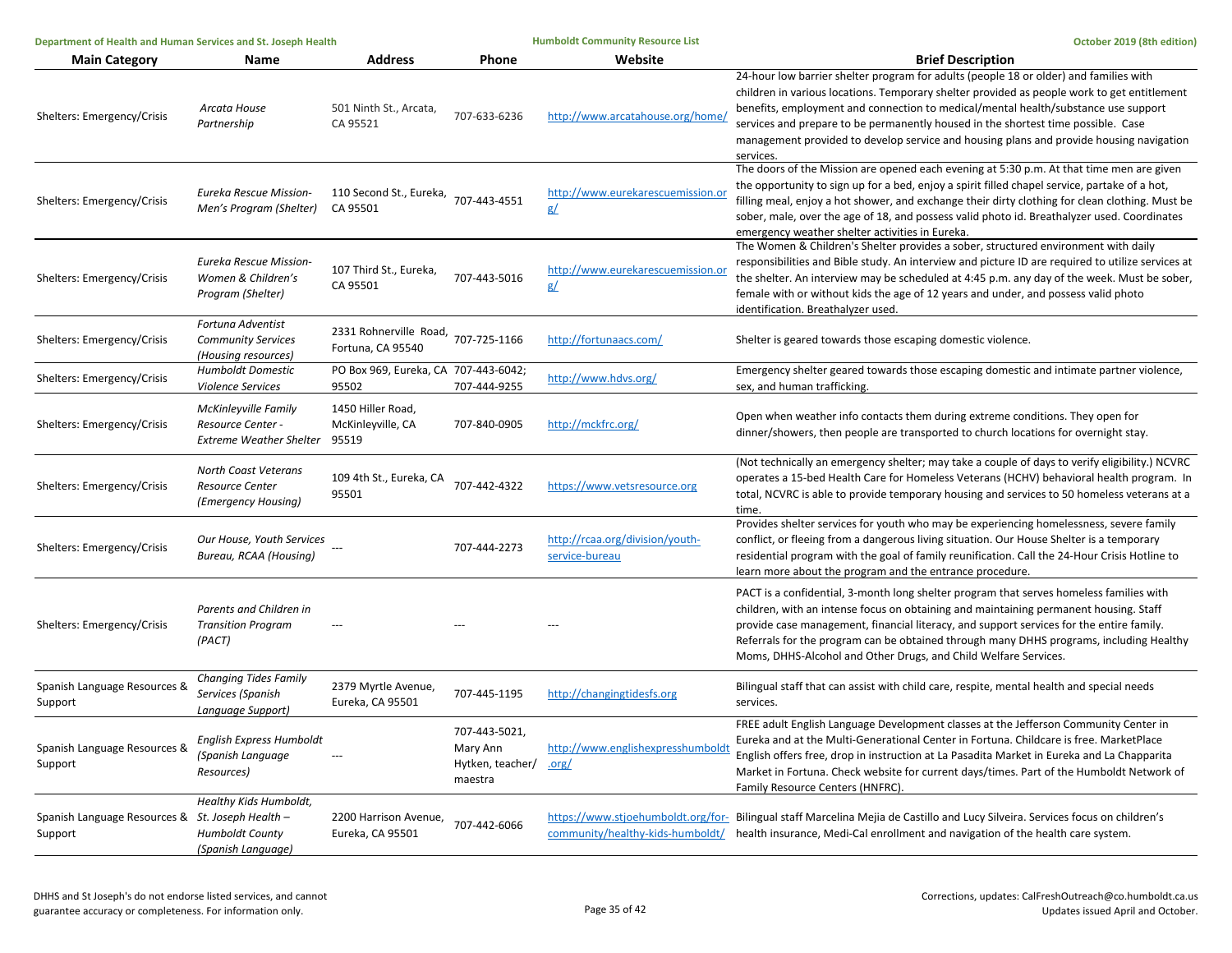| Department of Health and Human Services and St. Joseph Health |                                                                                |                                                           |                                               | <b>Humboldt Community Resource List</b>                                               | October 2019 (8th edition)                                                                                                                                                                                                                                                                                                                                                                                                             |
|---------------------------------------------------------------|--------------------------------------------------------------------------------|-----------------------------------------------------------|-----------------------------------------------|---------------------------------------------------------------------------------------|----------------------------------------------------------------------------------------------------------------------------------------------------------------------------------------------------------------------------------------------------------------------------------------------------------------------------------------------------------------------------------------------------------------------------------------|
| <b>Main Category</b>                                          | Name                                                                           | <b>Address</b>                                            | <b>Phone</b>                                  | Website                                                                               | <b>Brief Description</b>                                                                                                                                                                                                                                                                                                                                                                                                               |
| Spanish Language Resources &<br>Support                       | LatinoNet (Latino<br>Community Provider<br>Network)                            |                                                           | 707-583-9137                                  | http://latinonet.org/                                                                 | The Latino Community Provider Network or "LatinoNet" is a community coalition of over 150<br>members representing over 50 agencies from areas such as health care, social services,<br>education, business and children's services. The Mission of LatinoNet is to improve the<br>quality of life for Spanish-speaking families of the North Coast through networking,<br>information, collaboration, and advocacy.                    |
| Spanish Language Resources &<br>Support                       | League of Women Voters                                                         | PO Box 3129, Eureka,<br>CA 95502                          | 707-444-9252                                  | http://www.votersedge.org/ca/es                                                       | The LWV, a nonpartisan political organization, encourages informed & active participation in<br>government and works to increase understanding of public policy issues. LWV provides<br>materials in Spanish on elections including information on measures on ballot & guide to<br>help make a decision.                                                                                                                              |
| Spanish Language Resources &<br>Support                       | North Coast Translate                                                          | 363 Indianola Road,<br>Bayside CA 95524                   | 707-442-2993                                  | https://www.hafoundation.org/Non<br>profit-Resources/North-Coast-<br><b>Translate</b> | A resource for language interpretation and translation needs throughout California's far<br>northern coast. This site serves as a central location for resources that support Spanish-<br>English and Hmong-English interpretation and translation in Humboldt and the neighboring<br>region. A list of interpreters available to hire in the region and guidelines for hosting<br>effective multi-lingual meetings is also available. |
| Spanish Language Resources & Northern California<br>Support   | <b>Translators Association</b>                                                 | 2261 Market St., #160,<br>San Francisco, CA<br>94114-1600 | 510-845-8712                                  | http://www.ncta.org/                                                                  | Finding language professionals for translation and interpretation needs. It also assists<br>translators and interpreters with their profession.                                                                                                                                                                                                                                                                                        |
| Spanish Language Resources &<br>Support                       | Paso a Paso, St Joseph<br><b>Health (Spanish</b><br>Language)                  | 2200 Harrison Ave,<br>Eureka, CA 95501                    | 707-441-4477                                  | http://www.stjoehumboldt.org/For-<br>Community/Paso-a-Paso-Step-by-<br>Step-          | Childbirth education, parenting and breast feeding support classes offered in Spanish. This is<br>an outreach program of St. Joseph Health-Humboldt County.                                                                                                                                                                                                                                                                            |
| Spanish Language Resources & Sacred Heart Church,<br>Support  | Eureka                                                                         | 2085 Mytle Avenue,<br>Eureka, CA 95501                    | 707-443-8429                                  | http://www.facebook.com/sacredhe<br>arteureka                                         | Sacred Heart Church offers services in Spanish: Mass Wednesday at 7 p.m. and Sunday 12<br>p.m."                                                                                                                                                                                                                                                                                                                                        |
| Spanish Language Resources & Spanish Translation &<br>Support | Interpretation Club, HSU                                                       | 1 Harpst St., Arcata, CA spantran@humb<br>95521           | oldt.edu                                      | https://clubs.humboldt.edu/club_sit<br>es/spanish-translation-interpretation-<br>club | Dedicates time to interpret and translate documents for local businesses, non-profit<br>organizations, and community members.                                                                                                                                                                                                                                                                                                          |
| <b>SUD Services</b>                                           | "Substance Use Disorder<br>(SUD) Programs in<br>Humboldt County," DHHS<br>List |                                                           |                                               | enter/View/844                                                                        | http://humboldtgov.org/DocumentC DHHS-Mental Health maintains a listing of Substance Use Disorder (SUD) Programs in<br>Humboldt County. See SUD.                                                                                                                                                                                                                                                                                       |
| <b>SUD Services</b>                                           | <b>Adult Drug Court</b>                                                        | 825 Fifth St. Room 301, 707-476-2371<br>Eureka, CA 95501  |                                               | http://www.humboldtgov.org/157/A<br>dult-Drug-Court                                   | The program works to provide judicial oversight, community supervision, case management<br>and drug treatment to felony non-violent adult criminal offenders. Each offender undergoes<br>a Substance Use Disorder assessment and is referred to an appropriate treatment program.                                                                                                                                                      |
| <b>SUD Services</b>                                           | Al-Anon                                                                        | PO Box 6425, Eureka,<br>CA 95502                          | 707-443-1419 /<br>888-425-2666<br>(Toll Free) | https://www.ncwsa.org/district-01/                                                    | Support group for family/friends of those struggling with Substance Use Disorder. Various<br>meeting places and times throughout Humboldt.                                                                                                                                                                                                                                                                                             |
| <b>SUD Services</b>                                           | Alcohol Drug Care<br><b>Services</b>                                           | 528 Fifth St., Eureka,<br>CA 95501                        | 707-445-1391,<br>707-445-3869<br>(Detox)      | $\overline{a}$                                                                        | Offers detoxification services as well a complete care program for persons dealing with<br>substance abuse, dual diagnosis and other related issues.                                                                                                                                                                                                                                                                                   |
| <b>SUD Services</b>                                           | <b>Alcoholics Anonymous</b><br>(AA)                                            | PO Box 7102, Eureka,<br>CA 95502                          | 844-442-0711<br>(Humboldt #)                  | http://aahumboldtdelnorte.net/                                                        | Support group for those struggling with substance use disorders. Only requirement for<br>membership is a desire to stop drinking. Multiple meeting locations and times across<br>Humboldt; go to website for current listings-changes often.                                                                                                                                                                                           |
| <b>SUD Services</b>                                           | Celebrate Recovery<br>(Eureka Faith Center)                                    | 1032 Bay St. Eureka, CA<br>95501                          | 707-442-1784                                  | eurekafaithcenter.org                                                                 | Celebrate Recovery offers a 12-step accountability and support program for men and women<br>as they seek healing from various hurts, habits and hang-ups.                                                                                                                                                                                                                                                                              |
| <b>SUD Services</b>                                           | Detox: Alcohol Drug Care 1335 C St., Eureka, CA<br><b>Services</b>             | 95501                                                     | 707-445-3869                                  | $\qquad \qquad -$                                                                     | First step to a clean and sober lifestyle includes home cooked meals, group education, and<br>staff support, 3-7 day detox and referrals to aftercare support, groups and meetings.                                                                                                                                                                                                                                                    |
| <b>SUD Services</b>                                           | Drug Education Program,<br><b>Humboldt Family Service</b><br>Center            | 1802 California St.,<br>Eureka, CA 95501                  | 707-443-7358                                  | http://humboldtfamilyservice.org/in<br>dex.html                                       | A court-ordered 20-hour program that focuses on drug education, HIV, domestic violence,<br>stages of use, blood alcohol concentration, drug effects on sleep, neurophysiology of MDMA<br>and meth amphetamines. Fee is \$300.                                                                                                                                                                                                          |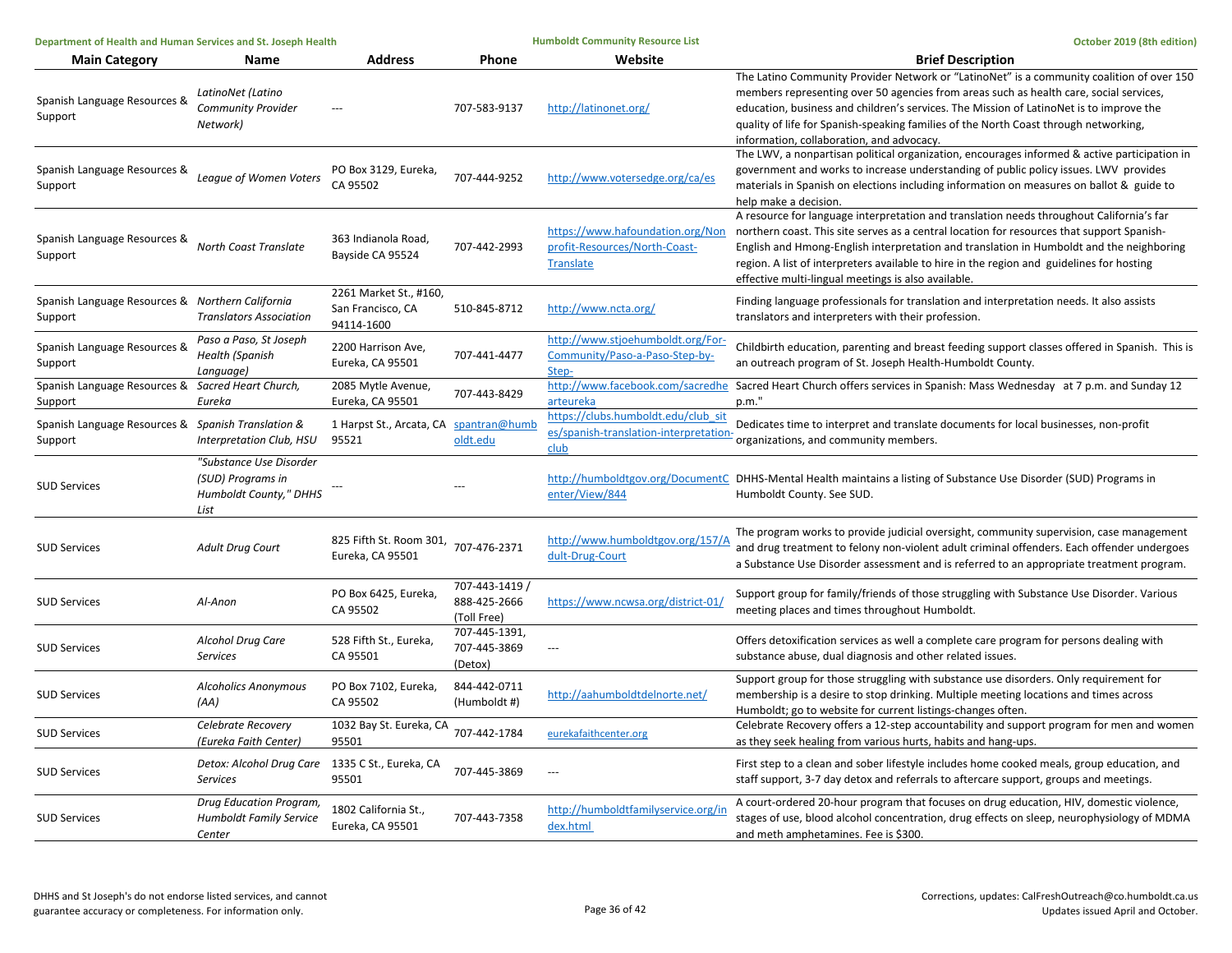| Department of Health and Human Services and St. Joseph Health |                                                                                                           | <b>Humboldt Community Resource List</b>                                                               |                                                              | October 2019 (8th edition)                                         |                                                                                                                                                                                                                                                                                                                                                                                                      |
|---------------------------------------------------------------|-----------------------------------------------------------------------------------------------------------|-------------------------------------------------------------------------------------------------------|--------------------------------------------------------------|--------------------------------------------------------------------|------------------------------------------------------------------------------------------------------------------------------------------------------------------------------------------------------------------------------------------------------------------------------------------------------------------------------------------------------------------------------------------------------|
| <b>Main Category</b>                                          | Name                                                                                                      | Address                                                                                               | Phone                                                        | Website                                                            | <b>Brief Description</b>                                                                                                                                                                                                                                                                                                                                                                             |
| <b>SUD Services</b>                                           | <b>Faith Center Recovery</b><br>Ministries: Celebrate<br>Recovery                                         | 1032 Bay St., Eureka,<br>CA 95501                                                                     | 707-442-1784                                                 | http://eurekafaithcenter.org/                                      | Program offered on Mondays at 7 p.m.                                                                                                                                                                                                                                                                                                                                                                 |
| <b>SUD Services</b>                                           | <b>Healthy Moms, Mental</b><br>Health, DHHS                                                               | 2910 H St., Eureka, CA<br>95501                                                                       | 707-441-5220                                                 | http://humboldtgov.org/417/Health<br>y-Moms-Program                | Substance Use Disorder program; goals are to assist women in treating their addictions and<br>to support them to become healthy, productive women and mothers. Childcare is provided<br>on site for children 5 and under; offers mental health counseling.                                                                                                                                           |
| <b>SUD Services</b>                                           | Humboldt Alcohol<br><b>Recovery Treatment</b><br>(HART)                                                   | Fortuna Adventists<br>Community Services,<br>2331 Rohnerville Road, 800-98-Sober<br>Fortuna, CA 95540 | 707-725-9381,                                                | http://fortunaacs.com/hart                                         | Program is for any individual arrested or convicted of Driving Under the Influence of alcohol<br>or drugs. Goal is to assist client to recognize his/her level of chemical dependency, and to aid<br>in their recovery.                                                                                                                                                                              |
| <b>SUD Services</b>                                           | Humboldt Area Center for PO Box 7365, Eureka<br><b>Harm Reduction</b>                                     | CA 95502-7365                                                                                         | Not listed                                                   | https://hachr707.org/home/                                         | Provides comprehensive community-wide education programs, trainings and workshops;<br>advocacy, empowerment, and support for drug users and other high-risk communities;<br>overdose prevention; direct services, counseling, and referrals; safe injection supplies; and<br>advocates for more humane drug policy.                                                                                  |
| <b>SUD Services</b>                                           | <b>Humboldt County</b><br>Programs for Recovery,<br>Mental Health, DHHS                                   | 720 Wood St., Eureka,<br>CA 95501                                                                     | 707-476-4054<br>Toll free 866-930-<br>6384                   | and-Other-Drugs-Treatment-Servic                                   | Treats adults who are experiencing substance use problems. Treatment is conducted in<br>http://humboldtgov.org/411/Alcohol-groups. Outpatient Group counseling packet can be picked up at mental health and after<br>filling it out the application can be dropped off at 720 Wood street. Intake hours are every<br>Monday at 2 p.m., Wednesday at 9 a.m. and 2 p.m., and Friday at 9 a.m.          |
| <b>SUD Services</b>                                           | <b>Mothers Against Drunk</b><br>Driving                                                                   | 2233 Watt Avenue<br>#230, Sacramento, CA<br>95825 PO Box 341009,<br>Sacramento, CA 95834              | 916-481-6233                                                 | http://www.madd.org/                                               | Action oriented support group for family and friends of victims of drunk drivers. Email:<br>ca.state@madd.org.                                                                                                                                                                                                                                                                                       |
| <b>SUD Services</b>                                           | <b>Narcotics Anonymous</b><br>(NA)                                                                        | PO Box 6634, Eureka,<br>CA 95502                                                                      | 707-444-8645<br>Toll Free: 1-866-<br>315-8645                | http://www.humboldtna.org/                                         | NA is a nonprofit fellowship of men and women for whom drugs had become a major<br>problem. Recovering addicts meet regularly to help each other stay clean. This is a program<br>of complete abstinence from all drugs. There is only one requirement for membership, the<br>desire to stop using. Go to website for current printable list of meetings.                                            |
| <b>SUD Services</b>                                           | <b>North Coast AIDS</b><br>Project(NorCAP), Public<br>Health, DHHS                                        | 908 Seventh St.,<br>Eureka, CA 95501                                                                  | 707-268-2132;<br>Outreach (call or<br>text) 707-599-<br>6318 | http://www.humboldtgov.org/620/N<br>orth-Coast-AIDS-Project-NorCAP | Offers non-medical case management, counseling, housing assistance, resource referral and<br>advocacy services for people living with HIV/AIDS. HIV and hepatitis C testing and referral<br>services, counseling, support, syringe exchange, homeless outreach services. Trainings to<br>organizations and individuals on HIV, hepatitis C, PrEP and Narcan(opioid overdose reversal<br>medication). |
| <b>SUD Services</b>                                           | Substance Abuse<br><b>Treatment Services For</b><br>Youth (SATS), United<br><b>Indian Health Services</b> | 1600 Weott Way,<br>Arcata CA 95521                                                                    | 707-825-5000                                                 | ces.org                                                            | http://www.unitedindianhealthservi Youth outpatient substance abuse treatment program incorporates culturally appropriate<br>services as well as the traditional 12-step model.                                                                                                                                                                                                                      |
| <b>SUD Services</b>                                           | Substance Use Disorder<br>Services, Open Door<br>Community Health<br>Centers                              | 2426 Buhne St., Eureka,<br>CA 95501                                                                   | 707-269-7073<br>Email:<br>endoorhealth.co<br>m               | SUDServices@op or/new-patient-                                     | http://opendoorhealth.com/opendo For those who want to stop using opiods. Includes Medication Assisted Treatment, one-on-<br>one and group counseling, and support to make healthy choices in a non-judgmental<br>information/substance-use-services/ environment. Check website for a program near you.                                                                                             |
| <b>SUD Services</b>                                           | United Indian Health<br>Services, Behavioral<br>Health                                                    | 1600 Weott Way,<br>Arcata, CA 95521                                                                   | 1-800 675 3693<br>707-825-5000                               | http://www.unitedindianhealthservi<br>ces.org                      | Supportive counseling to Indian children, adolescents, and adults who are struggling with<br>personal adjustments, emotional issues, or Substance Use Disorder. Individual, couple, group<br>therapy. Outpatient services.                                                                                                                                                                           |
| SUD: Residential Facilities and<br>Clean & Sober Houses       | AJ's Transitional Living                                                                                  | PO Box 2562,<br>McKinleyville, CA<br>95519                                                            | 707-630-3619                                                 | https://www.ajsliving.org                                          | The transitional living house operates on a 12-step model and operates on a cooperative<br>model where residents share house duties and chores. Residents are permitted to make<br>mistakes without being rejected, within limits. Rooms generally cost from \$300 to \$400 per<br>month.                                                                                                            |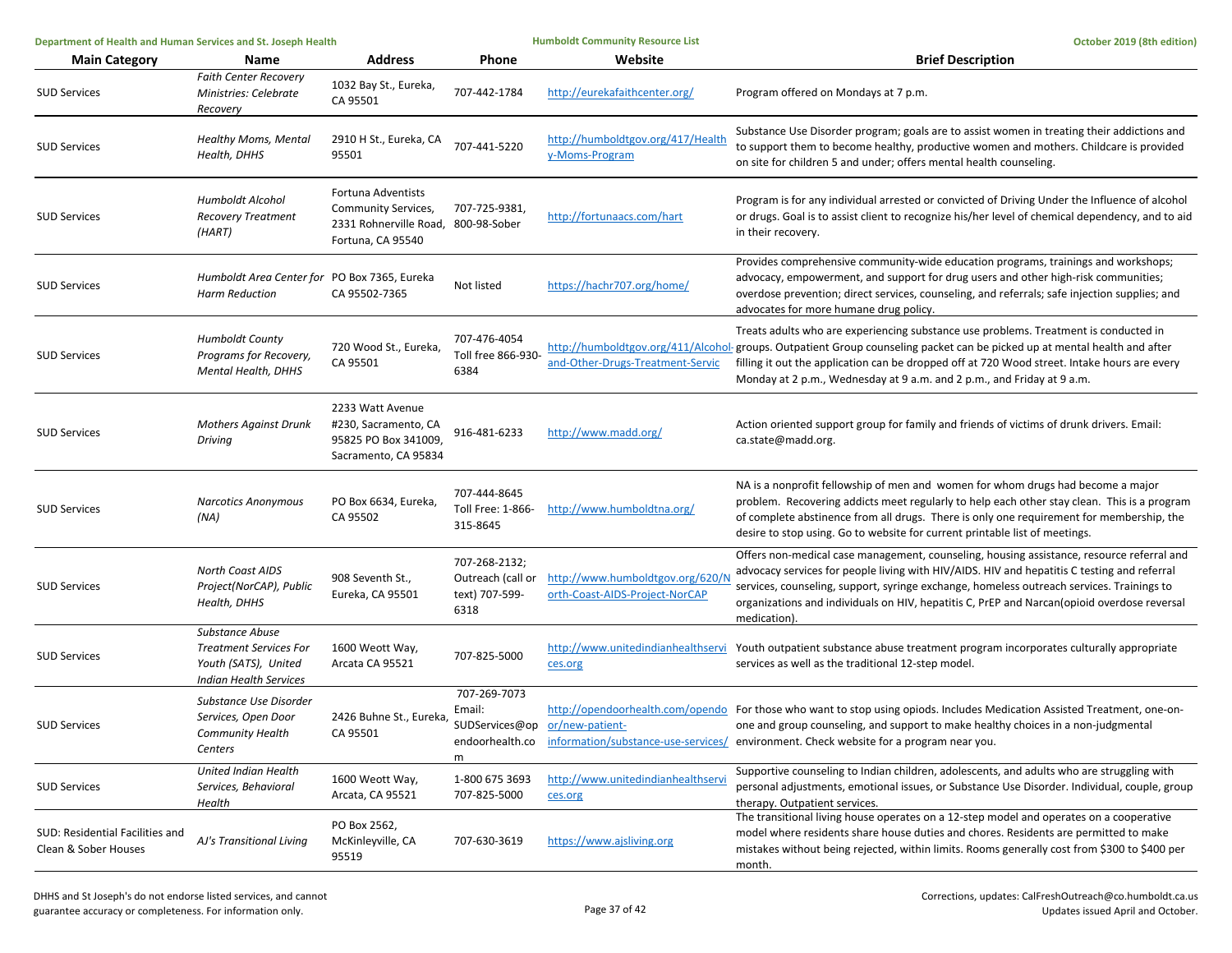| Department of Health and Human Services and St. Joseph Health |                                                                                                                 |                                                                  | <b>Humboldt Community Resource List</b>         | October 2019 (8th edition)               |                                                                                                                                                                                                                                                                                                                                                                                  |
|---------------------------------------------------------------|-----------------------------------------------------------------------------------------------------------------|------------------------------------------------------------------|-------------------------------------------------|------------------------------------------|----------------------------------------------------------------------------------------------------------------------------------------------------------------------------------------------------------------------------------------------------------------------------------------------------------------------------------------------------------------------------------|
| <b>Main Category</b>                                          | Name                                                                                                            | <b>Address</b>                                                   | Phone                                           | Website                                  | <b>Brief Description</b>                                                                                                                                                                                                                                                                                                                                                         |
| SUD: Residential Facilities and<br>Clean & Sober Houses       | Alcohol and Drug Care<br>Services, Women's<br><b>Residential Treatment</b><br>Program, formerly Bonnie<br>Brown | 1742 J St., Eureka, CA<br>95501                                  | 707-444-2232                                    | $---$                                    | Transitional Housing and part of Waterfront Recovery Services                                                                                                                                                                                                                                                                                                                    |
| SUD: Residential Facilities and<br>Clean & Sober Houses       | Cornerstones Transitional<br>Housing                                                                            | Not listed                                                       | 707-725-9252                                    | $\sim$                                   | Cornerstones is a transitional housing program for men based in Eureka and Rio Dell.                                                                                                                                                                                                                                                                                             |
| SUD: Residential Facilities and<br>Clean & Sober Houses       | Crossroads: North Coast<br>Substance Abuse Council                                                              | 1205 Myrtle Ave,<br>Eureka, CA 95501                             | 707-445-0869                                    | $\overline{a}$                           | This is a 22 bed residential facility; 90 percent of SSI goes to program; average 90-day<br>program; six beds are reserved for women.                                                                                                                                                                                                                                            |
| SUD: Residential Facilities and<br>Clean & Sober Houses       | Dale Ward: Clean and<br><b>Sober Houses</b>                                                                     | Not listed                                                       | 707-496-1709                                    | $\overline{\phantom{a}}$                 | Dale Ward oversees several clean and sober houses in Humboldt County                                                                                                                                                                                                                                                                                                             |
| SUD: Residential Facilities and<br>Clean & Sober Houses       | Feather House Sober<br>Living                                                                                   | $\sim$                                                           | 707-721-5595                                    |                                          | Sober living facility in Eureka. FeatherHouseSoberLiving@gmail.com.                                                                                                                                                                                                                                                                                                              |
| SUD: Residential Facilities and<br>Clean & Sober Houses       | <b>Humboldt Recovery</b><br>Center                                                                              | PO Box 6310, Eureka,<br>CA 95502                                 | 707-444-6262<br>(men), 707-443-<br>0514 (women) | r.org/About Us.html                      | http://www.humboldtrecoverycente Licensed and certified residential substance abuse treatment facility. Provides treatment and<br>recovery services to men and women who wish to develop meaningful, drug-free lifestyles.                                                                                                                                                       |
| SUD: Residential Facilities and<br>Clean & Sober Houses       | Men's Program, Eureka<br><b>Rescue Mission</b>                                                                  | 100 Second St., Eureka,<br>CA 95501                              | 445-3787 Admin,<br>443-4551 men's<br>shelter    | http://eurekarescuemission.org           | Faith based residential program. Go to the Mission to fill out an assessment with house<br>manager. One year long program.                                                                                                                                                                                                                                                       |
| SUD: Residential Facilities and<br>Clean & Sober Houses       | Mercy's Haven (SUD)                                                                                             | PO Box 607.<br>311 1/2 Greenwood<br>Road,<br>Blue Lake, CA 95525 | 707-844-3042                                    | http://www.mercyshaven.org/              | Non-denominational, faith-based transitional housing resource for adult mothers and their<br>children. Offers structure, support, and accountability for moms willing to grow and build<br>successful lives with their children. Please call or visit the website to learn more about they<br>do and apply for residency.                                                        |
| SUD: Residential Facilities and<br>Clean & Sober Houses       | Mission Teens, Inc.<br><b>Mountain of Mercy</b>                                                                 | PO Box 55, Honeydew,<br>CA 95545                                 | 707-601-3403                                    | http://www.missionteens.com/             | Non-denominational Christian Discipleship. Free program (excluding SSI clients who pay<br>\$210/mo) helping people who struggle with life-controlling problems/drug addiction.<br>Residential 8-10 months treatment with 5.5 hrs/day bible classes, 2 hrs/day work projects<br>5/days a week. One on one counseling.                                                             |
| SUD: Residential Facilities and<br>Clean & Sober Houses       | Redwood Teen Challenge                                                                                          | 2212 Second St.,<br>Eureka, CA 95501                             | 707-268-8727                                    | http://www.redwoodtc.org/                | Programs for those 18 and over: Men's Center and Women's Center. A faith based solutions<br>program to the drug epidemic; free, one year live-in program.                                                                                                                                                                                                                        |
| SUD: Residential Facilities and<br>Clean & Sober Houses       | Shelly, Tim: Clean and<br>Sober Houses, Plumbing                                                                | Not listed                                                       | 707-499-1266                                    | $\qquad \qquad -$                        | Tim Shelly oversees several clean and sober houses in Humboldt County.                                                                                                                                                                                                                                                                                                           |
| SUD: Residential Facilities and<br>Clean & Sober Houses       | <b>Singing Trees</b>                                                                                            | 2061 US Highway 101,<br>Garberville, CA 95542                    | 707-247-3495                                    | http://www.singingtreesrecovery.co<br>m/ | Detoxification services in all of their primary programs which include: 7-Day Detox, 14, 30, 60<br>and 90-Day Residential Treatment Programs (no Medi-Cal).                                                                                                                                                                                                                      |
| SUD: Residential Facilities and<br>Clean & Sober Houses       | <b>Waterfront Recovery</b><br>Services                                                                          | 2413 Second St.,<br>Eureka, CA 95501                             | 707-269-9590                                    | $\overline{a}$                           | Waterfront Recovery Services (WRS) is a new 56-bed medically managed detoxification and<br>residential addiction treatment center located at the former Multiple Assistance Center next<br>to Target. The intake coordinator is available Mon-Fri from 9:00 a.m. to 5:00 p.m. for those<br>wanting to complete the screening process for new residents 18 years of age or older. |
| Transportation                                                | Amtrak                                                                                                          | 925 E St., Arcata, CA<br>95521                                   | 800-872-7245<br>(Redding Station)               | http://www.amtrakcalifornia.com/         | Amtrak is a publically funded service operated and managed as a for-profit corporation to<br>provide intercity passenger train service in the United States.                                                                                                                                                                                                                     |
| Transportation                                                | Angel Flight West                                                                                               | 3161 Donald Douglas<br>Loop South, Santa<br>Monica, CA 90405     | 888-426-2643                                    | http://www.angelflightwest.org           | Angel Flight West is a nonprofit, volunteer-driven organization that arranges free, non-<br>emergency air travel for children and adults with serious medical conditions and other<br>compelling needs.                                                                                                                                                                          |
| Transportation                                                | Arcata & Mad River<br>Transit                                                                                   | 925 E St., Arcata, CA<br>95521                                   | 707-822-3775                                    | http://www.arcatatransit.org/            | Provides bus service throughout Arcata.                                                                                                                                                                                                                                                                                                                                          |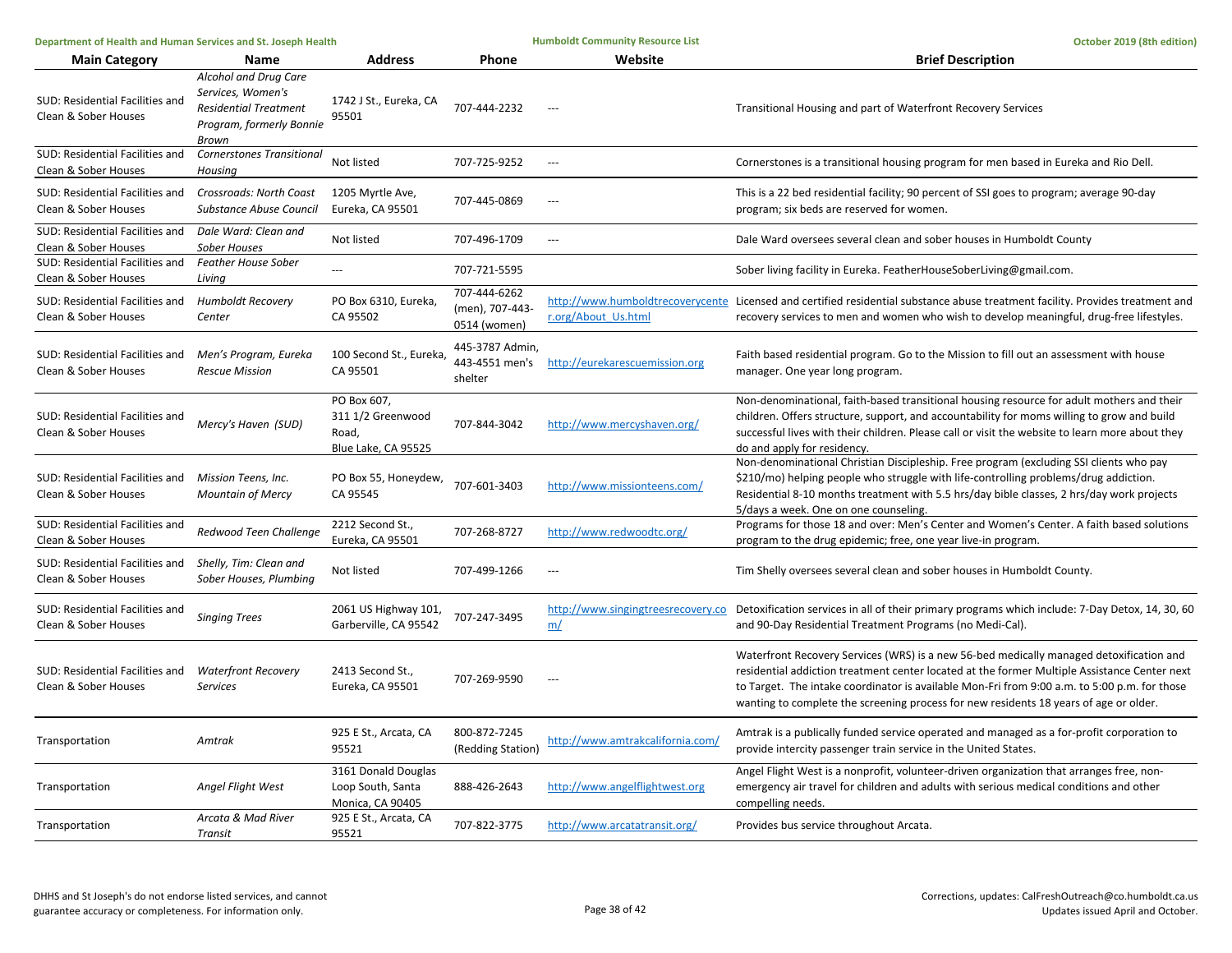| Department of Health and Human Services and St. Joseph Health |                                                                             |                                                                                       |                                                     | <b>Humboldt Community Resource List</b>                            | October 2019 (8th edition)                                                                                                                                                                                                                                                                                |
|---------------------------------------------------------------|-----------------------------------------------------------------------------|---------------------------------------------------------------------------------------|-----------------------------------------------------|--------------------------------------------------------------------|-----------------------------------------------------------------------------------------------------------------------------------------------------------------------------------------------------------------------------------------------------------------------------------------------------------|
| <b>Main Category</b>                                          | Name                                                                        | <b>Address</b>                                                                        | Phone                                               | Website                                                            | <b>Brief Description</b>                                                                                                                                                                                                                                                                                  |
| Transportation                                                | Area 1 Agency on Aging<br>Volunteer Driver Program                          | 434 Seventh St.,<br>Eureka, CA 95501                                                  | 707-442-3763                                        | http://www.a1aa.org/                                               | Provides local non-emergency medical transportation to eligible clients.                                                                                                                                                                                                                                  |
| Transportation                                                | Community Bike Kitchen,<br>Jefferson Family Resource<br>Center              | 1000 B St., Eureka, CA<br>95501                                                       | 707-269-2061                                        | https://www.facebook.com/Commu<br>nityBikeKitchenAtJeffersonSchool | The Community Bike Kitchen is open for general hours on Tuesday, Wednesday and Sunday<br>evenings from 6 to 8 p.m. Women's and trans only open hours are on the first and third<br>Sundays of the month.                                                                                                  |
| Transportation                                                | Dial-A-Ride<br>(Transportation)                                             | HTA, 133 V St., Eureka,<br>CA 95501                                                   | 707-443-0826<br>(HTA) 707-443-<br>7077 (HCAR)       | http://www.hta.org                                                 | The certification process for travelers with disabilities to use paratransit/dial-a-ride services<br>in Humboldt County is performed through Humboldt Transit Authority, although the service<br>is a collaboration with HCAR. Visit HTA website for appropriate form.                                    |
| Transportation                                                | Fortuna Transit<br>(Transportation)                                         |                                                                                       | 707-725-7625                                        | $x?$ nid=98                                                        | http://friendlyfortuna.com/index.asp Provides transportation within the Fortuna City limits to people who are at least 50 years of<br>age or persons with a disability; Monday through Friday 8:30 am to 4 pm.                                                                                            |
| Transportation                                                | Greyhound                                                                   | 925 E St., Arcata, CA<br>95521                                                        | 707-825-8934,<br>800-231-2222                       | http://www.greyhound.com                                           | A public bus transportation system.                                                                                                                                                                                                                                                                       |
| Transportation                                                | <b>Humboldt Transit</b><br>Authority                                        | 133 V St., Eureka, CA<br>95501                                                        | 707-443-0826,<br>707-822-3775,<br>707-668-5101      | http://www.hta.org                                                 | Sells a variety of different bus passes: daily/monthly, Eureka Transit, Redwood Transit,<br>Southern Humboldt.                                                                                                                                                                                            |
| Transportation                                                | Klamath Trinity Non-<br>Emergency<br>Transportation (KT Net)                | 38883 Hwy. 299 (In the<br><b>Willow Creek</b><br><b>Community Resource</b><br>Center) | 530-629-1192                                        | www.ktnet.org                                                      | Offers public transportation services in rural Northeastern Humboldt County. Serves the<br>communities of Willow Creek, Hoopa, Weitchpec, Wautec and Orleans.                                                                                                                                             |
| Transportation                                                | SFVAMC Shuttle, Eureka<br><b>VA Outpatient Clinic</b>                       | 930 W Harris St;<br>Eureka, CA 95501                                                  | 707-269-7500                                        | https://www.sanfrancisco.va.gov/loo<br>ations/Eureka.asp           | Two shuttles can be used for medical appointments at S.F. or Santa Rosa VA clinics. Must<br>provide proof of appointment; must have a "hotel" (Lodging through the V.A.). Leaves<br>Mondays at 7 a.m., Tuesdays through Thursdays 7 and 10:30 a.m.                                                        |
| Transportation                                                | <b>Transportation Assistance</b><br>Program (TAP), Social<br>Services, DHHS | 929 Koster St; Eureka,<br>CA 95501                                                    | 707-269-4106                                        | http://humboldtgov.org/530/Transp<br>ortation-Assistance-Program   | Provides permanent relocation assistance for those seeking to leave the county, who have<br>verified employment or housing waiting for them.                                                                                                                                                              |
| Veterans                                                      | Carlos L. Lopez and<br>Associates LLC (Veterans) 95501                      | 434 Seventh St., #210<br>Eureka, California                                           | 707-267-0740<br>email preferred:<br>see description | http://www.career-rehab.com/                                       | A unique partnership between the Department of Veterans Affairs and Housing and Urban<br>Development (HUD) that provides long-term case management, financial supportive services<br>and permanent housing support for chronically homeless veterans. kgonzalez@career-<br>rehab.com or k.gonzalez@VA.gov |
| Veterans                                                      | Counseling for Veterans                                                     | 2830 G St., Suite A<br>Eureka, CA 95501                                               | 707-444-8271                                        | https://www.va.gov/directory/guide<br>/facility.asp?id=513         | For veterans who have served in any combat zone; help for veteran and their family with<br>readjustment counseling, military sexual trauma and outreach services. Contact person<br>Deborah Reeves.                                                                                                       |
| Veterans                                                      | Eureka VA Outpatient<br>Clinic: U.S. Dept. of<br>Veteran Affairs            | 930 West Harris St.,<br>Eureka, CA 95503                                              | 707-269-7500                                        | tions/Eureka.asp                                                   | http://www.sanfrancisco.va.gov/loca Offers a wide range of preventative and primary care to Humboldt County veterans.<br>Appointments are required. Clinic hours are Mon. through Fri. 8 a.m. to 4:30 p.m.                                                                                                |
| Veterans                                                      | North Coast Veterans<br>Resource Center (HCHV)<br>(Veterans)                | 109 Fourth St., Eureka,<br>CA 95501                                                   | 707-442-4322                                        | http://www.vetsresource.org/vrc-<br>north-coast.html               | NCVRC operates a fifteen-bed Health Care for Homeless Veterans (HCHV) behavioral health<br>program. In total, NCVRC is able to provide temporary housing and services to fifty homeless<br>veterans.                                                                                                      |
| Veterans                                                      | North Coast Veterans<br>Resource Center (HCHV)<br>(Veterans)                | 109 Fourth St., Eureka, 707-442-4322<br>CA 95501                                      |                                                     | http://www.vetsresource.org/vrc-<br>north-coast.html               | At the HCHV behavioral health program, NCVRC employs a full-time clinician as well as a case<br>manager to address some of the higher level needs clients may be facing including:<br>substance abuse, healthy relationships, anger management and communication skills.                                  |
| Veterans                                                      | North Coast Veterans<br>Resource Center (SSVF)<br>(Veterans)                | 109 Fourth St., Eureka, 707-442-4322<br>CA 95501                                      |                                                     | http://www.vetsresource.org/vrc-<br>north-coast.html               | NCVRC operates a Supportive Services for Veteran Families (SSVF) program. SSVF is a rapid<br>rehousing program that can assist veteran households that are homeless, or at risk of losing<br>their housing, to become housed or remain housed.                                                            |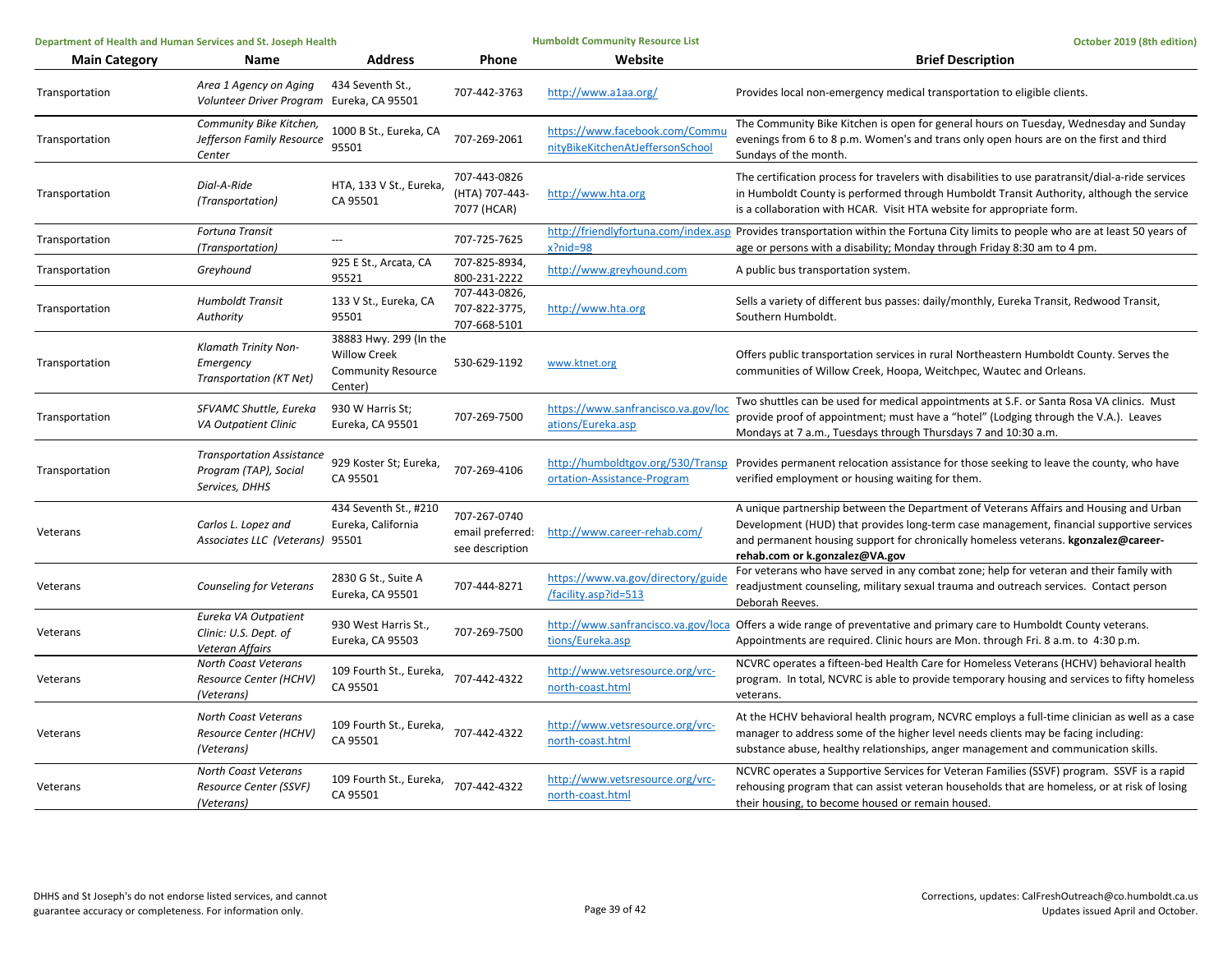| Department of Health and Human Services and St. Joseph Health |                                                                              |                                                                    | <b>Humboldt Community Resource List</b>          |                                                                                 | October 2019 (8th edition)                                                                                                                                                                                                                                                                                                                                                                                                                                                           |
|---------------------------------------------------------------|------------------------------------------------------------------------------|--------------------------------------------------------------------|--------------------------------------------------|---------------------------------------------------------------------------------|--------------------------------------------------------------------------------------------------------------------------------------------------------------------------------------------------------------------------------------------------------------------------------------------------------------------------------------------------------------------------------------------------------------------------------------------------------------------------------------|
| <b>Main Category</b>                                          | Name                                                                         | <b>Address</b>                                                     | Phone                                            | Website                                                                         | <b>Brief Description</b>                                                                                                                                                                                                                                                                                                                                                                                                                                                             |
| Veterans                                                      | <b>North Coast Veterans</b><br><b>Resource Center</b><br>(Veterans)          | 109 Fourth St., Eureka,<br>CA 95501                                | 707-442-4322                                     | http://www.vetsresource.org/vrc-<br>north-coast.html                            | NCVRC operates four programs for homeless veterans in Eureka. The transitional housing<br>(TH) program consists of 36 VA Grant & Per Diem beds, three currently designated for<br>female veterans. In TH, veterans engage with case management staff upon enrollment. Staff<br>and veteran work to develop an Individual Service Plan to identify various barriers and<br>develop goals to overcome them.                                                                            |
| Veterans                                                      | USDVA, Bereavement<br><b>Services</b>                                        | 2830 G St. Suite A,<br>Eureka, CA 95501                            | 202-461-6530                                     | http://www.vetcenter.va.gov/bereav<br>ement counseling.asp                      | Assistance and support to people with emotional and psychological stress after the death of<br>a loved one. Bereavement counseling includes a broad range of transition services, including<br>outreach, counseling, and referral services to family members.                                                                                                                                                                                                                        |
| Volunteer Opportunities                                       | <b>Court Appointed Special</b><br>Advocates (CASA)<br>(Voluntariado)         | 2356 Myrtle Avenue,<br>Eureka, CA 95501                            | 707-443-3197                                     | http://www.humboldtcasa.org/                                                    | Court Appointed Special Advocates (CASA) speaks for children in court because all children<br>have a right to live in a safe, healthy and secure environment. Trained volunteers advocate<br>for abused children in court, assuring that they are placed in safe, nurturing homes.                                                                                                                                                                                                   |
| Volunteer Opportunities                                       | Food for People,<br><b>Volunteer Opportunities</b>                           | 307 West 14th St.,<br>Eureka, CA 95501                             | 707-445-3166<br>(phone)<br>707-445-5946<br>(fax) | nteering                                                                        | Volunteers are at the heart of Food for People. It takes a community of volunteers to make<br>https://www.foodforpeople.org/volu programs successful. All volunteers are required to attend an orientation to begin<br>volunteering. Orientations are held at the Food for People headquarters in Eureka every<br>Monday at 2:30 p.m., except on holidays.                                                                                                                           |
| <b>Volunteer Opportunities</b>                                | <b>Friends of the Dunes</b>                                                  | PO Box 186, Arcata, CA<br>95518                                    | 707-444-1397                                     | http://www.friendsofthedunes.org/                                               | Friends of the Dunes is dedicated to conserving the natural diversity of coastal environments<br>in Humboldt County, California, through community supported education and stewardship<br>programs.                                                                                                                                                                                                                                                                                  |
| Volunteer Opportunities                                       | Humboldt County Library, 1313 Third St., Eureka,<br>Volunteer Opportunities  | CA 95501                                                           | 707-269-1918                                     | https://humboldtgov.org/711/Volun<br><u>teer</u>                                | Apply to volunteer at the Humboldt County Library in Eureka by navigating to the website<br>and printing out the volunteer application form. Alternatively, the application can be<br>requested from any public service desk in the area.                                                                                                                                                                                                                                            |
| Volunteer Opportunities                                       | Latino Outdoors<br>(Volunteer Opportunities)                                 |                                                                    | 707-502-4574                                     | http://latinooutdoors.org                                                       | A Latino-led, volunteer-powered organization that provides outdoor recreational<br>opportunities to youth and families to inspire and empower Latino wellness and outdoor<br>leadership using culturally relevant programs. Contact Ruby Rodriguez.                                                                                                                                                                                                                                  |
| Volunteer Opportunities                                       | North Coast Big Brothers<br><b>Big Sisters (Volunteer)</b>                   | 428 C St., Suite G,<br>Eureka, CA 95501                            | 707-445-4871                                     | http://www.ncbbbs.org/                                                          | Providing children facing adversity with strong and enduring, professionally supported 1-to-1<br>relationships. BBBS partners with parents/guardians, volunteetrs & others in community to<br>hold all accountable for each child in program achieving higher aspirations, avoidance of<br>risky behaviors, & educational success.                                                                                                                                                   |
| Volunteer Opportunities                                       | <b>Retired Senior Volunteer</b><br>Program (RSVP), Area 1<br>Agency on Aging | 839 Ninth St., Arcata,<br>CA 95521                                 | 707-630-5081                                     | http://www.a1aa.org/programs-and-<br>services/volunteer-center-<br>redwoodsrsvp | Recruits, refers, supports, and insures community members 55 years of age and older.<br>Connects them with local non-profit organizations in Humboldt County.                                                                                                                                                                                                                                                                                                                        |
| Volunteer Opportunities                                       | St. Joseph Hospital,<br>Volunteer Opportunities                              | 2700 Dolbeer St.,<br>Eureka, CA 95501                              | 707-445-8121                                     | us/volunteer-opportunities/eureka-<br>volunteers/                               | St. Joseph Hospital Eureka has a very dynamic volunteer program comprised of many<br>https://www.stjoehumboldt.org/about- individuals of all ages. Depending on individual interests, dedicated volunteers serve in<br>several areas of the hospital and in the community as well. Each year the volunteers raise<br>thousands of dollars through the recycling program and gift shop sales, with all proceeds<br>going to benefit patient care and scholarships for care providers. |
| <b>Volunteer Opportunities</b>                                | <b>UPLIFT Eureka!</b>                                                        | 1011 Waterfront Dr.,<br>Eureka, CA 95501                           | 707-268-1858                                     | pilot-program                                                                   | The City of Eureka community services program UPLIFT Eureka was created to guide the<br>https://www.empowereureka.org/co-houseless population in accessing vital community resources to obtain housing and<br>employment. By uplifting one individual in need, together volunteers and participants can<br>benefit and strengthen our entire community.                                                                                                                              |
| Volunteer Opportunities                                       | VolunteerMatch                                                               | VolunteerMatch<br>409 13th St., Suite 800 ---<br>Oakland, CA 94612 |                                                  | https://www.volunteermatch.org/                                                 | VolunteerMatch is an online search engine that allows non-profit organizations and<br>prospective volunteers to find and connect with each other based on location, preferred<br>fields of work, and other variables.                                                                                                                                                                                                                                                                |
| <b>Youth Services</b>                                         | 4-H, UC Cooperative<br>Extension                                             | 5630 South Broadway,<br>Eureka, CA 95503-6998                      | 707-445-7351                                     | http://cehumboldt.ucdavis.edu/4-<br>H Program 270/                              | 4-H is the world's largest youth-serving organization open to ages 5-19. Over 200 hands-on<br>projects are offered from crafts, gardening, guide dogs and horses, to robotics, computers,<br>cooking and outdoor adventure. Clubs throughout the county. Contact Thomas Stratton.                                                                                                                                                                                                    |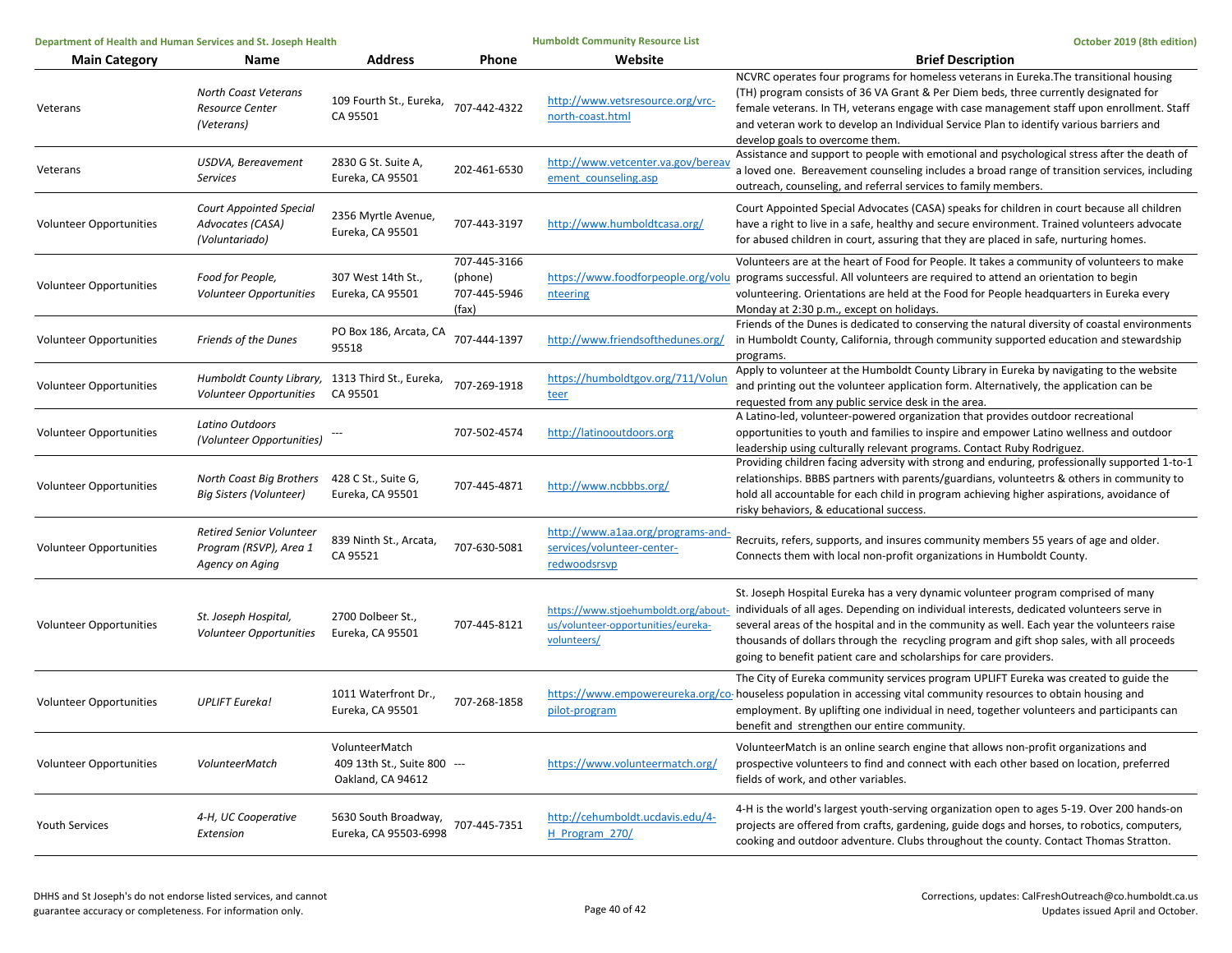| Department of Health and Human Services and St. Joseph Health |                                                                                                      | <b>Humboldt Community Resource List</b>             |                              | October 2019 (8th edition)                                       |                                                                                                                                                                                                                                                                                                                                                                  |
|---------------------------------------------------------------|------------------------------------------------------------------------------------------------------|-----------------------------------------------------|------------------------------|------------------------------------------------------------------|------------------------------------------------------------------------------------------------------------------------------------------------------------------------------------------------------------------------------------------------------------------------------------------------------------------------------------------------------------------|
| <b>Main Category</b>                                          | Name                                                                                                 | <b>Address</b>                                      | Phone                        | Website                                                          | <b>Brief Description</b>                                                                                                                                                                                                                                                                                                                                         |
| <b>Youth Services</b>                                         | Boys and Girls Club of the 939 Harris Avenue,<br>Redwoods                                            | Eureka, CA 95503                                    | 707-441-1030                 | http://bgcredwoods.org/                                          | Services to enable all children in grades K-12 to reach their full potential as productive,<br>caring, responsible citizens. It is a youth development program; services include the Teen<br>Centers and Club House. Teen Courts (for first time juvenile offenders) is a restorative justice<br>program that receives referrals directly from law enforcement.  |
| <b>Youth Services</b>                                         | Boys and Girls Club of the 939 Harris Ave., Eureka, 707-441-1030<br>Redwoods (recreation)            | CA 95503                                            |                              | http://bgcredwoods.org/                                          | The Eureka Teen center serves teens in grades 6th through 12th. Numerous programs,<br>activities and special events. Annual membership fee of \$30; talk to unit director about<br>payment options. Open Monday through Friday.                                                                                                                                  |
| <b>Youth Services</b>                                         | <b>Boys Town</b>                                                                                     |                                                     | Hotline 800-448-<br>3000     | http://www.boystown.org/                                         | Reuniting kids with their families, finding foster homes for others, providing a Boys Town<br>family for those with nowhere else to turn. National headquarters 402-498-1300, CA<br>headquarters 714-558-0303                                                                                                                                                    |
| <b>Youth Services</b>                                         | Food for People<br>(Backpacks for Kids)                                                              | Check with the child's<br>school.                   | No Phone                     | http://www.foodforpeople.org/prog<br>rams/backpacks-kids         | Backpacks for Kids provides income-eligible children with a bag of food on Fridays during the<br>school year. The bag contains enough food for breakfast, lunch, and dinner for two days.<br>Enrollment happens through the school.                                                                                                                              |
| <b>Youth Services</b>                                         | Food for People<br>(Children's Summer<br>Lunch)                                                      | 307 West 14th St.,<br>Eureka, CA 95501              | 707-445-3166<br>x309         | summer-lunch-children                                            | http://foodforpeople.org/programs/ Food for People's Children's Summer Lunch Program operates June through August, when<br>school (and school lunch) is out. Check website for locations.                                                                                                                                                                        |
| <b>Youth Services</b>                                         | Foster Youth and<br><b>Homeless Education</b><br>Services, Humboldt<br>County Office of<br>Education | 901 Myrtle Avenue,<br>Eureka, CA 95501              | 707-445-7187                 | er-youth.php                                                     | Ensures foster/homeless youth receive every opportunity to education students are entitled<br>http://www.humboldt.k12.ca.us/fost to. Works in collaboration with Humboldt County school districts/DHHS to fully implement<br>state & federal laws which protect the educational rights of foster and homeless youth and<br>children. Contact person Roger Golec. |
| <b>Youth Services</b>                                         | Head Start & Early Head<br>Start Programs,<br>(Northcoast Children's<br>Services)                    | Main Office, 1266<br>Ninth St., Arcata, CA<br>95521 | 707-822-7206<br>800-808-7206 | http://ncsheadstart.org/                                         | Work in partnership with parents to provide child and family-centered services through half<br>and full-day child development and parent education. Numerous locations throughout<br>Humboldt. Head Start ages 3-5, Early Head Start ages 0-3.                                                                                                                   |
| <b>Youth Services</b>                                         | <b>Humboldt County</b><br><b>Transition-Age Youth</b><br>Collaboration (HCTAYC),<br><b>DHHS</b>      | 433 M St., Eureka, CA<br>95501                      | 707-476-4922                 | https://humboldtgov.org/542/Transi<br>tion-Age-Youth-Programs    | HCTAYC helps to foster and build skills in the areas of youth leadership, policy change, youth<br>advocacy, community engagement and wellness. Aided by the Youth Advisory Board, the<br>program works to empower transition-age youth and transform systems to better serve<br>them in their formative years.                                                   |
| <b>Youth Services</b>                                         | Independent Living Skills<br>Program, DHHS                                                           | 433 M St., Eureka, CA<br>95501                      | 707-382-4522                 | http://humboldtgov.org/541/Indepe<br>ndent-Living-Skills-Program | Independent Living Skills Program is voluntary and designed to assist youth transitioning<br>from the foster care system. Youth who have been in foster care after their 16th birthday are<br>eligible for ILSP services until 21st birthday.                                                                                                                    |
| <b>Youth Services</b>                                         | Latino Outdoors (Youth<br>Services)                                                                  |                                                     | 707-502-4574                 | http://latinooutdoors.org                                        | A Latino-led, volunteer-powered organization that provides outdoor recreational<br>opportunities to youth and families to inspire and empower Latino wellness and outdoor<br>leadership using culturally relevant programs. Contact Ruby Rodriguez.                                                                                                              |
| <b>Youth Services</b>                                         | North Coast Big Brothers<br><b>Big Sisters (Youth)</b>                                               | 428 C St. Suite G,<br>Eureka, CA 95501              | 707-445-4871                 | http://www.ncbbbs.org/                                           | Providing children facing adversity with strong and enduring, professionally supported 1-to-1<br>relationships. BBBS partners with parents/guardians, volunteetrs & others in community to<br>hold all accountable for each child in program achieving higher aspirations, avoidance of<br>risky behaviors, & educational success.                               |
| <b>Youth Services</b>                                         | Our House, Youth Services<br>Bureau, RCAA (Youth)                                                    |                                                     | 707-444-2273                 | http://rcaa.org/division/youth-<br>service-bureau                | Provides shelter services for youth who may be experiencing homelessness, severe family<br>conflict, or fleeing from a dangerous living situation. Our House Shelter is a temporary<br>residential program with the goal of family reunification. Call the 24-Hour Crisis Hotline to<br>learn more about the program and the entrance procedure.                 |
| <b>Youth Services</b>                                         | Raven Project, RCAA<br>(Youth)                                                                       | 523 T St. (Drop-In<br>Center), Eureka, CA<br>95501  | 707-443-7099                 | http://rcaa.org/youth-services-<br>bureau                        | Provides food, clothing, showers, and other services to homeless youth 21 years of age or<br>younger. The RAVEN Project is open Monday from 5:00-9:00 p.m., Wednesday from 1:00-<br>6:00 p.m., Friday from 1:00-4:00 p.m., and Sunday from 1:00-5:00 p.m.                                                                                                        |